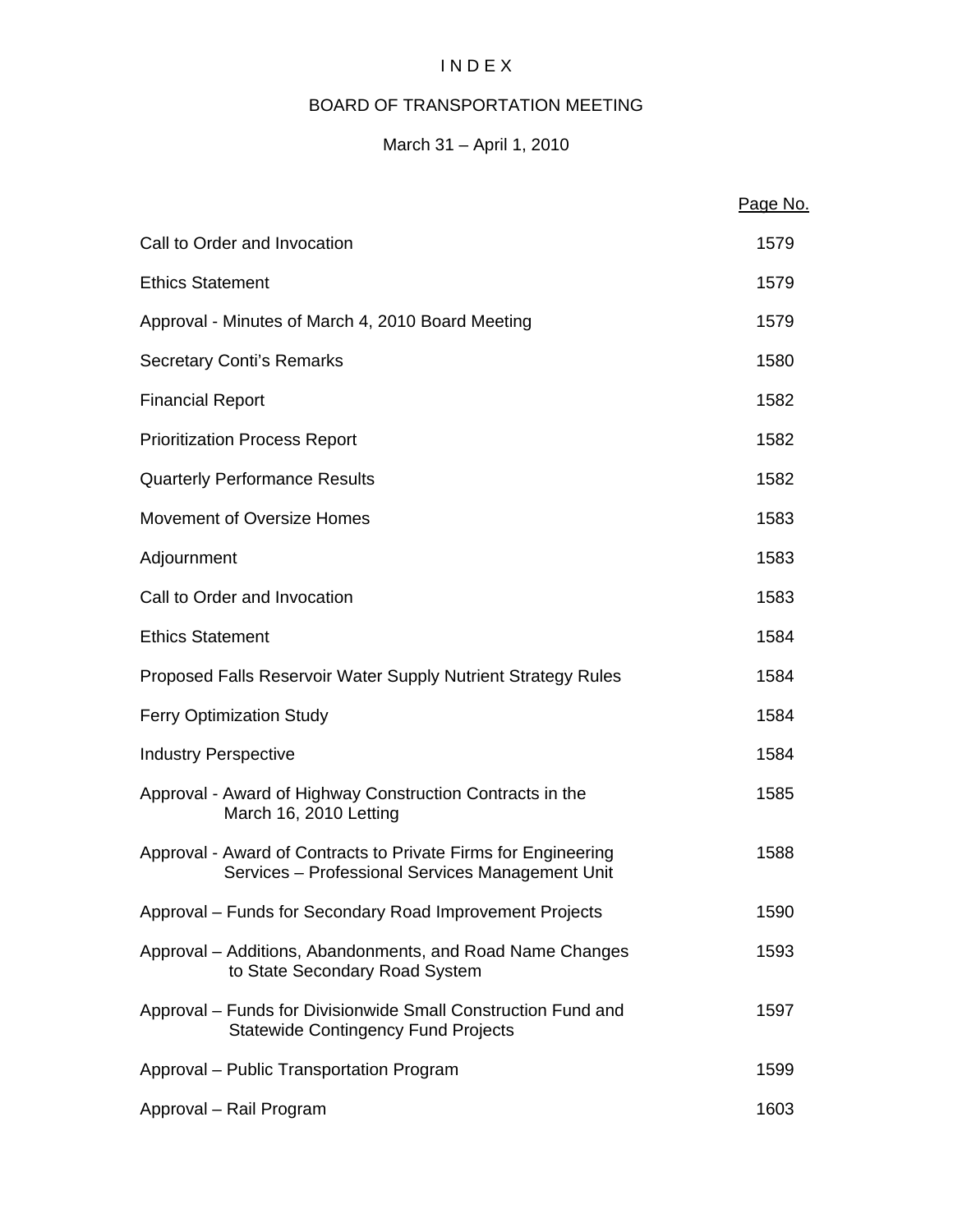| Approval – Specific State Funds for Construction Projects                                              | 1604 |
|--------------------------------------------------------------------------------------------------------|------|
| Approval - Specific North Carolina Trust Funds and Bond Funds -<br>Intrastate System and Urban Loops   | 1605 |
| Approval – Funds for Specific Spot Safety Improvement Projects                                         | 1607 |
| Approval – Funds for Specific Federal-Aid Projects                                                     | 1608 |
| Approval - Revisions to the 2009-2015 STIP                                                             | 1633 |
| Approval - Municipal and Special Agreements                                                            | 1639 |
| Approval - State Highway System Changes                                                                | 1653 |
| Approval – Preliminary Right of Way Plans                                                              | 1653 |
| Approval – Final Right of Way Plans                                                                    | 1654 |
| Approval – Revisions of Final Right of Way Plans                                                       | 1656 |
| Approval – Conveyance of Surplus Highway Right of Way                                                  | 1657 |
| Approval – Revision in Control of Access                                                               | 1658 |
| Approval – Conveyance of Permanent Easement                                                            | 1658 |
| Approval – Acquisition of Structures Partially Outside the Right of Way                                | 1659 |
| Approval – Protective Purchase of Highway Right of Way                                                 | 1661 |
| Approval – Recommended Supplemental Allocation of Highway<br>Maintenance Appropriations - FY 2009-2010 | 1662 |
| Approval – Goldsboro Urban Area MPR Comprehensive<br>Transportation Plan                               | 1669 |
| Approval - Jackson County Comprehensive Transportation Plan                                            | 1670 |
| <b>Additional Business</b>                                                                             |      |
| Approval - Resolution for T. Walter Middleton                                                          | 1671 |
| Approval - Resolution for Trooper David Shawn Blanton Jr.                                              | 1672 |
| Approval - Resolution for Marcellus Buchanan III                                                       | 1673 |
| Approval - Resolution fro Deputy James B. Trevathan                                                    | 1674 |
| Approval - Resolution for R. Kelly Bryant Jr.                                                          | 1675 |
| <b>Chairman's Comments</b>                                                                             | 1676 |
| Adjournment                                                                                            | 1676 |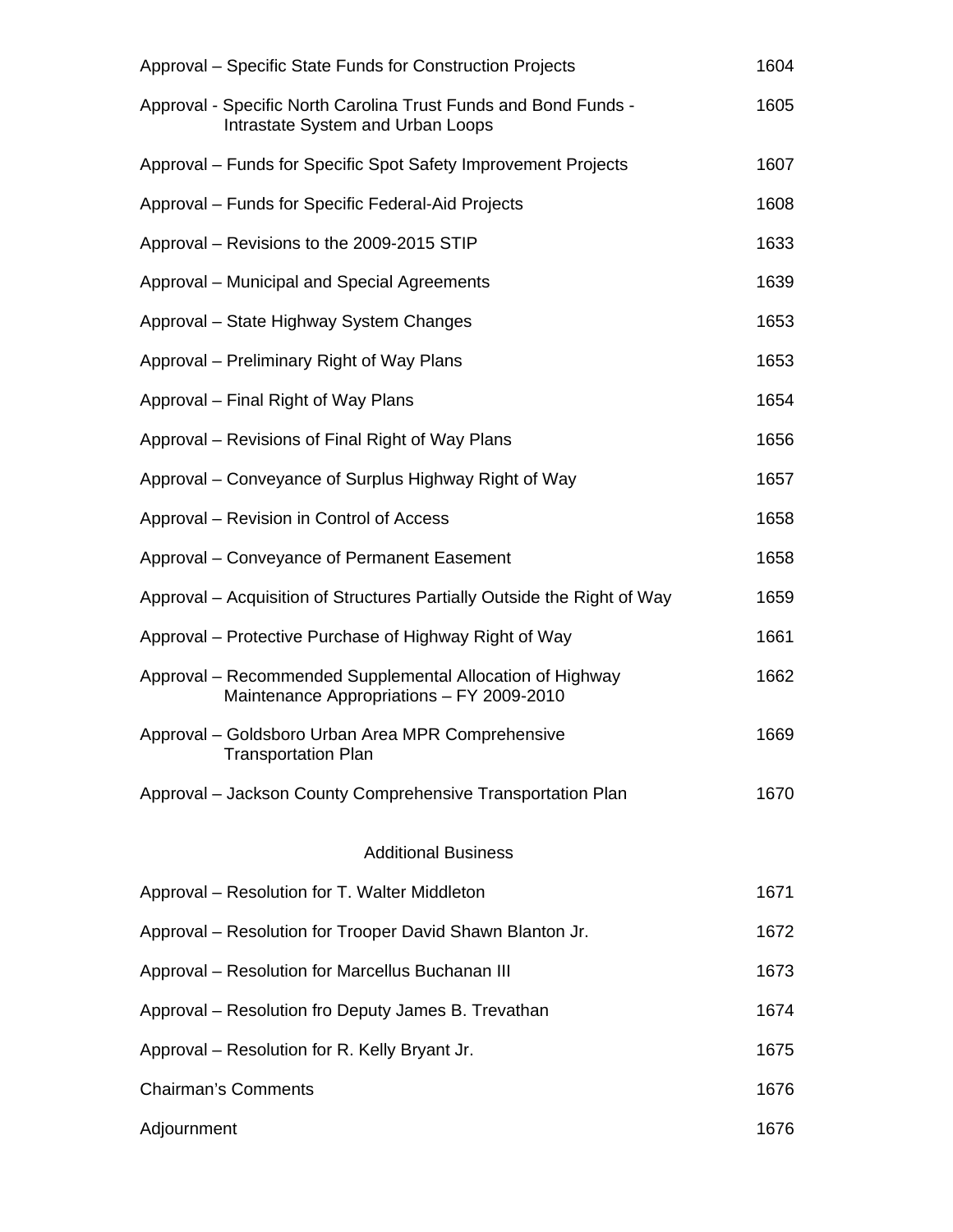### **BOARD OF TRANSPORTATION MEETING**

### **March 31 – April 1, 2010**

### **Call to Order**

Chairman Collier called the meeting of the Board of Transportation to order at

1:00 p.m., Wednesday, March 31, 2010 in Raleigh, North Carolina with the following

### members present:

Alford, Burns, Burrell, Ciccone, Collett, Collier, Fox, Halsey, McNairy, Overholt, Perkins, Proffitt, Szlosberg-Landis, Tulloss, Wall, Watts, White, Womble

### **Invocation**

The invocation was offered by Board Member Ciccone.

### **Ethics Statement**

Chairman Collier read the Ethics Statement advising any Board Member that may have a conflict of interest or appearance of conflict to abstain from participation in that particular item and to file the proper paper work with the Secretary to the Board.

### **Approval - Minutes of March 4, 2010 Board Meeting**

The minutes of the March 4, 2010 Board of Transportation Meeting were unanimously approved upon a motion by Board Member Burrell and was seconded by Board Member Proffitt.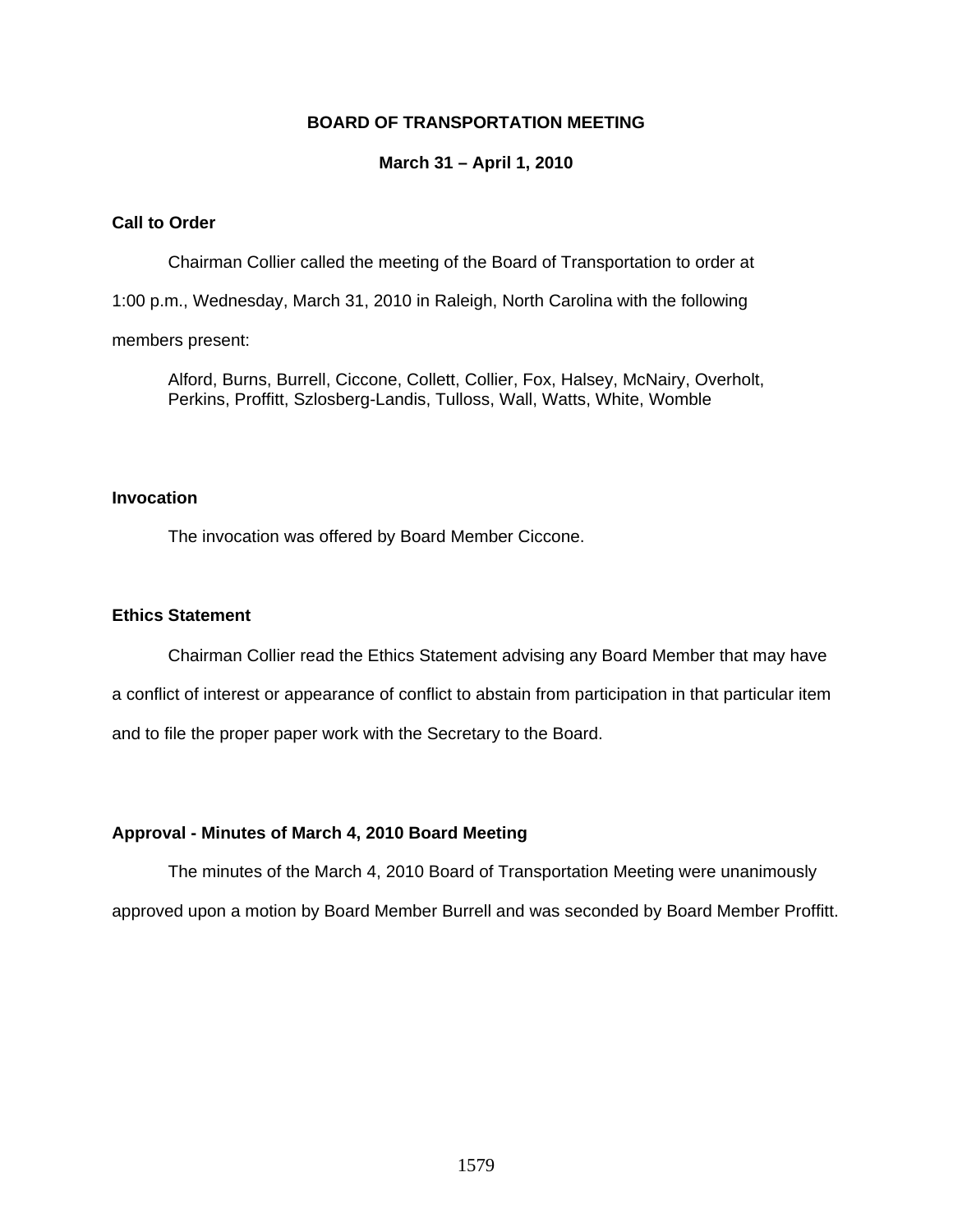#### **Secretary Conti's Remarks**

Secretary Conti welcomed everyone to Raleigh. He informed the Board that an announcement was made on March 30th that we will offer midday train service between Raleigh and Charlotte daily starting on June 5, 2010. With the rising cost of gas, ridership has been up on the Piedmont and the Carolinian. Adding this midday run will meet the public's needs, as well as benefit the environment.

 The Department is also working to improve project prioritization. We are making our project selection process better. There were three meetings held in late February to announce the project rankings, and show local leaders and citizens how we used hard facts to prioritize 1,100 projects across the state based on need. There was also an executive summit in Raleigh earlier in March. We feel this was very beneficial. Upcoming meetings will be held in Kinston, Greensboro and Morganton to allow us to meet with local leaders and get their recommendations on how to spend the money we have budgeted for projects. We will use their ideas to develop a draft STIP, which will be shared with the Board in May.

 Secretary Conti informed the Board that a series of meetings will be held next month to find out what kind of travel information the public wants and how they would best like to get it from us. Our pilot project involves traveler information. We share it in a lot of different ways. TIMS, 511 and Contact Us are good examples. However, they are not reaching as many people as we would like. So, we are going to the people to find out what information they want and need, and how we can most easily give it to them.

 The I-40 rockslide update was provided to the Board. We plan late next month to reopen the stretch of Interstate 40 that was closed by a rockslide last October. The reopening is heavily dependent on the weather. Crews have drilled more than 80% of the holes needed to stabilize the mountain, but they still need to put about 300 rock bolts in those holes. Tennessee has had several rockslides over the past few months on some of its major routes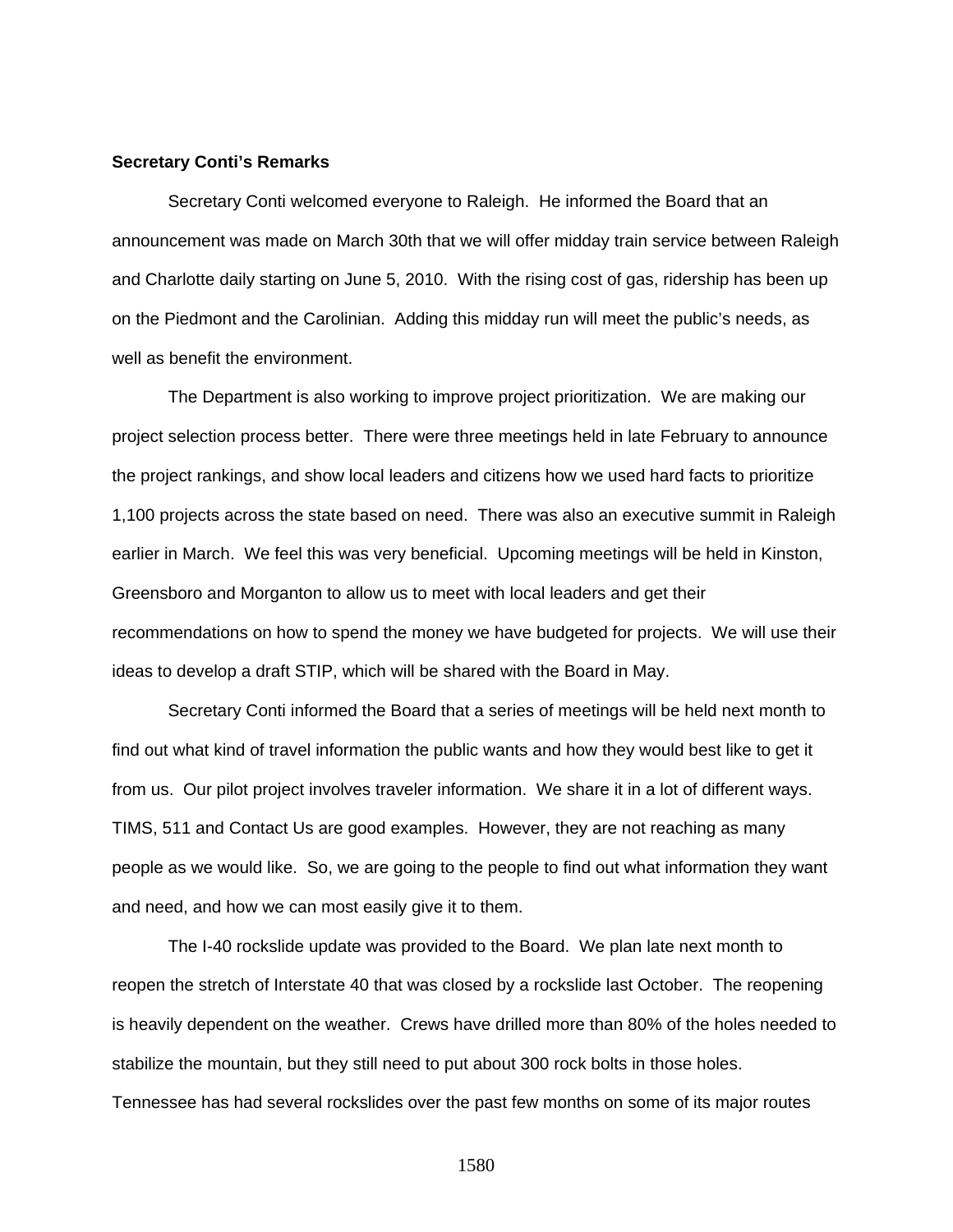through the mountains. A contractor has been hired to stabilize the mountain, remove rocks from the road and repair the damage. The company plans to start the project next week and complete the work by July 31.

 Secretary Conti expressed that DMV is working hard to develop a new approval process for companies interested in participating in the ignition interlock program. Earlier this month, Commissioner Robertson halted the certification process after finding out that neither of the two companies that had submitted applications successfully qualified. Last week, DMV formed a new committee to create a new approval process.

 Over St. Patrick's Day, law enforcement officers cited 868 people for DWI. It was part of a "Booze It & Lose It" campaign. From March 13 – 17, officers manned nearly 2,900 checkpoints and stepped-up patrols across the state. During that time, they issued more than 38,000 traffic and criminal citations.

 The results are also in for the March letting. Secretary Conti stated that he had awarded 15 contracts totaling nearly \$94 million for highway and bridge projects across North Carolina.

 Secretary Conti attended the groundbreaking ceremony Monday in Sanford for the US 421 Bypass. The project was recently named the nation's 10,000<sup>th</sup> recovery project by Vice President Joe Biden. The contractor for the project, D.H. Griffin Infrastructure LLC out of Greensboro, also got the contract to widen US 401 in Wake County. These two projects will allow the company to hire 70 new employees. This is a great example of how recovery projects are stimulating our economy.

 The groundbreaking ceremony in Sanford was 1 of 13 different events or meetings he attended since the last Board meeting. They range from cutting the ribbon on the Alfred Cunningham Bridge in New Bern to attending a Lunch and Learn session in Boone with Division 11 employees.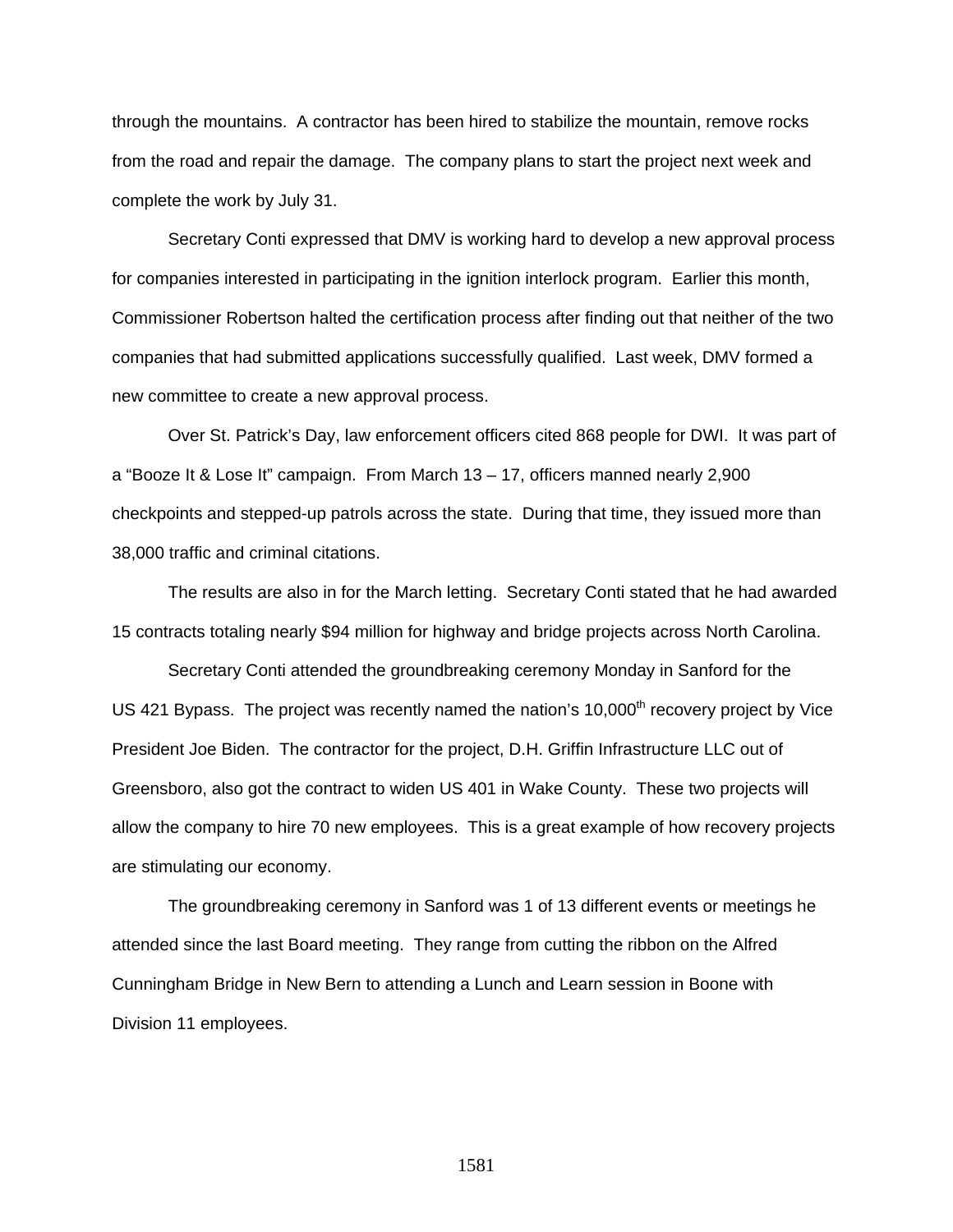The Secretary congratulated Bobby Lewis in his new role as Division Engineer in the Division 4 Office in Wilson.

 Secretary Conti introduced Karen Rae. She is the Deputy Administrator of the Federal Railroad Administration, and she is responsible for helping oversee operations for the nearly 800 person organization.

 Ms. Rae shared with the Board the things that are going on in Washington and how important the Board's role is moving transportation issues forward.

### **Financial Report**

 Chief Financial Officer Mark Foster presented the Board with the current financial report for the Department.

### **Prioritization Process Report**

 Chief Operating Officer Jim Trogdon presented the Board with the Prioritization Process Report. The process began in early 2009. It created a systematic, data-driven ranking process based on identified needs. A working group of MPOs and RPOs were created to assist. This process covers all projects, highway and non-highways.

### **Quarterly Performance Results**

Victor Barbour, Administrator, Technical Services Division, presented the quarterly performance results. Mr. Barbour stated that NCDOT is committed to becoming a performance and result-driven organization. That includes continually improving, being transparent and accountable. Performance is tied directly to each NCDOT goal. The Board of Transportation will hold senior leadership accountable for NCDOT's performance.

### **Movement of Oversize Homes**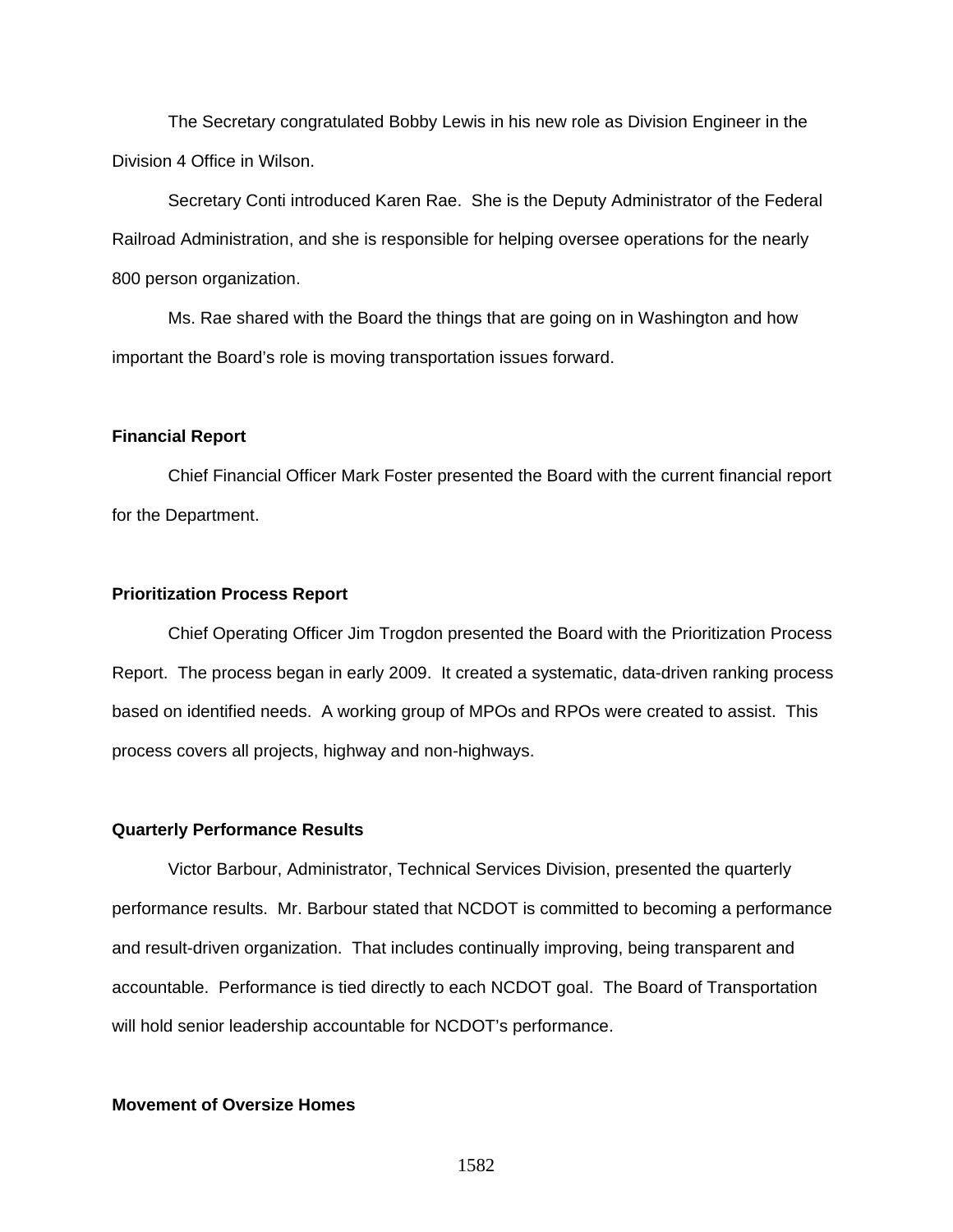State Traffic Engineer Kevin Lacy presented information to the Board regarding the movement of oversize homes west of the current boundary. Several items were considered by staff. Some of the work force concerns were that currently thousands of 16' wide units are shipped annually in central and eastern NC. Allowing movement of 16" wide mobile homes in the western part of the state will drastically increase the demand on staff. Investigations requests will likely increase from a few 100 per year to several thousand. Blue light escorts will be needed for nearly all movements; the State Highway Patrol is concerned about the demand on their staff.

 Upon the recommendation from staff against modifying current NCDOT rules and policies to transport 16" wide mobile homes west of the boundary, a motion was made by Board Member Proffitt, which was seconded by Board Member Burns.

### **Adjournment**

The Board Meeting was adjourned for the day at 4:07 p.m.

### **Call to Order – April 1, 2010**

Chairman Collier called the meeting of the Board of Transportation to order at

9:05 a.m., Thursday, April 1, 2010 in Raleigh, North Carolina with the following

members present:

Alford, Burns, Burrell, Ciccone, Collett, Collier, Fox, Halsey, McNairy, Overholt, Perkins, Proffitt, Szlosberg-Landis, Tulloss, Wall, Watts, White, Womble

### **Invocation**

The invocation was offered by Chairman Collier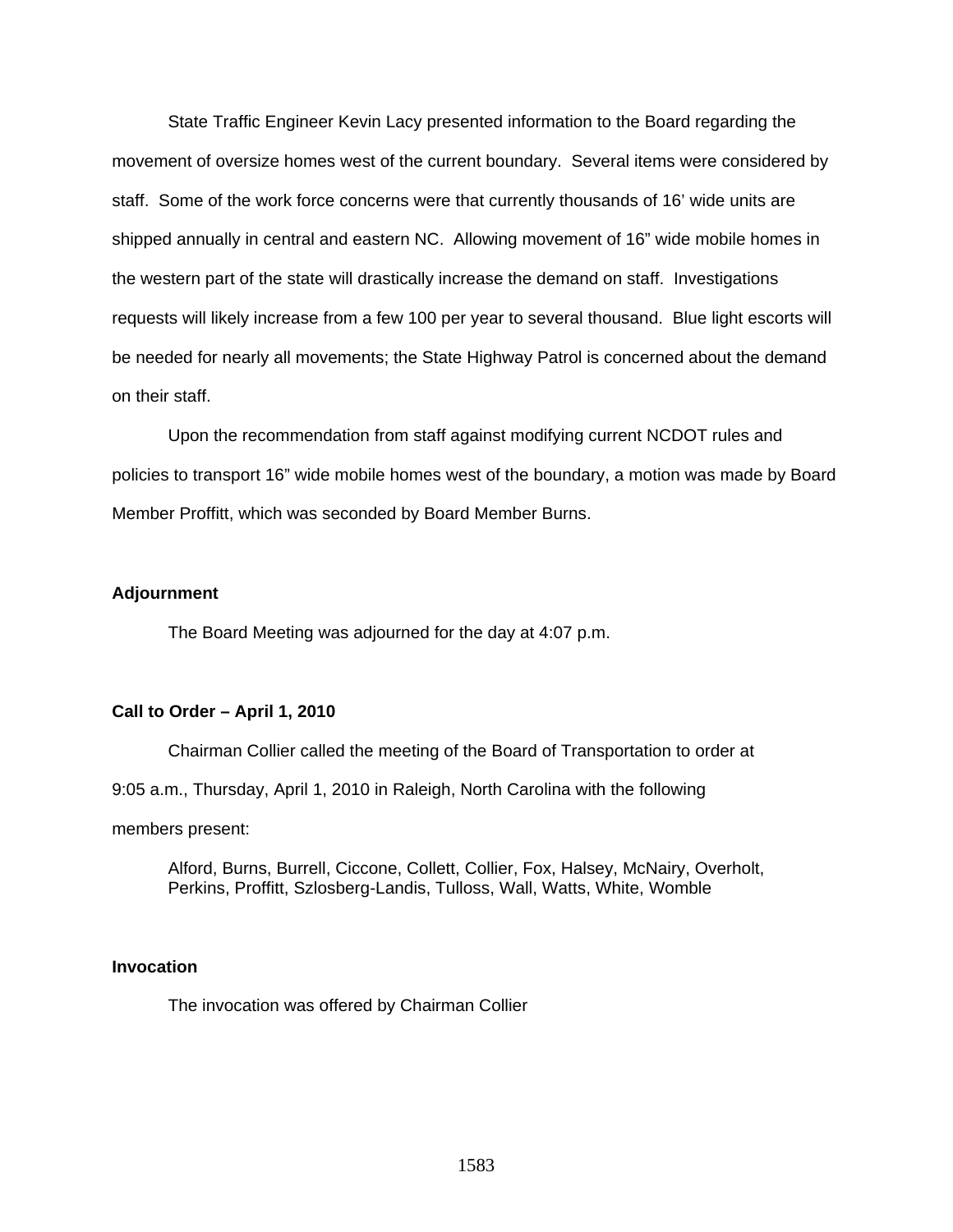### **Ethics Statement**

Chairman Collier reminded the Board of the Ethics Statement that was read on Wednesday advising any Board Member that may have a conflict of interest or appearance of conflict to abstain from participation in that particular item and to file the proper paper work with the Secretary to the Board.

### **Proposed Falls Reservoir Water Supply Nutrient Strategy Rules**

John Huisman, Senior Environmental Specialist with the Division of Water Quality, presented the Board with information regarding the proposed water supply nutrient strategy for the Falls Reservoir Watershed. NC General Statutes requires that any proposed rules with a fiscal impact to NCDOT be brought before the Board.

### **Ferry Optimization Study**

 Jeff Tsai, Program Director with ITRE provided information to the Board regarding the benchmarking and optimization of the NC Ferry Services. Mr. Tsai stated the North Carolina ferry system is the second largest state-operated ferry system in the nation. The impact of the tourists utilizing the ferry division is estimated at \$325 million. Also the ferry operations support employment of over 3,600 jobs.

#### **Industry Perspective**

 Berry Jenkins with Associated General Contractors (AGC) talked with the Board about the role of AGC with NCDOT. AGC works mostly with NCDOT and NCDENR as a support group. The major role for AGC is increasing funding for DOT. They also work with DOT in planning and providing what funding resources are available.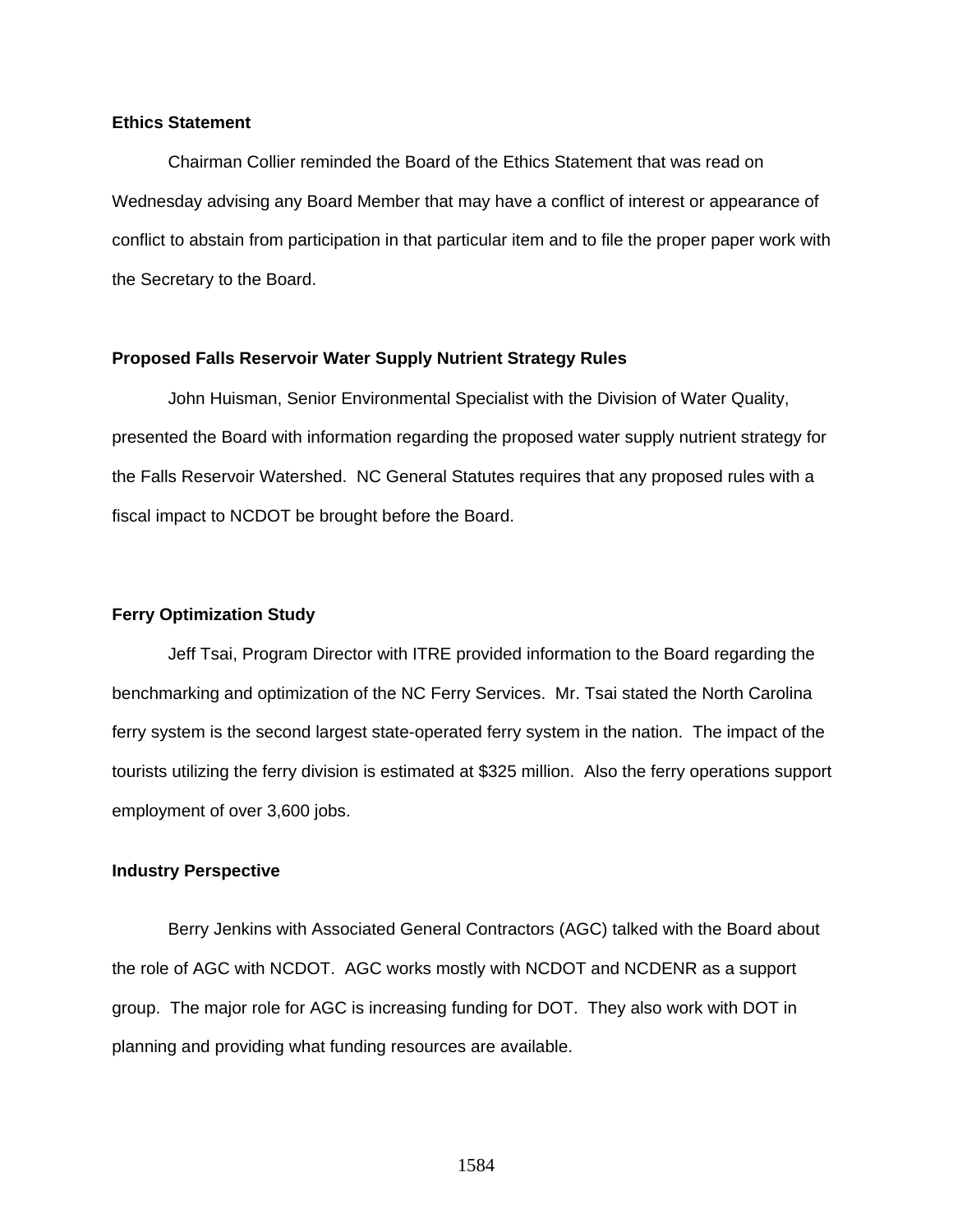Brian Odom with American Council of Engineering Companies (ACEC) talked with the Board about their role with NCDOT. Mr. Odom also stated that ACEC is an advocate for increasing funding for DOT.

### **Approval - Award of Highway Construction Contracts in the March 16, 2010 Letting**

Projects were awarded by the Secretary to the low bidder as listed below. All bids were rejected on Project C202563 in Brunswick County, and Project C202542 in Buncombe and Madison Counties. Also, Project C202336 in Cleveland County, has not been awarded pending the appeal of a determination that the low bidder did not meet the good faith efforts required to meet the disadvantaged business enterprise goals set for the project. Award will be made to either the low bidder or second low bidder pending the outcome of the appeal.

Board Member Fox abstained from voting to delegate authority to the Secretary on Project R-2233AA in Rutherford County. Board Member Overholt abstained from voting to delegate authority to the Secretary on Project U-5194 in Randolph County.

Award of all contracts covering the use of Federal-aid highway funds is subject to concurrence by the Federal Highway Administration.

| Project                                                            | <b>Contract Awarded To</b>                      | Amount         |
|--------------------------------------------------------------------|-------------------------------------------------|----------------|
| C202569<br>45287.3.ST1<br><b>BERTIE</b><br>B-5194                  | COASTAL GUNTIE CONST. CO.<br>CAMRIDGE, MD       | \$1,797,735.00 |
| C <sub>202338</sub><br>33792.3.1<br><b>PERSON</b><br><b>B-4600</b> | R. E. BURNS & SONS CO., INC.<br>STATESVILLE, NC | \$512,631.75   |
| C202564<br>45325.3.1<br><b>ORANGE</b><br>$I-5142$                  | C C MANGUM COMPANY LLC<br>RALEIGH, NC           | \$7,331,329.37 |

| C202568 | BLYTHE CONSTRUCTION, INC. | \$4,365,276.44 |
|---------|---------------------------|----------------|
|         |                           |                |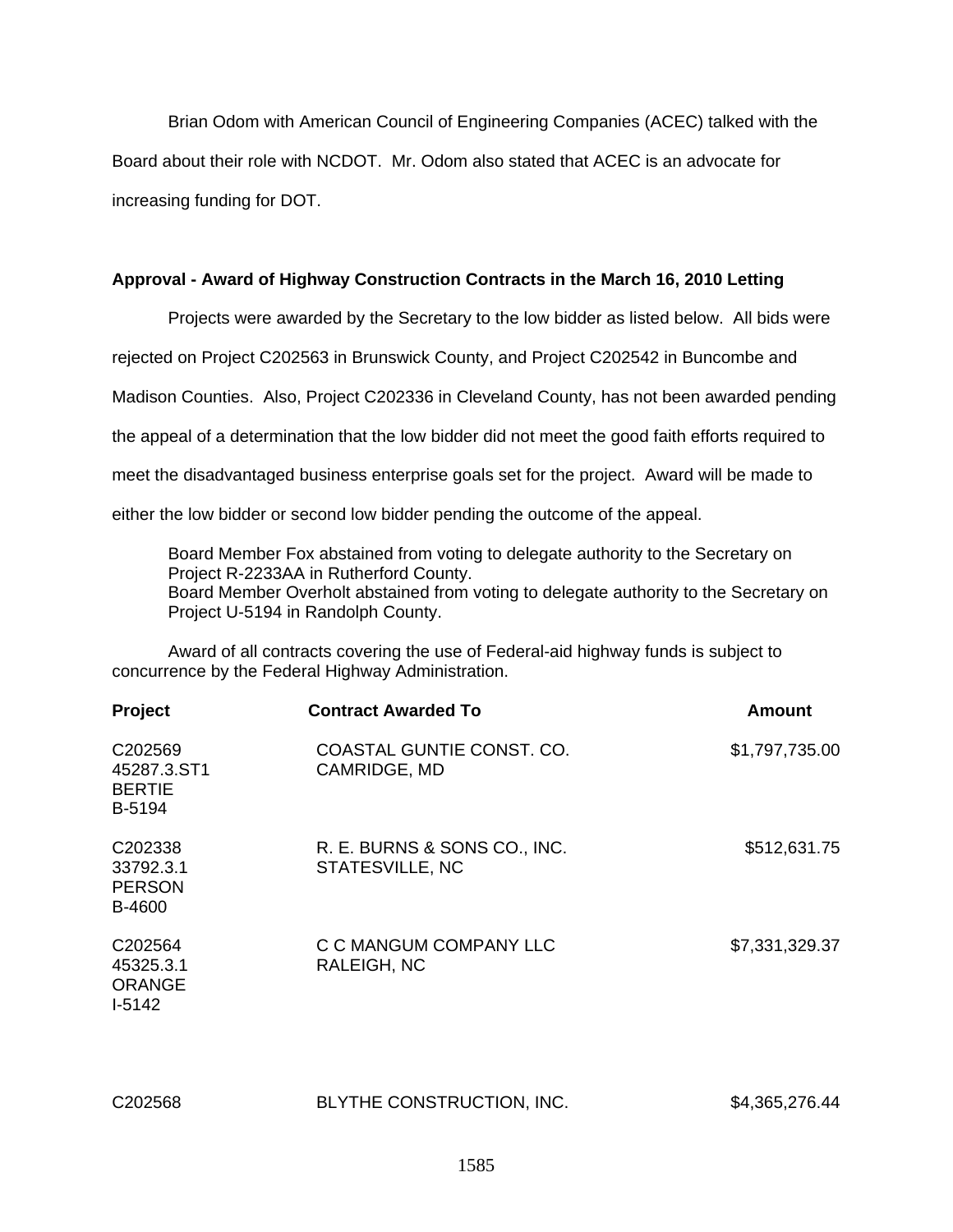| 7CR.10411.26,<br>7CR.20411.26,<br>7SP.10411.2<br><b>GUILFORD</b> | CHARLOTTE, NC                                                            |                 |
|------------------------------------------------------------------|--------------------------------------------------------------------------|-----------------|
| C202327<br>33551.3.1<br><b>MONTGOMERY</b><br>B-4204              | R.E. BURNS & SONS CO., INC.<br>STATESVILLE, NC                           | \$1,191,363.78  |
| C202337<br>33784.3.1<br><b>MOORE</b><br>B-4583                   | R.E. BURNS & SONS CO., INC.<br>STATESVILLE, NC                           | \$478,416.65    |
| C202544<br>45310.3.ST1<br><b>RANDOLPH</b><br>U-5194              | APAC-ATLANTIC, INC.<br>THOMPSON ARTHUR DIVISION<br><b>GREENSBORO, NC</b> | \$2,303,285.92  |
| C202333<br>33035.3.1<br><b>ANSON</b><br>B-3404                   | R.E. BURNS & SONS CO., INC.<br>STATESVILLE, NC                           | \$693,969.50    |
| C202567<br>36727.3.41<br><b>MECKLENBURG</b><br><b>B-4700AU</b>   | S & D INDUSTRIAL PAINTING, INC.<br><b>TARPON SPRINGS, FL</b>             | \$4,715,989.25  |
| C202401<br>45106.3.ST1<br><b>WILKES</b><br>R-5159                | CARL ROSE & SONS, INC.<br>ELKIN, NC                                      | \$3,657,093.66  |
| C202536<br>42579.3.3<br><b>CATAWBA</b><br><b>BK-5101C</b>        | LANFORD BROTHERS CO., INC.<br>ROANOKE, VA                                | \$968,572.59    |
| C202264<br>34400.3.1<br><b>RUTHERFORD</b><br>R-2233AA            | DEVERE CONSTRUCTION COMPANY,<br>INC.<br>ALPENA, MI                       | \$35,855,176.99 |

| C202090 | MILLER ENGINEERING COMPANY, | \$1,094,251.74 |
|---------|-----------------------------|----------------|
|         |                             |                |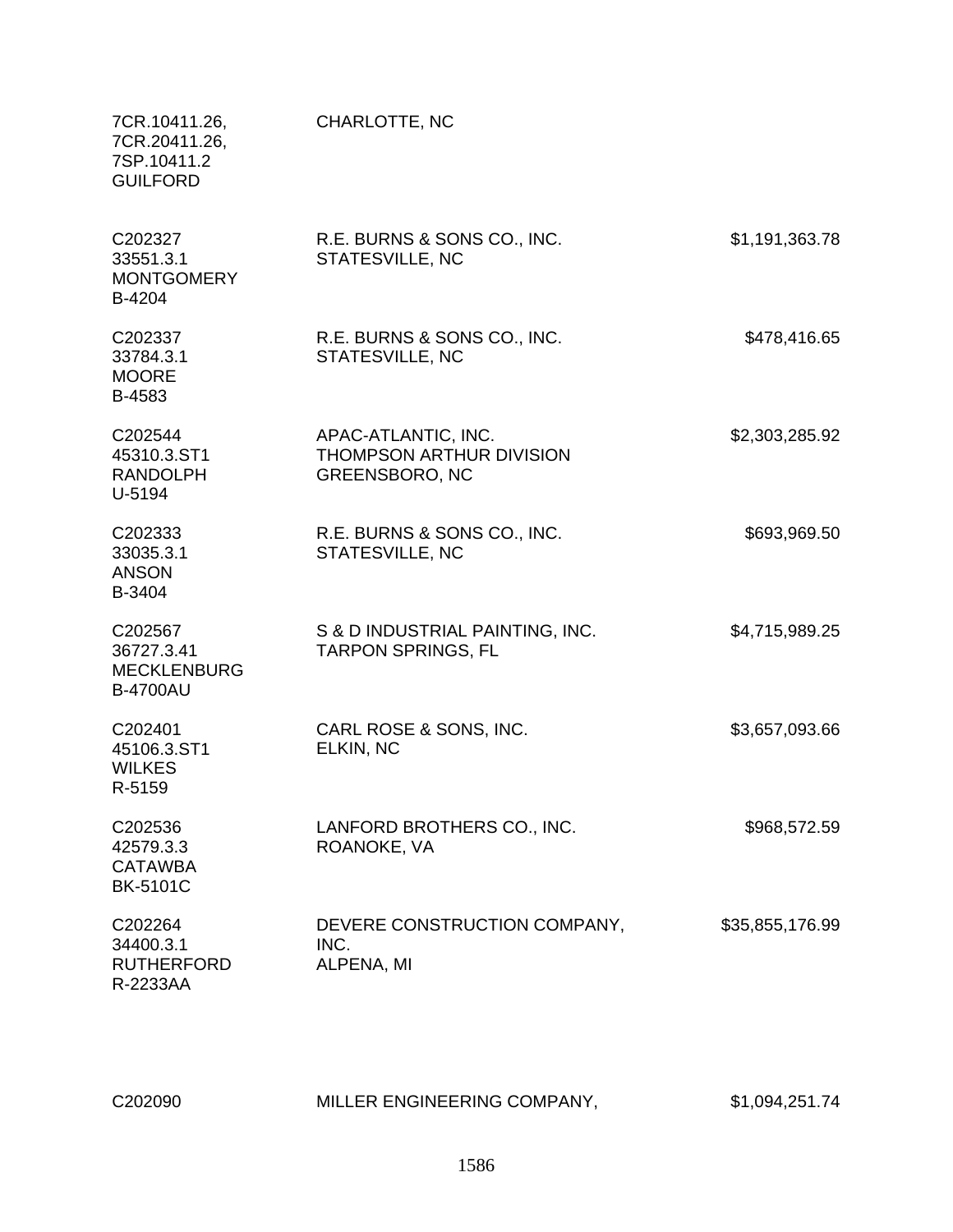| 33511.3.1<br><b>JACKSON</b><br>B-4163                          | INC.<br>MARION, NC                                     |                 |
|----------------------------------------------------------------|--------------------------------------------------------|-----------------|
| C <sub>202067</sub><br>34623.2.2<br><b>HENDERSON</b><br>R-4430 | BLYTHE DEVELOPMENT CO.<br>CHARLOTTE, NC                | \$23,826,445.75 |
| C202570<br>45108.3.ST1<br><b>CHEROKEE</b><br>R-5161            | <b>COLDITZ TRUCKING INS.</b><br><b>BLAIRSVILLE, GA</b> | \$5,024,960.97  |

The Secretary also awarded the contract for Project C202250, TIFIA-540(3), in Wake & Durham Counties to Traffic Control Devices, Inc.

**Approval - Professional Services Management Unit**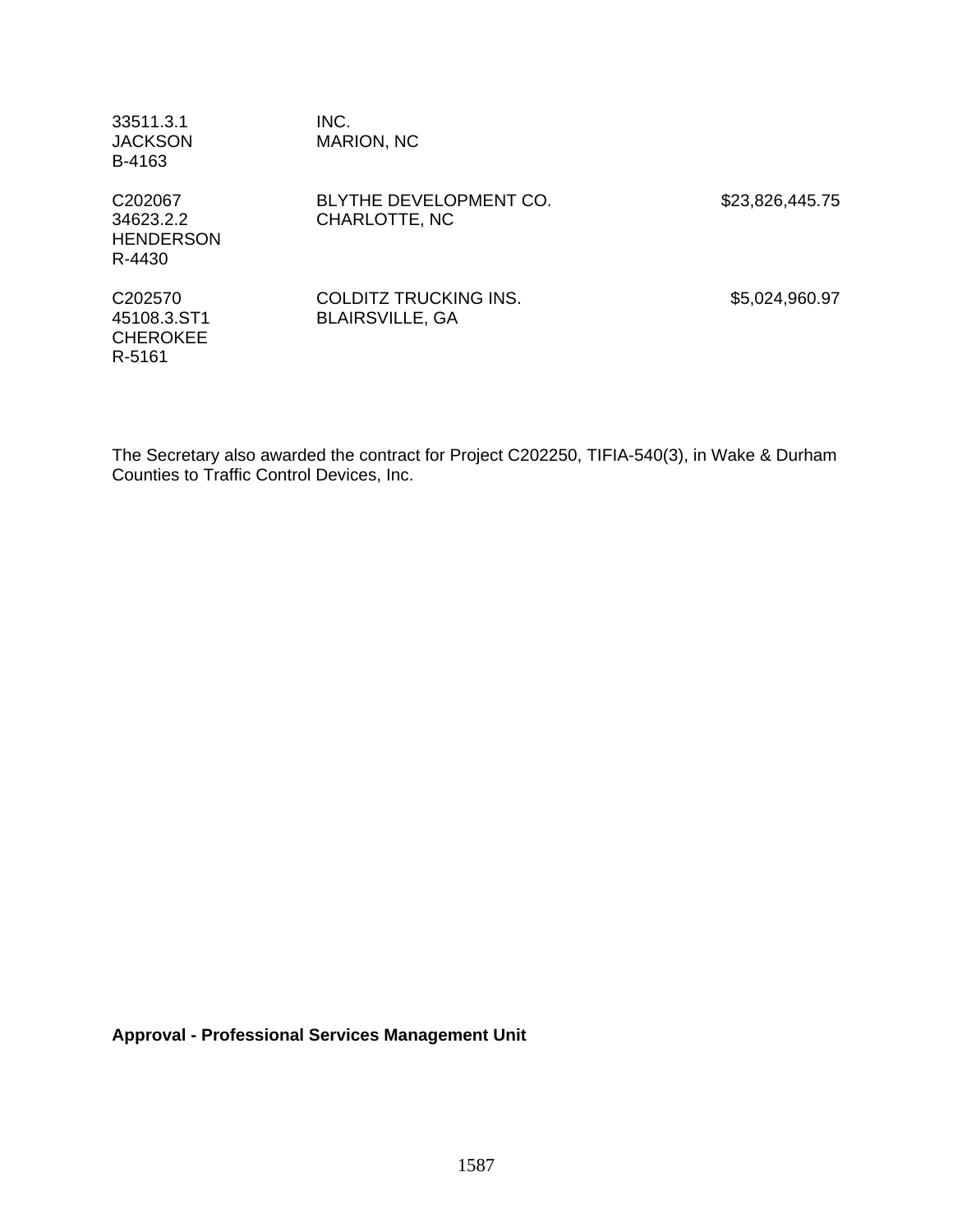The Board concurred with the staff recommendations and delegated authority to the

Secretary to award the following contracts. Award of contracts is subject to approval by the

Advisory Budget Commission pursuant to G.S. 136-28(f).

## **Highway Design - Roadway Design**

After careful evaluation of the workload and schedules of the work that can be accomplished by our staff, it was determined necessary to employ private firms for the following projects to support the Roadway Design Unit. Our staff has completed the actions for employing private firms in accordance with the policies and procedures adopted by the Board on May 7, 2009. This is for information only.

# **DIVISION 6**

| (1) | Project:                            | 36492.1.2 (U-4444B) Cumberland County            |            |
|-----|-------------------------------------|--------------------------------------------------|------------|
|     |                                     | Fayetteville - NC 210 (Murchison Road) from      |            |
|     |                                     | SR 1613 (Honeycutt Road) to NC 24-87-210 (Bragg  |            |
|     |                                     | Boulevard) in Spring Lake                        |            |
|     | <b>Estimated Construction Cost:</b> | \$7,200,000.00                                   |            |
|     | Firm:                               | H.W. Lochner, Inc., Raleigh, NC                  |            |
|     | Scope of Work:                      | Roadway and Hydraulic Design and Traffic Control |            |
|     | Maximum Engineering Fee:            | \$199,114.56                                     |            |
|     | SPSF/DBE/WBE Utilization:           | <b>Wetherill Engineering</b>                     | \$2,164.93 |
|     |                                     | 1%                                               |            |

The following are supplemental contracts to previous contracts approved by the Board with the same engineering firm. These supplemental contracts were necessary due to approved additional work which was unknown at the inception and is required of the firm to complete the designs. These supplemental contracts have been executed by the Manager of the Professional Services Management Unit as approved by the Board on May 7, 2009. These are for information only.

| (2) | Project:                            | 35196.1.2 (X-2C) Cumberland County             |
|-----|-------------------------------------|------------------------------------------------|
|     |                                     | NC 24 Extension (Fayetteville Outer Loop) from |
|     |                                     | 1.3 miles east of NC 87/210 to west of US 401  |
|     | <b>Estimated Construction Cost:</b> | \$68,300,000.00                                |
|     | Firm:                               | Moffatt & Nichol Engineers, Raleigh, NC        |
|     | Scope of Work:                      | Revise roadway and traffic control plans       |
|     | <b>Original Engineering Fee:</b>    | \$588,849.35                                   |
|     | <b>Previous Supplemental Fees:</b>  | \$484,176.76                                   |
|     | <b>Supplemental Fee:</b>            | \$87,247.31                                    |
|     | <b>SPSF Utilization:</b>            | 0%                                             |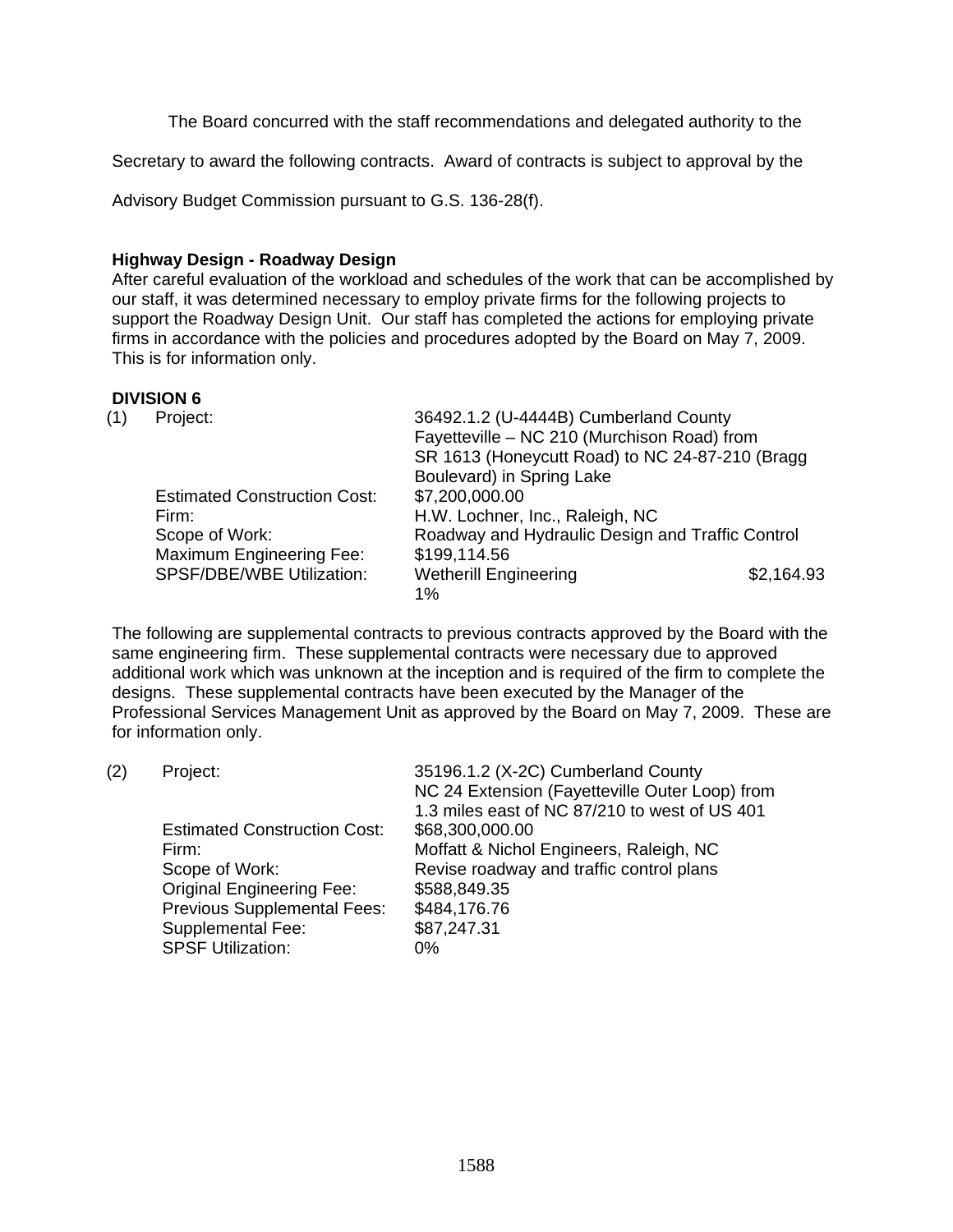# **DIVISION 14**

| (3) | Project:                            | 33510.1.1 (B-4162) Jackson County                 |
|-----|-------------------------------------|---------------------------------------------------|
|     |                                     | Replace Bridge 320 over Southern Railway on       |
|     |                                     | SR 1432                                           |
|     | <b>Estimated Construction Cost:</b> | \$700,000.00                                      |
|     | Firm:                               | Wetherill Engineering, Raleigh, NC                |
|     | Scope of Work:                      | Roadway Design                                    |
|     | <b>Original Engineering Fee:</b>    | \$34,209.79                                       |
|     | <b>Supplemental Fee:</b>            | \$1,866.82                                        |
|     | Supplemental Work:                  | Additional time for field constructability review |
|     | SPSF/DBE/WBE Utilization:           | 100%                                              |

### **Transportation Mobility and Safety - ITS and Signals**

After careful evaluation of the workload and schedules of the work that can be accomplished by our staff, it was determined necessary to employ a private firm for the following project to support the Transportation Mobility and Safety Branch. Our staff has completed the actions for employing a private firm in accordance with the policies and procedures adopted by the Board on May 7, 2009. This is for information only.

### **DIVISION 4**

| (4) | Project:                            | 45123.1.1 (C-5112) Nash County                     |             |
|-----|-------------------------------------|----------------------------------------------------|-------------|
|     |                                     | Rocky Mount - Rehabilitation and Expansion of the  |             |
|     |                                     | <b>Existing Computerized Traffic Signal System</b> |             |
|     | Scope of Work:                      | <b>Computerized Traffic Signal System</b>          |             |
|     | <b>Estimated Construction Cost:</b> | \$6,750,000.00                                     |             |
|     | Firm:                               | PBS&J, Raleigh, NC                                 |             |
|     | <b>Original Engineering Fee:</b>    | \$558,566.86                                       |             |
|     | SPSF/DBE/MBE Utilization:           | John Davenport Engineering                         | \$20,633.21 |
|     |                                     | 3.7%                                               |             |

# **Transportation Program Management Unit**

The Board awarded a design-build contract in March 2010 for the construction of 34491.3.GV2 (R-2633 AA & AB), Wilmington Bypass (Future I-140) from US 17 to US 74/US 76 in Brunswick County. In accordance with the policies and procedures adopted by the Board, a design-build team who was not awarded the project can request payment of a stipend to recover part of the expense of preparation of their proposal. We have received a request for payment of the stipend to the following firms. This is for information only.

# **DIVISION 3**

| (5) | Firm:<br><b>Stipend Amount:</b><br><b>SPSF Utilization:</b> | Balfour Beatty Infrastructure Inc., Wilmington, NC<br>\$100,000.00<br>$0\%$ |
|-----|-------------------------------------------------------------|-----------------------------------------------------------------------------|
| (6) | Firm:<br><b>Stipend Amount:</b><br><b>SPSF Utilization:</b> | The Lane Construction Corporation, Cheshire, CT<br>\$100,000.00<br>$0\%$    |

(7) Firm: S.T. Wooten Corporation, Wilson, NC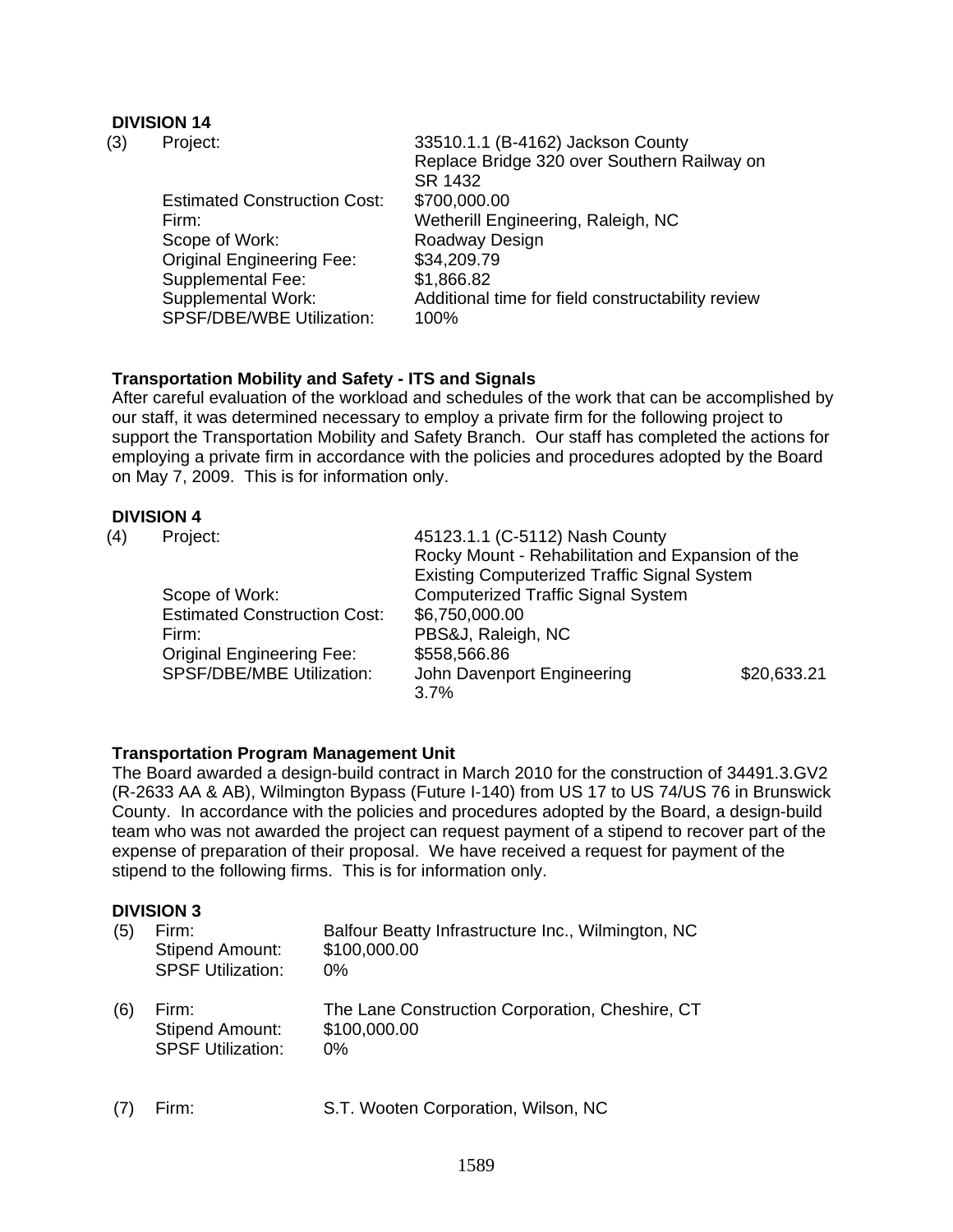Stipend Amount: \$100,000.00 SPSF Utilization: 0%

# **Approval - Secondary Road Improvement Projects**

The Board concurred with the staff recommendations and delegated authority to the Secretary

to award the following:

# **Highway Fund**

| County                 | SR No.                           | Length<br>(Miles) | <b>Description</b>                                                                                                                                         | <b>Amount</b> |
|------------------------|----------------------------------|-------------------|------------------------------------------------------------------------------------------------------------------------------------------------------------|---------------|
| Pender<br>Div. 3       | SR 1728<br><b>Edens Lane</b>     | 0.78              | GDBP from US 17 to EOS<br>WBS 3C.071071                                                                                                                    | \$30,000.00   |
| Pender<br>Div. 3       | SR 1480<br>Johnson Branch<br>Rd. | 0.30              | GDBP from NC 133 to EOS<br>WBS 3C.071072                                                                                                                   | \$100,000.00  |
| Pender<br>Div. 3       | SR 1300<br>Englishtown<br>Road   |                   | Strengthening for planned seal<br>treatment.<br><b>Increase Funds</b><br>WBS 3C.071060                                                                     | \$45,000.00   |
| Anson<br>Div. 10       | SR 1404<br>German Hill<br>Road   | 1.79              | From Union Co. Line to SR 1411<br>(Deep Springs Ch. Rd). Widen 2' each<br>side, asphalt leveling course, chip seal<br>surface treatment.<br>WBS 10C.004045 | \$259,550.00  |
| Anson<br>Div. 10       | SR 1438<br><b>Kiker Road</b>     | 1.7               | From NC 218 to SR 1440 (Carl Taylor<br>Rd). Widen 2' each side, asphalt<br>leveling course, chip seal surface<br>treatment.<br>WBS 10C.004046              | \$246,500.00  |
| Mecklenburg<br>Div. 10 | SR 1184<br>Dixie River Road      | 1.45              | Widening, strengthening, and<br>resurfacing from Berewick Elementary<br>School to SR 1195 (Wallace Neel Rd).<br>WBS 10C.060047                             | \$535,000.00  |
| Avery                  | Various                          |                   | Spot improvements including spot                                                                                                                           | \$30,000.00   |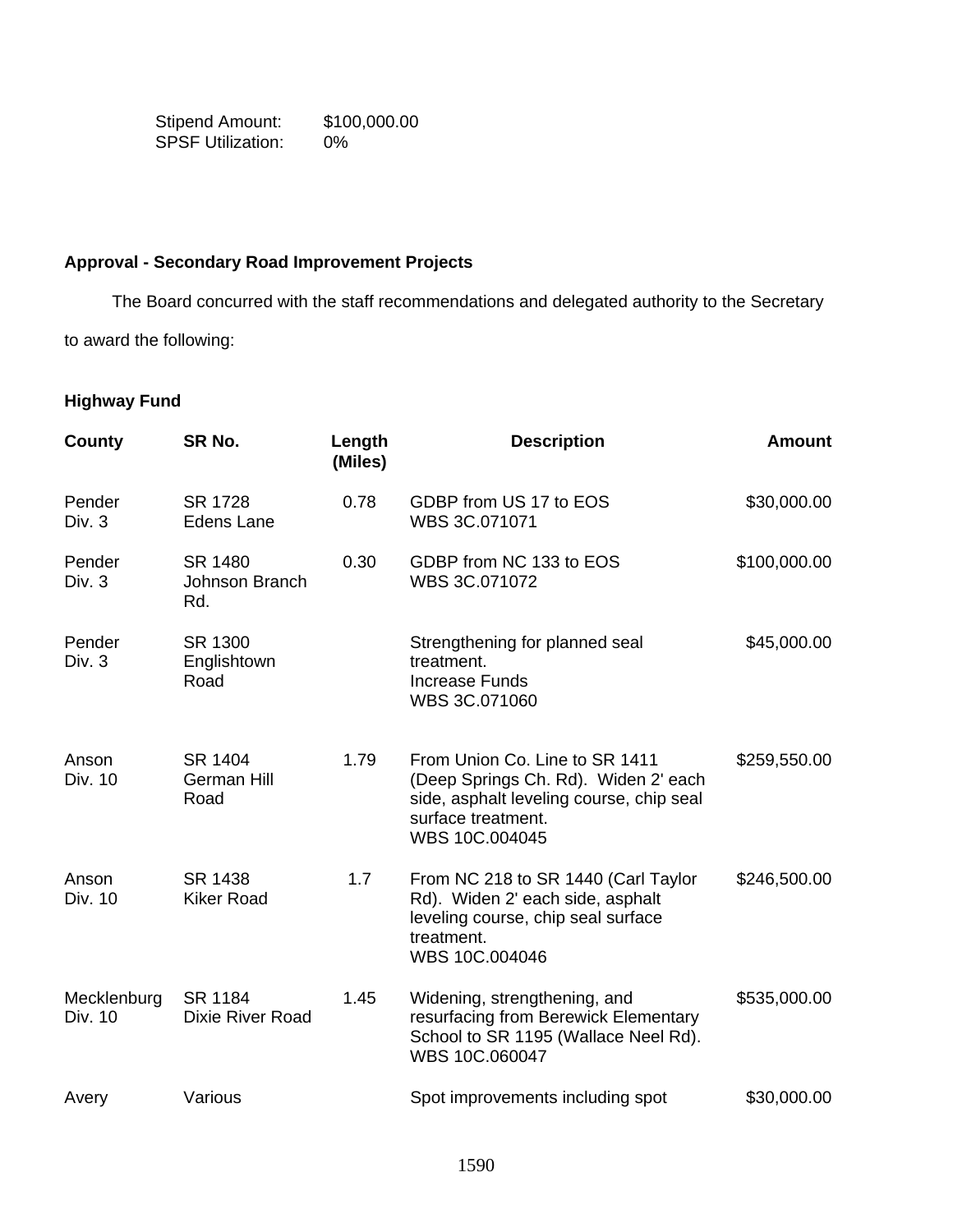| <b>Div. 11</b>             |                        |     | stabilization, paved road<br>improvements<br><b>Increase Funds</b><br>WBS 11C.006014                                      |              |
|----------------------------|------------------------|-----|---------------------------------------------------------------------------------------------------------------------------|--------------|
| Avery<br>Div. 11           | SR 1312<br>Joe Parlier | 1.6 | GDBP From SR 1310 to SR 1316<br><b>Increase Funds</b><br>WBS 11C.006041                                                   | \$50,000.00  |
| Caldwell<br><b>Div. 11</b> | Various                |     | Spot improvements including spot<br>stabilization, paved road<br>improvements.<br><b>Increase Funds</b><br>WBS 11C.014020 | \$150,000.00 |
| Caldwell<br>Div. 11        |                        |     | Countywide surveys and right of way<br>acquisition.<br><b>Increase Funds</b><br>WBS 11C.014021                            | \$150,000.00 |
| Watauga<br><b>Div. 11</b>  |                        |     | Countywide surveys and right of way<br>acquisition.<br><b>Increase Funds</b><br>WBS 11C.095028                            | \$160,000.00 |
| Wilkes<br><b>Div. 11</b>   |                        |     | Countywide surveys and right of way<br>acquisition.<br><b>Increase Funds</b><br>11C.097028                                | \$250,000.00 |
| Wilkes<br><b>Div. 11</b>   |                        |     | Maintenance of Volunteer Fire<br>Department and Rescue Squad<br>Entrance<br>11C.097026<br><b>Increase Funds</b>           | \$10,000.00  |

# **Highway Trust Fund**

| County           | SR No.                       | Length<br>(Miles) | <b>Description</b>                       | Amount       |
|------------------|------------------------------|-------------------|------------------------------------------|--------------|
| Pender<br>Div. 3 | SR 1727<br><b>King Drive</b> | 0.22              | GDBP from NC 210 to EOS<br>WBS 3C.071070 | \$175,000.00 |
| Pender<br>Div. 3 | SR 1728<br>Edens Lane        | 0.78              | GDBP from US 17 to EOS<br>WBS 3C.071071  | \$220,000.00 |
| Avery            | <b>SR 1310A</b>              | 1.5               | GDBP from SR 1316 to SR 1312             | \$350,000.00 |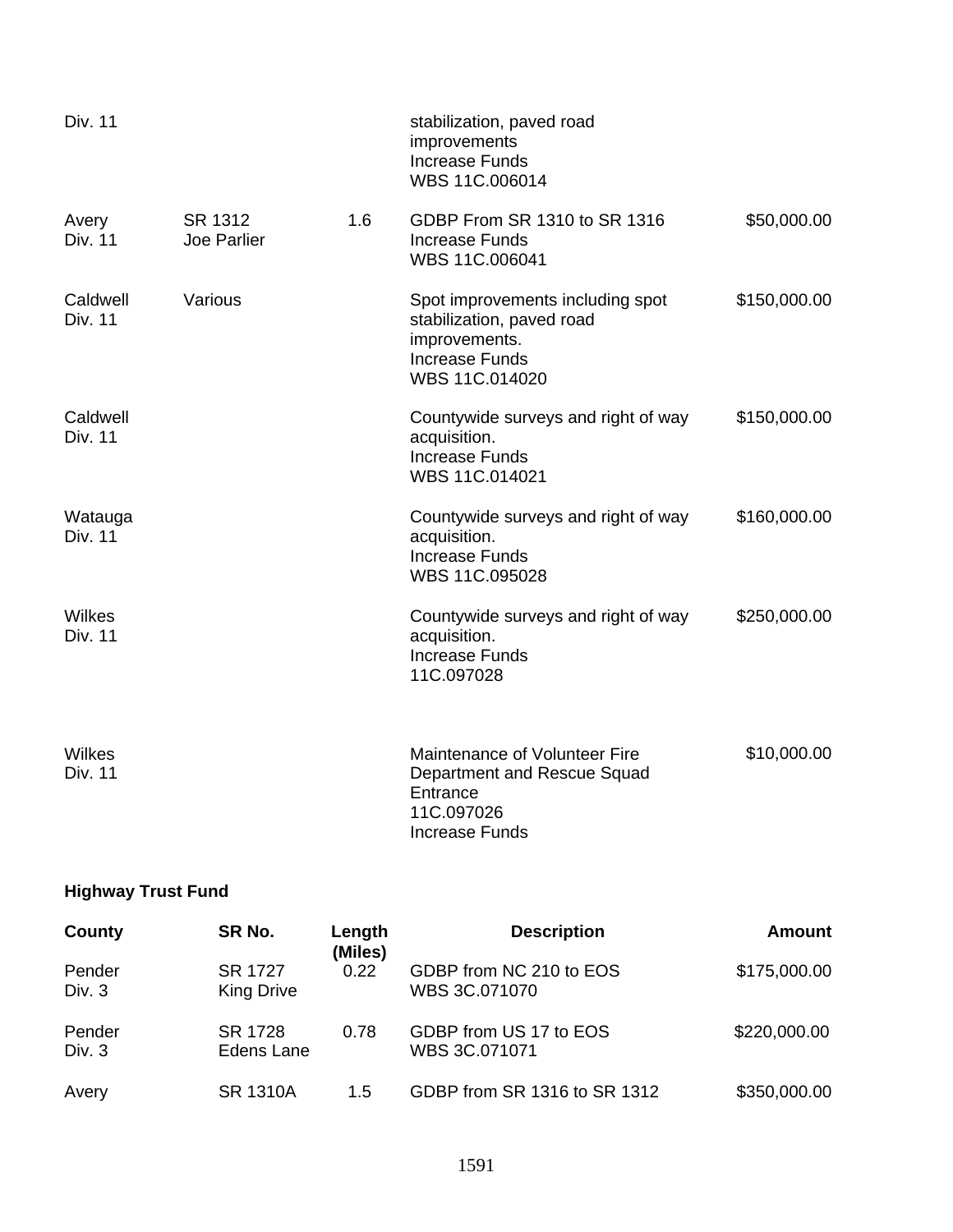| Div. 11             | Dark Ridge<br>Road | Increase Funds<br>WBS 11C.006038                                                       |              |
|---------------------|--------------------|----------------------------------------------------------------------------------------|--------------|
| Caldwell<br>Div. 11 | Various            | Spot stabilization - unpaved road<br>improvements.<br>Increase Funds<br>WBS 11C.014002 | \$400,000.00 |

### **Corrections** to December 2009 BOT Agenda Item E-1:

Mecklenburg County, Division 10, WBS 10C.060045, SR 5510 (Haymarket Lane) – change from Highway Fund to Highway Trust Fund.

Mecklenburg County, Division 10, WBS 10C.060046, SR 1510 (Here At Last Lane) – change from Highway Fund to Highway Trust Fund.

# **Closings**

| <b>Division</b> | County  | <b>WBS Element</b> | <b>Road Name/ Number</b>  | Amount      |
|-----------------|---------|--------------------|---------------------------|-------------|
| Div. 7          | Caswell | 7C. 017065         | SR 1134<br>Oakus Page Rd. | \$12,489.81 |
| Div. 11         | Ashe    | 11C. 005063        | SR 1658<br>Moore Road     | \$57,139.70 |

### **Deletions**

| County                 | SR No.                                | Length<br>(Miles) | <b>Description</b>                                                                                  | Amount       |
|------------------------|---------------------------------------|-------------------|-----------------------------------------------------------------------------------------------------|--------------|
| Mecklenburg<br>Div. 10 | SR 1629<br>South<br>Lakebrook<br>Road | 0.31              | GDBP from SR 1625 to SR 1629<br><b>Unresolved Utility Conflicts</b><br>WBS 10C.060026               | \$98,915.12  |
| Mecklenburg<br>Div. 10 | SR 1629<br>Overbrook<br>Terrace       | 0.16              | GDBP and erosion control from SR<br>1629 to SR 1628.<br>Unavailable Right of Way<br>WBS 10C.060029  | \$53,000.00  |
| Mecklenburg<br>Div. 10 | SR 2673<br>Davis Road                 | 0.33              | GDBP and erosion control from SR<br>2417 to Dead End.<br>Unavailable Right of Way<br>WBS 10C.060041 | \$30,844.17  |
| Mecklenburg            | SR 4982                               | 2.72              | Mill 2 bridges and 500' x 36' from                                                                  | \$276,459.13 |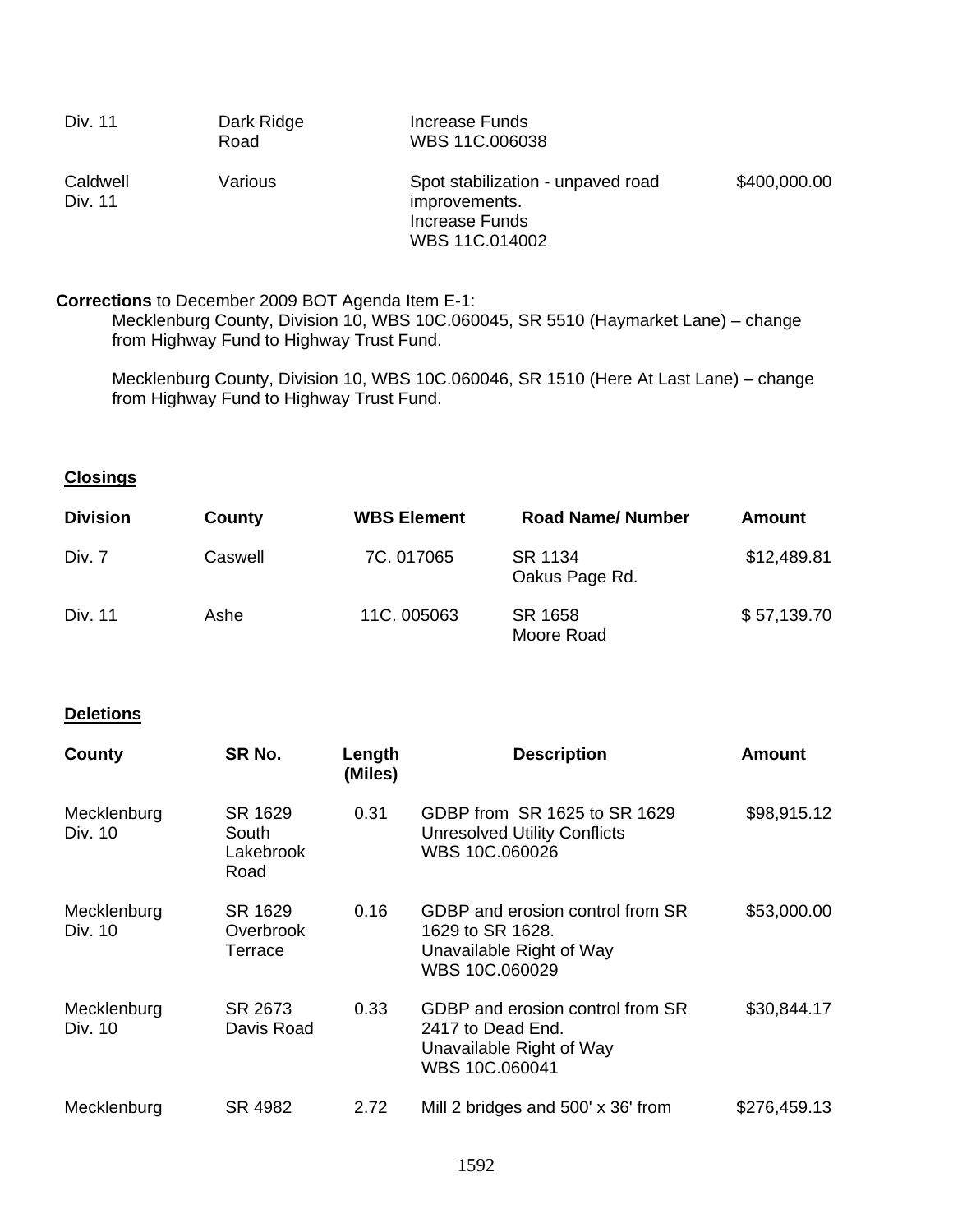Div. 10 Lancaster Highway

US 51 and profile mill C & G. from Ballantyne Commons Parkway to Pineville-Matthews Road (US 51). Funded through another source WBS 10C.060038

# **Approval – Additions, Abandonments, and Road Name Changes to State Secondary Road System**

A motion was made by Board Member McNairy, which was seconded by Board Member

Alford to approve the following proposed additions and abandonments to the State Secondary

Road System.

# **Road Additions:**

| County            | Pet. No. | Length<br>(Miles)    | <b>Description</b>                                                                                    | Date of<br><b>Report</b> |
|-------------------|----------|----------------------|-------------------------------------------------------------------------------------------------------|--------------------------|
| <b>Division 3</b> |          |                      |                                                                                                       |                          |
| New Hanover       | 49374    | 0.06                 | <b>Brittany Woods</b><br><b>Eland Court</b>                                                           | 1/28/10                  |
| <b>Division 4</b> |          |                      |                                                                                                       |                          |
| Johnston          | 49375    | 0.20                 | <b>Northfort</b><br>Northfort Drive, SR 2267 Ext.                                                     | 10/29/09                 |
| Johnston          | 49376    | 0.23<br>0.14<br>0.17 | The Falls at Norwood<br><b>Grande Overlook Drive</b><br>Parque de Sarah Place<br>Plaza de Luke Square | 11/5/09                  |
| Johnston          | 49377    | 0.39<br>0.07<br>0.04 | <b>Middle Creek Landing</b><br>Middle Landing Drive<br><b>Burke Court</b><br><b>Peach Court</b>       | 1/4/10                   |

| <b>Division 5</b> |       |      |                                       |          |
|-------------------|-------|------|---------------------------------------|----------|
| Franklin          | 49378 | 0.31 | Aberdeen<br><b>Canter Gable Place</b> | 11/30/09 |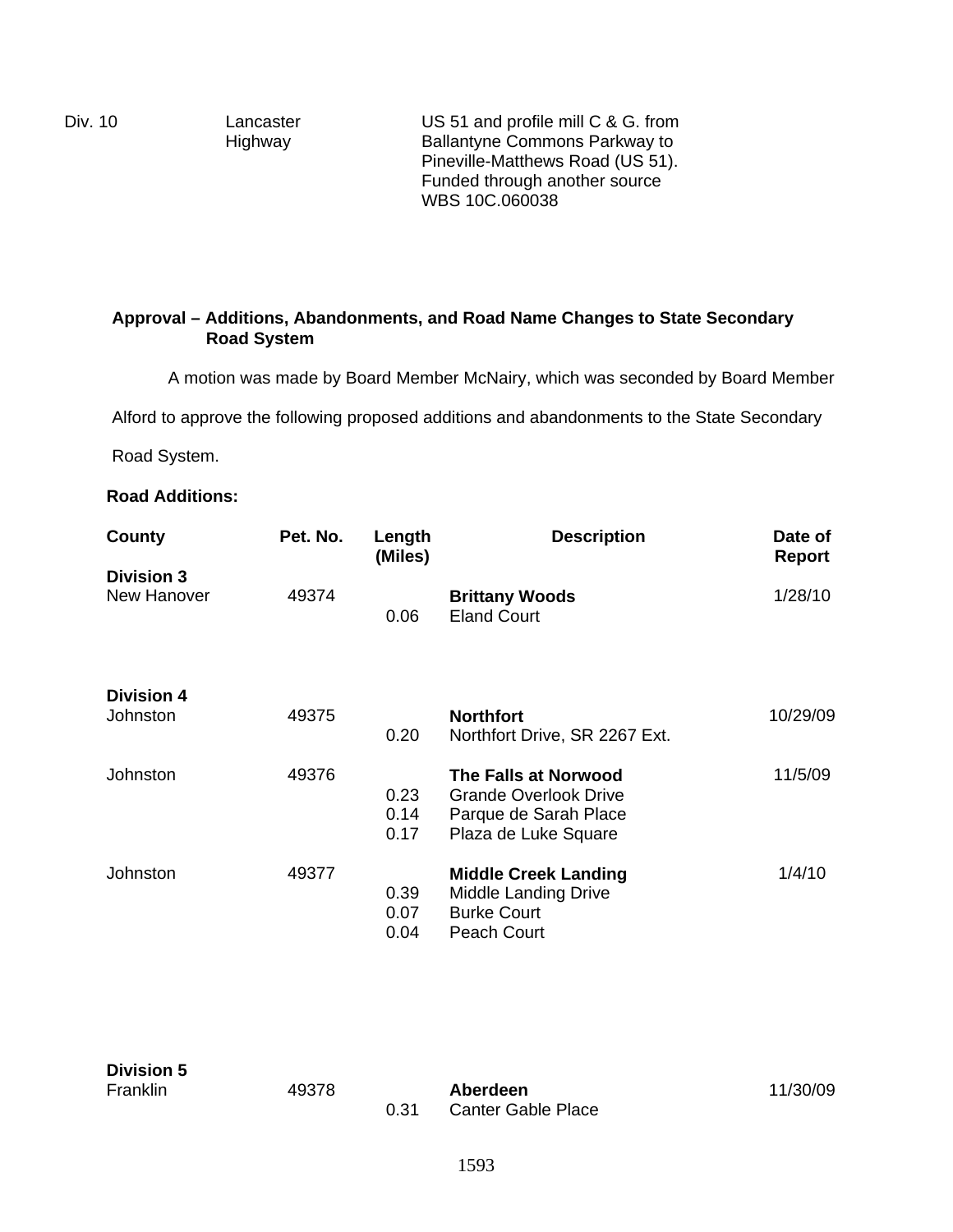|                               |       | 0.23<br>0.11<br>0.08                 | <b>Holstein Lane</b><br><b>Holden Court</b><br><b>Madinah Court</b>                                                                                           |          |
|-------------------------------|-------|--------------------------------------|---------------------------------------------------------------------------------------------------------------------------------------------------------------|----------|
| Franklin                      | 49379 | 0.21<br>0.03<br>0.14                 | <b>Holden Farm</b><br><b>Atherton Drive</b><br><b>Heather Court</b><br>Alcock Lane                                                                            | 12/28/09 |
| Franklin                      | 49380 | 0.23<br>0.08                         | <b>Stallings Crossing</b><br><b>Valentine Street</b><br><b>Evelyn Circle</b>                                                                                  | 12/1/09  |
| Vance                         | 49381 | 0.23                                 | <b>East View Farms</b><br><b>Green Meadow Road</b>                                                                                                            | 12/1/09  |
| Wake                          | 49382 | 0.33<br>0.03<br>0.07<br>0.04<br>0.13 | <b>Stameys Walk</b><br>Eagle Chase Drive<br><b>Claybrook Court</b><br><b>Little Drake Avenue</b><br><b>Bentwood Hills Lane</b><br><b>Hartwood Glen Circle</b> | 1/21/10  |
| Wake                          | 49383 | 0.18<br>0.14                         | <b>Bells Pointe</b><br><b>Bells Pointe Court</b><br><b>Orchard Crest Court</b>                                                                                | 12/17/09 |
| Warren                        | 49384 | 0.17                                 | <b>Peete River Farm</b><br>Peete Farm Drive                                                                                                                   | 1/6/10   |
| <b>Division 7</b><br>Alamance | 49385 | 0.21                                 | <b>Millstone</b><br><b>Millstone Place</b>                                                                                                                    | 9/3/09   |
| Alamance                      | 49386 | 0.28<br>0.03<br>0.15<br>0.05         | <b>Grace Landing</b><br><b>Grace Landing Drive</b><br><b>Grace Landing Court</b><br>Olde Beechwood Court<br><b>Grace Meadow Court</b>                         | 12/22/09 |
| Alamance                      | 49387 | 0.43<br>0.08                         | <b>Church View Acres</b><br>Virginia Lamm Drive<br>Forey's Court                                                                                              | 1/20/10  |

| 49388 |             | <b>Pearson Farm</b>       | 1/14/10 |
|-------|-------------|---------------------------|---------|
|       | <u>በ 26</u> | <b>Pearson Farm Drive</b> |         |
|       | 0.22        | <b>Pearson Farm Court</b> |         |
|       | 0 40        | Richardsonwood Road       |         |
|       |             |                           |         |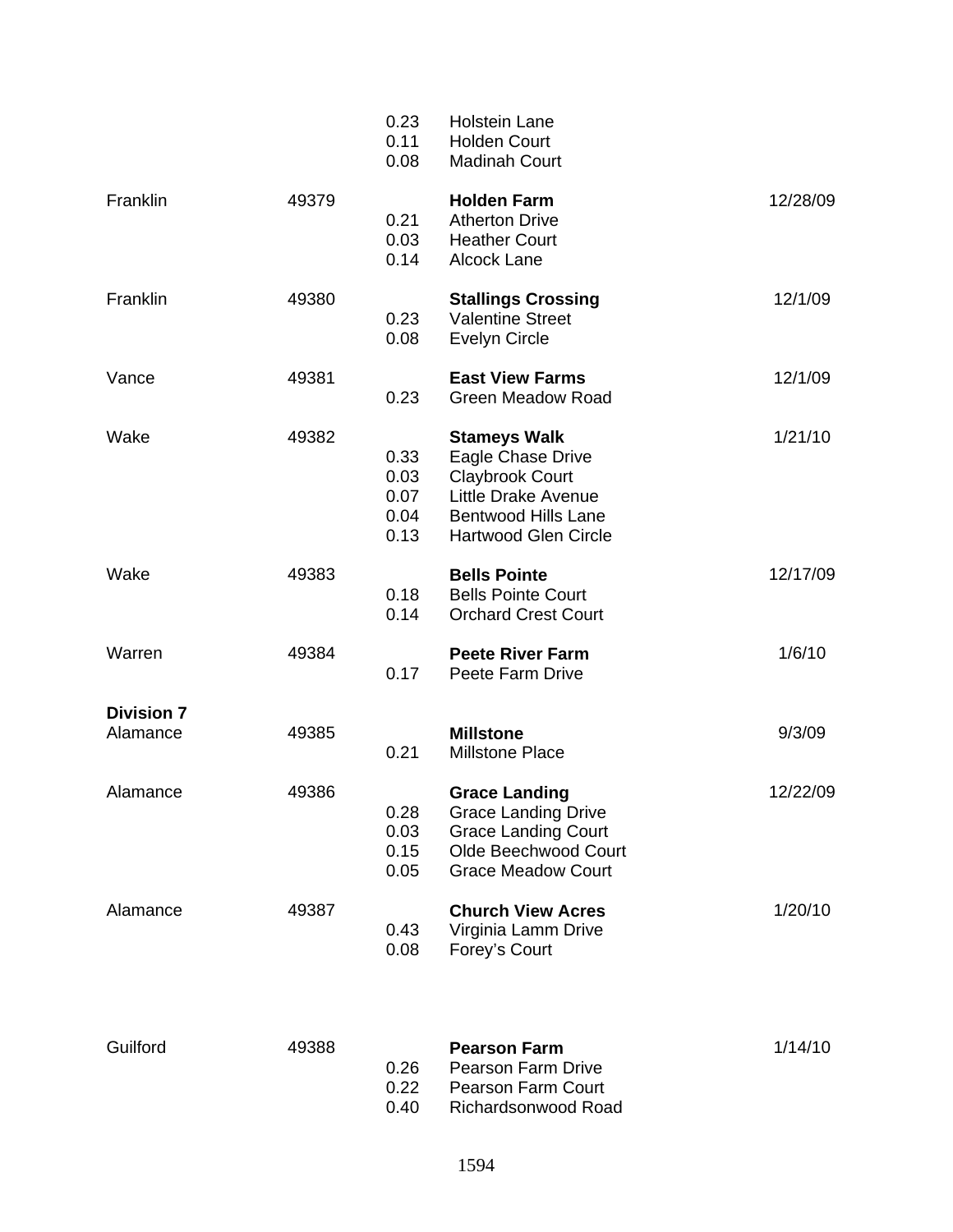| Guilford                              | 49389 | 0.09                                         | <b>Stonebrook Farm</b><br>Ventura Court                                                                                                                                                      | 12/18/09 |
|---------------------------------------|-------|----------------------------------------------|----------------------------------------------------------------------------------------------------------------------------------------------------------------------------------------------|----------|
| Orange                                | 49390 | 0.47<br>0.21                                 | <b>Tuscany Ridge Subdivision</b><br><b>Tuscany Drive</b><br><b>Craftsman Street</b>                                                                                                          | 10/28/09 |
| Orange                                | 49391 | 0.06<br>0.15<br>0.22<br>0.13<br>0.07<br>0.08 | <b>Beaver Valley Subdivision</b><br>Mace Road, SR 1384 Ext.<br>Fox Trail, SR 1385 Ext.<br><b>Beaver Valley Drive</b><br>Possum Walk Lane<br><b>Turkey Run East</b><br><b>Turkey Run West</b> | 10/1/09  |
| <b>Division 8</b>                     |       |                                              |                                                                                                                                                                                              |          |
| Randolph                              | 49392 | 0.10                                         | <b>Brookwood</b><br>Chet Drive, SR 1749 Ext.                                                                                                                                                 | 2/5/10   |
| Hoke                                  | 49393 | 0.17<br>0.15<br>0.15                         | <b>Ridgeview Subdivision</b><br><b>Ridgeview Drive</b><br>Appalachian Drive<br><b>Rocky Mountain Drive</b>                                                                                   | 2/9/10   |
| <b>Division 9</b><br>Davidson         | 49394 | 0.39                                         | Wedgewood<br><b>Wedgewood Drive</b>                                                                                                                                                          | 8/12/09  |
| <b>Division 11</b><br><b>Wilkes</b>   | 49395 | 0.19                                         | Airpark Access Road                                                                                                                                                                          | 12/30/09 |
| <b>Division 13</b><br><b>Buncombe</b> | 49396 | 0.48                                         | <b>Jupiter Hills Subdivision</b><br><b>Jupiter Hills Drive</b>                                                                                                                               | 2/8/10   |
| McDowell                              | 49397 | 0.10                                         | McDowell Agriculture Access Road,<br>SR 1828 Ext.                                                                                                                                            | 2/8/10   |

# **Road Abandonments:**

| <b>County</b> | Pet. No. | Length<br>(Miles) | <b>Description</b> | Date of<br>Report |
|---------------|----------|-------------------|--------------------|-------------------|
|               |          |                   |                    |                   |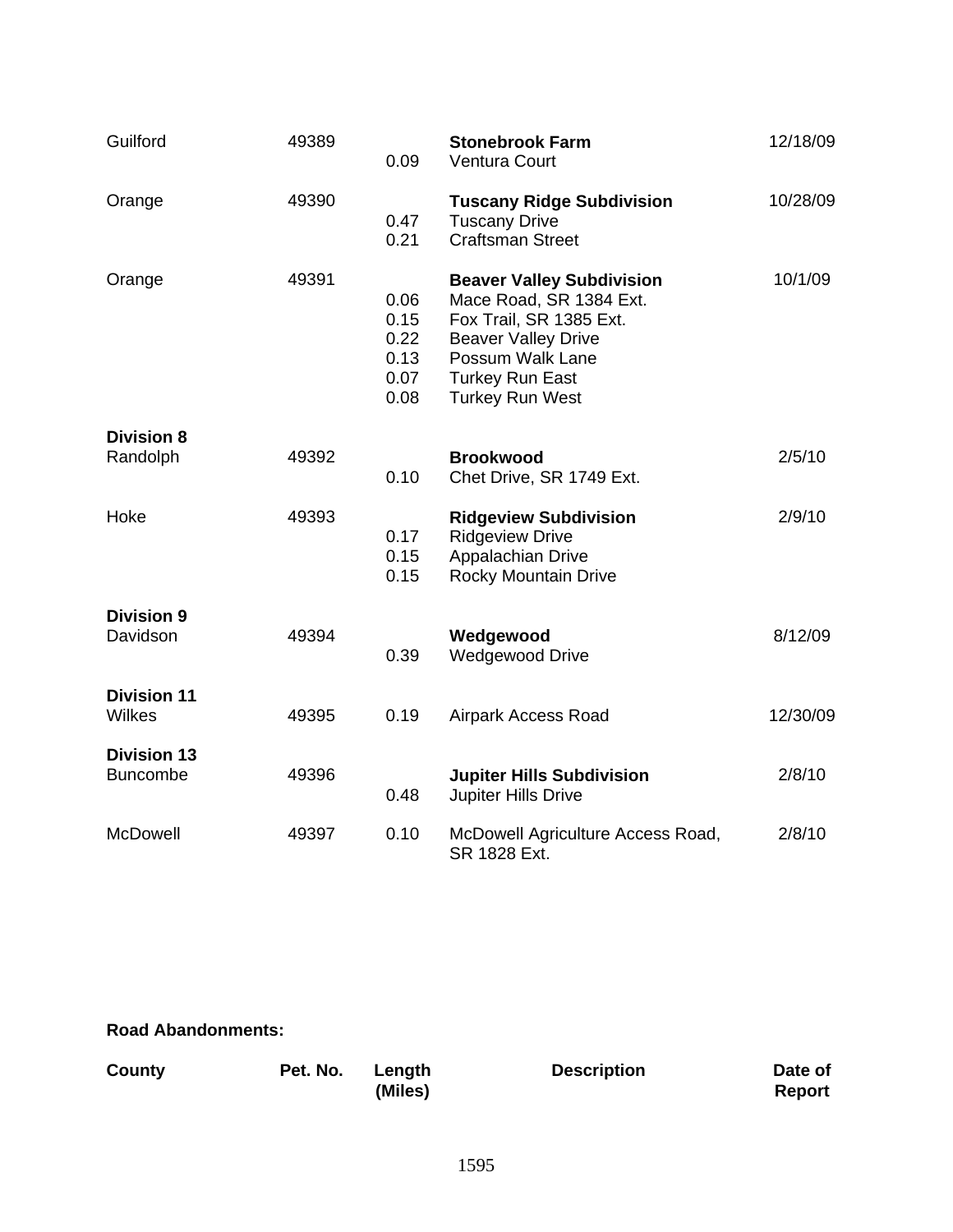| <b>Division 1</b><br>Perquimans      | 49398 | 0.26 | Section of SR 1347<br><b>Matthews Road</b>       | 2/23/10  |
|--------------------------------------|-------|------|--------------------------------------------------|----------|
| <b>Division 2</b><br><b>Beaufort</b> | 49399 | 0.30 | Section of SR 1526<br><b>Biggs Road</b>          | 1/29/10  |
| <b>Division 3</b><br>New Hanover     | 49400 | 0.08 | Section of SR 2142<br><b>Point Harbor Road</b>   | 2/10/10  |
| New Hanover                          | 49401 | 0.06 | Section of SR 2134<br><b>Terminal Road South</b> | 2/10/10  |
| <b>Division 7</b><br>Guilford        | 49402 | 0.15 | Section of SR 3551<br><b>Methodist Road</b>      | 12/18/09 |
| Guilford                             | 49403 | 0.43 | Section of SR 2308<br><b>Nutt Road</b>           | 10/21/09 |
| <b>Division 10</b><br>Mecklenburg    | 49404 | 0.25 | Section of SR 2447<br><b>Lawther Road</b>        | 1/28/09  |
| <b>Division 11</b><br><b>Wilkes</b>  | 49405 | 0.22 | Section of SR 1984<br>Johnson Road               | 12/30/09 |
| <b>Division 12</b><br>Gaston         | 49406 | 0.19 | SR 1371<br>Gaston College Access Road            | 2/8/10   |

**Approval - Divisionwide Small Construction, Statewide Contingency, Public Access, Economic Development**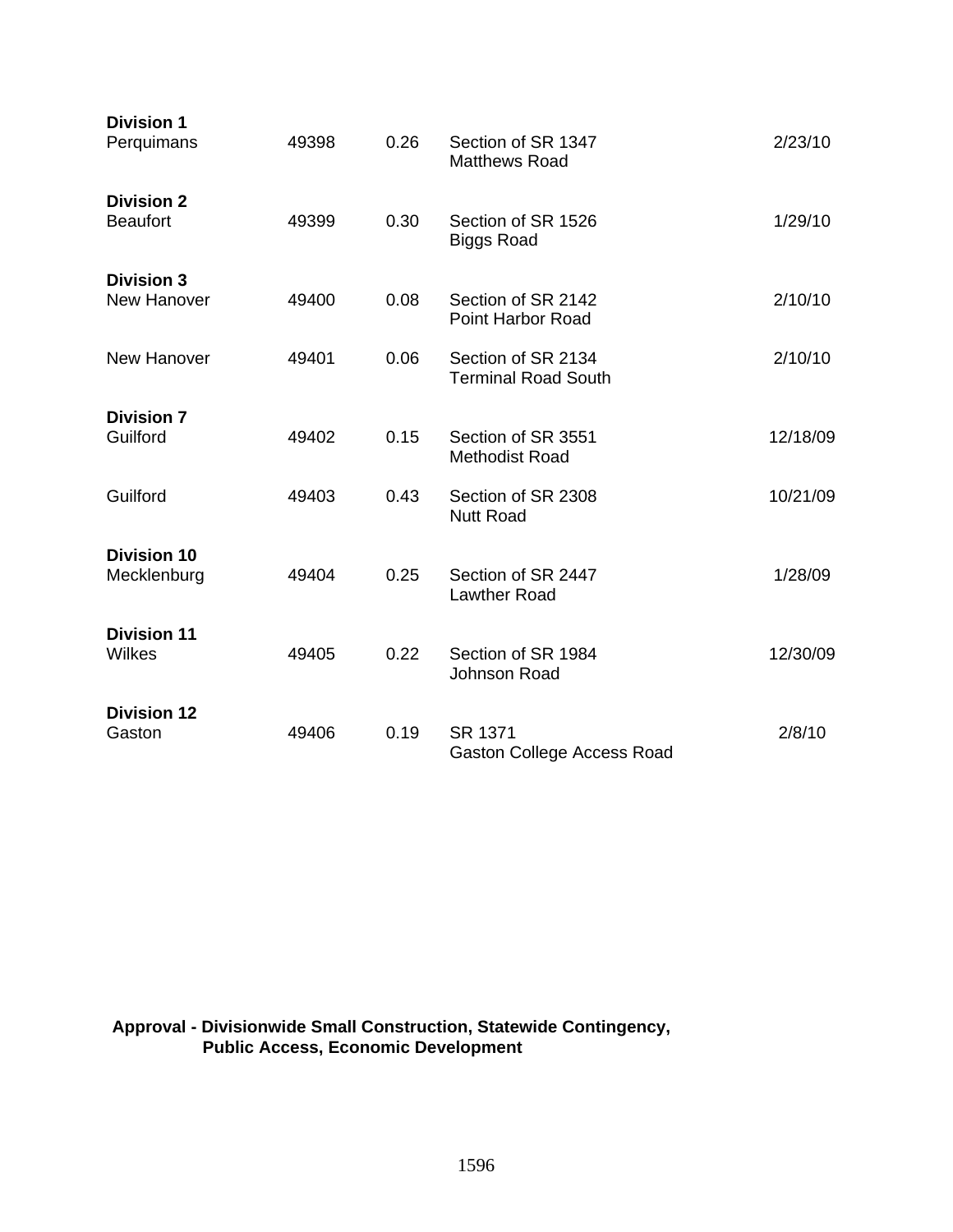The Board concurred with the staff recommendations and delegated authority to the Secretary to award the following:

| <b>County</b>          | <b>Description</b>                                                                                                                                                                                                                                       | <b>Type</b>                                                                       | <b>Amount</b>                                                              |
|------------------------|----------------------------------------------------------------------------------------------------------------------------------------------------------------------------------------------------------------------------------------------------------|-----------------------------------------------------------------------------------|----------------------------------------------------------------------------|
| Carteret               | Construction and paving of driveway access for                                                                                                                                                                                                           | <b>Public Access</b>                                                              | \$15,540.00                                                                |
| Div. 2                 | the South River-Merrimon Fire Department<br>located at (SR 1300) 1329 South River Road.<br><b>WBS 42928</b>                                                                                                                                              | <b>TOTAL</b>                                                                      | \$15,540.00                                                                |
| Lenoir<br>Div. 2       | Kinston - New traffic circle at NC 11/55 and<br><b>Tiffany Street.</b><br>Golden Leaf Funds: \$300,000.00<br><b>WBS 42581</b>                                                                                                                            | Small<br>Construction<br>Contingency<br><b>TOTAL</b>                              | \$250,000.00<br>\$200,000.00<br>\$450,000.00                               |
| Johnston<br>Div. 4     | Benson - Pipe approximately 200 feet of area<br>behind existing curb and gutter from Eastwood<br>Drive eastward to relieve drainage problems.<br>Also, construct two drainage structures to<br>alleviate standing water in the area.<br><b>WBS 59007</b> | Small<br>Construction<br><b>TOTAL</b>                                             | \$25,000.00<br>\$25,000.00                                                 |
| Johnston<br>Div. 4     | Clayton - WBS 59002 was established (1/10)<br>to grade and drain with minimum stone base<br>for approx. 2100 linear feet from SR 1901<br>(Powhatan Road) to Talecris BioTherapeutics<br>property.<br><b>Increase Funds</b>                               | Small Const.<br>Contingency<br>Econ. Dev.<br><b>Public Access</b><br><b>TOTAL</b> | \$25,000.00<br>\$25,000.00<br>\$100,000.00<br>\$145,255.95<br>\$295,255.95 |
| Mecklenburg<br>Div. 10 | Pave bus driveway and stabilize bus parking lot<br>at Mallard Creek High School.<br><b>WBS 42865</b>                                                                                                                                                     | <b>Public Access</b><br><b>TOTAL</b>                                              | \$50,000.00<br>\$50,000.00                                                 |
| Mecklenburg<br>Div. 10 | Pave bus driveway and stabilize bus parking lot<br>at Matthews Elementary School.<br><b>WBS 42867</b>                                                                                                                                                    | <b>Public Access</b><br><b>TOTAL</b>                                              | \$18,469.14<br>\$18,469.14                                                 |
| Union                  | Pave bus driveway and stabilize bus parking lot                                                                                                                                                                                                          | <b>Public Access</b>                                                              | \$47,756.28                                                                |
| Div. 10                | at Porter Ridge Elementary School.<br><b>WBS 42926</b>                                                                                                                                                                                                   | <b>TOTAL</b>                                                                      | \$47,756.28                                                                |
| Union                  | Pave bus driveway and stabilize bus parking lot                                                                                                                                                                                                          | <b>Public Access</b>                                                              | \$50,000.00                                                                |
| Div. 10                | at Porter Ridge Middle School.<br><b>WBS 42925</b>                                                                                                                                                                                                       | <b>TOTAL</b>                                                                      | \$50,000.00                                                                |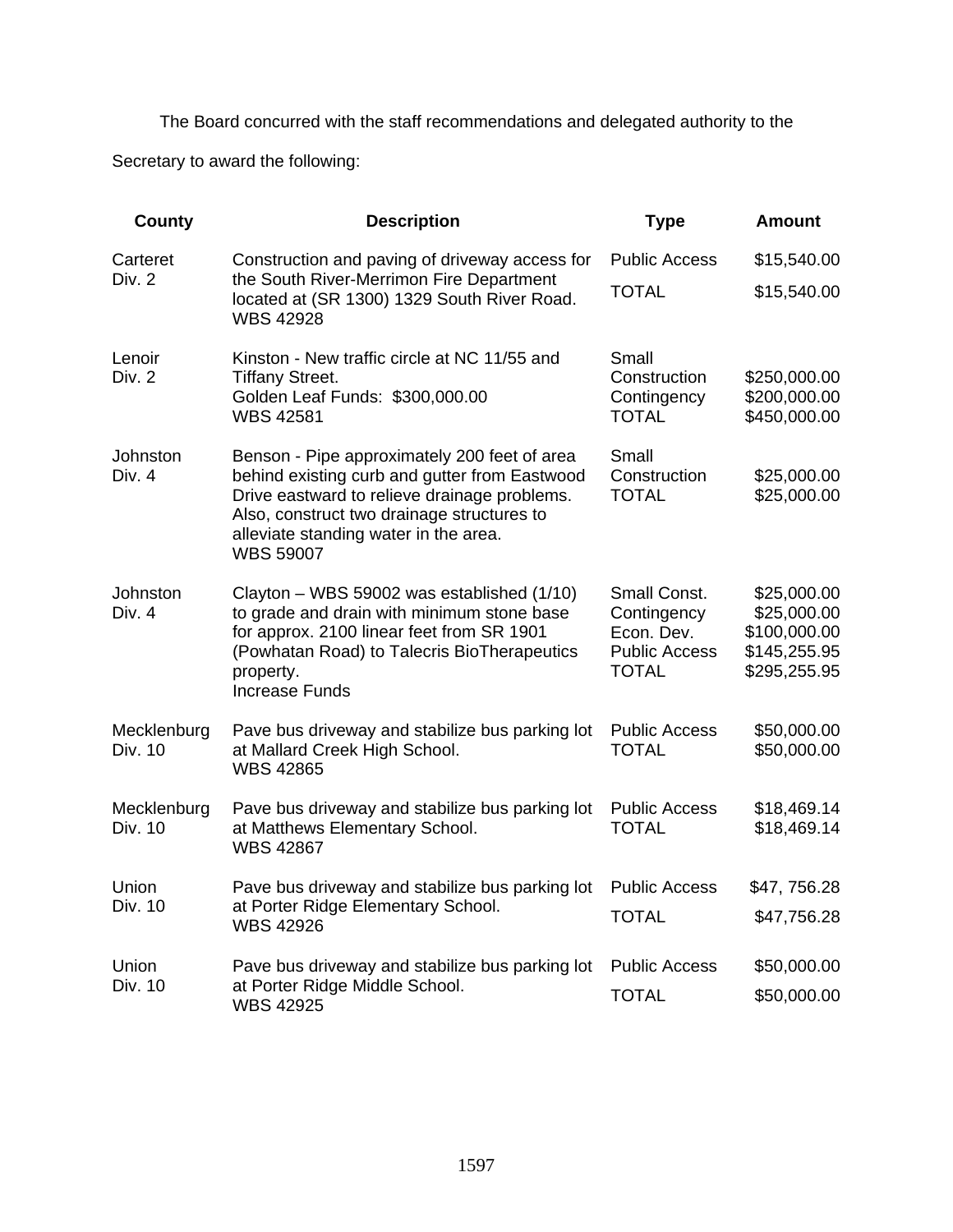| Union<br>Div. 10   | Pave bus driveway and stabilize bus parking lot<br>at Porter Ridge High School.<br><b>WBS 42924</b>                                                                                                                                                      | <b>Public Access</b><br><b>TOTAL</b> | \$50,000.00<br>\$50,000.00   |
|--------------------|----------------------------------------------------------------------------------------------------------------------------------------------------------------------------------------------------------------------------------------------------------|--------------------------------------|------------------------------|
| Ashe<br>Div. 11    | Installation of new guardrail on NC 194.<br><b>WBS 42930</b>                                                                                                                                                                                             | Contingency<br><b>TOTAL</b>          | \$40,000.00<br>\$40,000.00   |
| Haywood<br>Div. 14 | Maggie Valley – Earth and debris cleanup,<br>drainage and waterway restoration, and<br>embankment repair at two sites on SR 1305<br>(Rich Cove Road).<br>Other funding: Town of Maggie Valley -<br>\$25,000<br>Ghost Town - \$25,000<br><b>WBS 42960</b> | Contingency<br><b>TOTAL</b>          | \$284,500.00<br>\$284,500.00 |

### **Deletion:**

Johnston County, Division 4 – WBS 46501 was established (1/06) with Public Access, Contingency, Small Construction and Economic Development funds to construct a 3-lane section to provide left turn lane into Nova Nordisk facility. This project will not be built as company chose not to expand at this location.

| Summary: | <b>Number of Projects</b>            | 11 |                |  |
|----------|--------------------------------------|----|----------------|--|
|          | <b>Number of Divisions</b>           |    | 5              |  |
|          | <b>Small Construction Commitment</b> |    | 300,000.00     |  |
|          | <b>Contingency Commitment</b>        |    | 549,500.00     |  |
|          | <b>Public Access Commitment</b>      |    | 377,021.37     |  |
|          | <b>Economic Development</b>          |    | 100,000.00     |  |
|          | <b>TOTAL COMMITMENT:</b>             |    | \$1,326,521.37 |  |

**Approval – Public Transportation Program**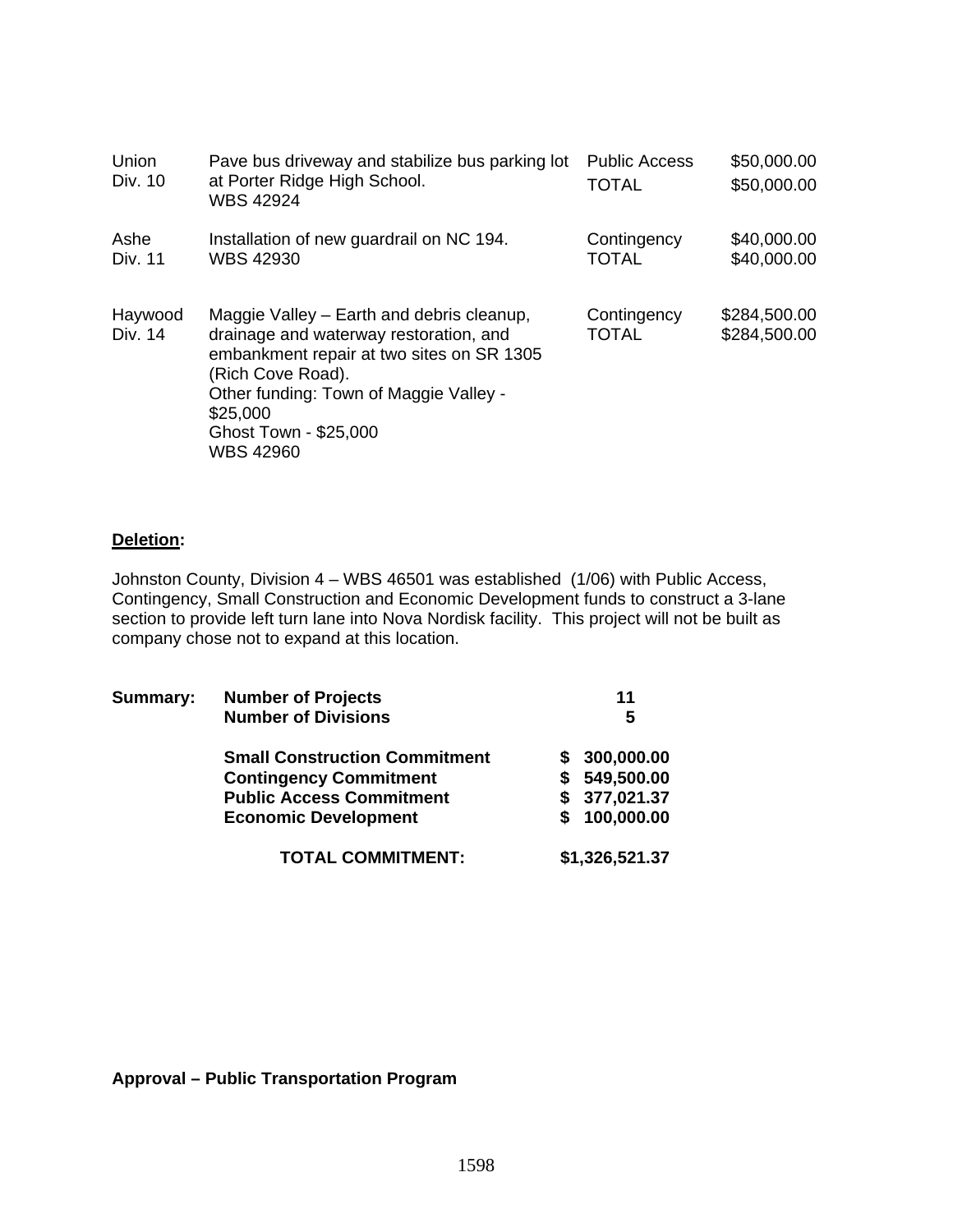A motion was made by Board Member White, which was seconded by Board Member

Burrell to approve the following:

# **Public Transportation Grant Program**

### **Division 4**

\$2,040 State \$2,040 Local

Federal

Project No. 10-DG-047 **Goldsboro-Wayne Transportation Authority** (operating as G.A.T.E.W.A.Y) is requesting Section 5311 planning funds to conduct a Needs Analysis Study for a maintenance/operations facility for the GATEWAY transportation system. The study will determine the current and future needs for GATEWAY administrative and operation personnel, identify activities that will occur at the site and space requirements through 2050, identify and review potential sites for the facility, list any potential social, economic, and environmental impacts of the sites, and develop a conceptual site layout and estimate of costs. The Goldsboro-Wayne Transportation Authority is requesting federal funds and 10% state match for the rural portion. The recommended effective date for reimbursement of eligible project costs is February 1, 2010. \$20,400 Total \$16,320

### **Division 6**

Project No. 10-09-464 The **City of Fayetteville** received approval for a Federal Transit Administration Urbanized Area Formula Program (Section 5307) capital and planning grant. The grant provides funding for the rehabilitation of 3 buses, building maintenance for the FAST administrative/maintenance facility, and the purchase of a software upgrade for the electronic fareboxes on all of the buses. The City of Fayetteville is requesting a 10% state match to the federal grant for the capital and planning items in the grant. The effective date for reimbursement of eligible project costs is July 1, 2009, to coincide with the period of performance authorized by the Federal Transit Administration. \$1,001,489 801,192 Federal 100,148 100,149 Local Total State

### **Community Transportation Grant Program**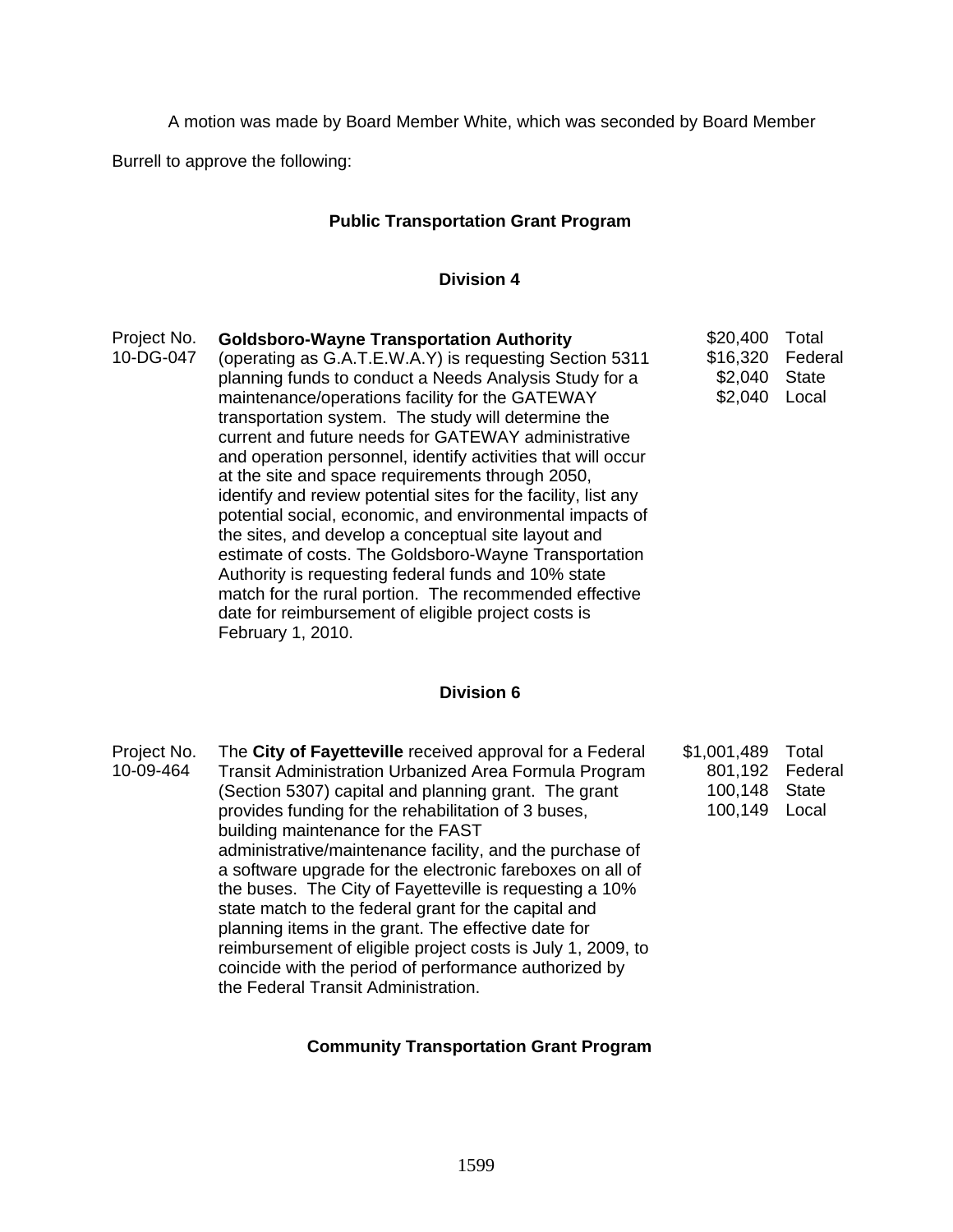### **Division 2**

Project No. 10-CT-054 **Carteret County** (operating as Carteret County Area Transportation System) provides community transportation services to nine human service agencies and to the general public through subscription service and dial-a-ride routes. Carteret County is requesting an amendment to their FY10 capital budget to purchase two 22-ft. light transit vehicles with lift to replace similar vehicles that have met their useful service life. (FTA Grant NC-18-5032) \$105,000 Total \$84,000 Federal \$10,500 State \$10,500 Local

#### **Statewide**

Project No. 10-DG-081 The nonprofit organization**, 2Plus, Inc.,** will continue operation of the rural vanpool program through 2010 providing daily employment transportation to nearly 300 residents of the state's nonurban areas. The funds will subsidize the cost of the service for program participants, who pay a daily fare of \$4.25 to \$6.00 per day. 2Plus, Inc. works closely employers and the Public Transportation Division in the development and maintenance of vanpools. There are currently 25 vanpools in operation, with plans to grow the program by 8 vans this year. \$619,543 Total \$499,543 State \$120,000 Fares

Item I – 1 Summary **4 Projects** Federal Funds Administered By NCDOT: \$100,320 **State:**  $\frac{1}{2}$  \$612,231

#### **PUBLIC TRANSPORTATION PROGRAM STIP ADDITIONS**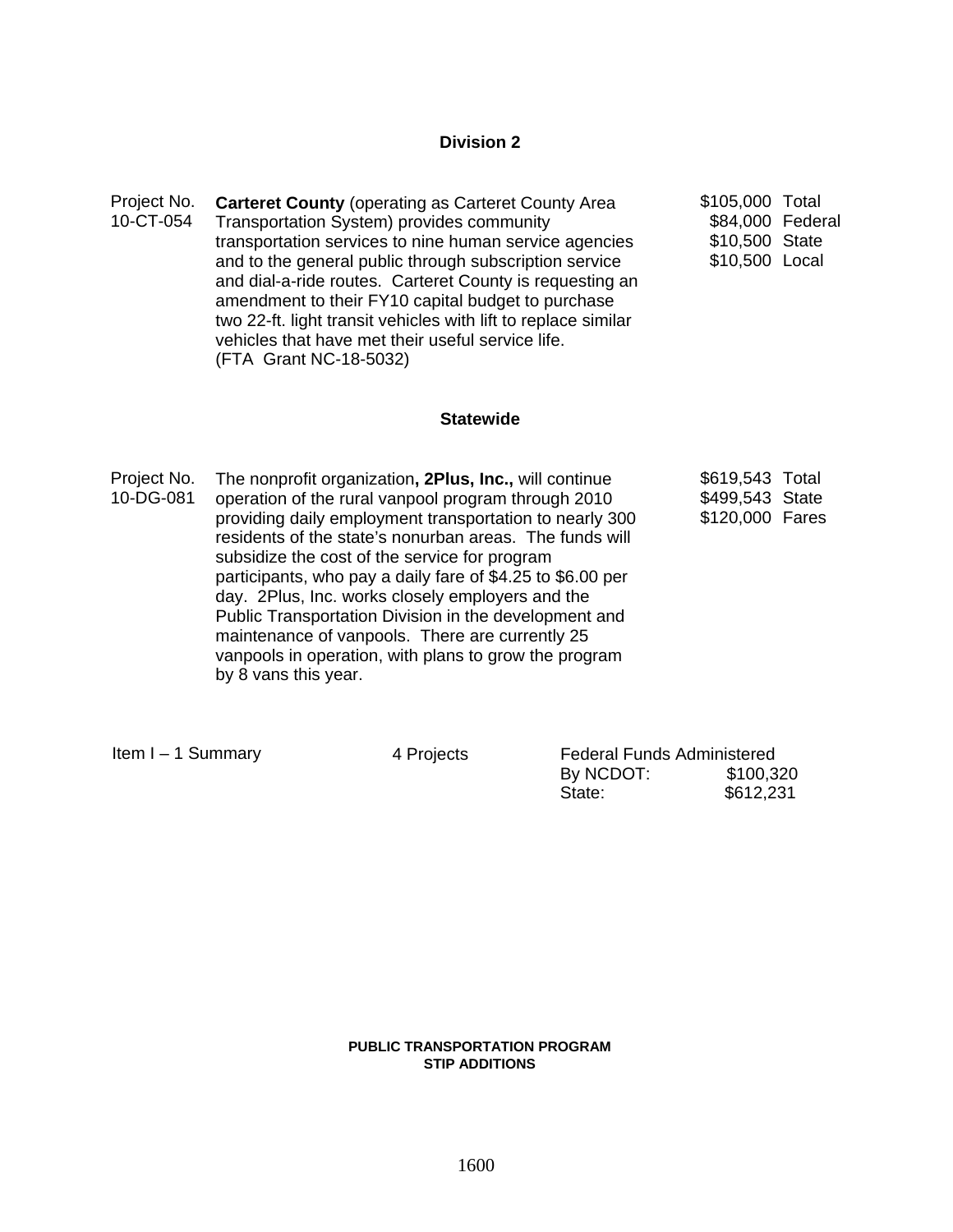| STIP#   | <b>DIV</b>     | <b>COUNTY</b> | <b>MUNICIPALITY/</b><br><b>SYSTEM</b>              | <b>DESCRIPTION</b>                                                                                                 | funds              | <b>FY10</b><br>(\$000) | <b>FY11</b><br>(\$000) | <b>FY12</b><br>(\$000) |
|---------|----------------|---------------|----------------------------------------------------|--------------------------------------------------------------------------------------------------------------------|--------------------|------------------------|------------------------|------------------------|
| TG-5105 | 7              | Guilford      | Greensboro<br><b>Transit Authority</b>             | Routine Capital: bus stop<br>shelters, benches, shop<br>equip., spare parts,<br>engines, service vehicles,<br>etc. | <b>FEDU</b>        |                        | \$800                  |                        |
|         |                |               |                                                    | unfunded                                                                                                           | <b>STAT</b>        |                        | \$100<br>\$100         |                        |
| TD-5114 | $\overline{7}$ | Guilford      | Greensboro<br><b>Transit Authority</b>             | Facility: transfer station                                                                                         | <b>FEDU</b>        |                        | \$1,686                |                        |
|         |                |               |                                                    | unfunded                                                                                                           | <b>STATU</b>       |                        | \$211                  |                        |
|         |                |               |                                                    |                                                                                                                    | LU                 |                        | \$211                  |                        |
| TD-5115 | 3              | New Hanover   | Cape Fear<br>Public<br>Transportation<br>Authority | Facility: Independence<br>Station - acquisition, design<br>and construction                                        | <b>FUZJA</b>       |                        | \$100                  |                        |
| TD-5116 | 5              | Wake          | Capital Area                                       | Park & Ride                                                                                                        | <b>FEDU</b>        | \$2,800                |                        |                        |
|         |                |               | Transit                                            | unfunded                                                                                                           | <b>STATU</b><br>LU | \$350<br>\$350         |                        |                        |
| TX-5100 | 5              | Wake          | Capital Area<br>Transit                            | Urban Circulator: New Bern<br>Ave/College Park Corridor<br>(5309 application = FBUS)                               | <b>FEDU</b>        | \$11,158               |                        |                        |
|         |                |               |                                                    | unfunded                                                                                                           | <b>STATU</b><br>LU | \$1,395<br>\$1,395     |                        |                        |

#### **PUBLIC TRANSPORTATION PROGRAM STIP MODIFICATIONS**

| STIP#   | <b>DIV</b>     | <b>COUNTY</b> | <b>MUNICIPALITY/</b><br><b>SYSTEM</b>  | <b>DESCRIPTION</b>                                                        | funds        | <b>FY10</b><br>(\$000) | <b>FY11</b><br>(\$000) | <b>FY12</b><br>(\$000) |
|---------|----------------|---------------|----------------------------------------|---------------------------------------------------------------------------|--------------|------------------------|------------------------|------------------------|
| TD-4708 | 6              | Cumberland    | Fayetteville                           | Facility - new Intermodal<br>Center: design, acquisition,<br>construction | <b>FUZ</b>   | \$400                  |                        |                        |
|         |                |               |                                        |                                                                           | <b>STAT</b>  | \$50                   |                        |                        |
|         |                |               |                                        |                                                                           |              | \$50                   |                        |                        |
|         |                |               |                                        |                                                                           | <b>FBUS</b>  | \$900                  |                        |                        |
|         |                |               |                                        |                                                                           | <b>STAT</b>  | \$113                  |                        |                        |
|         |                |               |                                        |                                                                           |              | \$113                  |                        |                        |
|         |                |               |                                        | unfunded                                                                  | <b>FEDU</b>  |                        |                        | \$10,960               |
|         |                |               |                                        |                                                                           | <b>STATU</b> |                        |                        | \$1,370                |
|         |                |               |                                        |                                                                           | LU           |                        |                        | \$1,370                |
| TN-4706 | $\overline{7}$ | Guilford      | Greensboro<br><b>Transit Authority</b> | New Freedom - beyond<br>Americans Disability Act<br>requirements          | <b>FNF</b>   | \$85                   |                        |                        |
|         |                |               |                                        |                                                                           | <b>STAT</b>  | \$11<br>\$11           |                        |                        |
| TA-4907 | 3              | New Hanover   | Cape Fear<br>Public                    | Replacement buses                                                         | <b>FUZST</b> | \$1,100                |                        |                        |
|         |                |               | Transportation                         |                                                                           | <b>FUZJA</b> | \$110                  |                        |                        |
|         |                |               |                                        | unfunded<br>$FY12 = $144, FY14 = $4,696$                                  | <b>FEDU</b>  |                        | \$722                  | \$72                   |
|         |                |               |                                        | $FY12 = $18, FY14 = $587$                                                 | <b>STATU</b> |                        | \$90                   | \$9                    |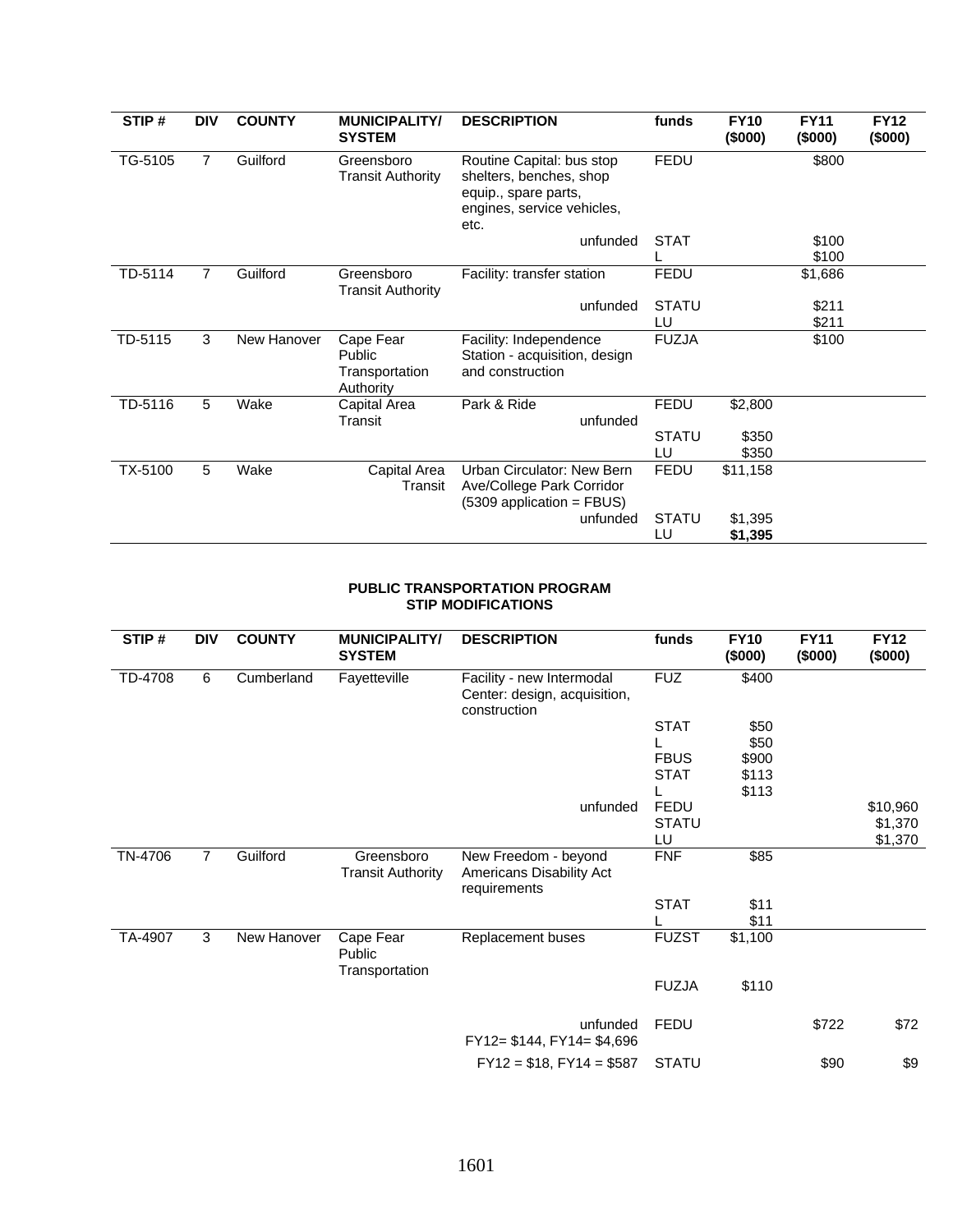| TD-4721  | 3            | New Hanover | Cape Fear                                          | Facility: Intermodal Center                                                                               | <b>FUZJA</b> | \$635   |         |         |
|----------|--------------|-------------|----------------------------------------------------|-----------------------------------------------------------------------------------------------------------|--------------|---------|---------|---------|
|          |              |             |                                                    | unfunded                                                                                                  | <b>STATU</b> |         |         | \$7,200 |
|          |              |             |                                                    |                                                                                                           | LU           |         |         | \$800   |
| TD-4917  | 3            | New Hanover | Cape Fear                                          | Facility - Transfer/Admin -<br>Cando St. Ext.                                                             | <b>FUZJA</b> | \$860   |         |         |
|          |              |             |                                                    |                                                                                                           | <b>FUZST</b> | \$650   |         |         |
| TD-4942  | 3            | New Hanover | Cape Fear                                          | Facility - new operations<br>center - design and                                                          | <b>FUZJA</b> | \$500   |         |         |
|          |              |             |                                                    | construction                                                                                              | <b>FUZST</b> | \$409   |         |         |
|          |              |             |                                                    | unfunded                                                                                                  | <b>FEDU</b>  |         | \$6,000 |         |
|          |              |             |                                                    |                                                                                                           | <b>STATU</b> |         | \$750   |         |
|          |              |             |                                                    |                                                                                                           | LU           |         | \$750   |         |
| TD-4942  | 3            | New Hanover | Cape Fear<br>Public<br>Transportation<br>Authority | Routine Capital: automated<br>fuel system, radio system<br>upgrade, shelter and bus<br>stop improvements, | <b>FUZJA</b> | \$30    |         |         |
|          |              |             |                                                    | computer replacements                                                                                     | <b>FUZST</b> | \$144   |         |         |
|          |              |             |                                                    | $FY13-15 = $32$                                                                                           | <b>FUZ</b>   | \$32    | \$32    | \$32    |
|          |              |             |                                                    | $FY13-15 = $8$                                                                                            | L            | \$8     | \$8     | \$8     |
| TO-4751  | $\mathbf{3}$ | New Hanover | Cape Fear<br>Public                                | <b>Operating Assistance</b>                                                                               | <b>FUZJA</b> |         | \$250   |         |
|          |              |             | Transportation<br>Authority                        |                                                                                                           | <b>FUZST</b> | \$139   |         |         |
|          |              |             |                                                    | $FY13-15 = $1,500$                                                                                        | <b>FUZ</b>   | \$1,500 | \$1,500 | \$1,500 |
|          |              |             |                                                    | $FY13-15 = $1,180$                                                                                        | <b>SMAP</b>  | \$1,180 | \$1,180 | \$1,180 |
|          |              |             |                                                    | $FY13-15 = $1,623$                                                                                        | L            | \$1,623 | \$1,623 | \$1,623 |
| TA-4795A | 9            | Forsyth     | Winston-Salem<br>Transportation<br>Authority       | Replacement Buses: small                                                                                  | <b>FUZ</b>   |         | \$740   |         |
|          |              |             |                                                    |                                                                                                           | <b>STAT</b>  |         | \$93    |         |
|          |              |             |                                                    |                                                                                                           | L            |         | \$93    |         |
|          |              |             |                                                    | Unfunded $FY15 = $155$                                                                                    | <b>FEDU</b>  |         |         | \$465   |

 $FY12 = $18, FY14 = $587$  LU \$90 \$9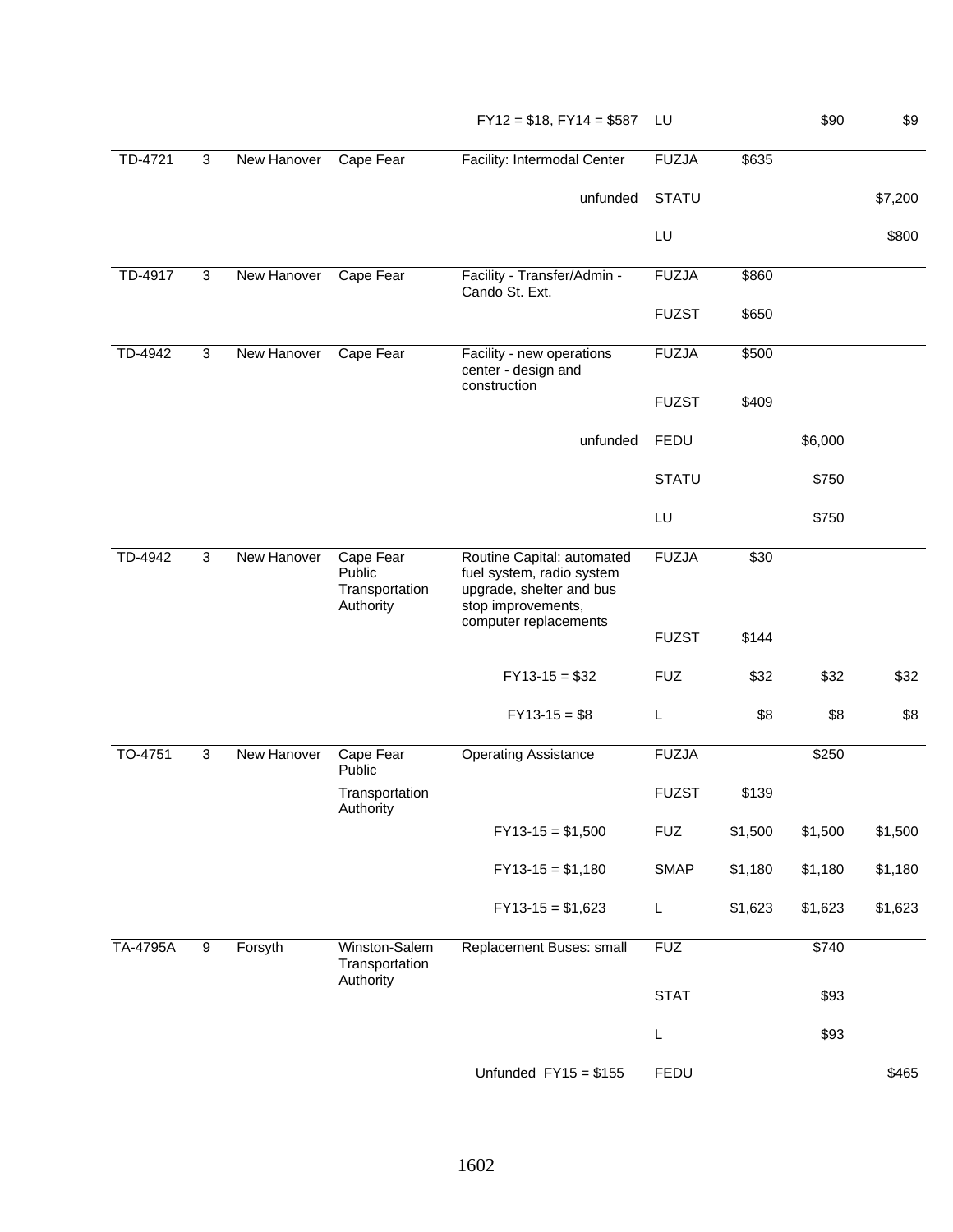|         |   |         |                                              | $FY15 = $19$                                                                                                 | <b>STATU</b> |       |       | \$58  |
|---------|---|---------|----------------------------------------------|--------------------------------------------------------------------------------------------------------------|--------------|-------|-------|-------|
|         |   |         |                                              | $FY15 = $19$                                                                                                 | LU           |       |       | \$58  |
| TG-4805 | 9 | Forsyth | Winston-Salem<br>Transportation<br>Authority | Routine Capital: spare<br>engines and transmissions,<br>supervisor vans, fareboxes,<br>security enhancements | <b>STPDA</b> | \$340 | \$500 | \$500 |
|         |   |         |                                              |                                                                                                              |              | \$85  | \$125 | \$125 |

# **Approval – Rail Program**

A motion was made by Board Member McNairy which was seconded by Board Member

Alford to approve the following:

# **Rail Program**

|    | <b>Town/County</b>                                   |                                                                                                                                                                                                                                                                                                                                                                                                          | <b>Estimated</b> |
|----|------------------------------------------------------|----------------------------------------------------------------------------------------------------------------------------------------------------------------------------------------------------------------------------------------------------------------------------------------------------------------------------------------------------------------------------------------------------------|------------------|
|    | <b>Division</b>                                      | <b>Project Description</b>                                                                                                                                                                                                                                                                                                                                                                               | Cost             |
| 1. | Statewide                                            | Additional State Rail funds are needed for Phase 5 of the Tier<br>II Environmental Impact Statement on the Southeast High<br>Speed Rail Corridor from Richmond, VA (Main Street Station)<br>to Raleigh, NC (Boylan Wye). These funds will be used to<br>complete public hearings, the Recommendation Report, the<br>Final Environmental Impact Statement and the Record of<br>Decision. WBS 41323        | \$2,000,000      |
| 2. | Winston-Salem<br><b>Forsyth County</b><br>Division 9 | Additional State Rail funds are needed for the Winston-Salem<br>Connector, the public transit service between Winston-Salem<br>and High Point to connect with Amtrak passenger trains.<br>With the addition of the mid-day frequency of the Piedmont,<br>the Piedmont Authority for Regional Transportation (PART)<br>will need to provide three daily round Amtrak Connector trips.<br><b>WBS 39385</b> | \$146,000        |

**Approval - Specific State Funds for Construction Projects**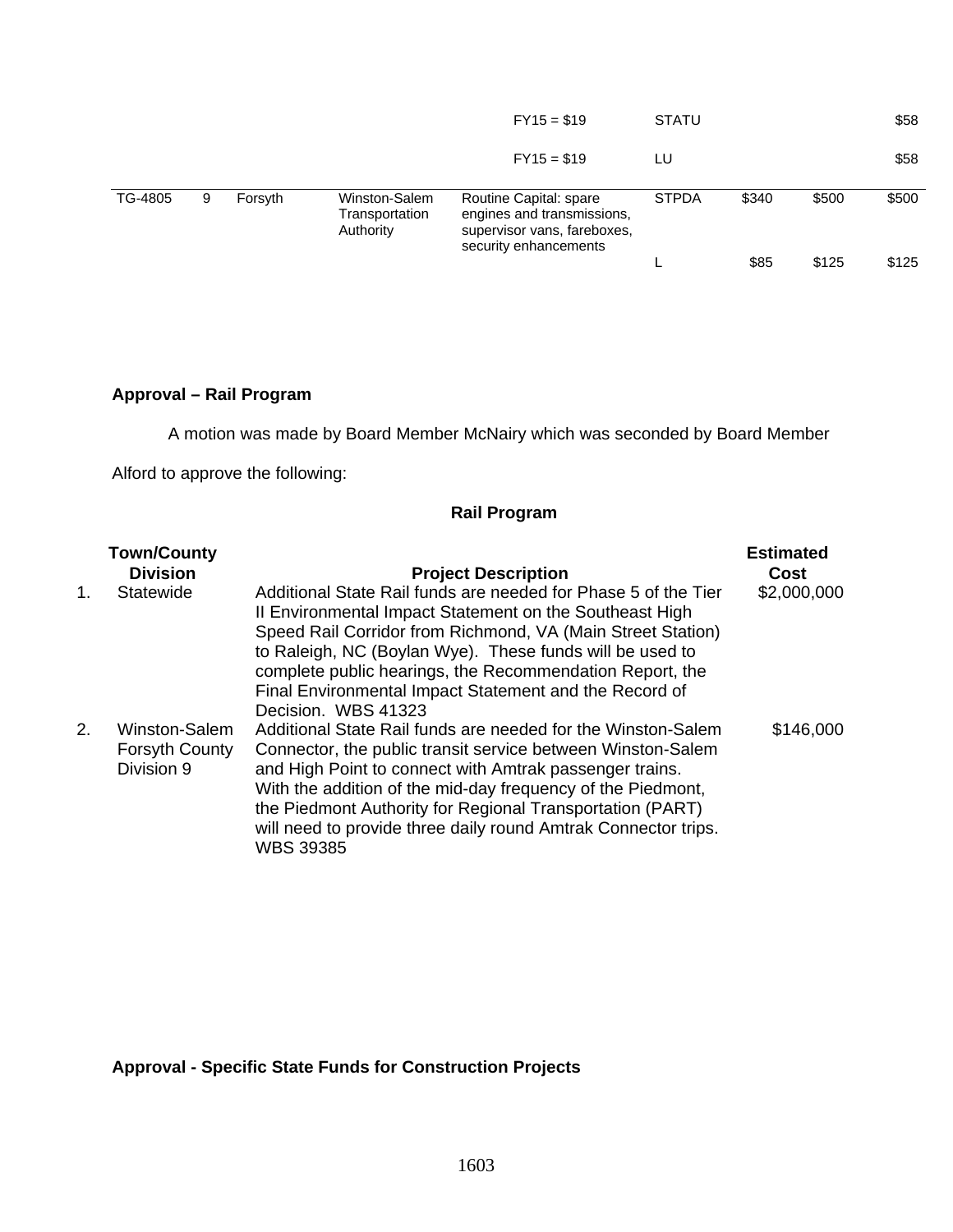A motion was made by Board Member McNairy which was seconded by Board Member

Alford to approve the following:

| Town/<br>County<br><b>Division</b>                           | Project<br><b>Description</b>                                                                                                                                                                                                                                                                                                                                                   | <b>Estimated</b><br><b>Cost</b> |
|--------------------------------------------------------------|---------------------------------------------------------------------------------------------------------------------------------------------------------------------------------------------------------------------------------------------------------------------------------------------------------------------------------------------------------------------------------|---------------------------------|
| Greenville /<br>Pitt Co.<br>Div. 2<br>U-5018B                | Project WBS 41431.2.3<br>NC 43 from west of SR 1204 (B's Barbeque Road) to<br>US 13 / NC 11 (Memorial Drive). \$250,000.00 has previously<br>been approved for right of way and utilities. Additional funds<br>are needed to cover expenditures that have or will exceed the<br>previously authorized budget.                                                                   | \$223,000.00                    |
| Onslow Co.<br>Div. 3<br>U-4904                               | Project WBS 40254.3.1<br>SR 1324 (Ramsey Road) from SR 1308 (Gum Branch Road) to<br>SR 1327 (Kellum Loop Road), 6.700 miles. Combined for<br>Letting with Federally funded U-4905, U-4907 and W-5105<br>under WBS 40254.3.1. Initial funds are needed for construction<br>based on the latest estimate from the 12-Month Tentative<br>Letting List published February 10, 2010. | \$3,050,000.00                  |
| Research<br>Triangle Park /<br>Wake Co.<br>Div. 5<br>U-4410C | Project WBS 35021.1.9<br>Research Triangle Park Site 27 Access Road (Little Drive) from<br>SR 1613 (Davis Drive) to west of future Northern Wake<br>Expressway, 1.044 miles. \$1,500,000.00 has previously been<br>approved for construction.<br>Funds need to be decreased<br>(\$140,716.03) as project is complete. WBS will be closed                                        | $-$140,716.03$                  |
| Wake Co.<br>Div. 5<br>U-5024                                 | Project WBS 41524.3.1<br>New Route (Green Oaks Parkway) from SR 1152 (Holly Springs<br>- New Hill Road) to NC 55 (Holly Springs Bypass), 1.400 miles.<br>Funds are needed for construction reimbursement to the Town<br>of Holly Springs.                                                                                                                                       | \$2,650,000.00                  |
| Jackson Co.<br>Div 14<br>R-5024                              | Project WBS 42009.3.1<br>SR 1449 (Cope Creek Road) from NC 107 to SR 1710 (East<br>Cope Creek Road) in Jackson County, 1.110<br>miles.<br>\$2,271,246.00 has previously been approved for construction.<br>Additional funds are needed to cover expenditures that have or<br>will exceed the previously authorized budget.                                                      | \$114,000.00                    |

**Approval - Specific North Carolina Trust Funds - Intrastate System** 

**ITEM J SUMMARY 5 PROJECTS \$5,896,283.97**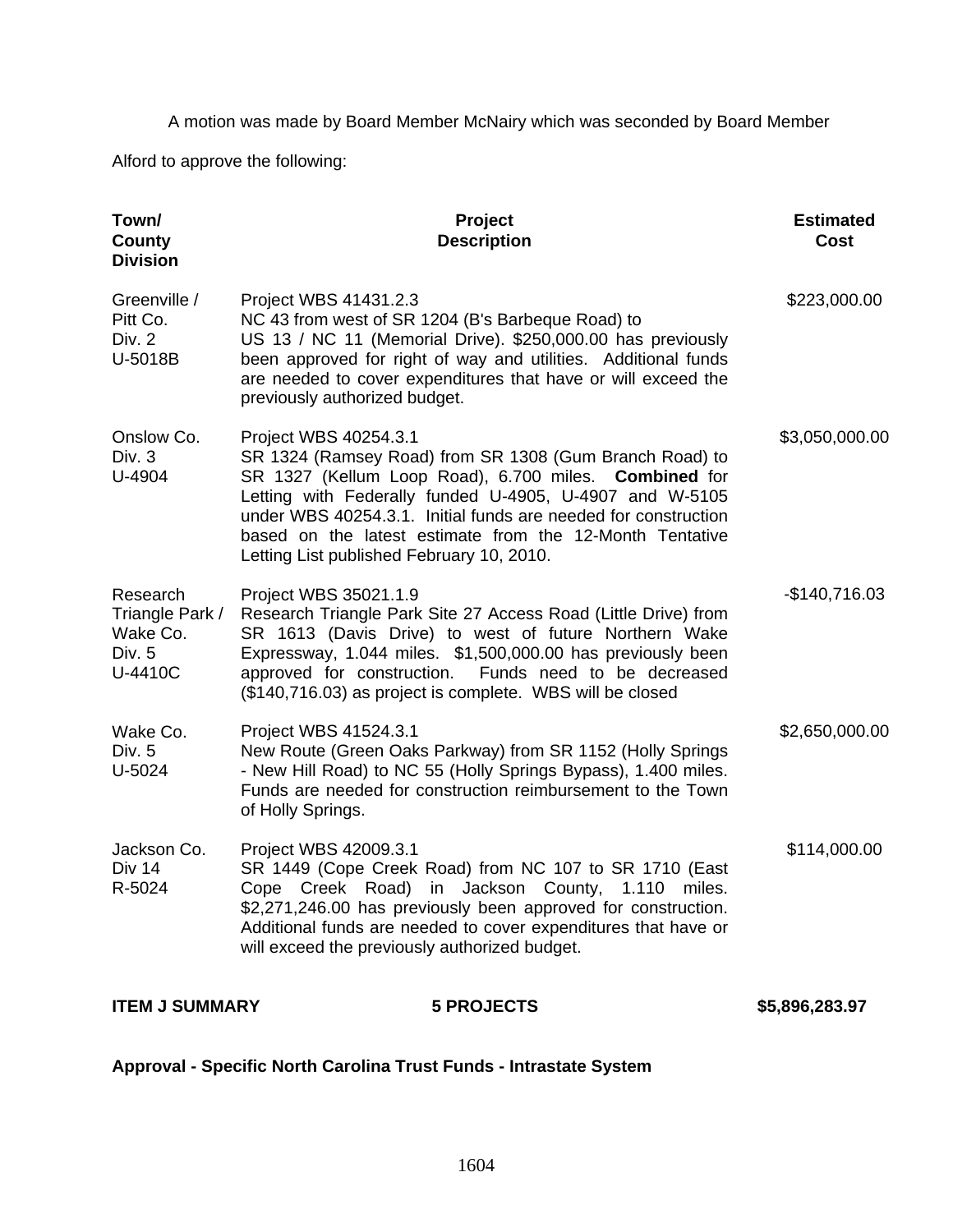A motion was made by Board Member McNairy which was seconded by Board Member

Alford to approve the following:

| <b>Trust Funds - Intrastate System</b>               |                                                                                                                                                                                                                                                                                                                                |                                 |  |  |  |  |
|------------------------------------------------------|--------------------------------------------------------------------------------------------------------------------------------------------------------------------------------------------------------------------------------------------------------------------------------------------------------------------------------|---------------------------------|--|--|--|--|
| Town/<br>County<br><b>Division</b>                   | Project<br><b>Description</b>                                                                                                                                                                                                                                                                                                  | <b>Estimated</b><br><b>Cost</b> |  |  |  |  |
| Belcross /<br>Camden Co.<br>Div. 1<br>R-2414B        | Project WBS 34430.2.5<br>US 158 / NC 34 from north of SR 1257 (Havenwood Drive) to<br>east of NC 34 in Belcross. \$3,959,000.00 has previously been<br>approved for right of way and utilities. Additional funds are<br>needed to cover expenditures that have or will exceed the<br>previously authorized budget.             | \$589,000.00                    |  |  |  |  |
| Bladen -<br>Columbus<br>Cos.<br>Div. 6<br>R-2561     | Project WBS 34466.4.1<br>NC 87 from US 74-76 in Columbus County to the Elizabethtown<br>Bypass in Bladen County. \$1,147,056.00 has previously been<br>approved for preliminary engineering. Additional funds are<br>needed to cover expenditures that have or will exceed the<br>previously authorized budget.                | \$169,000.00                    |  |  |  |  |
| Guilford -<br>Rockingham<br>Cos.<br>Div. 7<br>R-2413 | Project WBS 34429.1.1<br>NC 68 Connector from SR 2133 (Pleasant Ridge Road) to<br>US 220 / NC 68. \$7,254,727.00 has previously been approved<br>for preliminary engineering. Additional funds are needed to<br>cover expenditures that have or will exceed the previously<br>authorized budget.                               | \$184,000.00                    |  |  |  |  |
| Lee Co.<br>Div. 8<br>R-2417C                         | Project WBS 34431.2.6<br>US 421 / NC 87 (Sanford Bypass) from east of NC 42 to NC 87<br>near SR 1138 (Harvey Faulk Road). \$11,008,207.75 has<br>previously been approved for right of way and utilities. Funds<br>need to be decreased (\$2,066,393.15) as right of way phase is<br>now Federally funded. WBS will be closed. | $-$2,066,393.15$                |  |  |  |  |
| Madison Co.<br>Div. 13<br>R-2518A                    | Project WBS 34445.2.2<br>US 19 from I-26 in Madison County to .8 kilometer east of the<br>Yancey County Line. \$19,944,917.00 has previously been<br>approved for right of way and utilities. Additional funds are<br>needed to cover expenditures that have or will exceed the<br>previously authorized budget.               | \$249,000.00                    |  |  |  |  |

# TRUST FUND INTRASTATE SUMMARY 5 PROJECTS 4875,393.15 **Trust Funds - Urban Loops**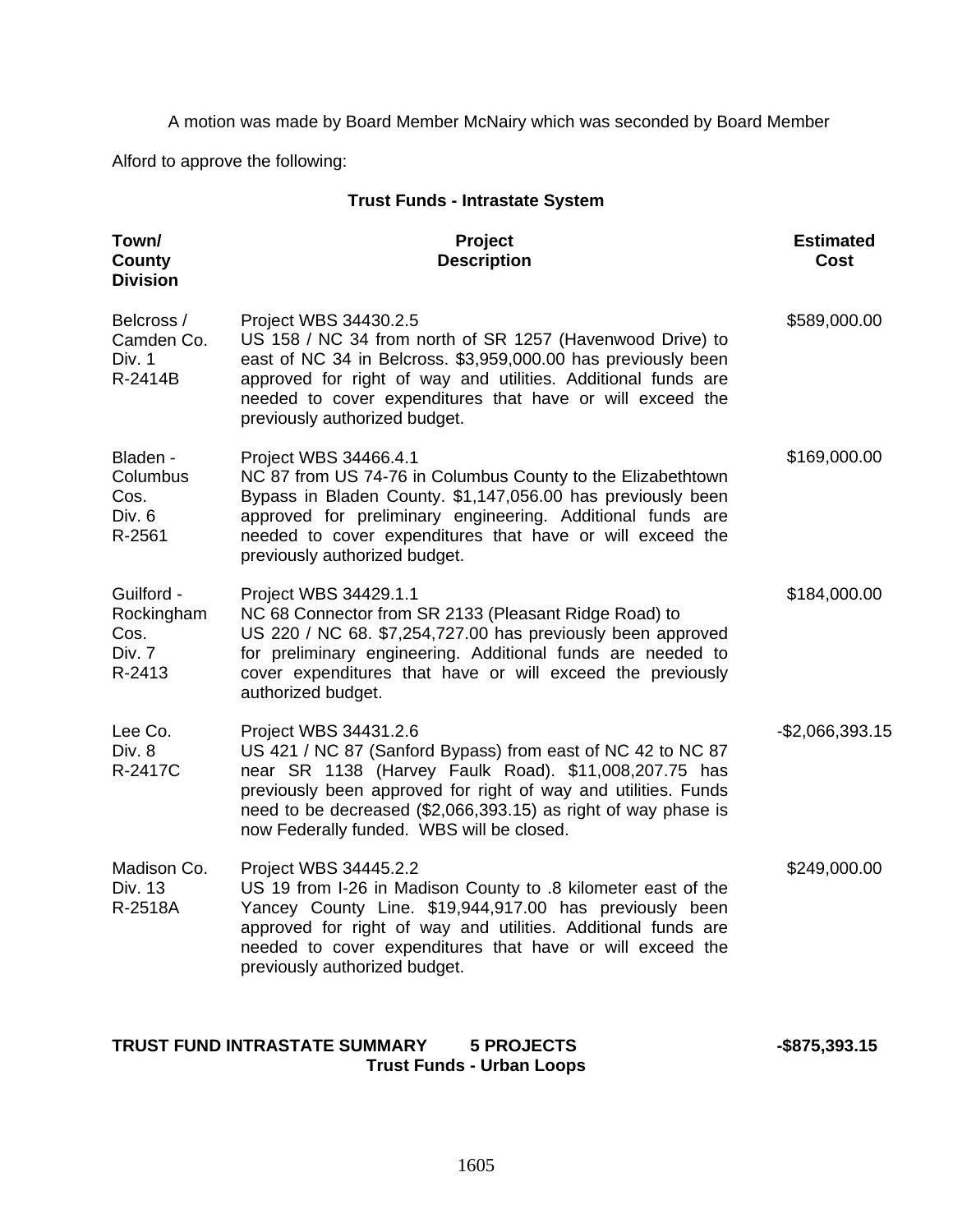| Town/<br>County<br><b>Division</b>                     | Project<br><b>Description</b>                                                                                                                                                                                                                                                                                                                   | <b>Estimated</b><br><b>Cost</b> |
|--------------------------------------------------------|-------------------------------------------------------------------------------------------------------------------------------------------------------------------------------------------------------------------------------------------------------------------------------------------------------------------------------------------------|---------------------------------|
| Brunswick -<br>New Hanover<br>Cos.<br>Div. 3<br>R-2633 | Project WBS 34491.1.1<br>US 17 (Wilmington Bypass) from south of NC 87 in Brunswick<br>County to I-40 in New Hanover County. \$928,347.00 has<br>previously been approved for preliminary engineering.<br>Additional funds are needed to cover expenditures that have or<br>will exceed the previously authorized budget. WBS will be<br>closed | \$181,000.00                    |
| Cumberland -<br>Robeson Cos.<br>Div. 6<br>U-2519       | Project WBS 34817.2.1<br>The Fayetteville Outer Loop from I-95 in Robeson County to<br>east of NC 24 (Bragg Boulevard) in Cumberland County.<br>\$1,054,992.00 has previously been approved for right of way<br>and utilities. Additional funds are needed to cover expenditures<br>that have or will exceed the previously authorized budget.  | \$2,400,000.00                  |
| Charlotte /<br>Mecklenburg<br>Co.<br>Div. 10<br>U-4401 | Project WBS 33782.3.1<br>SR 2804 (Reedy Creek Road) and SR 2805 (Old Harrisburg<br>Road), 0.462 mile. Combined for Letting with Federally funded<br>B-4580. Initial funds are needed for construction based on the<br>latest estimate from the 12-Month Tentative Letting List<br>published February 10, 2010.                                  | \$3,200,000.00                  |

| <b>TRUST FUND URBAN LOOP</b> | <b>3 PROJECTS</b> | \$5,781,000.00 |
|------------------------------|-------------------|----------------|
|                              |                   |                |

**Bond Funds - Intrastate System**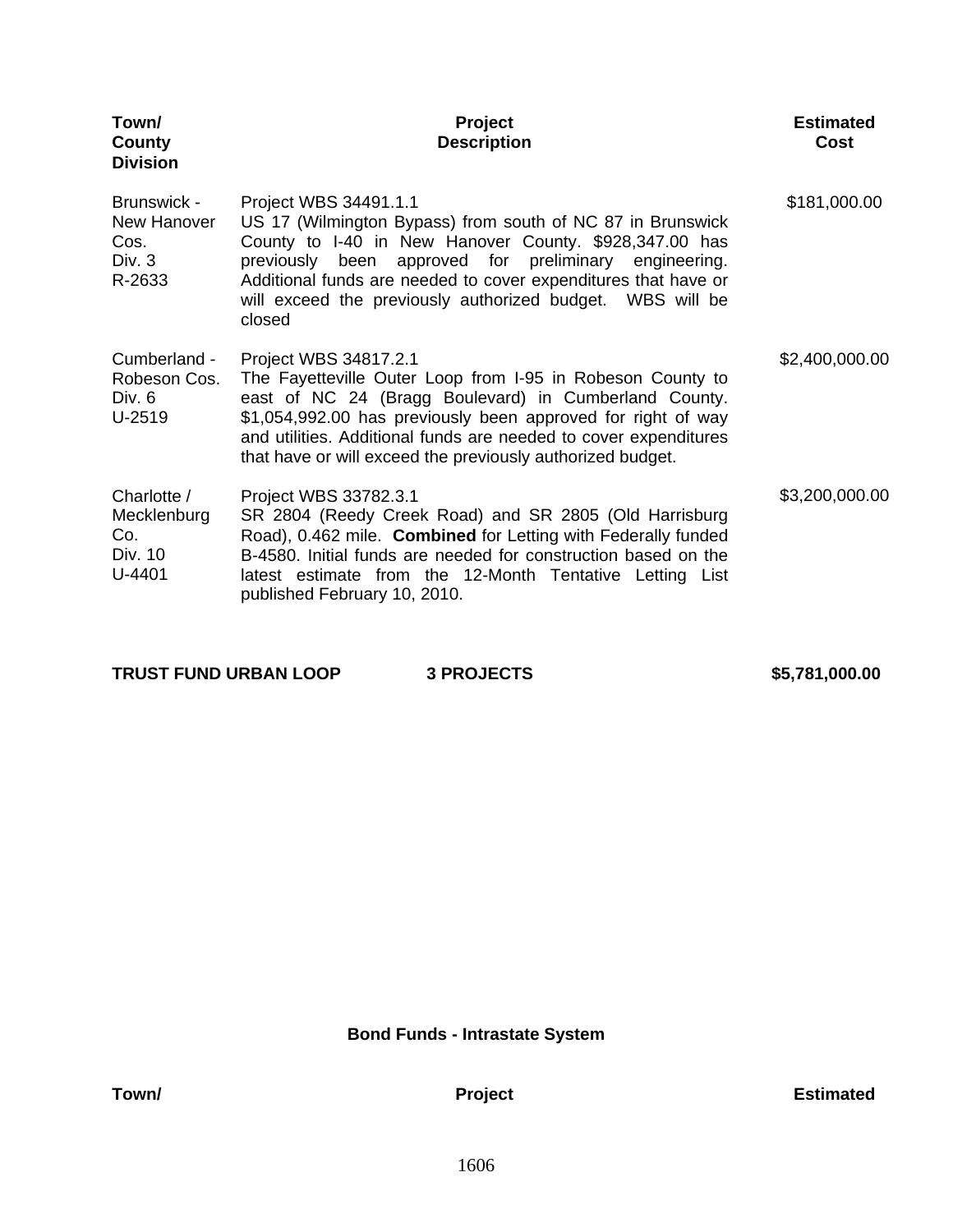| County<br><b>Division</b>                                   |                                            | <b>Description</b>                                                                                                                                                                                                                                      | Cost                                               |
|-------------------------------------------------------------|--------------------------------------------|---------------------------------------------------------------------------------------------------------------------------------------------------------------------------------------------------------------------------------------------------------|----------------------------------------------------|
| Surry Co.<br>Div. 11<br>R-0098C                             | Project WBS 34327.2.3<br>claims.           | I-74 (US 52 / I-77 Connector) from east of US 601 to US 52<br>south of Mount Airy. \$4,891,135.00 has previously been<br>approved for acquisition of specific parcels. Additional funds of<br>\$256,000.00 are needed to cover charges for condemnation | \$256,000.00                                       |
| <b>BOND FUND INTRASTATE</b>                                 |                                            | 1 PROJECT                                                                                                                                                                                                                                               | \$256,000.00                                       |
| <b>TRUST FUND URBAN LOOP</b><br><b>BOND FUND INTRASTATE</b> | <b>TRUST FUND INTRASTATE SUMMARY</b>       | <b>5 PROJECTS</b><br><b>3 PROJECTS</b><br><b>1 PROJECT</b>                                                                                                                                                                                              | $-$ \$875,393.15<br>\$5,781,000.00<br>\$256,000.00 |
|                                                             | SUMMARY OF TRUST AND BOND FUNDS 9 PROJECTS |                                                                                                                                                                                                                                                         | \$5,161,606.85                                     |

# **Approval – Funds for Specific Spot Safety Improvement Projects**

The Board concurred with the staff recommendations and delegated authority to the

Secretary to allocate funds to the following projects:

| Town/<br>County<br><b>Division</b>                | <b>Project</b><br><b>Description</b>                                                                                                                                                                                                                                                          | <b>Estimated</b><br>Cost |
|---------------------------------------------------|-----------------------------------------------------------------------------------------------------------------------------------------------------------------------------------------------------------------------------------------------------------------------------------------------|--------------------------|
| Chowan Co.<br>Div. 1<br>PS-3501                   | Project WBS 39467<br>US 17 from the Chowan River Bridge to SR 1330<br>(Shannonhouse Road). \$90,000 in construction funds have<br>previously been approved for rumble strip installation. A scope<br>change and additional funds are needed to include rumble<br>stripes.<br>File 01-04-201-1 | \$140,000.00             |
| Goldsboro /<br>Wayne Co.<br>Div. $4$<br>SS-4904AD | Project WBS 42601.3.1<br>US 70 westbound at SR 1302 (Florida Street) and Paul Street.<br>\$83,000.00 in construction funds have previously been approved<br>to remove access to US 70 westbound. A scope change and<br>additional funds are needed to include additional roadway safety       | \$57,000.00              |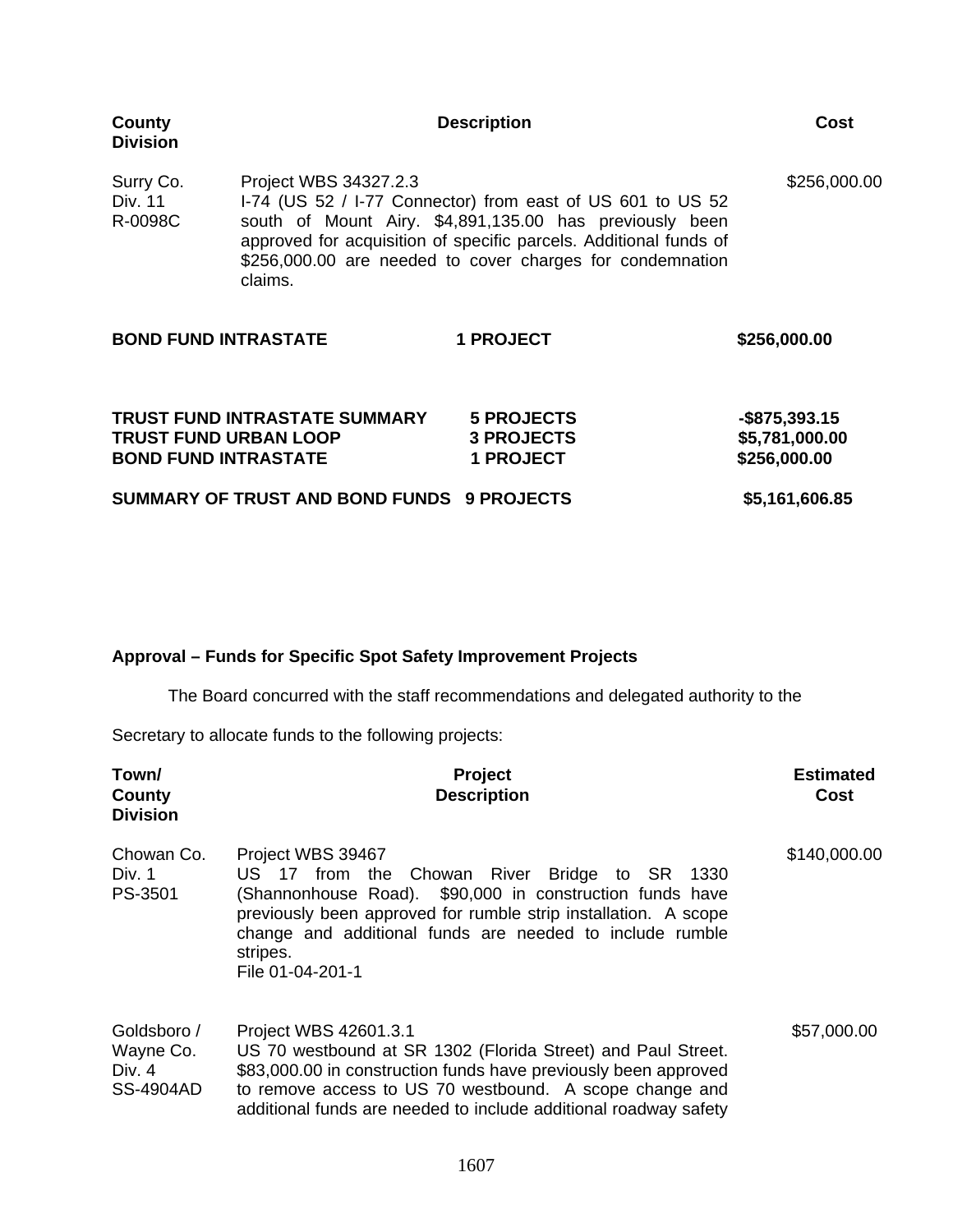improvements, signing and pavement marking revisions. File 04-07-208-1

Sanford / Lee Co. Div. 8 SS-4908Q Project WBS 42425.3 US 1 from SR 1333 (Westview Drive) northward to US 421. \$40,000.00 in construction funds have previously been approved for rumble strip installation. This project will be deleted. Improvements will be constructed under W-5208D (a Maintenance Of Effort project). File 08-08-204-1 -\$40,000.00

# I**ITEM L SUMMARY 3 PROJECTS \$157,000.00**

# **Approval - Funds for Specific Federal-Aid Projects**

A motion was made by Board Member McNairy which was seconded by Board Member

Alford to approve the following:

Board Member Watts abstained from voting on Project W-5110 in Durham County. Board Member Collett abstained from voting on Project M-0414 in Carteret County. Board Member Wall abstained from voting on Project U-5152 in Alamance County.

### **Division 1**

#### **National Highway**

| Town/<br>County                | <b>Project</b><br><b>Description</b>                                                                                                                                                                                                                                                                                                                                 | <b>Estimated</b><br>Cost                                            |
|--------------------------------|----------------------------------------------------------------------------------------------------------------------------------------------------------------------------------------------------------------------------------------------------------------------------------------------------------------------------------------------------------------------|---------------------------------------------------------------------|
| Dare Co.<br>R-5198             | WBS 45292.3.ST1, STM-0012(39)<br>NC 12 from the National Parks Service Boundary (NPS) south<br>of Salvo to 8.0 miles south of the NPS Line. \$3,100,000.00 has<br>previously been approved for construction. Funds need to be<br>decreased (\$1,609,456.00) to reflect the low bid received on<br>February 16, 2010. This is a federal economic stimulus<br>project. | -\$1,609,456.00 Cost<br>-\$1,287,565.00 Fed.<br>-\$321,891.00 State |
|                                | <b>Surface Transportation</b>                                                                                                                                                                                                                                                                                                                                        |                                                                     |
| <b>Divisionwide</b><br>R-4701A | WBS 36247.1, STP-000S(343)<br>Traffic Systems Operation Program. \$5,356,053.00 has<br>previously been approved for construction. Additional funds are                                                                                                                                                                                                               | \$642,844.00 Cost<br>\$514,275.00 Fed.<br>\$128,569.00 State        |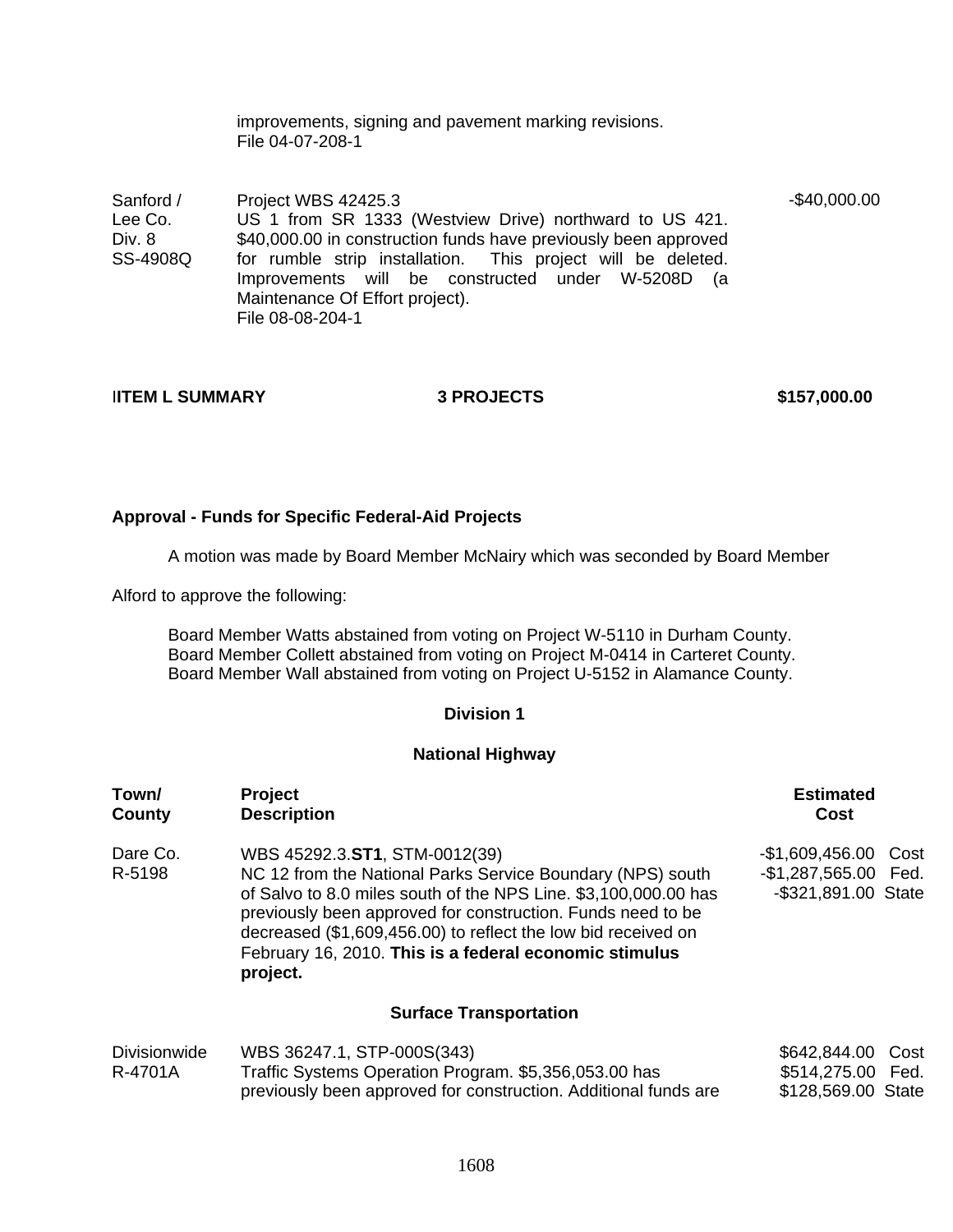needed for FFY10 allocation.

### **Enhancement**

| Edenton/<br>Chowan Co.<br>E-5100 | WBS 45084.1.ST1, STM-000S(536)<br>Roanoke River Lighthouse. \$84,121.00 has previously been<br>approved for preliminary engineering. Additional funds are<br>needed to cover expenditures that have or will exceed the<br>previously authorized budget. This is a federal economic<br>stimulus project.                                                                              | \$35,647.00<br>\$35,647.00                                | Cost<br>Fed. |
|----------------------------------|--------------------------------------------------------------------------------------------------------------------------------------------------------------------------------------------------------------------------------------------------------------------------------------------------------------------------------------------------------------------------------------|-----------------------------------------------------------|--------------|
|                                  | <b>Bridge</b>                                                                                                                                                                                                                                                                                                                                                                        |                                                           |              |
| Bertie Co.<br>B-4435             | WBS 33701.3.1, BRZ-1100(17)<br>Replace Bridge #44 over Roquist Creek on SR 1100,<br>0.077 mile. \$900,000.00 has previously been approved for<br>construction. Funds need to be decreased (\$119,245.00) to<br>reflect the low bid received on February 16, 2010.                                                                                                                    | $-$119,245.00$<br>-\$95,396.00 Fed.<br>-\$23,849.00 State | Cost         |
| <b>Divisionwide</b><br>BD-5101   | WBS 45347.1.1, BRSTP-000S(618)<br>Division Managed Bridge Replacement Projects. Funds are<br>needed for preliminary engineering.                                                                                                                                                                                                                                                     | \$250,000.00<br>\$200,000.00 Fed.<br>\$50,000.00 State    | Cost         |
| Gates Co.<br>B-4521              | WBS 33745.3.ST1, STM-1320(9)<br>Replace Bridge #26 over Duke Swamp on SR 1320, 0.076 mile.<br>Funds are needed for construction. This is a federal economic<br>stimulus project.                                                                                                                                                                                                     | \$675,000.00<br>\$675,000.00                              | Cost<br>Fed. |
| Hertford Co.<br>B-5018           | WBS 41730.1.ST1, STM-0013(29)<br>Replace Bridges #12 and #25 over Ahoskie Creek and the<br>Ahoskie Creek Overflow on US 13, 4.500 miles. \$65,000.00 has<br>previously been approved for preliminary engineering.<br>Additional funds are needed to cover expenditures that have or<br>will exceed the previously authorized budget. This is a federal<br>economic stimulus project. | \$61,665.00<br>\$61,665.00                                | Cost<br>Fed. |
| Martin Co.<br>B-4576             | WBS 33780.3.ST1, STM-0017(106)<br>Replace Bridge #6 over Ready Branch on US 17 Southbound,<br>0.100 mile. Funds are needed for construction. This is a<br>federal economic stimulus project.                                                                                                                                                                                         | \$975,000.00<br>\$975,000.00                              | Cost<br>Fed. |
| Tyrrell Co.<br>B-4647            | WBS 33813.2.1, BRSTP-0094(1)<br>Replace Bridge #6 over Northwest Fork on NC 94. Funds are<br>needed for right of way and utilities.                                                                                                                                                                                                                                                  | \$71,000.00 Cost<br>\$56,800.00 Fed.<br>\$14,200.00 State |              |
|                                  | <b>Rail Program</b>                                                                                                                                                                                                                                                                                                                                                                  |                                                           |              |
|                                  |                                                                                                                                                                                                                                                                                                                                                                                      |                                                           |              |

Divisionwide WBS 50001.3.1, STP-FY09(1) 658,023.00 Cost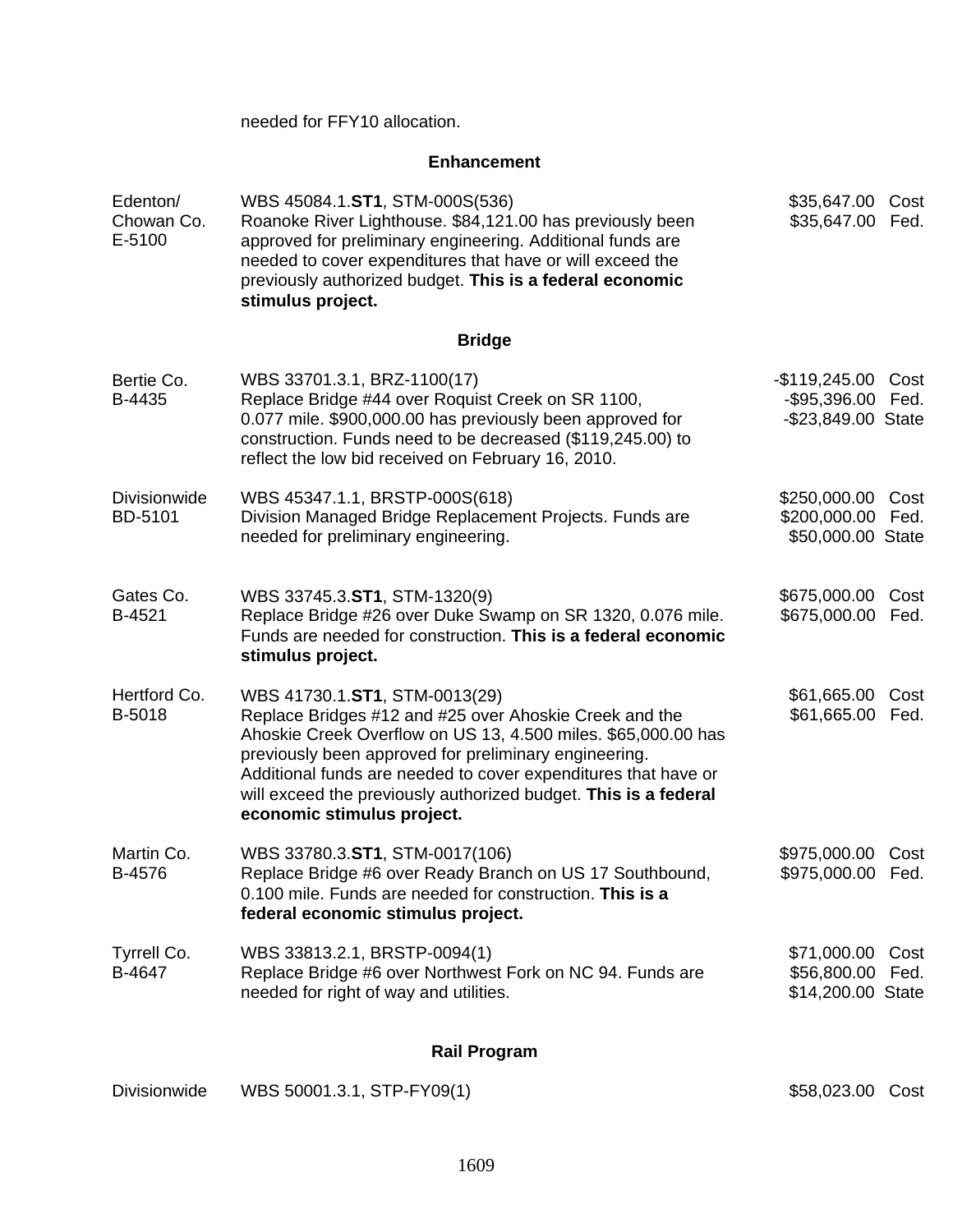Z-5101 Railway-Highway Grade Crossing Safety Projects on State System Streets. \$162,500.00 has previously been approved for construction. Additional funds are needed based on the latest estimate for: Z-5101A - intersection of US 64 Alternate and the CSX Transportation Tracks near Robersonville, Martin County; Crossing #641 917N. \$52,221.00 Fed. \$5,802.00 State **Division 2 Surface Transportation Divisionwide** R-4701B WBS 36247.2, STP-000S(344) Traffic Systems Operation Program. \$7,677,583.00 has previously been approved for construction. Additional funds are needed for FFY10 allocation. \$1,063,046.00 Cost \$850,437.00 Fed. \$212,609.00 State **Bridge**  Beaufort Co. B-3809 WBS 33264.3.1, BRSTP-0099(6) Replace Bridge #64 over Pungo Creek on NC 99, 0.466 mile. \$4,850,000.00 has previously been approved for construction. Funds need to be decreased (\$542,522.00) to reflect the low bid received on February 16, 2010. -\$542,522.00 Cost -\$434,018.00 Fed. -\$108,504.00 State Beaufort Co. B-4416 WBS 33692.2.1, BRSTP-0033(5) Replace Bridge #76 over the Carolina and Northwest Railroad on NC 33. Funds are needed for right of way and utilities. \$1,155,053.00 Cost \$924,042.00 Fed. \$231,011.00 State Carteret Co. B-4454 WBS 33707.3.1, BRZ-1133(5) Replace Bridge #43 over Deep Creek on SR 1133, 0.085 mile. Funds are needed for construction. \$475,000.00 Cost \$380,000.00 Fed. \$95,000.00 State Greene Co. B-4125 WBS 33478.3.1, BRZ-1091(1) Replace Bridge #46 over Wheat Swamp Creek on SR 1091, 0.208 mile. \$1,150,000.00 has previously been approved for construction. Funds need to be decreased (\$445,598.00) to reflect the low bid received on February 16, 2010. -\$445,598.00 Cost -\$356,478.00 Fed. -\$89,120.00 State Lenoir Co. B-4568 WBS 33775.3.**ST1**, STM-1515(9) Replace Bridge #67 over Falling Creek on SR 1515, 0.085 mile. Funds are needed for construction. **This is a federal economic stimulus project.** \$750,000.00 Cost \$750,000.00 Fed. Lenoir Co. B-4570 WBS 33776.3.**ST1**, STM-1544(5) Replace Bridge #79 over Gum Swamp Creek on SR 1544, 0.085 mile. Funds are needed for construction. **This is a federal economic stimulus project.** \$500,000.00 Cost \$500,000.00 Fed. Greenville/ WBS 33581.3.1, BRSTP-1726(1) \$2,400,000.00 Cost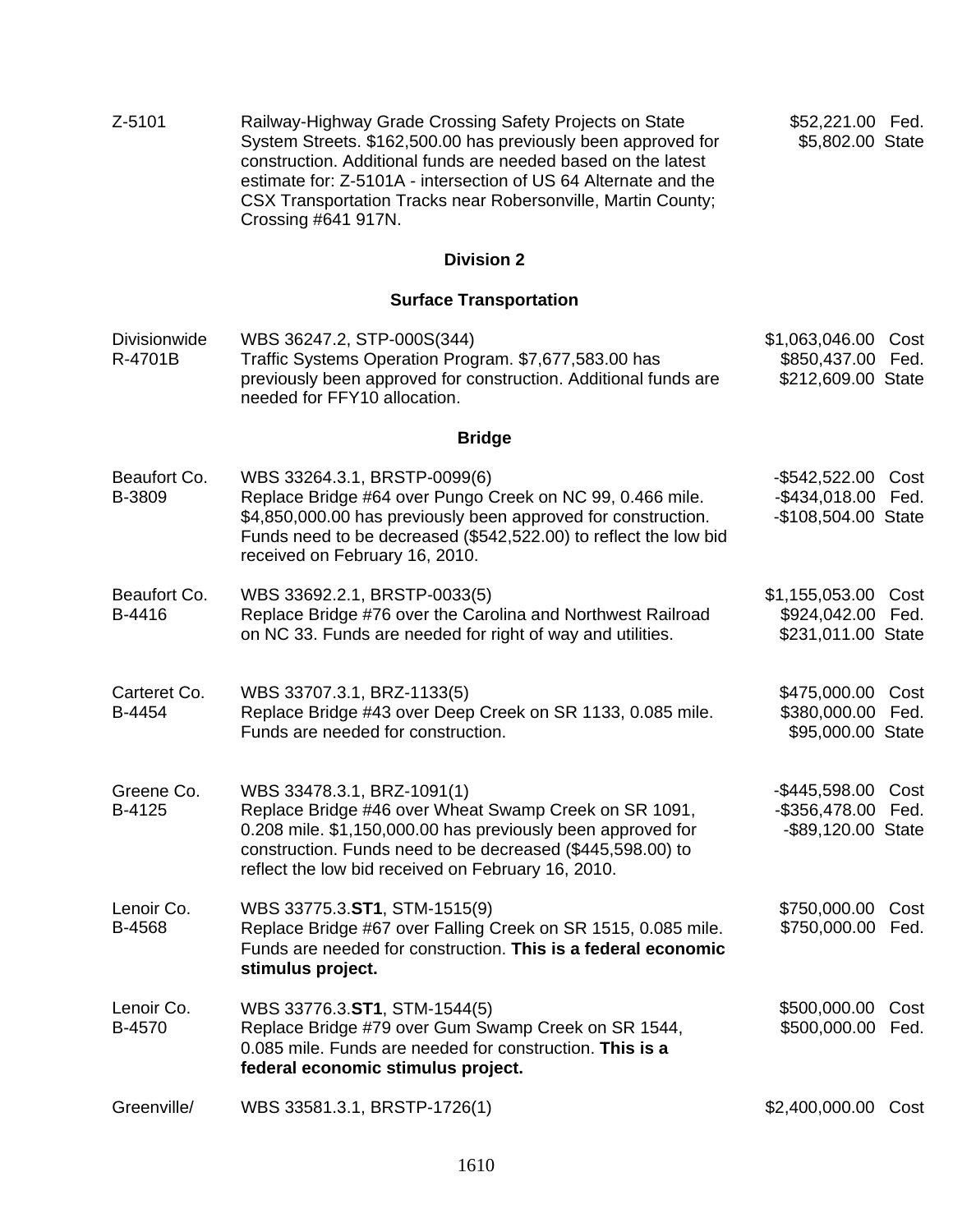| Pitt Co.<br>B-4238                  | Replace Bridge #219 over Hardee Creek on SR 1726,<br>0.171 mile. Funds are needed for construction based on the<br>estimate from the 12-Month Tentative Letting List published<br>February 10, 2010.                                                                                                                                                                                                    | \$1,920,000.00 Fed.<br>\$480,000.00 State                      |
|-------------------------------------|---------------------------------------------------------------------------------------------------------------------------------------------------------------------------------------------------------------------------------------------------------------------------------------------------------------------------------------------------------------------------------------------------------|----------------------------------------------------------------|
| Pitt Co.<br>B-4604                  | WBS 33793.3.ST1, STM-1753(3)<br>Replace Bridge #13 over Indian Wells Swamp on SR 1753,<br>0.085 mile. Funds are needed for construction. This is a<br>federal economic stimulus project.                                                                                                                                                                                                                | \$750,000.00 Cost<br>\$750,000.00 Fed.                         |
|                                     | <b>Rail Program</b>                                                                                                                                                                                                                                                                                                                                                                                     |                                                                |
| New Bern/<br>Craven Co.<br>Z-4402DC | WBS 35461.2.14, STP-FY04(15)<br>Railway-Highway Grade Crossing Safety Project at the<br>intersection of Queen Street and the Norfolk Southern Railway<br>Tracks; Crossing #722 704D. \$108,000.00 has previously been<br>approved for construction. Additional funds are needed based<br>on the latest estimate for the installation of crossing signals and<br>gates.                                  | \$166,093.00<br>Cost<br>\$149,484.00 Fed.<br>\$16,609.00 Local |
| New Bern/<br>Craven Co.<br>Z-4402DC | WBS 35461.1.10, STP-FY04(15)<br>Railway-Highway Grade Crossing Safety Project at the<br>intersection of Queen Street and the Norfolk Southern Railway<br>Tracks; Crossing #722 704D. \$3,600.00 has previously been<br>approved for preliminary engineering. Additional funds are<br>needed based on the latest estimate.                                                                               | \$10,809.00 Cost<br>\$9,728.00 Fed.<br>\$1,081.00 Local        |
| New Bern/<br>Craven Co.<br>Z-4402DD | WBS 35461.2.15, STP-FY04(15)<br>Railway-Highway Grade Crossing Safety Project at the<br>intersection of South Front Street and the Norfolk Southern<br>Railway Tracks; Crossing #722 699J. \$120,000.00 has<br>previously been approved for construction. Additional funds are<br>needed based on the latest estimate.                                                                                  | \$180,429.00<br>Cost<br>\$162,386.00 Fed.<br>\$18,043.00 Local |
| New Bern/<br>Craven Co.<br>Z-4402DD | WBS 35461.1.11, STP-FY04(15)<br>Railway-Highway Grade Crossing Safety Project at the<br>intersection of South Front Street and the Norfolk Southern<br>Railway Tracks; Crossing #722 699J. \$4,000.00 has previously<br>been approved for preliminary engineering. Additional funds are<br>needed based on the latest estimate.                                                                         | \$11,596.00 Cost<br>\$10,436.00 Fed.<br>\$1,160.00 Local       |
| <b>Divisionwide</b><br>Z-5102       | WBS 50002.3.1, STP-FY09(2)<br>Railway-Highway Grade Crossing Safety Projects on State<br>System Streets. \$326,500.00 has previously been approved for<br>construction. Additional funds are needed based on the latest<br>estimate for: Z-5102A - intersection of SR 1123 (Old Blouts<br>Creek Road) and the Norfolk Southern Railway Tracks near<br>Chocowinity, Beaufort County; Crossing #466 362A. | \$127,426.00<br>Cost<br>\$114,683.00 Fed.<br>\$12,743.00 State |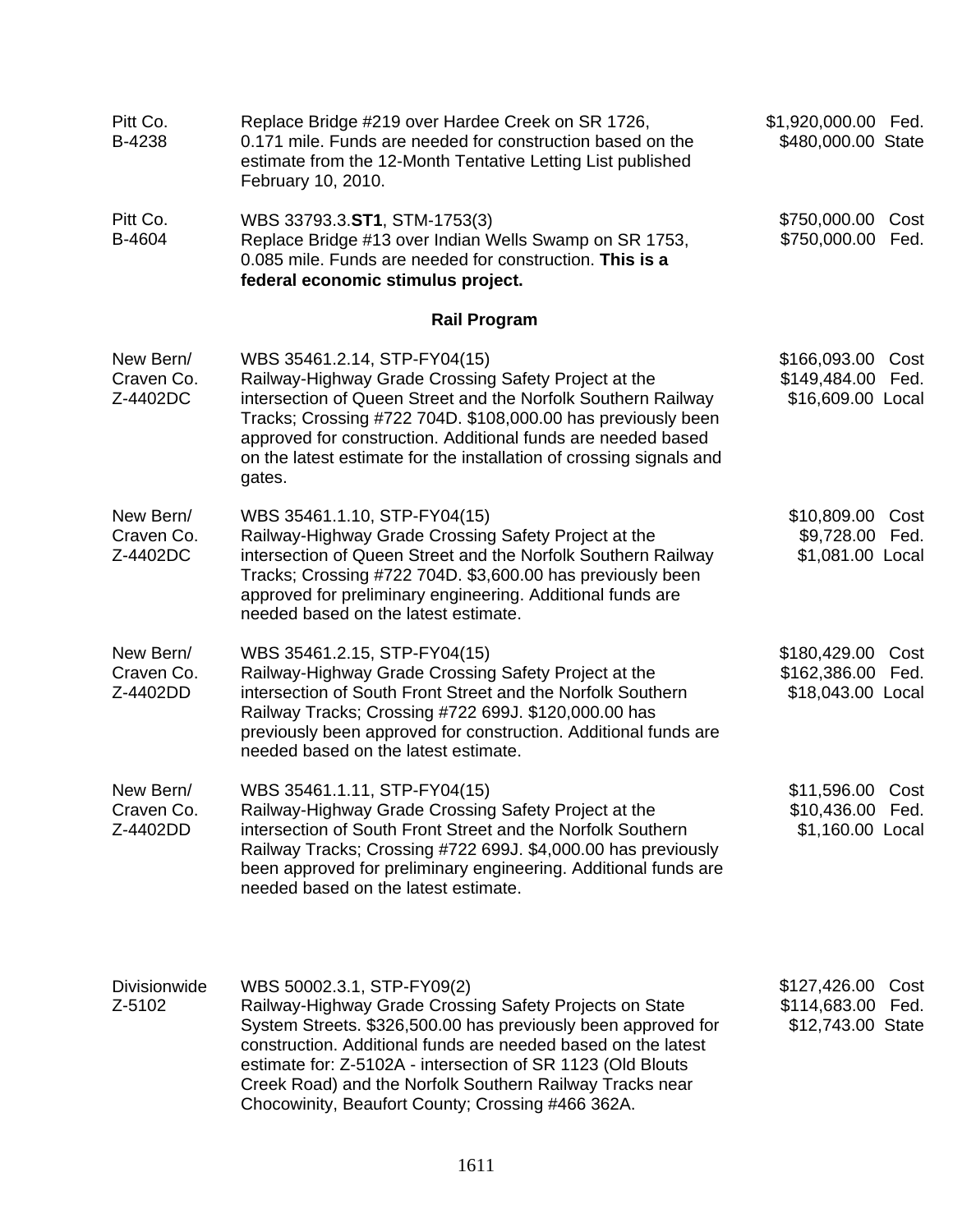| Ayden/<br>Pitt Co.<br>Z-5102H  | WBS 50002.3.7, STP-FY09(15)<br>Railway-Highway Grade Crossing Safety Project at the<br>intersection of 6th Street and the CSX Transportation Tracks;<br>Crossing #641 641B. \$157,500.00 has previously been<br>approved for construction. Additional funds are needed based<br>on the latest estimate for the installation of crossing signals and<br>gates. | \$10,469.00 Cost<br>\$9,422.00 Fed.<br>\$1,047.00 Local          |
|--------------------------------|---------------------------------------------------------------------------------------------------------------------------------------------------------------------------------------------------------------------------------------------------------------------------------------------------------------------------------------------------------------|------------------------------------------------------------------|
| Ayden/<br>Pitt Co.<br>Z-5102H  | WBS 50002.1.6, STP-FY09(15)<br>Railway-Highway Grade Crossing Safety Project at the<br>intersection of 6th Street and the CSX Transportation Tracks;<br>Crossing #641 641B. \$20,000.00 has previously been approved<br>for preliminary engineering. Additional funds are needed based<br>on the latest estimate.                                             | \$6,155.00 Cost<br>\$5,539.00 Fed.<br>\$616.00 Local             |
|                                | <b>Municipal Bridge</b>                                                                                                                                                                                                                                                                                                                                       |                                                                  |
| Carteret Co.<br>M-0414         | WBS 42080.1.67, BRZ-NBIS(13)<br>Municipal Bridge Inspections - 2 bridges within the municipality<br>of Pine Knoll Shores. \$4,188.00 has previously been approved<br>for preliminary engineering. Additional funds are needed based<br>on the latest estimate.                                                                                                | \$5,143.00 Cost<br>\$4,114.00 Fed.<br>\$1,029.00 Local           |
| Craven Co.<br>M-0414           | WBS 42080.1.39, BRZ-NBIS(13)<br>Municipal Bridge Inspections - 2 bridges within the municipality<br>of Havelock. \$4,188.00 has previously been approved for<br>preliminary engineering. Additional funds are needed based on<br>the latest estimate.                                                                                                         | \$5,143.00 Cost<br>\$4,114.00 Fed.<br>\$1,029.00 Local           |
| Craven Co.<br>M-0414           | WBS 42080.1.64, BRZ-NBIS(13)<br>Municipal Bridge Inspections - 1 bridge within the municipality of<br>New Bern. \$2,094.00 has previously been approved for<br>preliminary engineering. Additional funds are needed based on<br>the latest estimate.                                                                                                          | \$2,572.00 Cost<br>\$2,058.00 Fed.<br>\$514.00 Local             |
| Lenoir Co.<br>M-0414           | WBS 42080.1.49, BRZ-NBIS(13)<br>Municipal Bridge Inspections - 4 bridges within the municipality<br>of Kinston. \$8,376.00 has previously been approved for<br>preliminary engineering. Additional funds are needed based on<br>the latest estimate.                                                                                                          | \$10,286.00 Cost<br>\$8,229.00 Fed.<br>\$2,057.00 Local          |
|                                | <b>Division 3</b>                                                                                                                                                                                                                                                                                                                                             |                                                                  |
|                                | <b>Surface Transportation</b>                                                                                                                                                                                                                                                                                                                                 |                                                                  |
| <b>Divisionwide</b><br>R-4701C | WBS 36247.3, STP-000S(345)<br>Traffic Systems Operation Program. \$10,038,410.00 has<br>previously been approved for construction. Additional funds are<br>needed for FFY10 allocation.                                                                                                                                                                       | \$1,520,272.00 Cost<br>\$1,216,278.00 Fed.<br>\$303,994.00 State |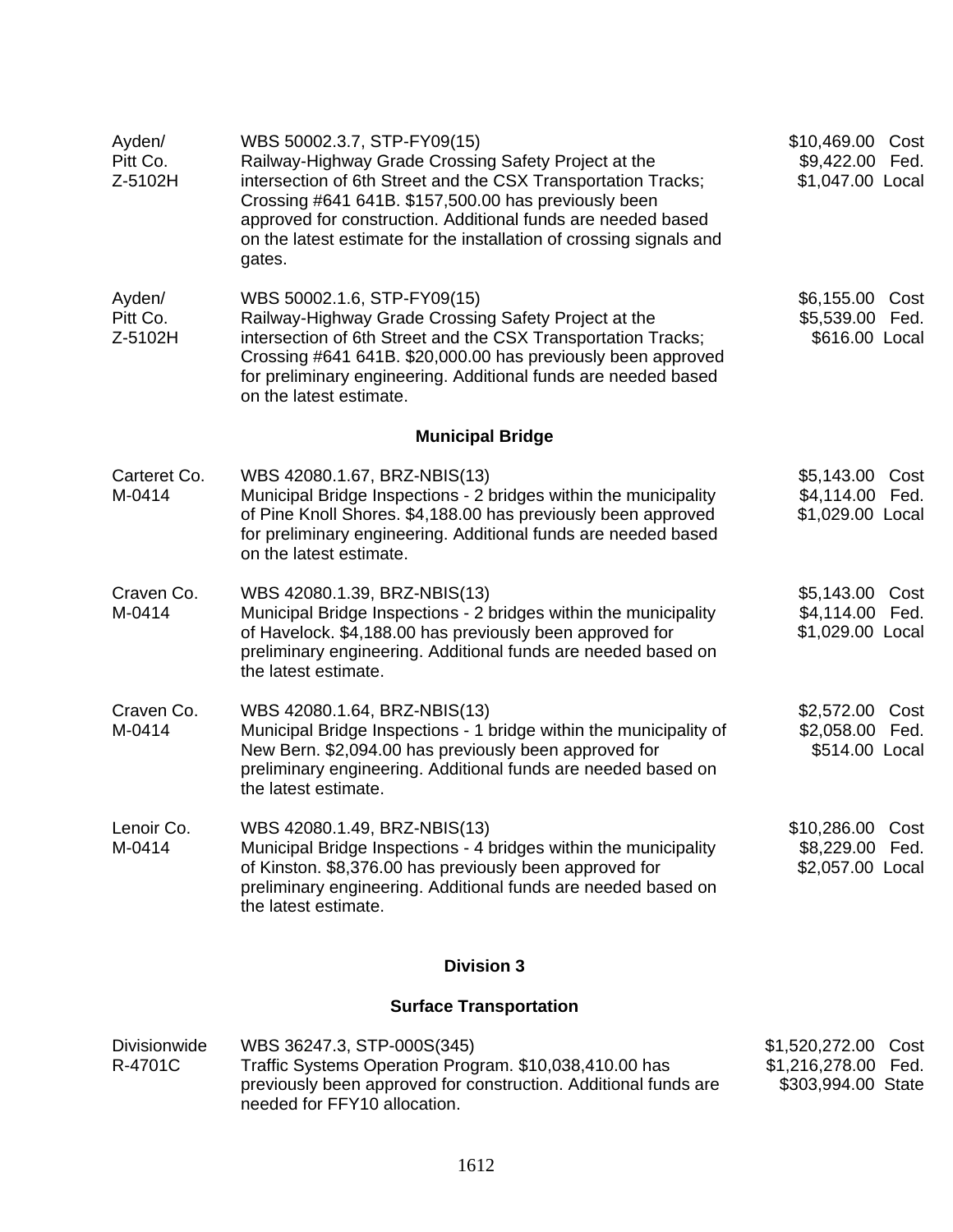#### **Urban**

| Wilmington/<br>New Hanover<br>Co.<br>U-2734 | WBS 34857.2.2, NHF-1409(3)<br>SR 1409 (Military Cutoff Road) from multi-lanes north of US 74<br>to US 17 Business. \$10,864,801.00 has previously been<br>approved for right of way and utilities. Additional funds are<br>needed based on the latest estimate for utility relocation.                                                                                                                                                                                                                                                                                                                                                                                                                                                                            | \$378,182.00<br>\$302,546.00<br>\$75,636.00 State          | Cost<br>Fed. |
|---------------------------------------------|-------------------------------------------------------------------------------------------------------------------------------------------------------------------------------------------------------------------------------------------------------------------------------------------------------------------------------------------------------------------------------------------------------------------------------------------------------------------------------------------------------------------------------------------------------------------------------------------------------------------------------------------------------------------------------------------------------------------------------------------------------------------|------------------------------------------------------------|--------------|
| Jacksonville/<br>Onslow Co.<br>U-3810       | WBS 35801.2.1, STP-1406(6)<br>SR 1406 (Piney Green Road) from US 17 to NC 24.<br>\$22,000,000.00 has previously been approved for right of way<br>and utilities. Additional funds are needed based on the latest<br>estimate for utility relocation.                                                                                                                                                                                                                                                                                                                                                                                                                                                                                                              | \$9,900,000.00<br>\$7,920,000.00<br>\$1,980,000.00 State   | Cost<br>Fed. |
| Jacksonville/<br>Onslow Co.<br>U-4905       | WBS 40254.3.1, STP-0111(19)<br>NC 111 from US 258/NC 24 to SR 1221 (Fowler Manning<br>Road), combined for letting with U-4907 - SR 1403 (Country<br>Club Road) from north of Office Park Drive to SR 1406 (Piney<br>Green Road); W-5105 - SR 1509 (Queens Creek Road) from<br>SR 1503 (Shell Rock Landing) to NC 24; and U-4904 - SR 1324<br>(Ramsey Road) from SR 1308 (Gum Branch Road) to SR 1327<br>(Kellum Loop Road), 16.800 miles. Funds are needed for<br>construction based on the estimate from the 12-Month Tentative<br>Letting List published February 10, 2010. This is a combined<br>funding project with \$6,304,000.00 in federal funding for U-<br>4905, W-5105 and U-4907 with the remainder of \$3,050,000.00<br>in state funding for U-4904. | \$6,304,000.00<br>\$5,168,600.00<br>\$1,135,400.00 State   | Cost<br>Fed. |
|                                             | <b>Bridge</b>                                                                                                                                                                                                                                                                                                                                                                                                                                                                                                                                                                                                                                                                                                                                                     |                                                            |              |
| Onslow Co.<br>B-4214                        | WBS 33560.3.1, BRSTP-0017(44)<br>Replace Bridge #24 over the New River on US 17 Business<br>(Marine Boulevard), in Jacksonville. 0.488 mile. Funds are<br>needed for construction based on the estimate from the<br>12-Month Tentative Letting List published February 10, 2010.                                                                                                                                                                                                                                                                                                                                                                                                                                                                                  | \$14,300,000.00<br>\$11,440,000.00<br>\$2,860,000.00 State | Cost<br>Fed. |

## **Safety**

This is a two (2) year cash flow project with \$7,150,000.00 in

FFY10 and \$7,150,000.00 in FFY11.

| New Hanover | WBS 45333.3.1, STPNHS-0074(111)                              | \$552,500.00 Cost |  |
|-------------|--------------------------------------------------------------|-------------------|--|
| Co.         | US 74/NC 133 from NC 133 to west of SR 1175 (Kerr Avenue).   | \$497,250.00 Fed. |  |
| W-5203A     | Funds are needed for construction to install median barrier. | \$55,250.00 State |  |
| Sampson Co. | WBS 45333.1.2, STP-0701(27)                                  | \$10,000.00 Cost  |  |
| W-5203B     | US 701 (Faircloth Freeway) in Clinton. Funds are needed for  | \$9,000.00 Fed.   |  |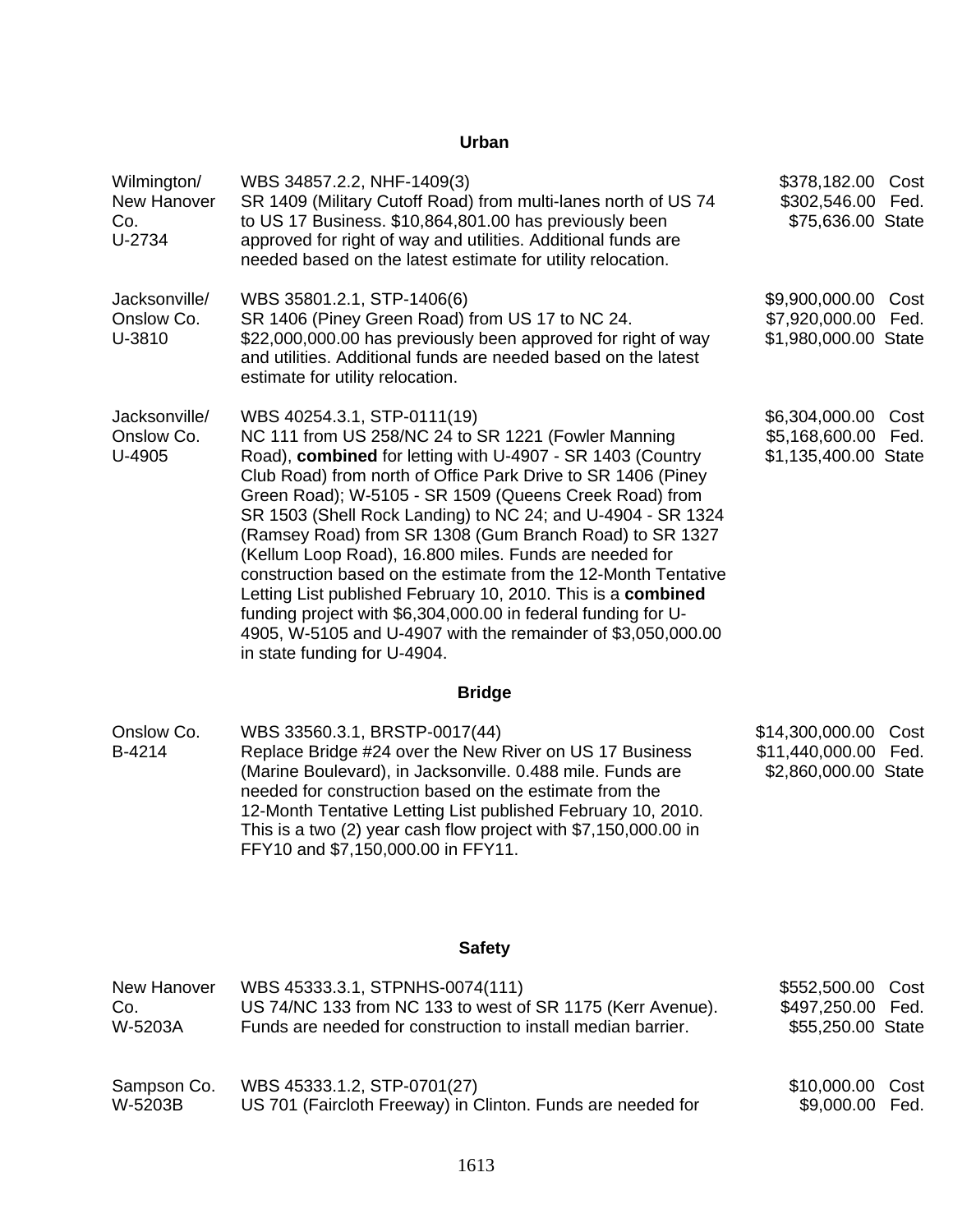|                                | preliminary engineering.                                                                                                                                                                                                                                             | \$1,000.00 State                                                 |              |
|--------------------------------|----------------------------------------------------------------------------------------------------------------------------------------------------------------------------------------------------------------------------------------------------------------------|------------------------------------------------------------------|--------------|
| Sampson Co.<br>W-5203B         | WBS 45333.3.2, STP-0701(27)<br>US 701 (Faircloth Freeway) in Clinton. Funds are needed for<br>construction to install rumble strips.                                                                                                                                 | \$35,000.00<br>\$31,500.00<br>\$3,500.00 State                   | Cost<br>Fed. |
|                                | <b>Division 4</b>                                                                                                                                                                                                                                                    |                                                                  |              |
|                                | <b>Surface Transportation</b>                                                                                                                                                                                                                                        |                                                                  |              |
| <b>Divisionwide</b><br>R-4701D | WBS 36247.4, STP-000S(346)<br>Traffic Systems Operation Program. \$10,612,746.00 has<br>previously been approved for construction. Additional funds are<br>needed for FFY10 allocation.                                                                              | \$1,701,964.00 Cost<br>\$1,361,571.00 Fed.<br>\$340,393.00 State |              |
|                                | <b>Bridge</b>                                                                                                                                                                                                                                                        |                                                                  |              |
| <b>Divisionwide</b><br>BD-5104 | WBS 45350.1.1, BRSTP-000S(621)<br>Division Managed Bridge Replacement Projects. Funds are<br>needed for preliminary engineering.                                                                                                                                     | \$150,000.00<br>\$120,000.00<br>\$30,000.00 State                | Cost<br>Fed. |
| Johnston Co.<br>B-4559         | WBS 33770.3.1, BRZ-1330(7)<br>Replace Bridge #84 over Black Creek on SR 1330, 0.102 mile.<br>Funds are needed for construction based on the estimate<br>from the 12-Month Tentative Letting List published<br>February 10, 2010.                                     | \$1,150,000.00<br>\$920,000.00 Fed.<br>\$230,000.00 State        | Cost         |
| Wayne Co.<br>B-4672            | WBS 33827.3.1, BRZ-1537(4)<br>Replace Bridge #37 over the Nahunta Swamp on SR 1537,<br>0.140 mile. \$950,000.00 has previously been approved for<br>construction. Funds need to be decreased (\$233,909.00) to<br>reflect the low bid received on February 16, 2010. | -\$233,909.00<br>-\$187,127.00 Fed.<br>-\$46,782.00 State        | Cost         |
| Wayne Co.<br>B-4673            | WBS 33828.2.1, BRZ-1728(2)<br>Replace Bridge #120 over Walnut Creek on SR 1728.<br>\$114,400.00 has previously been approved for right of way and<br>utilities. Additional funds are needed based on the latest<br>estimate for utility relocation.                  | \$100,000.00<br>\$80,000.00 Fed.<br>\$20,000.00 State            | Cost         |
| Wilson Co.<br>B-4680           | WBS 33834.3.1, BRZ-1507(3)<br>Replace Bridge #122 over Whiteoak Swamp on SR 1507,<br>0.070 mile. \$850,000.00 has previously been approved for<br>construction. Funds need to be decreased (\$225,937.00) to<br>reflect the low bid received on February 16, 2010.   | -\$225,937.00<br>-\$180,750.00 Fed.<br>-\$45,187.00 State        | Cost         |
|                                | <b>Rail Program</b>                                                                                                                                                                                                                                                  |                                                                  |              |
| Divisionwide                   | WBS 50004.3.1, STP-FY09(4)                                                                                                                                                                                                                                           | \$38,345.00 Cost                                                 |              |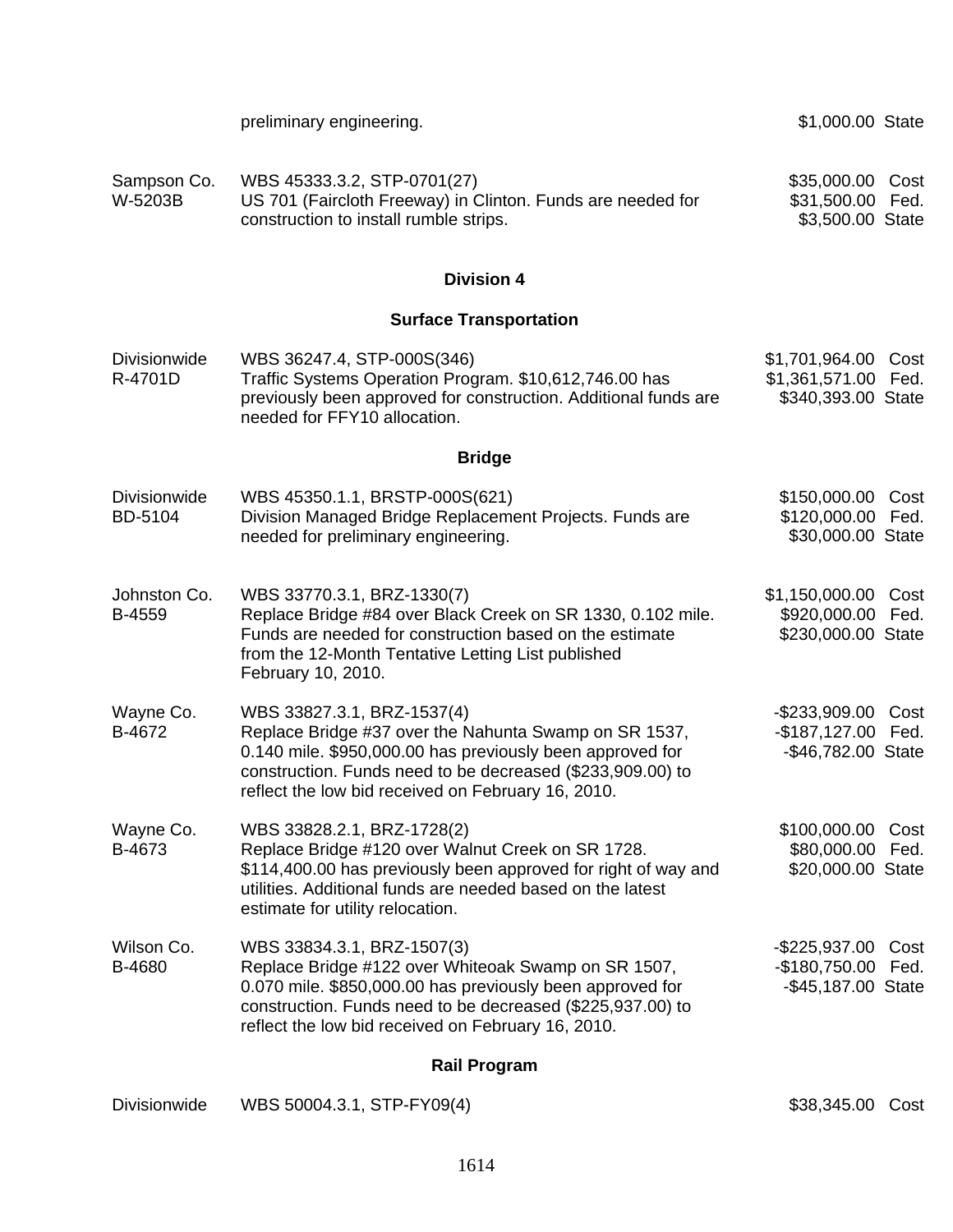| Z-5104                         | Railway-Highway Grade Crossing Safety Projects on State<br>System Streets. \$860,000.00 has previously been approved for<br>construction. Additional funds are needed based on the latest<br>estimate for: Z-5104F - intersection of SR 1613 (Frank Price<br>Church Road) and the CSX Transportation Tracks in Black<br>Creek, Wilson County; Crossing #629 708D. | \$34,510.00 Fed.<br>\$3,835.00 State                             |              |
|--------------------------------|-------------------------------------------------------------------------------------------------------------------------------------------------------------------------------------------------------------------------------------------------------------------------------------------------------------------------------------------------------------------|------------------------------------------------------------------|--------------|
|                                | <b>Municipal Bridge</b>                                                                                                                                                                                                                                                                                                                                           |                                                                  |              |
| Wayne Co.<br>M-0414            | WBS 42080.1.36, BRZ-NBIS(13)<br>Municipal Bridge Inspections - 6 bridges within the municipality<br>of Goldsboro. \$12,565.00 has previously been approved for<br>preliminary engineering. Additional funds are needed based on<br>the latest estimate.                                                                                                           | \$15,430.00<br>\$12,344.00 Fed.<br>\$3,086.00 Local              | Cost         |
|                                | <b>Division 5</b>                                                                                                                                                                                                                                                                                                                                                 |                                                                  |              |
|                                | <b>Interstate Maintenance</b>                                                                                                                                                                                                                                                                                                                                     |                                                                  |              |
| Granville Co.<br>$I-5141$      | WBS 45324.3.1, IMS-085-4(115)190<br>I-85 northbound from north of NC 56 (Milepost 191) to the<br>Vance County Line, 17.400 miles. \$1,500,000.00 has<br>previously been approved for construction. Funds need to be<br>increased \$226,484.00 to reflect the low bid received on<br>February 16, 2010.                                                            | \$226,484.00 Cost<br>\$203,836.00 Fed.<br>\$22,648.00 State      |              |
|                                | <b>Surface Transportation</b>                                                                                                                                                                                                                                                                                                                                     |                                                                  |              |
| <b>Divisionwide</b><br>R-4701E | WBS 36247.5, STP-000S(347)<br>Traffic Systems Operation Program. \$21,276,766.00 has<br>previously been approved for construction. Additional funds are<br>needed for FFY10 allocation.                                                                                                                                                                           | \$3,912,991.00 Cost<br>\$3,130,393.00 Fed.<br>\$782,598.00 State |              |
|                                | <b>Bridge</b>                                                                                                                                                                                                                                                                                                                                                     |                                                                  |              |
| Franklin Co.<br>B-4514         | WBS 33739.2.1, BRSTP-1003(30)<br>Replace Bridge #36 over the Tar River on SR 1003.<br>\$100,000.00 has previously been approved for right of way and<br>utilities. Additional funds are needed based on the latest<br>estimate for utility relocation.                                                                                                            | \$65,000.00 Cost<br>\$52,000.00<br>\$13,000.00 State             | Fed.         |
| Wake Co.<br>B-3919             | WBS 33353.3.1, BRZ-2053(1)<br>Replace Bridge #448 over Austin Creek and Bridge #140 over<br>Smiths Creek on SR 2053, 0.286 mile. \$3,850,000.00 has<br>previously been approved for construction. Funds need to be<br>decreased (\$497,834.00) to reflect the low bid received on<br>January 19, 2010.                                                            | -\$497,834.00 Cost<br>-\$398,267.00 Fed.<br>-\$99,567.00 State   |              |
| Wake Co.<br>B-4660             | WBS 33822.2.1, BRSTP-2000(4)<br>Replace Bridge #19 over the Neuse River on SR 2000. Funds<br>are needed for right of way and utilities.                                                                                                                                                                                                                           | \$300,000.00<br>\$240,000.00<br>\$60,000.00 State                | Cost<br>Fed. |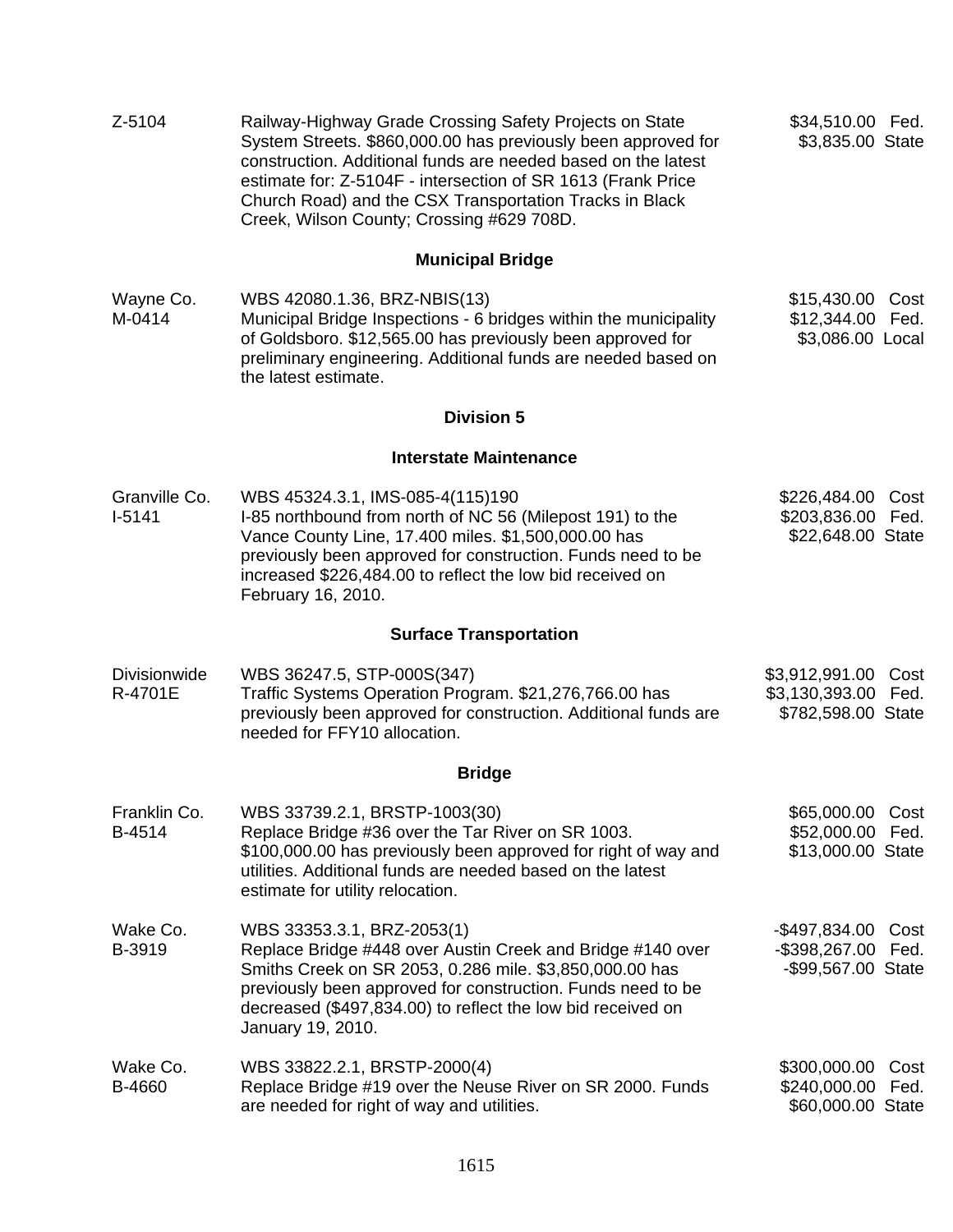# **Safety**

| Durham Co.<br>W-5110    | WBS 41874.1.1, STP-0055(40)<br>NC 55 (Alston Avenue) at Lawson Street. \$50,000.00 has<br>previously been approved for preliminary engineering.<br>Additional funds are needed based on the latest estimate.                                                                                                                                                                                                                                                                | \$25,000.00 Cost<br>\$22,500.00 Fed.<br>\$2,500.00 State  |              |
|-------------------------|-----------------------------------------------------------------------------------------------------------------------------------------------------------------------------------------------------------------------------------------------------------------------------------------------------------------------------------------------------------------------------------------------------------------------------------------------------------------------------|-----------------------------------------------------------|--------------|
| Wake Co.<br>W-5205A     | WBS 45335.3.1, STPIMS-0540(22)<br>I-540 from west of US 1 eastward to east of US 64 Business.<br>Funds are needed for construction to install rumble strips.                                                                                                                                                                                                                                                                                                                | \$175,000.00<br>\$157,500.00<br>\$17,500.00 State         | Cost<br>Fed. |
|                         | <b>Rail Program</b>                                                                                                                                                                                                                                                                                                                                                                                                                                                         |                                                           |              |
| Divisionwide<br>Z-5205  | WBS 45405.3.1, STP-FY10(5)<br>Railway-Highway Grade Crossing Safety Projects on State<br>System Streets. \$316,000.00 has previously been approved for<br>construction. Additional funds are needed based on the latest<br>estimate for: Z-5205B - intersection of SR 1004 (Old NC 75) and<br>the Norfolk Southern Railway Tracks; Crossing #734 886B; and<br>Z-5205C - intersection of SR 1004 (Old NC 75) and the Norfolk<br>Southern Railway Tracks; Crossing #734 891X. | \$326,000.00<br>\$293,400.00<br>\$32,600.00 State         | Cost<br>Fed. |
|                         | <b>Municipal Bridge</b>                                                                                                                                                                                                                                                                                                                                                                                                                                                     |                                                           |              |
| Durham Co.<br>M-0414    | WBS 42080.1.28, BRZ-NBIS(13)<br>Municipal Bridge Inspections - 46 bridges within the municipality<br>of Durham. \$169,092.00 has previously been approved for<br>preliminary engineering. Additional funds are needed based on<br>the latest estimate.                                                                                                                                                                                                                      | \$22,444.00<br>\$17,955.00<br>\$4,489.00 Local            | Cost<br>Fed. |
| Wake Co.<br>M-0414      | WBS 42080.1.21, BRZ-NBIS(13)<br>Municipal Bridge Inspections - 23 bridges within the municipality<br>of Cary. \$59,115.00 has previously been approved for<br>preliminary engineering. Additional funds are needed based on<br>the latest estimate.                                                                                                                                                                                                                         | \$57,207.00 Cost<br>\$45,766.00 Fed.<br>\$11,441.00 Local |              |
| Wake Co.<br>M-0414      | WBS 42080.1.34, BRZ-NBIS(13)<br>Municipal Bridge Inspections - 3 bridges within the municipality<br>of Garner. \$7,711.00 has previously been approved for<br>preliminary engineering. Additional funds are needed based on<br>the latest estimate.                                                                                                                                                                                                                         | \$7,715.00 Cost<br>\$6,172.00<br>\$1,543.00 Local         | Fed.         |
| <b>Division 6</b>       |                                                                                                                                                                                                                                                                                                                                                                                                                                                                             |                                                           |              |
| <b>National Highway</b> |                                                                                                                                                                                                                                                                                                                                                                                                                                                                             |                                                           |              |

| Harnett Co. | WBS 45222.1.1, TCSP-0401(215)                             | \$277,875.00 Cost |  |
|-------------|-----------------------------------------------------------|-------------------|--|
| R-5185      | US 401 from NC 210 to north of SR 1436 (Matthews Road) in | \$222,300.00 Fed. |  |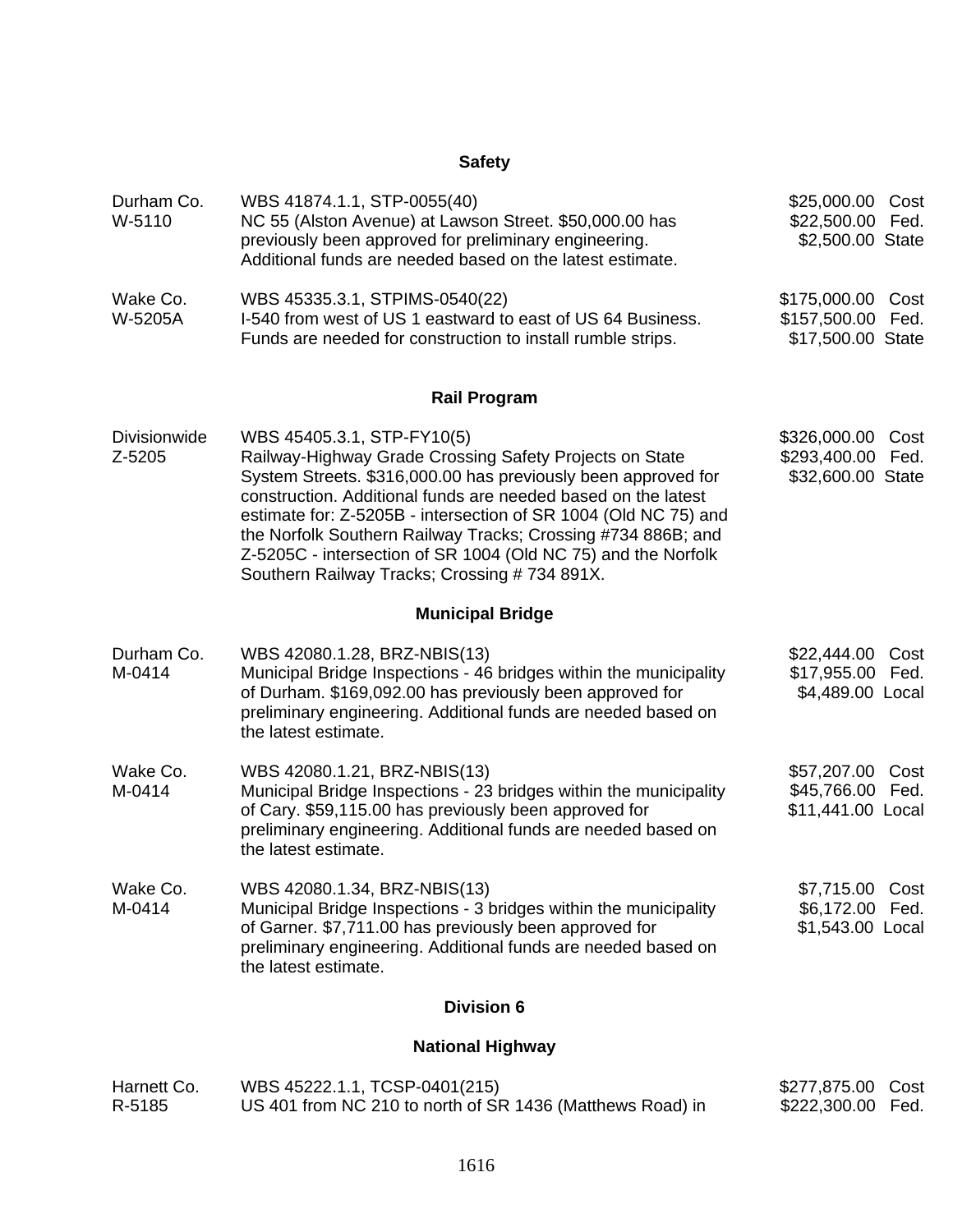|                                                | Lillington. \$1,974,601.00 has previously been approved for<br>preliminary engineering. Additional funds are needed utilizing<br>Transportation, Community and System Preservation (TCSP)<br>Program Funds designated for this project.                                                                                                                                                                                    | \$55,575.00 State                                                       |  |
|------------------------------------------------|----------------------------------------------------------------------------------------------------------------------------------------------------------------------------------------------------------------------------------------------------------------------------------------------------------------------------------------------------------------------------------------------------------------------------|-------------------------------------------------------------------------|--|
|                                                | <b>Surface Transportation</b>                                                                                                                                                                                                                                                                                                                                                                                              |                                                                         |  |
| <b>Divisionwide</b><br>R-4701F                 | WBS 36247.6, STP-000S(348)<br>Traffic Systems Operation Program. \$8,166,225.00 has<br>previously been approved for construction. Additional funds are<br>needed for FFY10 allocation.                                                                                                                                                                                                                                     | \$1,263,967.00 Cost<br>\$1,011,174.00 Fed.<br>\$252,793.00 State        |  |
|                                                | <b>Enhancement</b>                                                                                                                                                                                                                                                                                                                                                                                                         |                                                                         |  |
| Fayetteville/<br>Cumberland<br>Co.<br>EL-5102  | WBS 45061.3.1, STPDA-0620(18)<br>Sidewalks along Reilly Road, Cliffdale Road and Ramsey<br>Street. Funds are needed for construction.                                                                                                                                                                                                                                                                                      | \$390,000.00<br>Cost<br>\$195,000.00 Fed.<br>\$195,000.00 Local         |  |
| Robeson Co.<br><b>ER-5100FC</b>                | WBS 45067.3.ST31, STM-095-1(81)30<br>I-95 at Mile Marker 30 and Mile Marker 4. \$89,970.00 has<br>previously been approved for construction for landscape<br>plantings. Funds need to be increased \$12,114.00 to reflect the<br>low bid received. This is a federal economic stimulus<br>project.                                                                                                                         | \$12,114.00 Cost<br>\$12,114.00 Fed.                                    |  |
|                                                | Urban                                                                                                                                                                                                                                                                                                                                                                                                                      |                                                                         |  |
| Hope Mills/<br>Cumberland<br>Co.<br>U-3849     | WBS 34994.3.2, STP-1363(5)<br>SR 1363 (Elk Mill Road) from SR 1132 (Legion Road) to<br>US 301/I-95 Business, 1.283 miles. Funds are needed for<br>construction based on the estimate from the 12-Month Tentative<br>Letting List published February 10, 2010. This is a three (3) year<br>cash flow project with \$4,633,333.00 in FFY10, \$4,633,333.00<br>in FFY11 and \$4,633,334.00 in FFY12.                          | \$13,900,000.00<br>Cost<br>\$11,120,000.00 Fed.<br>\$2,780,000.00 State |  |
| Fayetteville/<br>Cumberland<br>Co.<br>U-4444   | WBS 36492.1.2, STP-0210(11)<br>NC 210 from the proposed Fayetteville Outer Loop (X-2) to<br>NC 24/87/210 (Bragg Boulevard) in Spring Lake. \$2,113,434.00<br>has previously been approved for preliminary engineering.<br>Additional funds are needed based on the latest estimate.                                                                                                                                        | \$13,922.00<br>Cost<br>\$12,530.00 Fed.<br>\$1,392.00 State             |  |
| Fayetteville/<br>Cumberland<br>Co.<br>U-4444AA | WBS 36492.3.3, STP-0210(22)<br>NC 210 from the proposed Fayetteville Outer Loop (X-2) to<br>SR 1613 (Honeycutt Road), 1.621 miles. \$23,919,563.00 has<br>previously been approved for construction. Additional funds are<br>needed for the installation of railway-highway grade crossing<br>cantilever signals and gates at the intersection of Honeycutt<br>Road and the CSX Transportation Tracks; Crossing #629 566P. | \$404,678.00<br>Cost<br>\$364,210.00<br>Fed.<br>\$40,468.00 State       |  |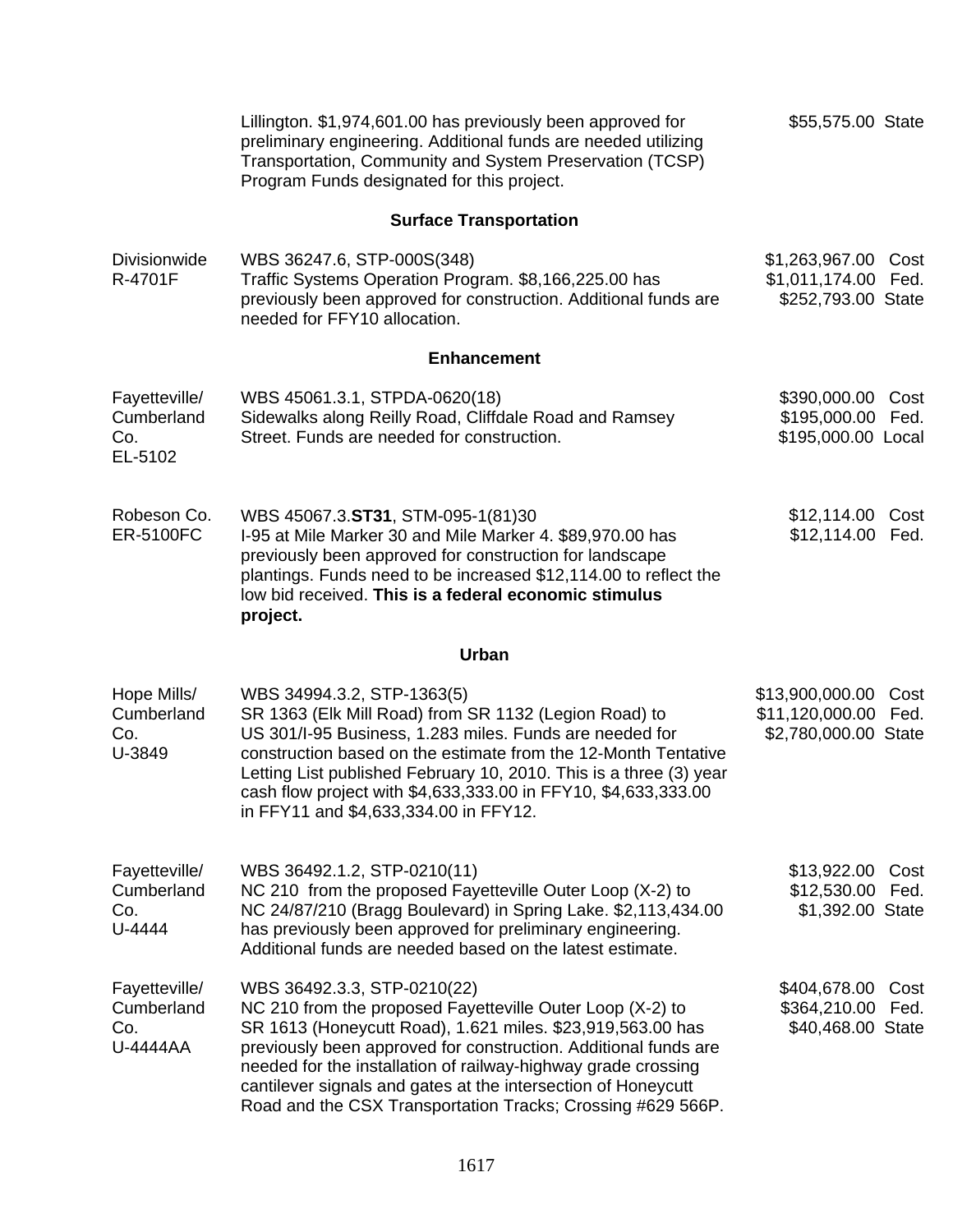# **Bridge**

| Harnett Co.<br>B-4542                  | WBS 33757.2.1, BRSTP-1213(7)<br>Replace Bridge #40 over Barbeque Creek on SR 1213. Funds<br>are needed for right of way and utilities.                                                                                                                                                        | \$60,000.00<br>\$48,000.00<br>\$12,000.00 State            | Cost<br>Fed. |
|----------------------------------------|-----------------------------------------------------------------------------------------------------------------------------------------------------------------------------------------------------------------------------------------------------------------------------------------------|------------------------------------------------------------|--------------|
| Robeson Co.<br><b>BD-5106B</b>         | WBS 45352.1.2, BRSTP-2230(1)<br>Replace Bridge #88 over Hog Swamp on SR 2230. Funds are<br>needed for preliminary engineering.                                                                                                                                                                | \$100,000.00 Cost<br>\$80,000.00 Fed.<br>\$20,000.00 State |              |
| Robeson Co.<br><b>BD-5106C</b>         | WBS 45352.1.3, BRSTP-1005(22)<br>Replace Bridge #30 over Cold Camp Creek on SR 1005. Funds<br>are needed for preliminary engineering.                                                                                                                                                         | \$100,000.00<br>\$80,000.00<br>\$20,000.00 State           | Cost<br>Fed. |
|                                        | <b>Municipal Bridge</b>                                                                                                                                                                                                                                                                       |                                                            |              |
| Harnett Co.<br>M-0414                  | WBS 42080.1.27, BRZ-NBIS(13)<br>Municipal Bridge Inspections - 1 bridge within the municipality of<br>Dunn. \$2,570.00 has previously been approved for preliminary<br>engineering. Additional funds are needed based on the latest<br>estimate.                                              | \$2,385.00<br>\$1,908.00<br>\$477.00 Local                 | Cost<br>Fed. |
|                                        | <b>Division 7</b>                                                                                                                                                                                                                                                                             |                                                            |              |
|                                        | <b>Surface Transportation</b>                                                                                                                                                                                                                                                                 |                                                            |              |
| <b>Divisionwide</b><br>R-4701G         | WBS 36247.7, STP-000S(349)<br>Traffic Systems Operation Program. \$16,090,606.00 has<br>previously been approved for construction. Additional funds are<br>needed for FFY10 allocation.                                                                                                       | \$2,929,210.00<br>\$2,343,368.00<br>\$585,842.00 State     | Cost<br>Fed. |
|                                        | <b>Enhancement</b>                                                                                                                                                                                                                                                                            |                                                            |              |
| High Point/<br>Guilford Co.<br>EL-5104 | WBS 45215.1.1, TCSP-0710(20)<br>Deep River Greenway Extension connecting University Park<br>with the Piedmont Environmental Center. Funds are needed for<br>preliminary engineering utilizing Transportation, Community and<br>System Preservation Program Funds designated for this project. | \$111,150.00<br>\$88,920.00<br>\$22,230.00 Local           | Cost<br>Fed. |
|                                        | <b>Urban</b>                                                                                                                                                                                                                                                                                  |                                                            |              |
| Burlington/<br>Alamance Co.<br>U-5152  | WBS 45178.1.ST1, STM-0087(22)<br>NC 87 at the intersection with Elmira Street. \$944.00 has<br>previously been approved for preliminary engineering.<br>Additional funds are needed to cover expenditures that have or                                                                        | \$1,540.00<br>\$1,540.00                                   | Cost<br>Fed. |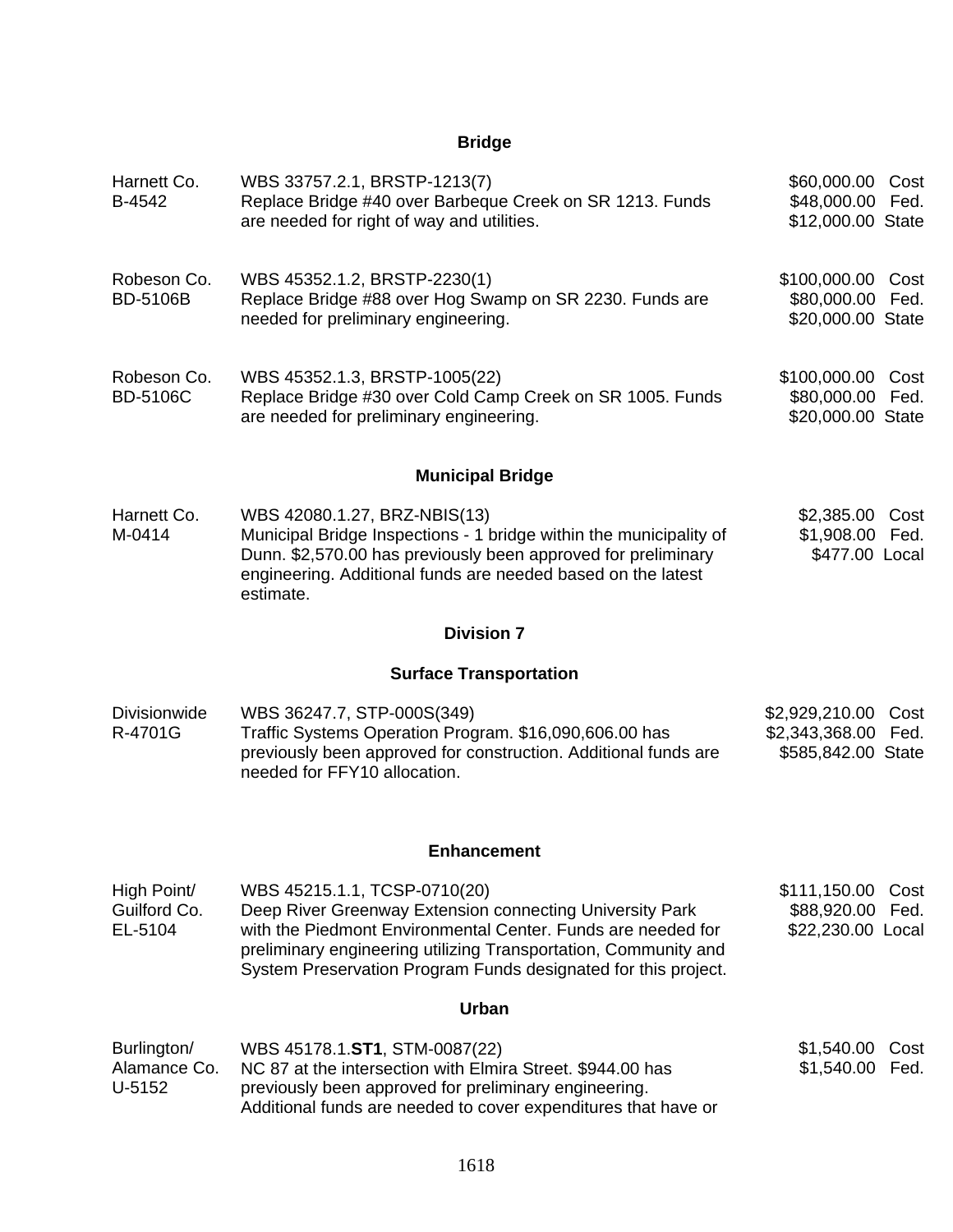will exceed the previously authorized budget. **This is a federal economic stimulus project.**

## **Bridge**

| Divisionwide<br>BD-5107               | WBS 45353.1.3, BRSTP-000S(624)<br>Division Managed Bridge Replacement Projects. Funds are<br>needed for preliminary engineering.                                                                                                                                                                                                              | \$25,000.00<br>\$20,000.00<br>\$5,000.00 State        | Cost<br>Fed. |
|---------------------------------------|-----------------------------------------------------------------------------------------------------------------------------------------------------------------------------------------------------------------------------------------------------------------------------------------------------------------------------------------------|-------------------------------------------------------|--------------|
| Guilford Co.<br><b>BD-5107B</b>       | WBS 45353.1.2, BRZ-2755(1)<br>Replace Bridge #203 over Rock Creek on SR 2755. Funds are<br>needed for preliminary engineering.                                                                                                                                                                                                                | \$100,000.00 Cost<br>\$80,000.00<br>\$20,000.00 State | Fed.         |
| Rockingham<br>Co.<br><b>BD-5107A</b>  | WBS 45353.1.1, BRZ-2359(3)<br>Replace Bridge #33 over Huffines Mill Creek on SR 2359.<br>Funds are needed for preliminary engineering.                                                                                                                                                                                                        | \$2,000.00<br>\$1,600.00<br>\$400.00 State            | Cost<br>Fed. |
|                                       | <b>Safety</b>                                                                                                                                                                                                                                                                                                                                 |                                                       |              |
| Guilford Co.<br>W-5207A               | WBS 45337.3.1, STPIMS-040-3(129)182<br>I-40 from the Forsyth County Line to west of SR 2007 (Bunker<br>Hill Road); I-85 Business from north of Holden Road to I-40;<br>I-85 from the Randolph County Line to US 29/70/I-85B; and<br>US 29/70/220 from I-40 to Phillips Avenue. Funds are needed<br>for construction to install rumble strips. | \$85,300.00<br>\$76,770.00<br>\$8,530.00 State        | Cost<br>Fed. |
| Guilford Co.<br>W-5207B               | WBS 45337.3.2, STP-0311(28)<br>US 311 from I-85 Business/US 29/US 70 to Oak Hollow Lane;<br>I-840 in the vicinity of SR 3041 (Clapp Farm Road). Funds are<br>needed for construction to install median barriers.                                                                                                                              | \$405,000.00<br>\$364,500.00<br>\$40,500.00 State     | Cost<br>Fed. |
|                                       | <b>Rail Program</b>                                                                                                                                                                                                                                                                                                                           |                                                       |              |
| Carrboro/<br>Orange Co.<br>Z-4007B    | WBS 35438.1.1, STP-FY00(15)<br>Railway-Highway Grade Crossing Safety Project at the<br>intersection of Brewer Lane and the University of North Carolina<br>Railroad Tracks; Crossing #735 179M. \$2,700.00 has previously<br>been approved for preliminary engineering. Additional funds are<br>needed based on the latest estimate.          | \$10,778.00<br>\$9,700.00 Fed.<br>\$1,078.00 Local    | Cost         |
| Chapel Hill/<br>Orange Co.<br>Z-4107C | WBS 35452.1.2, STP-FY00(15)<br>Railway-Highway Grade Crossing Safety Project at the<br>intersection of Cameron Avenue and the University of North<br>Carolina Railroad Tracks; Crossing #735 187E. \$6,892.00 has<br>previously been approved for preliminary engineering.<br>Additional funds are needed based on the latest estimate.       | \$11,868.00<br>\$10,681.00<br>\$1,187.00 Local        | Cost<br>Fed. |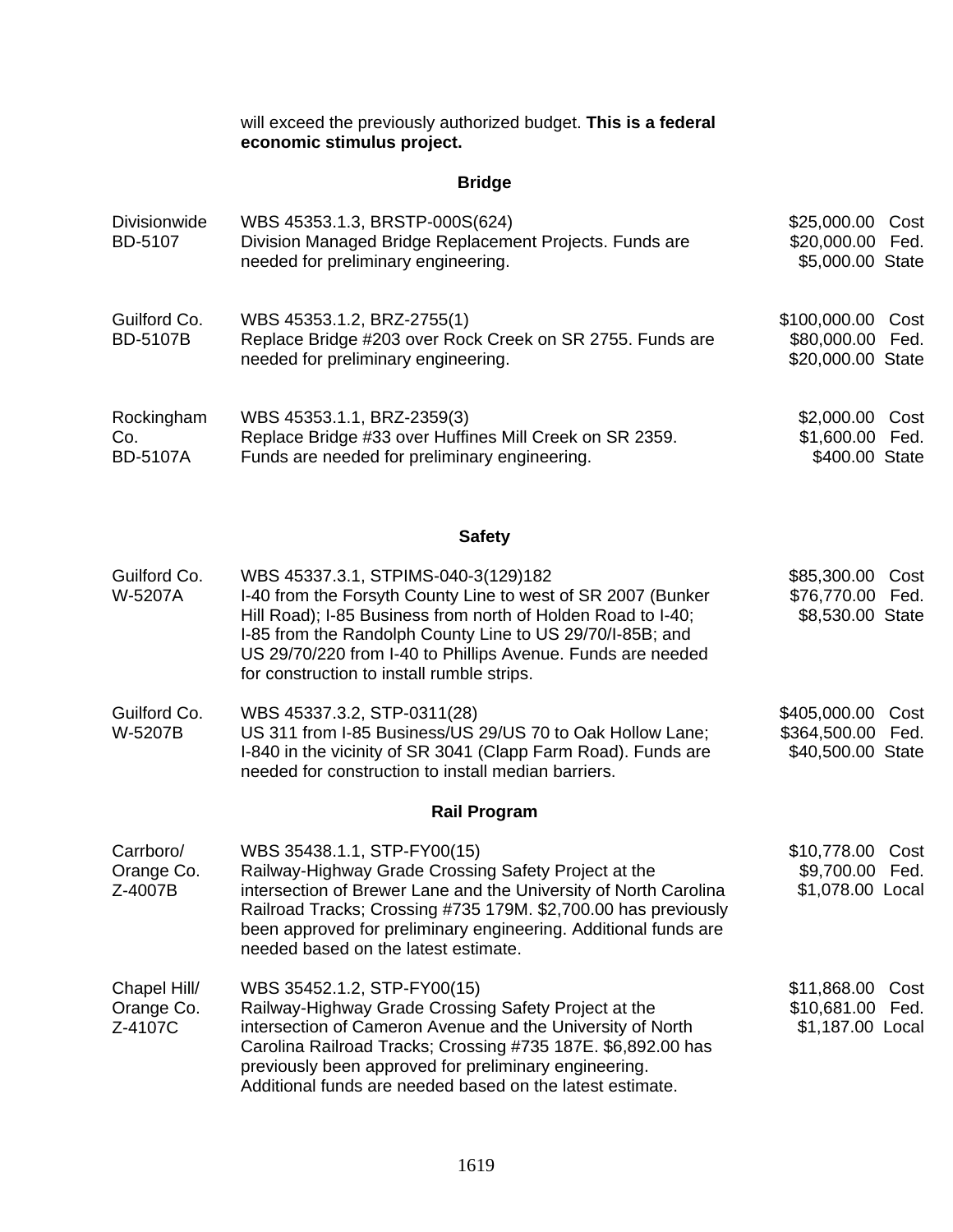# **Municipal Bridge**

| Alamance Co.<br>M-0414         | WBS 42080.1.17, BRZ-NBIS(13)<br>Municipal Bridge Inspections - 13 bridges within the municipality<br>of Burlington. \$33,413.00 has previously been approved for<br>preliminary engineering. Additional funds are needed based on<br>the latest estimate. | \$33,394.00 Cost<br>\$26,715.00 Fed.<br>\$6,679.00 Local          |
|--------------------------------|-----------------------------------------------------------------------------------------------------------------------------------------------------------------------------------------------------------------------------------------------------------|-------------------------------------------------------------------|
| Orange Co.<br>M-0414           | WBS 42080.1.43, BRZ-NBIS(13)<br>Municipal Bridge Inspections - 1 bridge within the municipality of<br>Hillsborough. \$2,570.00 has previously been approved for<br>preliminary engineering. Additional funds are needed based on<br>the latest estimate.  | \$2,385.00<br>Cost<br>\$1,908.00 Fed.<br>\$477.00 Local           |
|                                | <b>Division 8</b>                                                                                                                                                                                                                                         |                                                                   |
|                                | <b>National Highway</b>                                                                                                                                                                                                                                   |                                                                   |
| Lee Co.<br>R-2417C*            | WBS 34431.2.7, NHS-0421(64)<br>US 421/NC 87 (Sanford Bypass) from east of NC 42 to NC 87<br>near SR 1138 (Harvey Faulk Road). Funds are needed for right<br>of way and utilities.                                                                         | \$2,960,000.00 Cost<br>\$2,368,000.00 Fed.<br>\$592,000.00 State  |
|                                | <b>Surface Transportation</b>                                                                                                                                                                                                                             |                                                                   |
| <b>Divisionwide</b><br>R-4701H | WBS 36247.8, STP-000S(350)<br>Traffic Systems Operation Program. \$6,176,619.00 has<br>previously been approved for construction. Additional funds are<br>needed for FFY10 allocation.                                                                    | \$1,039,894.00<br>Cost<br>\$831,915.00 Fed.<br>\$207,979.00 State |
|                                | <b>Bridge</b>                                                                                                                                                                                                                                             |                                                                   |

| <b>Divisionwide</b><br><b>BD-5108</b> | WBS 45354.1.1, BRSTP-000S(619)<br>Division Managed Bridge Replacement Projects. Funds are<br>needed for preliminary engineering.                                                                                                                                     | \$150,000.00<br>\$120,000.00 Fed.<br>\$30,000.00 State       | Cost |
|---------------------------------------|----------------------------------------------------------------------------------------------------------------------------------------------------------------------------------------------------------------------------------------------------------------------|--------------------------------------------------------------|------|
| Lee Co.<br><b>B-4700AW</b>            | WBS 36727.3.47, BRNHS-000S(370)<br>Bridge Preservation Program. Funds are needed for<br>construction for painting of Bridges #31 and #39 on US 1.                                                                                                                    | \$800,000.00<br>\$640,000.00 Fed.<br>\$160,000.00 State      | Cost |
| Scotland Co.<br>B-4642                | WBS 33810.3.1, BRSTP-1433(2)<br>Replace Bridge #28 over Juniper Creek on SR 1433,<br>0.140 mile. \$1,000,000.00 has previously been approved for<br>construction. Funds need to be decreased (\$294,891.00) to<br>reflect the low bid received on February 16, 2010. | $-$ \$294,891.00<br>-\$235,913.00 Fed.<br>-\$58,978.00 State | Cost |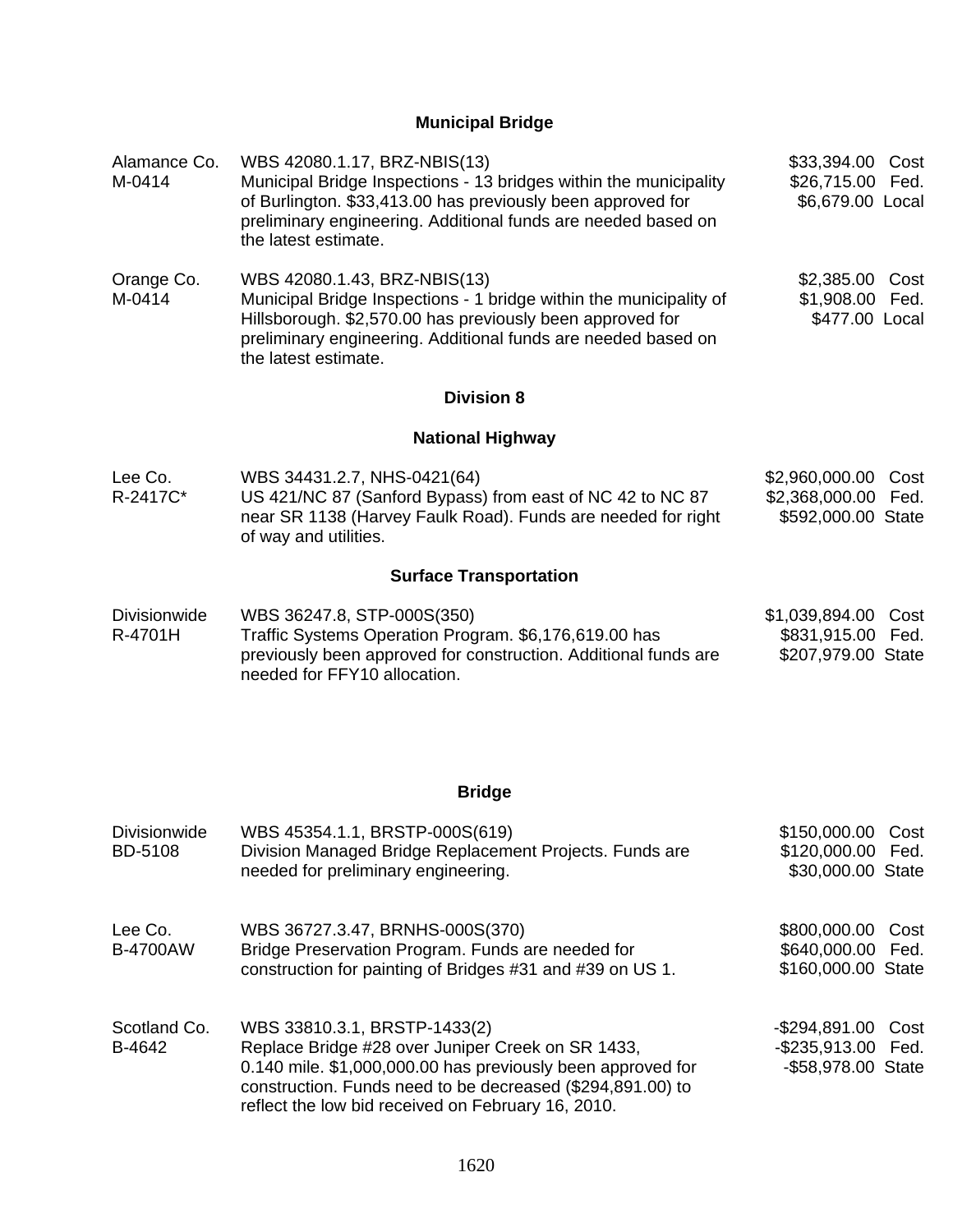# **Municipal Bridge**

| Chatham Co.<br>M-0414   | WBS 42080.1.79, BRZ-NBIS(13)<br>Municipal Bridge Inspections - 2 bridges within the municipality<br>of Siler City. \$5,140.00 has previously been approved for<br>preliminary engineering. Additional funds are needed based on<br>the latest estimate. | \$4,771.00 Cost<br>\$3,817.00 Fed.<br>\$954.00 Local                |
|-------------------------|---------------------------------------------------------------------------------------------------------------------------------------------------------------------------------------------------------------------------------------------------------|---------------------------------------------------------------------|
| Chatham Co.<br>M-0414   | WBS 42080.1.68, BRZ-NBIS(13)<br>Municipal Bridge Inspections - 1 bridge within the municipality of<br>Pittsboro. \$2,570.00 has previously been approved for<br>preliminary engineering. Additional funds are needed based on<br>the latest estimate.   | \$2,385.00<br>Cost<br>\$1,908.00 Fed.<br>\$477.00 Local             |
| Lee Co.<br>M-0414       | WBS 42080.1.77, BRZ-NBIS(13)<br>Municipal Bridge Inspections - 2 bridges within the municipality<br>of Sanford. \$5,140.00 has previously been approved for<br>preliminary engineering. Additional funds are needed based on<br>the latest estimate.    | \$4,771.00 Cost<br>\$3,817.00 Fed.<br>\$954.00 Local                |
| Moore Co.<br>M-0414     | WBS 42080.1.18, BRZ-NBIS(13)<br>Municipal Bridge Inspections - 1 bridge within the municipality of<br>Cameron. \$2,837.00 has previously been approved for<br>preliminary engineering. Additional funds are needed based on<br>the latest estimate.     | \$2,385.00<br>Cost<br>\$1,908.00 Fed.<br>\$477.00 Local             |
| Moore Co.<br>M-0414     | WBS 42080.1.1, BRZ-NBIS(13)<br>Municipal Bridge Inspections - 3 bridges within the municipality<br>of Aberdeen. \$9,069.00 has previously been approved for<br>preliminary engineering. Additional funds are needed based on<br>the latest estimate.    | \$9,541.00<br>Cost<br>\$7,633.00 Fed.<br>\$1,908.00 Local           |
| Moore Co.<br>M-0414     | WBS 42080.1.73, BRZ-NBIS(13)<br>Municipal Bridge Inspections - 1 bridge within the municipality of<br>Robbins. \$2,837.00 has previously been approved for<br>preliminary engineering. Additional funds are needed based on<br>the latest estimate.     | \$2,385.00<br>Cost<br>\$1,908.00 Fed.<br>\$477.00 State             |
|                         | <b>Division 9</b>                                                                                                                                                                                                                                       |                                                                     |
|                         | <b>Surface Transportation</b>                                                                                                                                                                                                                           |                                                                     |
| Divisionwide<br>R-4701I | WBS 36247.9, STP-000S(351)<br>Traffic Systems Operation Program. \$12,150,015.00 has<br>previously been approved for construction. Additional funds are<br>needed for FFY10 allocation.                                                                 | \$1,680,762.00<br>Cost<br>\$1,344,610.00 Fed.<br>\$336,152.00 State |
|                         | <b>Urban</b>                                                                                                                                                                                                                                            |                                                                     |
| Winston-                | WBS 34871.3.2, BRNHS-0052(19)                                                                                                                                                                                                                           | -\$450,349.00 Cost                                                  |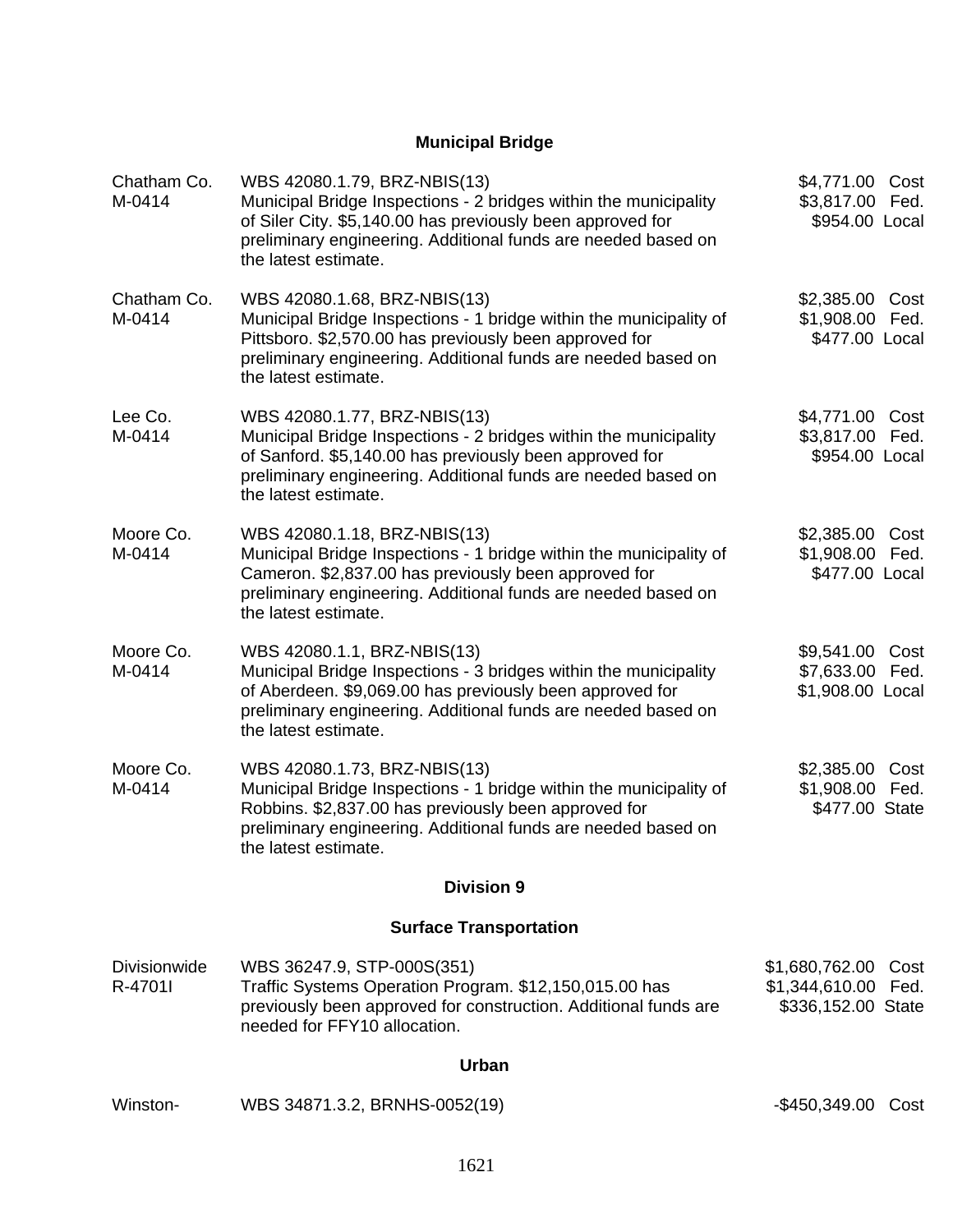| Salem/<br>Forsyth Co.<br>U-2826A | Replace Bridges #256 and #257 on US 52 over the Norfolk<br>Southern Railway Tracks, 0.658 mile. \$22,700,000.00 has<br>previously been approved for construction. Funds need to be<br>decreased (\$450,349.00) to reflect the low bid received on<br>February 16, 2010.                                                                                                                             | -\$360,279.00 Fed.<br>-\$90,070.00 State                            |
|----------------------------------|-----------------------------------------------------------------------------------------------------------------------------------------------------------------------------------------------------------------------------------------------------------------------------------------------------------------------------------------------------------------------------------------------------|---------------------------------------------------------------------|
|                                  | <b>Bridge</b>                                                                                                                                                                                                                                                                                                                                                                                       |                                                                     |
| Rowan Co.<br>B-4627              | WBS 33802.3.1, BRZ-1003(82)<br>Replace Bridge #26 over Third Creek on SR 1003, 0.163 mile.<br>\$2,100,000.00 has previously been approved for construction.<br>Funds need to be decreased (\$843,615.00) to reflect the low bid<br>received on February 16, 2010.                                                                                                                                   | -\$843,615.00 Cost<br>-\$674,892.00 Fed.<br>-\$168,723.00 State     |
|                                  | <b>Rail Program</b>                                                                                                                                                                                                                                                                                                                                                                                 |                                                                     |
| <b>Divisionwide</b><br>Z-5009    | WBS 47009.3.1, STP-FY08(9)<br>Railway-Highway Grade Crossing Safety Projects on State<br>System Streets. \$1,951,984.00 has previously been approved<br>for construction. Additional funds are needed based on the<br>latest estimate for: Z-5009F - intersection of SR 1457 (Arnold<br>Road) and the Winston-Salem Southbound Railway Tracks in<br>Lexington, Davidson County; Crossing #849 932V. | \$63,153.00 Cost<br>\$56,838.00 Fed.<br>\$6,315.00 State            |
|                                  | <b>Scenic Byway</b>                                                                                                                                                                                                                                                                                                                                                                                 |                                                                     |
| Stokes Co.<br>S-5100             | WBS 45048.1.1, NSBP-000S(529)<br>Hanging Rock Scenic Byway. Funds are needed for preliminary<br>engineering for the Scenic Byway Marketing and<br>Implementation Plan.                                                                                                                                                                                                                              | \$34,000.00<br>Cost<br>\$27,200.00 Fed.<br>\$6,800.00 State         |
|                                  | <b>Division 10</b>                                                                                                                                                                                                                                                                                                                                                                                  |                                                                     |
|                                  | <b>National Highway</b>                                                                                                                                                                                                                                                                                                                                                                             |                                                                     |
| Mecklenburg<br>Co.<br>R-2248D*   | WBS 34410.3.28, NHF-0485(4)<br>I-485 (Charlotte Outer Loop) from east of SR 2042 (Oakdale<br>Road) to east of NC 115 (Old Statesville Road), 4.500 miles.<br>\$124,161,609.00 has previously been approved for<br>construction. Additional funds are needed for signs, pavement<br>markings and bollard installation.                                                                               | \$55,000.00<br>Cost<br>\$44,000.00<br>Fed.<br>\$11,000.00 State     |
|                                  | <b>Surface Transportation</b>                                                                                                                                                                                                                                                                                                                                                                       |                                                                     |
| <b>Divisionwide</b><br>R-4701J   | WBS 36247.10, STP-000S(352)<br>Traffic Systems Operation Program. \$15,332,696.00 has<br>previously been approved for construction. Additional funds are<br>needed for FFY10 allocation.                                                                                                                                                                                                            | \$2,672,207.00<br>Cost<br>\$2,137,766.00 Fed.<br>\$534,441.00 State |
|                                  | <b>Congestion Mitigation</b>                                                                                                                                                                                                                                                                                                                                                                        |                                                                     |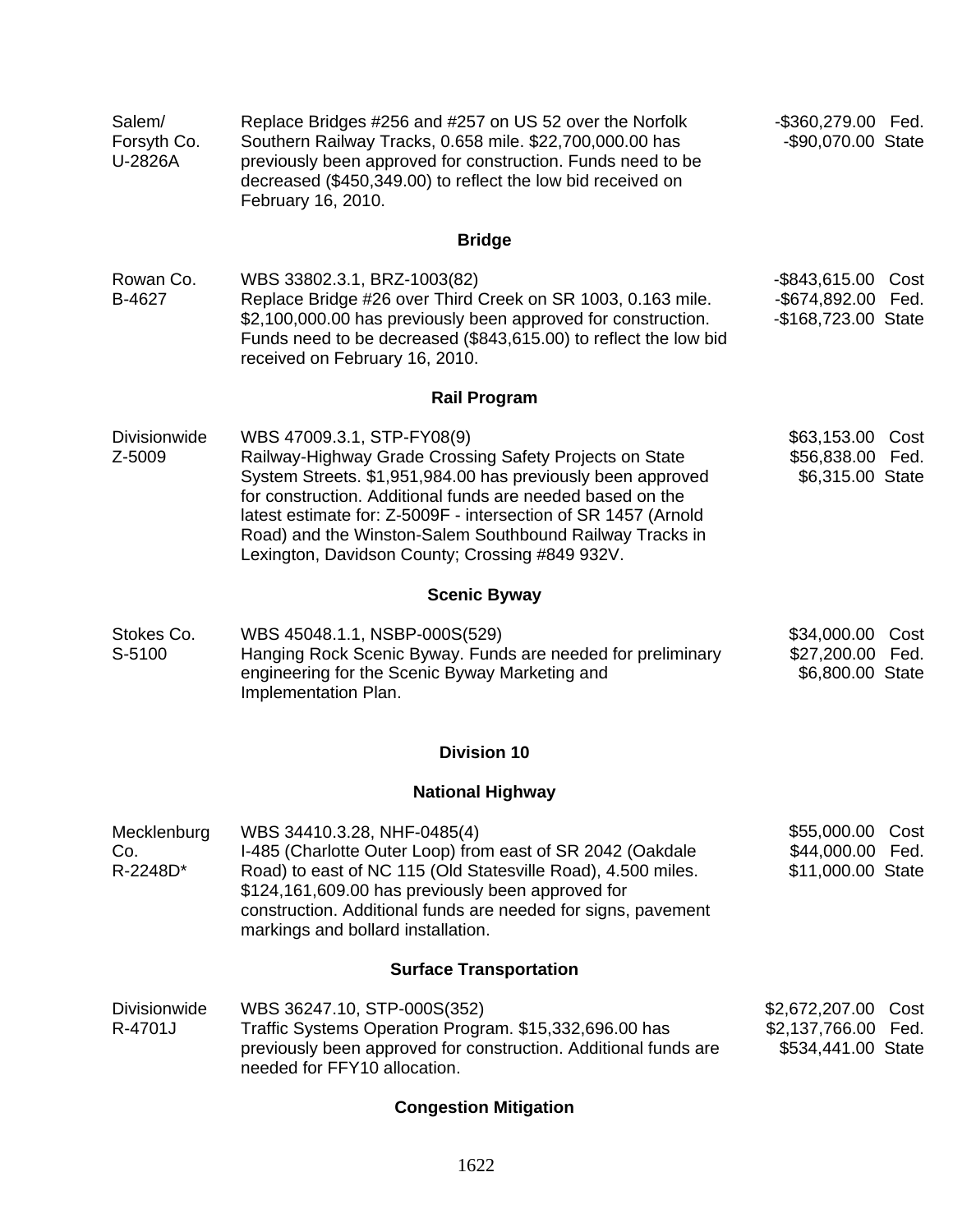| Kannapolis/<br>Cabarrus Co.<br>C-4922        | WBS 44022.1.1, CMS-1034(10)<br>Construct turn lanes on Mt. Olivet Road at NC 3. \$22,400.00<br>has previously been approved for preliminary engineering.<br>Additional funds are needed based on the latest estimate.                                                                                                                                                                        | \$4,500.00<br>\$3,600.00 Fed.<br>\$900.00 Local        | Cost         |
|----------------------------------------------|----------------------------------------------------------------------------------------------------------------------------------------------------------------------------------------------------------------------------------------------------------------------------------------------------------------------------------------------------------------------------------------------|--------------------------------------------------------|--------------|
|                                              | <b>Urban</b>                                                                                                                                                                                                                                                                                                                                                                                 |                                                        |              |
| Mount<br>Pleasant/<br>Cabarrus Co.<br>U-5137 | WBS 45085.3.ST1, STM-0073(20)<br>NC 73 from the East City Limits to SR 2411 (Cold Springs<br>Road). Funds are needed for construction for rehabilitation and<br>resurfacing. This is a federal economic stimulus project with<br>\$500,000.00 in stimulus funds and \$1,000,000.00 in<br>traditional funding.                                                                                | \$1,500,000.00<br>\$1,300,000.00<br>\$200,000.00 State | Cost<br>Fed. |
| Mount<br>Pleasant/<br>Cabarrus Co.<br>U-5137 | WBS 45085.1.ST1, STM-0073(20)<br>NC 73 from the East City Limits to SR 2411 (Cold Springs<br>Road). \$25,000.00 has previously been approved for<br>preliminary engineering. Additional funds are needed to cover<br>expenditures that have or will exceed the previously authorized<br>budget. This is a federal economic stimulus project.                                                 | \$6,623.00<br>\$6,623.00 Fed.                          | Cost         |
| Charlotte/<br>Mecklenburg<br>Co.<br>U-2507A  | WBS 34811.2.3, STPDA-5238(4)<br>SR 2467 (Mallard Creek Road) from SR 2480 (Sugar Creek<br>Road) to SR 2665 (Harris Boulevard). \$1,575,478.00 has<br>previously been approved for right of way - Advance Acquisition.<br>Additional funds are needed to cover the cost of protective<br>purchase for: SP 901A; SP 901C; SP 901E; SP 901F; SP 901H;<br>SP 901I; SP 901J; SP 901K and SP 901M. | \$2,300,000.00<br>\$1,840,000.00<br>\$460,000.00 State | Cost<br>Fed. |
| Charlotte/<br>Mecklenburg<br>Co.<br>U-3850   | WBS 39043.1.1, NHS-0277(11)<br>I-277 (John Belk Freeway) at the I-77 Interchange. Funds are<br>needed for preliminary engineering.                                                                                                                                                                                                                                                           | \$350,000.00<br>\$280,000.00 Fed.<br>\$70,000.00 State | Cost         |
| Waxhaw/<br>Union Co.<br>U-5135               | WBS 45092.1.ST1, STM-0016(46)<br>Intersection of NC 16 and NC 75. \$25,000.00 has previously<br>been approved for preliminary engineering. Additional funds are<br>needed to cover expenditures that have or will exceed the<br>previously authorized budget. This is a federal economic<br>stimulus project.                                                                                | \$34,745.00<br>\$34,745.00                             | Cost<br>Fed. |
|                                              | <b>Bridge</b>                                                                                                                                                                                                                                                                                                                                                                                |                                                        |              |
| Charlotte/<br>Mecklenburg<br>Co.<br>B-4580   | WBS 33782.3.1, BRZ-2804(2)<br>Replace Bridge #177 over Reedy Creek on SR 2804,<br>combined for letting with U-4401 - SR 2804 (Reedy Creek<br>Road) and SR 2805 (Old Harrisburg Road), 0.594 mile. Funds<br>are needed for construction based on the estimate from the                                                                                                                        | \$1,250,000.00<br>\$1,000,000.00<br>\$250,000.00 State | Cost<br>Fed. |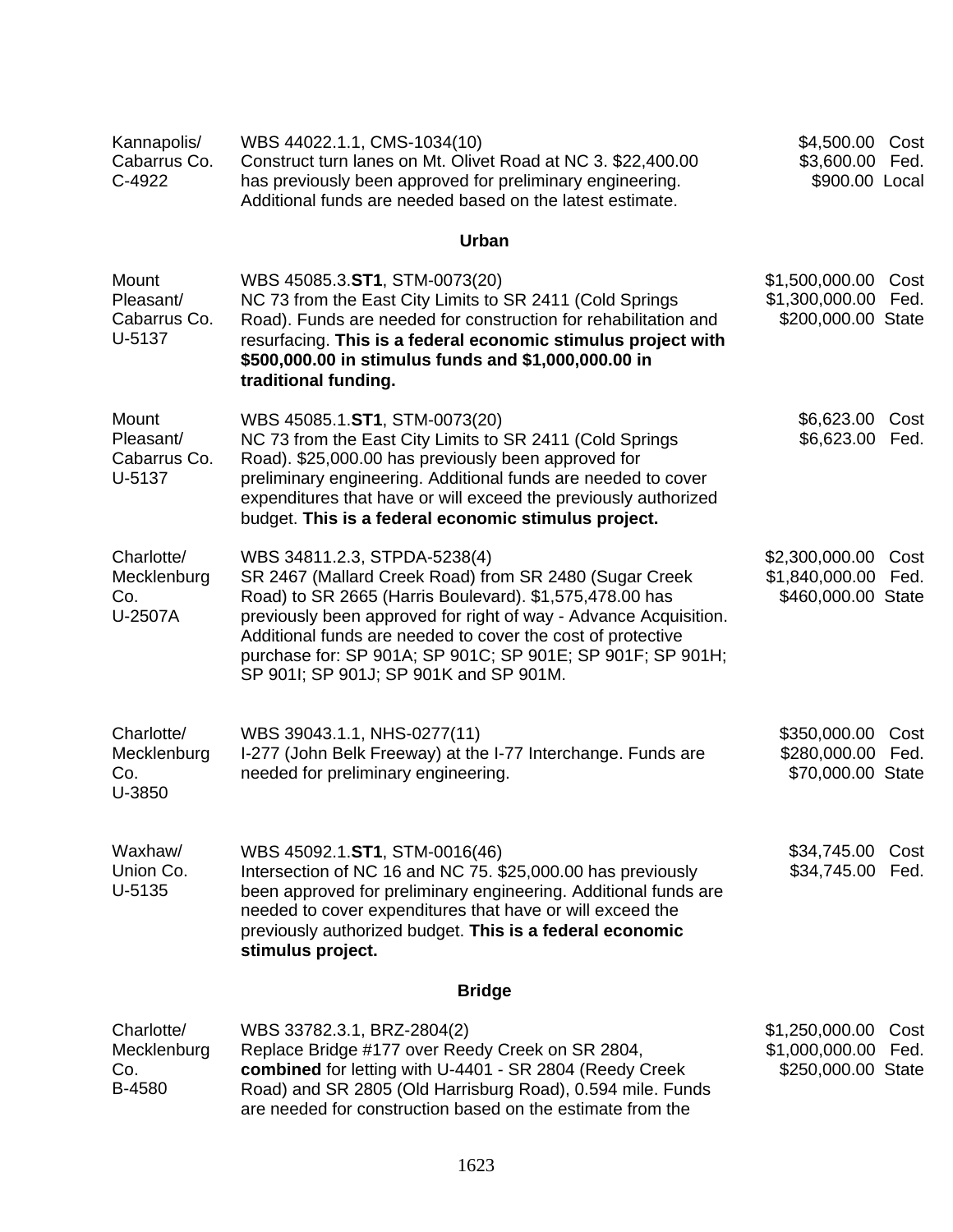|                                                  | 12-Month Tentative Letting List published February 10, 2010.<br>This is a combined funding project with \$1,250,000.00 in<br>federal funding for B-4580 with the remainder of \$3,200,000.00<br>in state funding for U-4401.                                                                                                                                                                                                                                               |                                                             |              |
|--------------------------------------------------|----------------------------------------------------------------------------------------------------------------------------------------------------------------------------------------------------------------------------------------------------------------------------------------------------------------------------------------------------------------------------------------------------------------------------------------------------------------------------|-------------------------------------------------------------|--------------|
| Mecklenburg<br>Co.<br><b>BK-5101D</b>            | WBS 42579.3.4, BRSTP-0051(29)<br>Bridge #53 over Little Sugar Creek on NC 51 and Bridge #294<br>over I-85 on SR 2665. Funds are needed for construction for<br>deck preservation.                                                                                                                                                                                                                                                                                          | \$250,000.00<br>\$200,000.00 Fed.<br>\$50,000.00 State      | Cost         |
| Mecklenburg<br>Co.<br><b>BK-5101J</b>            | WBS 42579.3.9, BRSTP-0024(43)<br>Bridge #294 on NC 24 over I-85. Funds are needed for<br>construction for deck preservation.                                                                                                                                                                                                                                                                                                                                               | \$900,000.00<br>\$720,000.00 Fed.<br>\$180,000.00 State     | Cost         |
|                                                  | <b>Safety</b>                                                                                                                                                                                                                                                                                                                                                                                                                                                              |                                                             |              |
| Huntersville/<br>Mecklenburg<br>Co.<br>SR-5001AM | WBS 40924.1.21, SRS-1007(18)<br>Safe routes to school. Funds are needed for preliminary<br>engineering to install signal at Beatties Ford Road and Bud<br>Henderson Road and a pedestrian signal across the south leg<br>of Beatties Ford Road and mark crosswalk.                                                                                                                                                                                                         | \$5,000.00<br>\$5,000.00 Fed.                               | Cost         |
| Mecklenburg<br>Co.<br>W-5210A                    | WBS 45340.3.1, STPIMS-0277(12)<br>I-277 (John Belk Freeway) from Wilkinson Boulevard to<br>Elizabeth Avenue. Funds are needed for construction to repair<br>roadway lighting systems.                                                                                                                                                                                                                                                                                      | \$670,000.00<br>\$603,000.00 Fed.<br>\$67,000.00 State      | Cost         |
| Mecklenburg<br>Co.<br>W-5210B                    | WBS 45340.3.2, STPIMS-077-1(205)14<br>I-77 north of Brookshire Boulevard; I-277 east of I-77; I-77 south<br>of Catawba Avenue and I-485 near Mile Marker 67.6. Funds are<br>needed for construction to install median barrier.                                                                                                                                                                                                                                             | \$335,000.00<br>\$301,500.00<br>\$33,500.00 State           | Cost<br>Fed. |
| Mecklenburg<br>Co.<br>W-5210C                    | WBS 45340.3.3, STPNHS-0074(114)<br>US 74 from control of access to I-277; I-277 from US 74<br>northward to I-77; I-277 from I-77 northward to US 74; various<br>sections on I-77 between Mile Marker 4 and Mile Marker 8;<br>I-485 between I-77 and NC 51; I-85 from Exit 35 to Exit 28;<br>I-77 from Mile Marker 22.6 northward to the county line; and<br>1-77 from Mile Marker 22.6 to Mile Marker 20.8. Funds are<br>needed for construction to install rumble strips. | \$670,000.00 Cost<br>\$603,000.00 Fed.<br>\$67,000.00 State |              |
|                                                  | <b>Rail Program</b>                                                                                                                                                                                                                                                                                                                                                                                                                                                        |                                                             |              |
| Kannapolis/<br>Cabarrus Co.<br>Y-4810K           | WBS 40325.1.46, TCSP-1034(18)<br>Universal Street Railroad Overpass Project. Funds are needed<br>for preliminary engineering utilizing Transportation, Community<br>and System Preservation Program Funds designated for this<br>project.                                                                                                                                                                                                                                  | \$1,111,500.00<br>\$889,200.00<br>\$222,300.00 State        | Cost<br>Fed. |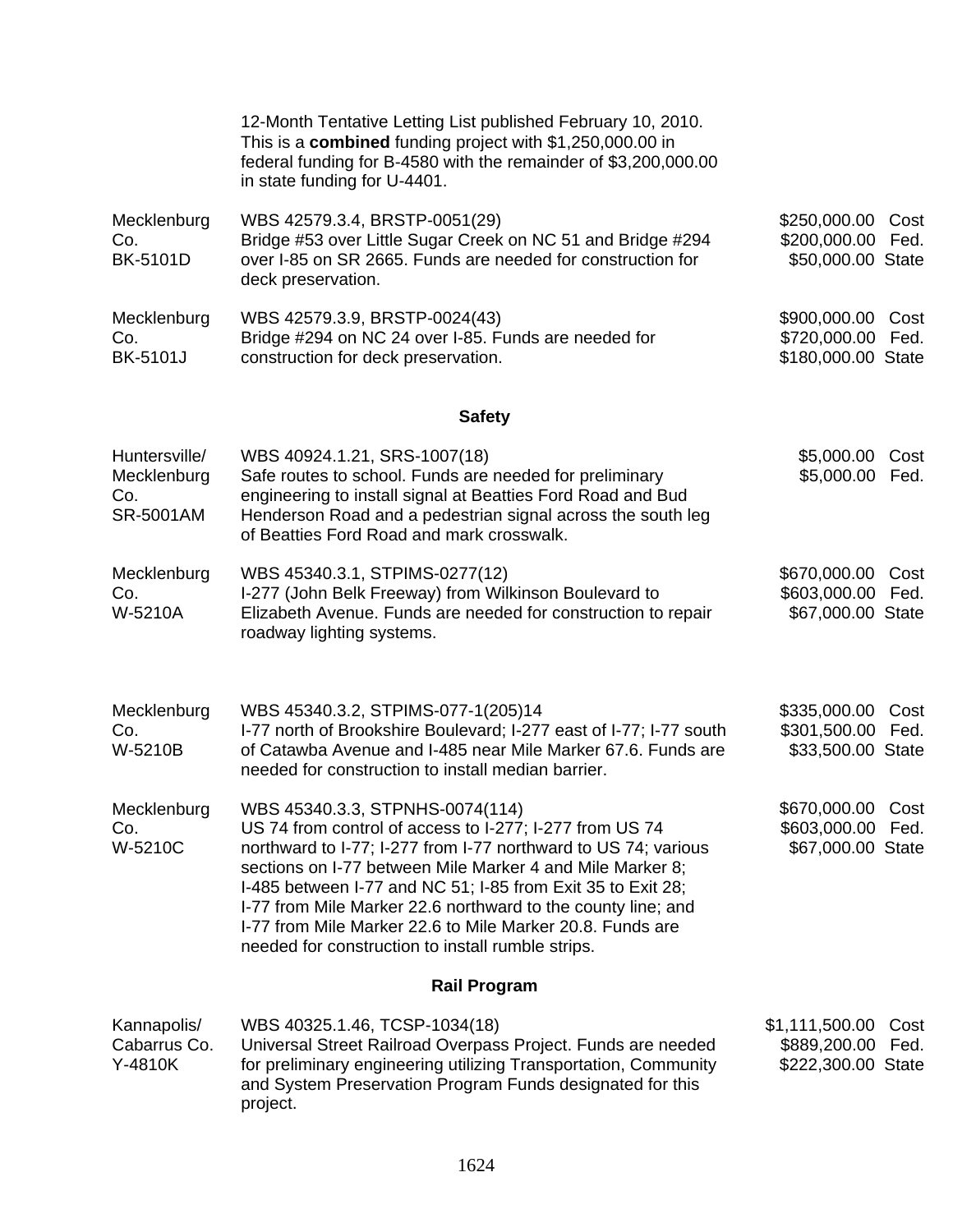## **Division 11**

### **Surface Transportation**

| Divisionwide<br>R-4701K         | WBS 36247.11, STP-000S(353)<br>Traffic Systems Operation Program. \$5,525,796.00 has<br>previously been approved for construction. Additional funds are<br>needed for FFY10 allocation.                                                                                                                                                                                | \$709,019.00 Cost<br>\$567,215.00 Fed.<br>\$141,804.00 State   |              |
|---------------------------------|------------------------------------------------------------------------------------------------------------------------------------------------------------------------------------------------------------------------------------------------------------------------------------------------------------------------------------------------------------------------|----------------------------------------------------------------|--------------|
| Ashe Co.<br>R-2100B             | WBS 34369.3.5, STP-0016(44)<br>NC 16 from southeast of SR 1158 (Claude Mash Road) to<br>southeast of NC 88, 2.400 miles. Funds are needed for<br>construction based on the estimate from the 12-Month Tentative<br>Letting List published February 10, 2010. This is a two (2) year<br>cash flow project with \$4,350,000.00 in FFY10, and<br>\$4,350,000.00 in FFY11. | \$8,700,000.00<br>\$6,960,000.00<br>\$1,740,000.00 State       | Cost<br>Fed. |
|                                 | <b>Bridge</b>                                                                                                                                                                                                                                                                                                                                                          |                                                                |              |
| Alleghany Co.<br><b>BK-5116</b> | WBS 42567.2.1, BRZ-1166(7)<br>Replace Bridge #115 over Kings Creek on SR 1166. Funds are<br>needed for right of way and utilities.                                                                                                                                                                                                                                     | \$10,000.00<br>\$8,000.00 Fed.<br>\$2,000.00 State             | Cost         |
| Ashe Co.<br>B-3928              | WBS 33361.3.1, BRZ-1351(1)<br>Replace Bridge #334 over the South Fork New River on<br>SR 1351 and SR 1100, 0.115 mile. \$2,300,000.00 has<br>previously been approved for construction. Funds need to be<br>decreased (\$621,254.00) to reflect the low bid received on<br>February 16, 2010.                                                                          | $-$ \$621,254.00<br>-\$497,003.00 Fed.<br>-\$124,251.00 State  | Cost         |
| Avery Co.<br>B-3608             | WBS 33161.3.1, BRSTP-019E(3)<br>Replace Bridge #44 over the North Toe River on US 19E,<br>0.161 mile. \$1,100,000.00 has previously been approved for<br>construction. Funds need to be decreased (\$136,541.00) to<br>reflect the low bid adjustment received on February 16, 2010.                                                                                   | -\$136,541.00 Cost<br>-\$109,233.00 Fed.<br>-\$27,308.00 State |              |
| Caldwell Co.<br><b>BK-5118</b>  | WBS 42569.2.1, BRZ-1746(1)<br>Replace Bridge #65 over Rock Creek on SR 1746. \$5,000.00<br>has previously been approved for right of way and utilities.<br>Additional funds are needed based on the latest estimate.                                                                                                                                                   | \$10,000.00<br>\$8,000.00<br>\$2,000.00 State                  | Cost<br>Fed. |
|                                 | <b>Safety</b>                                                                                                                                                                                                                                                                                                                                                          |                                                                |              |
| Watauga Co.<br>SF-4911H         | WBS 42670.3.1, STPNHS-0421(49)<br>US 421 at the intersection with SR 1361 (Orchard Road). Funds                                                                                                                                                                                                                                                                        | \$65,000.00<br>\$58,500.00                                     | Cost<br>Fed. |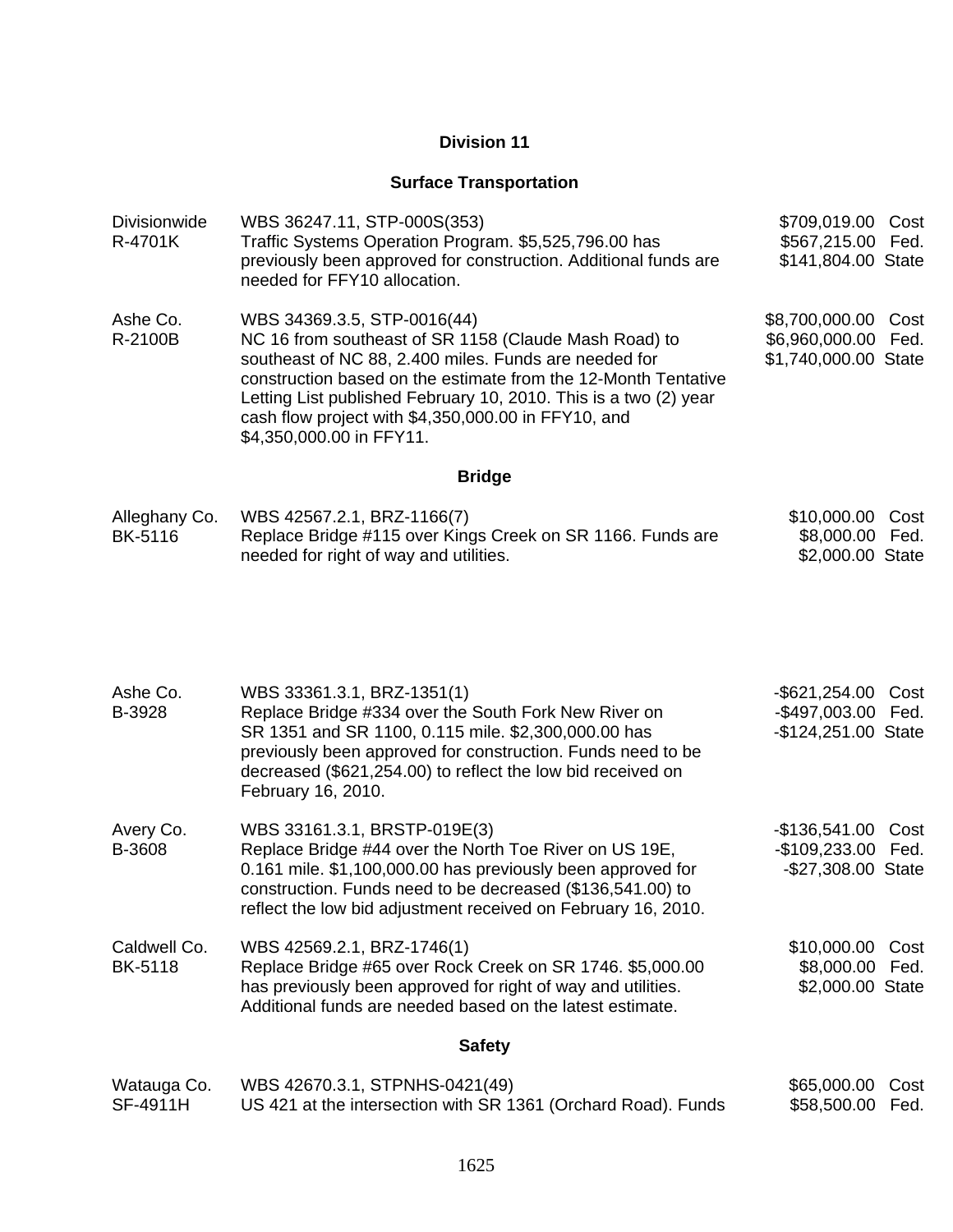|                                       | are needed for construction for the installation of drainage<br>grates.                                                                                                                                                                 | \$6,500.00 State                                                          |  |
|---------------------------------------|-----------------------------------------------------------------------------------------------------------------------------------------------------------------------------------------------------------------------------------------|---------------------------------------------------------------------------|--|
|                                       | <b>Municipal Bridge</b>                                                                                                                                                                                                                 |                                                                           |  |
| Lenoir/<br>Caldwell Co.<br>B-3932     | WBS 33365.3.1, BRZ-1115(11)<br>Replace Bridge #68 on Mulberry Street over Lower Creek.<br>Funds are needed for construction by city contract.                                                                                           | \$950,000.00 Cost<br>\$760,000.00 Fed.<br>\$190,000.00 Local              |  |
|                                       | <b>Division 12</b>                                                                                                                                                                                                                      |                                                                           |  |
|                                       | <b>Interstate Maintenance</b>                                                                                                                                                                                                           |                                                                           |  |
| Iredell Co.<br>$I-5144$               | WBS 45330.3.1, IMS-077-1(203)36<br>I-77 at the intersection of NC 150 (Exit 36) in Mooresville. Funds<br>are needed for construction for lighting renovation.                                                                           | \$230,000.00 Cost<br>\$207,000.00 Fed.<br>\$23,000.00 State               |  |
|                                       | <b>Surface Transportation</b>                                                                                                                                                                                                           |                                                                           |  |
| <b>Divisionwide</b><br>R-4701L        | WBS 36247.12, STP-000S(354)<br>Traffic Systems Operation Program. \$14,379,701.00 has<br>previously been approved for construction. Additional funds are<br>needed for FFY10 allocation.                                                | \$2,216,386.00 Cost<br>\$1,773,109.00 Fed.<br>\$443,277.00 State          |  |
|                                       | <b>Congestion Mitigation</b>                                                                                                                                                                                                            |                                                                           |  |
| Mooresville/<br>Iredell Co.<br>C-5132 | WBS 45150.2.1, CMS-1226(11)<br>NC 150 - Talbert Road Intersection. Funds are needed for right<br>of way and utilities.                                                                                                                  | \$70,000.00 Cost<br>\$56,000.00 Fed.<br>\$14,000.00 Local                 |  |
|                                       | <b>Bridge</b>                                                                                                                                                                                                                           |                                                                           |  |
| Gaston Co.<br>B-4517                  | WBS 33741.3.1, BRSTP-1103(15)<br>Replace Bridge #49 over Crowder's Creek on SR 1103,<br>0.167 mile. Funds are needed for construction based on the<br>estimate from the 12-Month Tentative Letting List published<br>February 10, 2010. | \$1,500,000.00<br>Cost<br>\$1,200,000.00<br>Fed.<br>\$300,000.00 State    |  |
| Gaston Co.<br>B-4519                  | WBS 33743.3.ST1, STM-1800(6)<br>Replace Bridge #155 over Little Long Creek on SR 1800,<br>0.089 mile. Funds are needed for construction. This is a<br>federal economic stimulus project.                                                | \$700,000.00<br>Cost<br>\$700,000.00<br>Fed.                              |  |
| Iredell Co.<br>B-2576                 | WBS 32669.3.3, BRSTP-1421(3)<br>Replace Bridge #514 over the Southern Railroad and Bridge<br>#513 over Norfolk Southern Corporation on SR 1421,                                                                                         | $-$722,450.00$<br>Cost<br>$-$ \$577,960.00<br>Fed.<br>-\$144,490.00 State |  |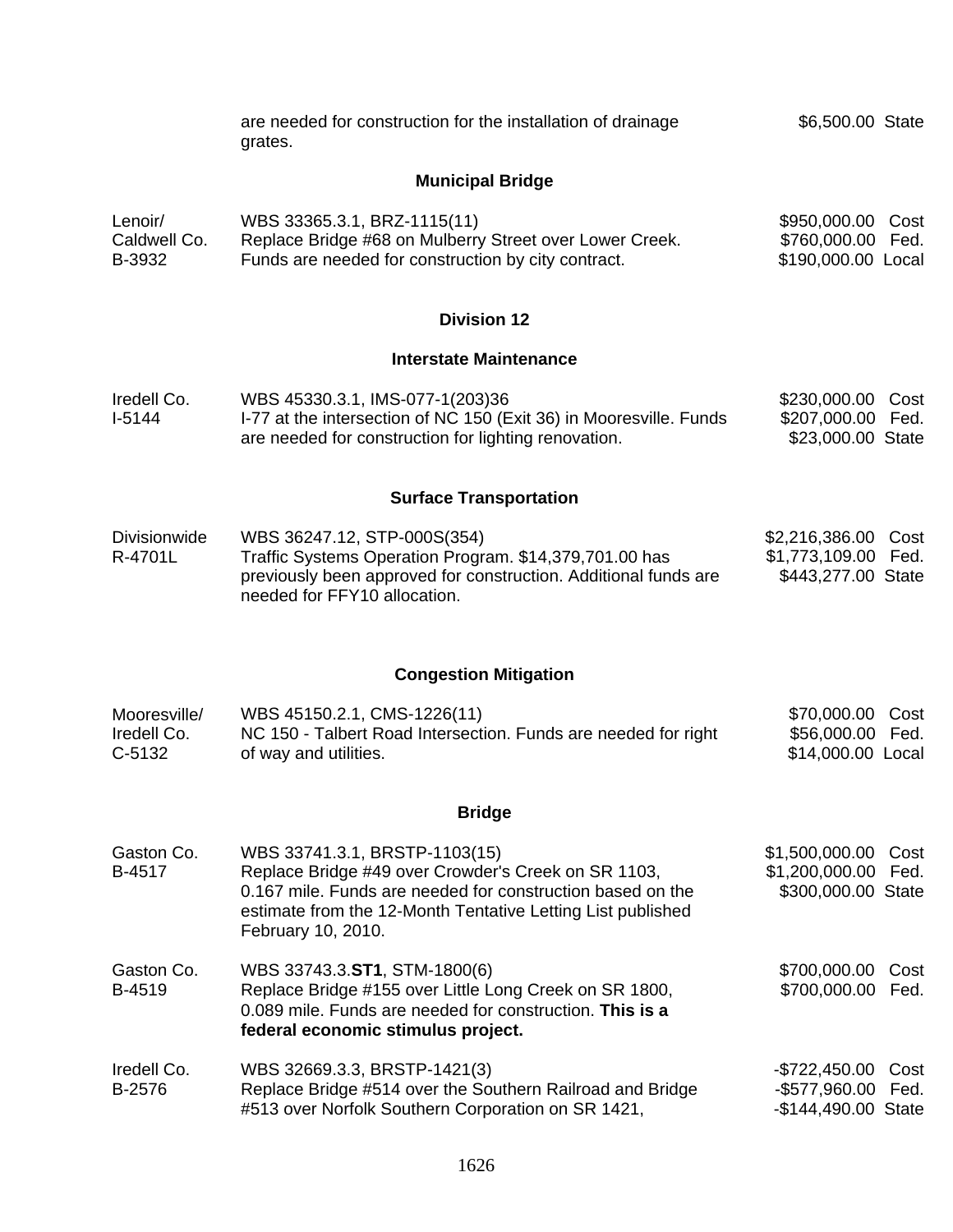|                                  | 0.244 mile. \$4,650,000.00 has previously been approved for<br>construction. Funds need to be decreased (\$722,450.00) to<br>reflect the low bid received on February 16, 2010.                                                                                                                                                   |                                                             |              |
|----------------------------------|-----------------------------------------------------------------------------------------------------------------------------------------------------------------------------------------------------------------------------------------------------------------------------------------------------------------------------------|-------------------------------------------------------------|--------------|
| Iredell Co.<br>BK-5121           | WBS 42572.2.1, BRZ-2120(3)<br>Replace Bridge #350 over Long Branch on SR 2120. Funds are<br>needed for right of way and utilities.                                                                                                                                                                                                | \$10,000.00 Cost<br>\$8,000.00 Fed.<br>\$2,000.00 State     |              |
| Lincoln Co.<br>B-4176            | WBS 33523.2.1, BRSTP-1008(12)<br>Replace Bridge #118 over Clark Creek on SR 1008 in<br>Lincolnton. Funds are needed for right of way and utilities.                                                                                                                                                                               | \$100,000.00<br>\$80,000.00<br>\$20,000.00 State            | Cost<br>Fed. |
|                                  | <b>Safety</b>                                                                                                                                                                                                                                                                                                                     |                                                             |              |
| Cleveland Co.<br>SF-4912G        | WBS 45346.2.1, STP-1158(9)<br>SR 1158 (Beaver Dam Church Road/Homestead Avenue) at<br>SR 1159 (Skinner Road). Funds are needed for right of way and<br>utilities.                                                                                                                                                                 | \$50,000.00 Cost<br>\$45,000.00 Fed.<br>\$5,000.00 State    |              |
| Cleveland Co.<br>W-5212D         | WBS 45342.3.4, STPIMS-085-1(115)0<br>I-85, US 74 and NC 16. Funds are needed for construction to<br>install rumble strips on various sections.                                                                                                                                                                                    | \$180,000.00 Cost<br>\$162,000.00 Fed.<br>\$18,000.00 State |              |
| Gaston Co.<br>W-5212A            | WBS 45342.3.1, STP-0016(49)<br>NC 16. Funds are needed for construction to install median and<br>shoulder barrier.                                                                                                                                                                                                                | \$180,000.00<br>\$162,000.00<br>\$18,000.00 State           | Cost<br>Fed. |
| Gaston Co.<br>W-5212C            | WBS 45342.3.3, STPNHS-0321(23)<br>US 321 from NC 279 to SR 1367. Funds are needed for<br>construction to install median barrier and remove large bushes.                                                                                                                                                                          | \$333,000.00 Cost<br>\$299,700.00 Fed.<br>\$33,300.00 State |              |
| Davie/<br>Iredell Cos.<br>W-4711 | WBS 37733.3.1, STPIMS-040-2(128)0<br>I-40 from US 64 (Milepost 154) in Iredell County to SR 1436<br>(Milepost 175) in the vicinity of Pinebrook School Road in Davie<br>County, 21.100 miles. Funds are needed for construction based<br>on the estimate from the 12-Month Tentative Letting List<br>published February 10, 2010. | \$7,700,000.00<br>\$6,930,000.00<br>\$770,000.00 State      | Cost<br>Fed. |
| <b>Divisionwide</b><br>W-5212B   | WBS 45342.3.2, STPNHS-0321(22)<br>US 321, I-40 and I-77. Funds are needed for construction to<br>install median barrier at various locations in Iredell, Catawba,<br>Lincoln and Gaston Counties.                                                                                                                                 | \$122,531.00<br>\$110,278.00 Fed.<br>\$12,253.00 State      | Cost         |

# **Rail Program**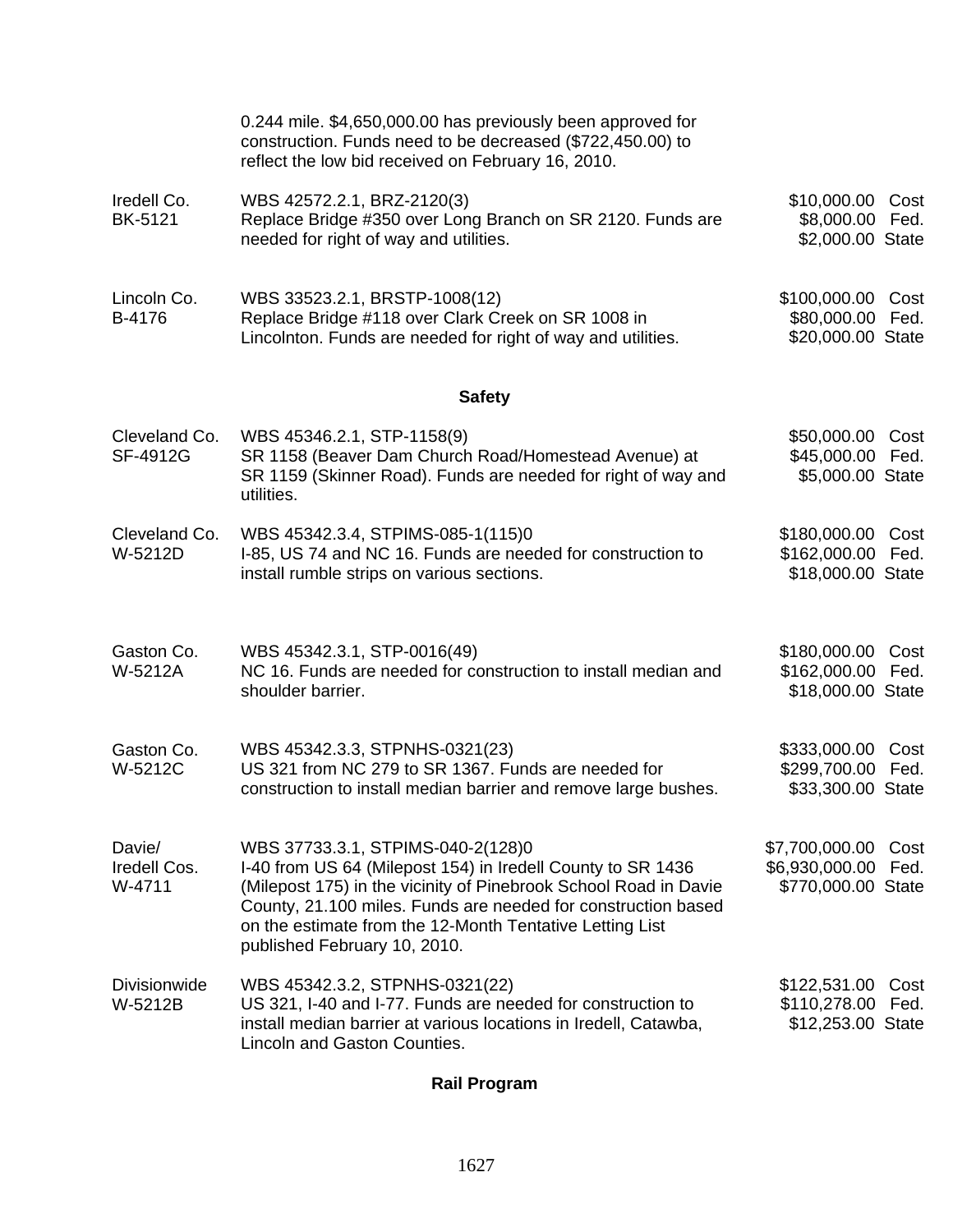| Divisionwide    | WBS 50012.3.1, STP-FY09(12)                                                                 | \$11,478.00<br>Cost    |
|-----------------|---------------------------------------------------------------------------------------------|------------------------|
| Z-5112          | Railway-Highway Grade Crossing Safety Projects on State                                     | \$10,330.00 Fed.       |
|                 | System Streets. \$1,112,988.00 has previously been approved                                 | \$1,148.00 State       |
|                 | for construction. Additional funds are needed based on the                                  |                        |
|                 | latest estimate for: Z-5112I - intersection of SR 1830 (Taylor                              |                        |
|                 | Road) and the CSX Transportation Tracks near Stanley, Gaston<br>County; Crossing #631 635V. |                        |
|                 |                                                                                             |                        |
| Gaston Co.      | WBS 45361.1.1, STP-1213(21)                                                                 | \$300,000.00<br>Cost   |
| P-5200          | Piedmont and Northern Railroad Corridor between Gastonia                                    | \$240,000.00 Fed.      |
|                 | and Mt. Holly including the Belmont Spur. Funds are needed for<br>preliminary engineering.  | \$60,000.00 State      |
|                 | <b>Division 13</b>                                                                          |                        |
|                 | Interstate Maintenance                                                                      |                        |
| <b>Buncombe</b> | WBS 45279.3.ST1, STM-0240(2)                                                                | \$3,054,937.00<br>Cost |
| Co.             | I-240 from US 70 to Milepost 67, 5.930 miles. \$3,000,000.00                                | \$2,749,443.00 Fed.    |
| $I-5139$        | has previously been approved for construction. Funds need to                                | \$305,494.00 State     |
|                 | be increased \$3,054,937.00 to reflect the low bid received on                              |                        |

## **Surface Transportation**

February 16, 2010. **This is a federal economic stimulus** 

**project.**

| <b>Divisionwide</b><br>R-4701M                                | WBS 36247.13, STP-000S(355)<br>Traffic Systems Operation Program. \$7,598,862.00 has<br>previously been approved for construction. Additional funds are<br>needed for FFY10 allocation.                                                                                                                                                                                                                                                                                    | \$1,158,064.00<br>\$926,451.00 Fed.<br>\$231,613.00 State | Cost         |
|---------------------------------------------------------------|----------------------------------------------------------------------------------------------------------------------------------------------------------------------------------------------------------------------------------------------------------------------------------------------------------------------------------------------------------------------------------------------------------------------------------------------------------------------------|-----------------------------------------------------------|--------------|
|                                                               | <b>Enhancement</b>                                                                                                                                                                                                                                                                                                                                                                                                                                                         |                                                           |              |
| <b>Buncombe</b><br>Co.<br>ER-5100MA                           | WBS 45067.1.ST13, STM-0025(25)<br>US 25/Future I-26 Interchange, Exit 23 in Woodfin; I-240/US 70<br>Interchange, Exit 7 and I-240/Broadway Street/Lexington<br>Avenue Interchange, Exit 4 in Asheville. \$4,668.00 has<br>previously been approved for preliminary engineering for<br>landscape plantings. Additional funds are needed to cover<br>expenditures that have or will exceed the previously authorized<br>budget. This is a federal economic stimulus project. | \$618.00<br>\$618.00                                      | Cost<br>Fed. |
|                                                               | Urban                                                                                                                                                                                                                                                                                                                                                                                                                                                                      |                                                           |              |
| <b>Black</b><br>Mountain/<br><b>Buncombe</b><br>Co.<br>U-5178 | WBS 45234.1.ST1, STM-1305(6)<br>US 70 from Blue Ridge Road to Grovestone Road. \$26,400.00<br>has previously been approved for preliminary engineering.<br>Funds need to be decreased (\$20,893.00) due to final cost                                                                                                                                                                                                                                                      | $-$20,893.00$<br>$-$20,893.00$                            | Cost<br>Fed. |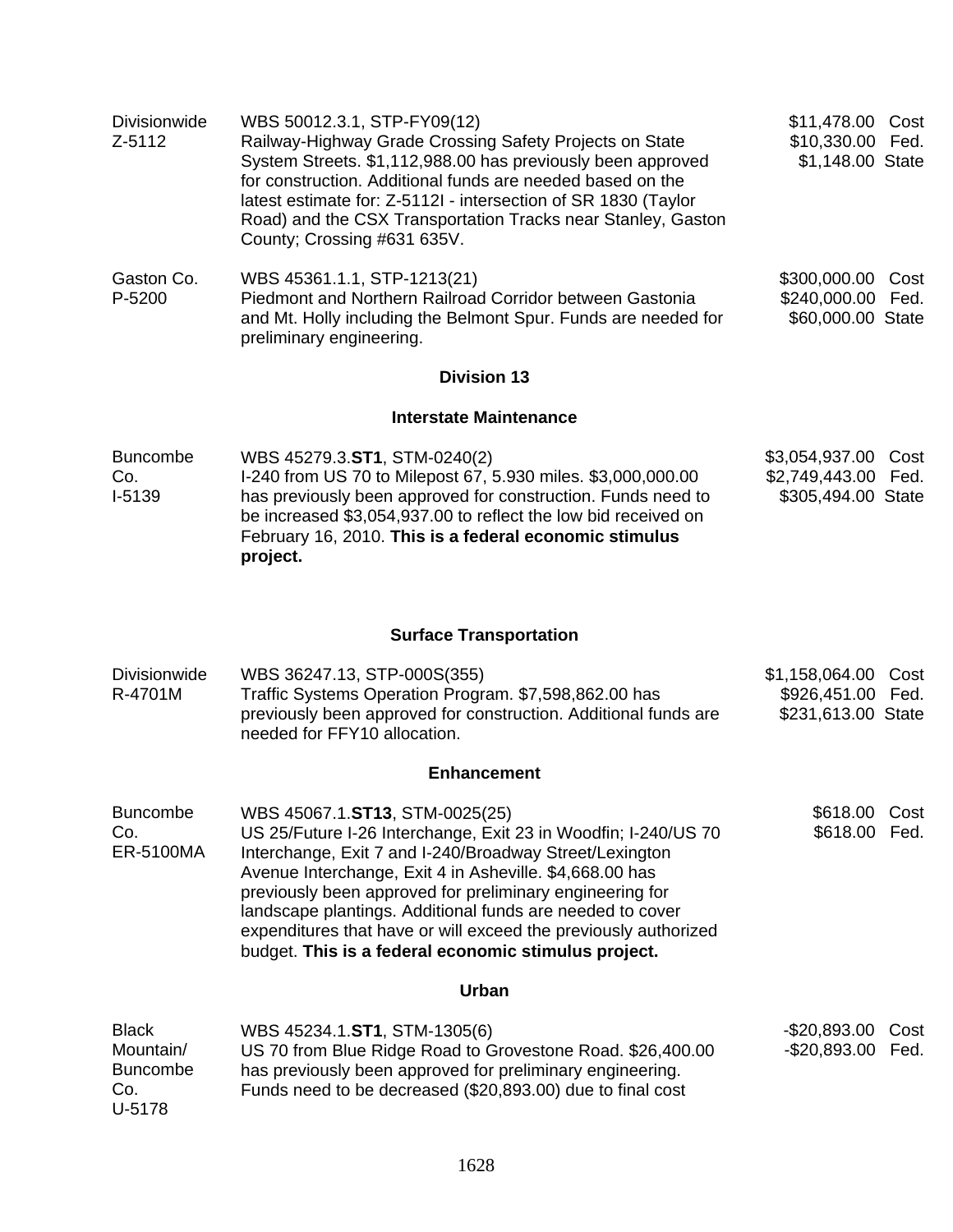|                                                               | modification. This is a federal economic stimulus project.                                                                                                                                                                                                                                                                                    |                                                        |              |
|---------------------------------------------------------------|-----------------------------------------------------------------------------------------------------------------------------------------------------------------------------------------------------------------------------------------------------------------------------------------------------------------------------------------------|--------------------------------------------------------|--------------|
| <b>Black</b><br>Mountain/<br><b>Buncombe</b><br>Co.<br>U-5179 | WBS 45235.1.ST1, STM-1305(7)<br>Flat Creek Greenway from Cotton Avenue to Charlotte Street.<br>\$40,000.00 has previously been approved for preliminary<br>engineering. Funds need to be decreased (\$33,970.00) due to<br>final cost modifications. This is a federal economic stimulus<br>project.                                          | -\$33,970.00<br>$-$ \$33,970.00                        | Cost<br>Fed. |
|                                                               | <b>Bridge</b>                                                                                                                                                                                                                                                                                                                                 |                                                        |              |
| <b>Buncombe</b><br>Co.<br>B-5179                              | WBS 45066.1.ST1, STM-000S(531)<br>I-26, I-40, I-240, US 19, US 25 and SR 1001 (Meadowtown<br>Road). \$235,000.00 has previously been approved for<br>preliminary engineering. Additional funds are needed to cover<br>expenditures that have or will exceed the previously authorized<br>budget. This is a federal economic stimulus project. | \$90,250.00<br>\$90,250.00                             | Cost<br>Fed. |
| <b>Buncombe</b><br>Co.<br><b>BD-5113A</b>                     | WBS 45359.1.1, BRZ-1383(2)<br>Replace Bridge #550 over South Turkey Creek on SR 1383.<br>Funds are needed for preliminary engineering.                                                                                                                                                                                                        | \$150,000.00<br>\$120,000.00 Fed.<br>\$30,000.00 State | Cost         |
| <b>Buncombe</b><br>Co.<br><b>BD-5113B</b>                     | WBS 45359.1.2, BRZ-1608(2)<br>Replace Bridge #15 over Turkey Creek on SR 1608. Funds are<br>needed for preliminary engineering.                                                                                                                                                                                                               | \$150,000.00 Cost<br>\$120,000.00<br>\$30,000.00 State | Fed.         |
| Rutherford<br>Co.<br>B-4633                                   | WBS 33807.3.ST1, STM-1913(3)<br>Replace Bridge #32 over Webbs Creek on SR 1913, 0.102 mile.<br>Funds are needed for construction. This is a federal economic<br>stimulus project.                                                                                                                                                             | \$800,000.00<br>\$800,000.00                           | Cost<br>Fed. |
|                                                               | <b>Division 14</b>                                                                                                                                                                                                                                                                                                                            |                                                        |              |
|                                                               | <b>Interstate Maintenance</b>                                                                                                                                                                                                                                                                                                                 |                                                        |              |
| Haywood Co.<br>$I-4910$                                       | WBS 39997.3.5, IMS-040-1(216)0<br>I-40 from the Tennessee State Line (Milepost 0) to Exit 15<br>(Milepost 14.8), 14.800 miles. Funds are needed for<br>construction for stabilization of potential rockslide areas<br>including scaling, debris removal and installation of rock bolts.                                                       | \$250,000.00<br>\$225,000.00<br>\$25,000.00 State      | Cost<br>Fed. |
| Haywood Co.<br>$I-5140$                                       | WBS 45317.3.ST1, STM-040-1(212)33<br>I-40 at Milepost 33.4 (East and Westbound), Milepost 28.7<br>(East and Westbound), Milepost 21 (Westbound) and Milepost<br>0.7 (Eastbound). \$862,000.00 has previously been approved for<br>construction. Funds need to be decreased (\$189,256.00) to                                                  | $-$189,256.00$<br>$-$189,256.00$                       | Cost<br>Fed. |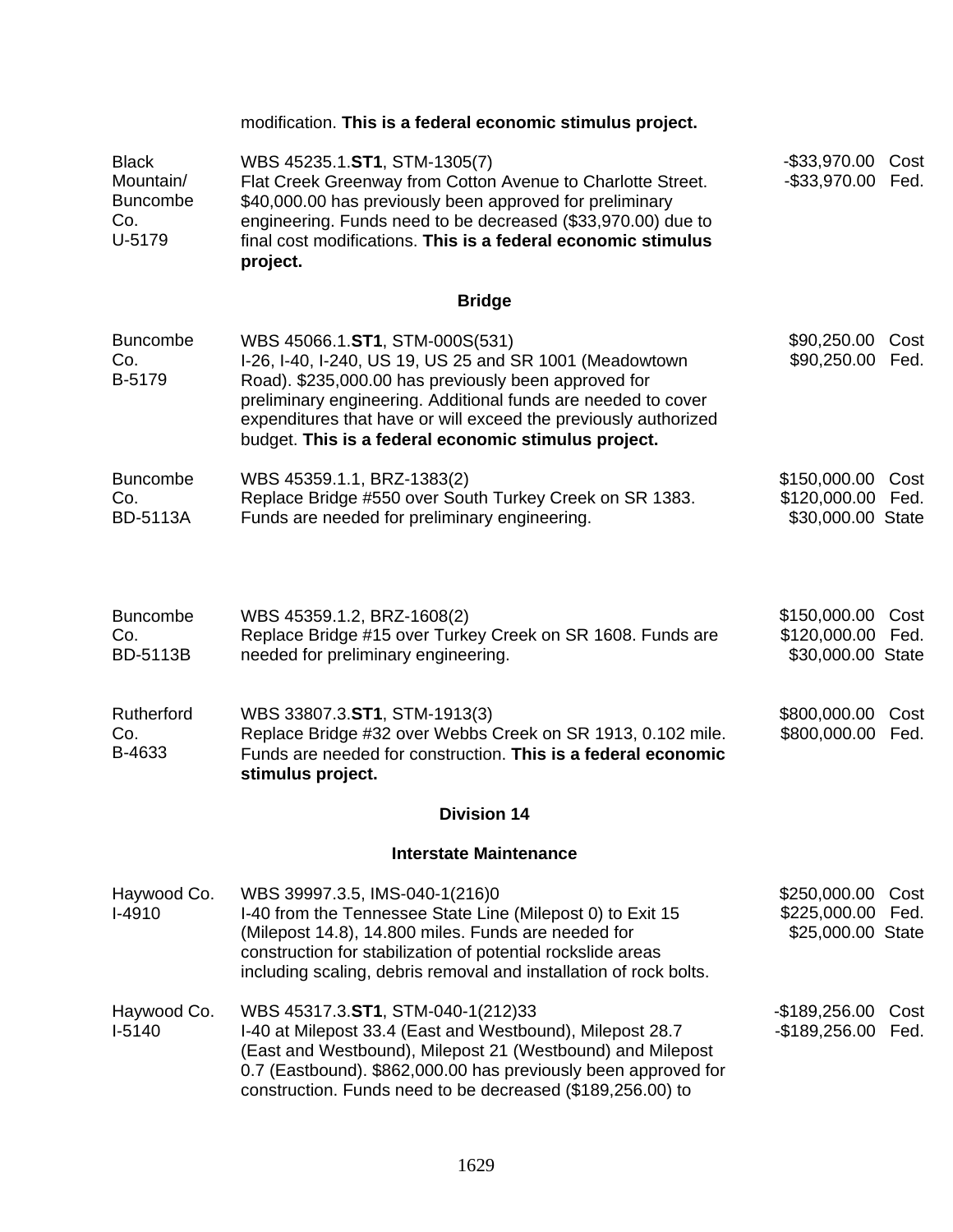|                                         | reflect the low bid received. This is a federal economic<br>stimulus project.                                                                                                                                                                                                                                                                                         |                                                                  |              |
|-----------------------------------------|-----------------------------------------------------------------------------------------------------------------------------------------------------------------------------------------------------------------------------------------------------------------------------------------------------------------------------------------------------------------------|------------------------------------------------------------------|--------------|
| Haywood Co.<br>I-5300                   | WBS 45366.3.1, IMS-040-1(217)0<br>I-40 from the Tennessee State Line to Milepost 4. Funds are<br>needed for construction for the stabilization of potential rock<br>slide areas based on the estimate from the 12-Month Tentative<br>Letting List.                                                                                                                    | \$4,000,000.00 Cost<br>\$3,600,000.00 Fed.<br>\$400,000.00 State |              |
|                                         | <b>National Highway</b>                                                                                                                                                                                                                                                                                                                                               |                                                                  |              |
| Jackson Co.<br>R-5205                   | WBS 45327.1.1, STP-0023(22)<br>US 23 Business in Sylva from the Dillsboro Town Limits to the<br>entrance of Mark Watson Park. Funds are needed for<br>preliminary engineering.                                                                                                                                                                                        | \$5,000.00 Cost<br>\$4,000.00 Fed.<br>\$1,000.00 State           |              |
|                                         | <b>Surface Transportation</b>                                                                                                                                                                                                                                                                                                                                         |                                                                  |              |
| Divisionwide<br>R-4701N                 | WBS 36247.14, STP-000S(356)<br>Traffic Systems Operation Program. \$5,724,792.00 has<br>previously been approved for construction. Additional funds are<br>needed for FFY10 allocation.                                                                                                                                                                               | \$789,374.00 Cost<br>\$631,499.00 Fed.<br>\$157,875.00 State     |              |
| Cherokee Co.<br>R-5161                  | WBS 45108.1.ST1, STM-0141(5)<br>NC 141 from US 64 to US 74. \$38,660.00 has previously been<br>approved for preliminary engineering. Additional funds are<br>needed to cover expenditures that have or will exceed the<br>previously authorized budget. This is a federal economic<br>stimulus project.                                                               | \$2,911.00 Cost<br>\$2,911.00 Fed.                               |              |
| Jackson Co.<br>R-5202                   | WBS 42803.1.ST1, STM-0107(11)<br>NC 107 from south of SR 1142 (Laurel Knob Road) to north of<br>SR 1145 (North Norton Road). \$361.00 has previously been<br>approved for preliminary engineering. Additional funds are<br>needed to cover expenditures that have or will exceed the<br>previously authorized budget. This is a federal economic<br>stimulus project. | \$6,971.00<br>\$6,971.00                                         | Cost<br>Fed. |
|                                         | Urban                                                                                                                                                                                                                                                                                                                                                                 |                                                                  |              |
| Fletcher/<br>Henderson<br>Co.<br>U-5184 | WBS 45233.3.ST1, STM-1429(3)<br>Cane Creek Greenway. \$339,544.00 has previously been<br>approved for construction. Funds need to be decreased<br>(\$117,027.00) to reflect the low bid. This is a federal economic<br>stimulus project.                                                                                                                              | -\$117,027.00 Cost<br>$-$117,027.00$                             | Fed.         |

**Bridge**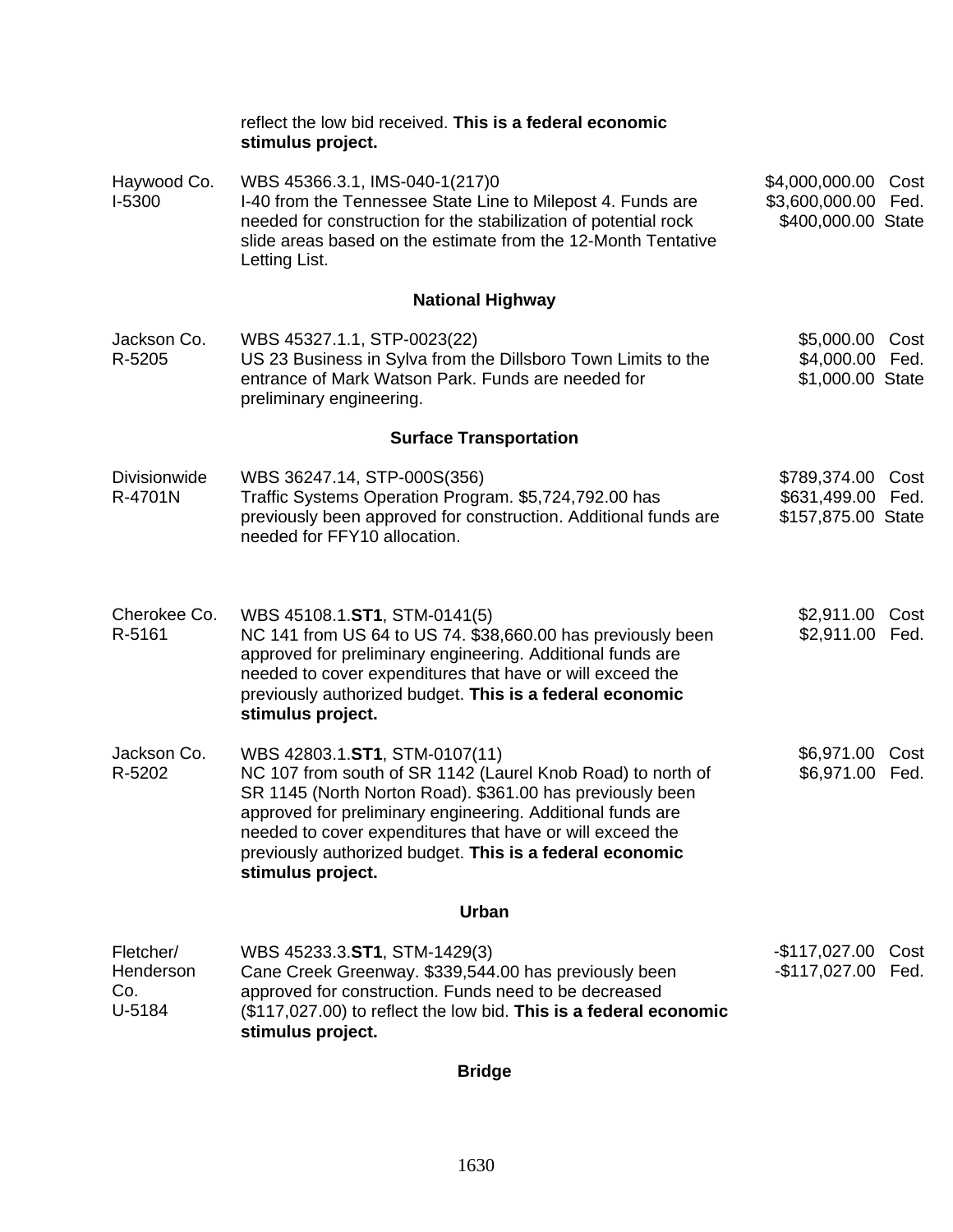| Graham Co.<br>B-4123             | WBS 33476.2.1, BRZ-1123(9)<br>Replace Bridge #117 over West Buffalo Creek on SR 1123,<br>0.088 mile. \$675,000.00 has previously been approved for<br>construction. Funds need to be decreased (\$112,362.00) to<br>reflect the low bid received on February 16, 2010.                                             | -\$112,362.00 Cost<br>-\$89,890.00 Fed.<br>-\$22,472.00 State |  |
|----------------------------------|--------------------------------------------------------------------------------------------------------------------------------------------------------------------------------------------------------------------------------------------------------------------------------------------------------------------|---------------------------------------------------------------|--|
| Haywood Co.<br>B-2988            | WBS 32794.2.ST1, STM-1890(3)<br>Replace Bridge #13 over the east fork of Pigeon River on<br>SR 1890. Funds are needed for construction. This is a federal<br>economic stimulus project.                                                                                                                            | \$1,050,000.00 Cost<br>\$1,050,000.00<br>Fed.                 |  |
| Haywood Co.<br>B-3656            | WBS 33202.2.1, BRSTP-0019(28)<br>Replace Bridge #419 over the Pigeon River on US 19/23/74.<br>\$500,000.00 has previously been approved for right of way and<br>utilities. Additional funds are needed based on the latest<br>estimate for utility relocation.                                                     | \$110,000.00 Cost<br>\$88,000.00 Fed.<br>\$22,000.00 State    |  |
|                                  | <b>Rail Program</b>                                                                                                                                                                                                                                                                                                |                                                               |  |
| Sylva/<br>Jackson Co.<br>Z-4714B | WBS 46014.1.2, STP-FY07(15)<br>Railway-Highway Grade Crossing Safety Project at the<br>intersection of Allen Street and the CSX Transportation Tracks;<br>Crossing #720 246K. \$5,000.00 has previously been approved<br>for preliminary engineering. Additional funds are needed based<br>on the latest estimate. | \$3,042.00 Cost<br>\$2,738.00 Fed.<br>\$304.00 Local          |  |
| Sylva/<br>Jackson Co.<br>Z-4714B | WBS 46014.2.2, STP-FY07(15)<br>Railway-Highway Grade Crossing Safety Project at the<br>intersection of Allen Street and the CSX Transportation Tracks;<br>Crossing #720 246K. \$155,000.00 has previously been<br>approved for construction. Additional funds are needed based<br>on the latest estimate.          | \$29,555.00 Cost<br>\$26,600.00 Fed.<br>\$2,955.00 Local      |  |
|                                  | <b>Scenic Byway</b>                                                                                                                                                                                                                                                                                                |                                                               |  |
| Henderson<br>Co.<br>S-5101       | WBS 45050.1.1, NSBP-000S(530)<br>Pacolet River Byway. Funds are needed for preliminary<br>engineering for comprehensive baseline assessment and<br>strategic plan.                                                                                                                                                 | \$46,250.00 Cost<br>\$37,000.00 Fed.<br>\$9,250.00 State      |  |
|                                  | <b>Statewide</b>                                                                                                                                                                                                                                                                                                   |                                                               |  |
|                                  | <b>Surface Transportation</b>                                                                                                                                                                                                                                                                                      |                                                               |  |
| Statewide<br>R-4701O             | WBS 34633.1.1, STP-000S(361)<br>Traffic Systems Operation Program - Signal Metal Pole<br>Inspections. \$2,682,559.00 has previously been approved for<br>construction. Additional funds are needed for FFY10 allocation.                                                                                           | \$500,000.00 Cost<br>\$400,000.00 Fed.<br>\$100,000.00 State  |  |
| Statewide<br>R-4701P             | WBS 34633.1.2, STP-000S(362)<br>Traffic Systems Operations Program - Traffic Electronics                                                                                                                                                                                                                           | \$200,000.00<br>Cost<br>\$160,000.00<br>Fed.                  |  |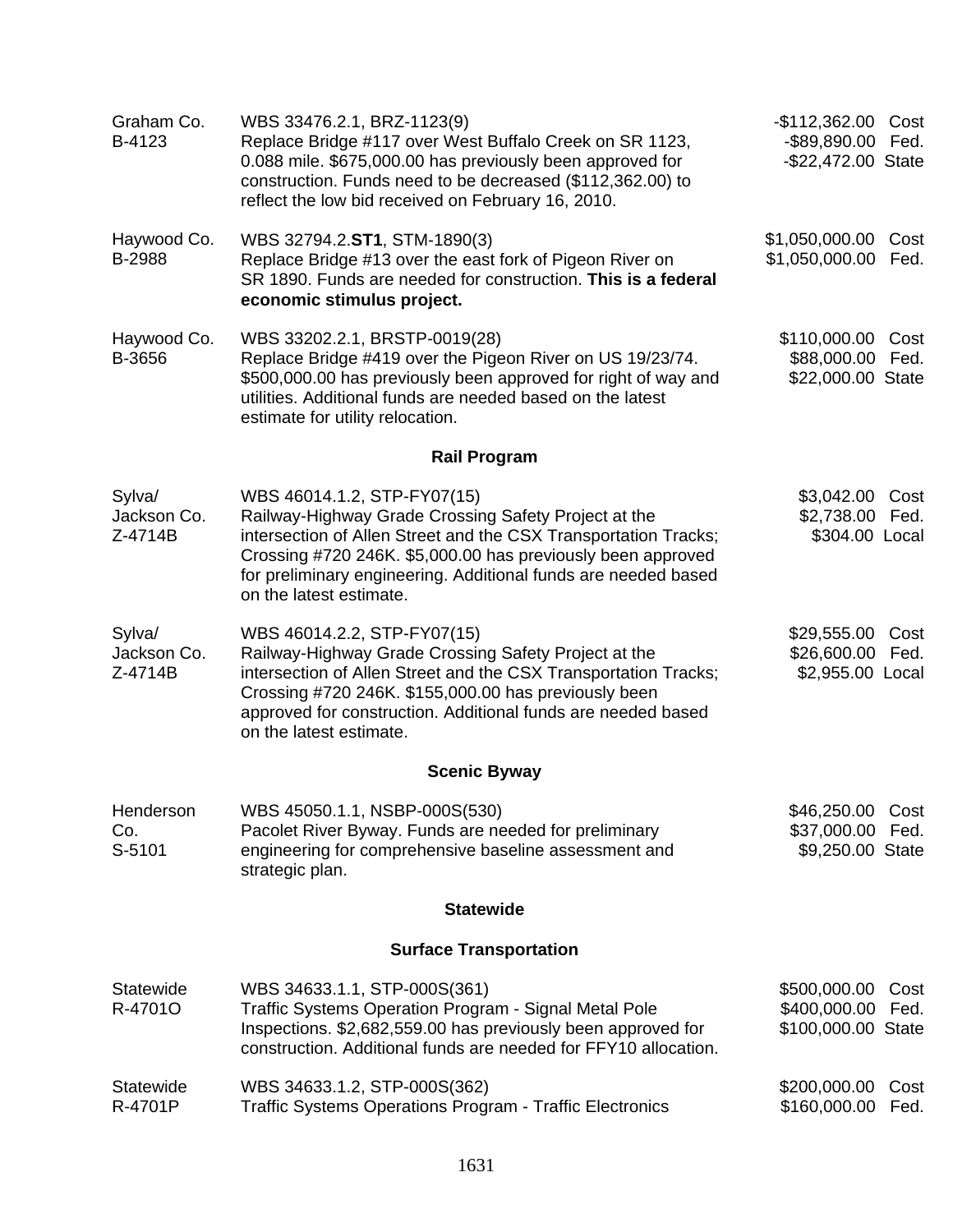|                         | Maintenance Center. \$2,439,585.00 has previously been<br>approved for construction. Additional funds are needed for<br>FFY10 allocation.                                                                                                                                                               | \$40,000.00 State                                           |              |
|-------------------------|---------------------------------------------------------------------------------------------------------------------------------------------------------------------------------------------------------------------------------------------------------------------------------------------------------|-------------------------------------------------------------|--------------|
| Statewide<br>R-9999WM   | WBS 34634.1.1, STP-000S(230)<br>Statewide Wetland Mitigation Sites. \$58,773,652.00 has<br>previously been approved for preliminary engineering.<br>Additional funds are needed to cover expenditures that have or<br>will exceed the previously authorized budget.                                     | \$2,700,000.00<br>\$2,160,000.00 Fed.<br>\$540,000.00 State | Cost         |
|                         | <b>Planning and Research</b>                                                                                                                                                                                                                                                                            |                                                             |              |
| Statewide<br>M-0431     | WBS 45363.1.1, SPR-000S(620)<br>Complete Street Design Guidelines. Funds are needed for<br>preliminary engineering.                                                                                                                                                                                     | \$300,000.00<br>\$240,000.00 Fed.<br>\$60,000.00 State      | Cost         |
|                         | <b>Rail Program</b>                                                                                                                                                                                                                                                                                     |                                                             |              |
| Statewide<br>$Y - 4817$ | WBS 40325.1.47, STP-000S(623)<br>Norfolk Southern Rehabilitation Corridor Project. Funds are<br>needed for preliminary engineering.                                                                                                                                                                     | \$320,000.00<br>\$256,000.00<br>\$64,000.00 Other           | Cost<br>Fed. |
| Statewide<br>$Y-4817$   | WBS 40325.3.47, STP-000S(623)<br>Norfolk Southern Rehabilitation Corridor Project. Funds are<br>needed for construction for the installation, revision,<br>modification or replacement of automatic railway-highway grade<br>crossing signals, gates and/or traffic control devices at 20<br>crossings. | \$4,960,000.00<br>\$3,968,000.00 Fed.<br>\$992,000.00 Other | Cost         |

### **ITEM M SUMMARY - 165 PROJECT(S) - (TOTAL FEDERAL AND STATE) \$126,830,597.00**

#### **Approval – Revisions to the 2009 - 2015 STIP**

A motion was made by Board Member McNairy which was seconded by Board Member

Alford to approve the following modifications to the 2009 – 2015 State Transportation

Improvement Program:

#### **STIP ADDITIONS**

#### **DIVISION 14**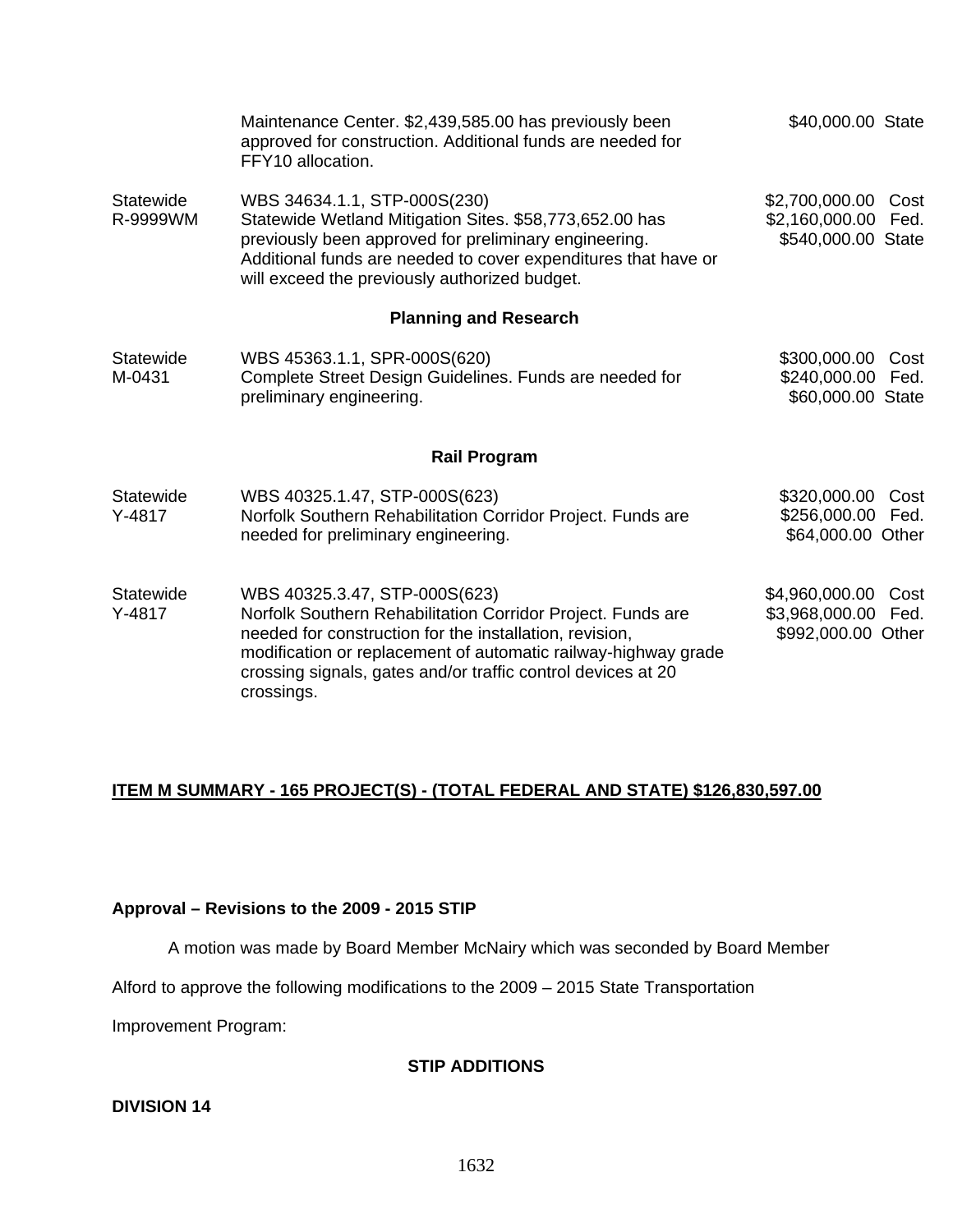- 1. I-5300 I-40, Tennessee State Line to Mile Post 4, Haywood County. Rock Slope Stabilization and Rock Fall Mitigation.
- 2. S-5102 US 64, Mountain Waters Scenic Byway-Dry Falls, Macon County. Restoration and improvements in the Cullasaja Gorge.
- 3. S-5103 US 74, Nantahala Byway-Wood Farm, Cherokee County. Viewshed protection via a conservation easement on Wood Farm.

**DIVISION 1** 

Construction FFY 10 - \$4,000,000 (IMPM)

Construction FFY 10 - \$512,000 (SG) Construction FFY 10 - \$128,000 (L) Total Cost --------------- \$640,000 (SG/L)

Purchase FFY 10 - \$1,098,500 (SG) Purchase FFY 10 - \$1,323,302 (L) Total Cost ----------- \$2,241,802 (SG/L)

#### **STIP MODIFICATIONS**

| 1. U-4438                      | Elizabeth City, US 158, US 17 Business<br>(North Road Street) to east of Pasquotank<br>River, Pasquotank and Camden Counties.<br>Reconstruct roadway and replace Bridge<br>No. 19 (Former B-4921). Accelerated right<br>of way, FFY 11 to FFY 10 and construction,<br>FFY 13 to FFY 11. Planning and design<br>complete. | Right of way FFY 10 - \$4,800,000 (STP)<br>Utilities FFY 10 -------- \$ 600,000 (STP)<br>Construction FFY 11 - \$77,500,000 (STP)<br>Total Cost -------------- \$82,900,000 (STP)                                     |
|--------------------------------|--------------------------------------------------------------------------------------------------------------------------------------------------------------------------------------------------------------------------------------------------------------------------------------------------------------------------|-----------------------------------------------------------------------------------------------------------------------------------------------------------------------------------------------------------------------|
| 2. B-3811                      | SR 1108, Bertie County. Replace Bridge<br>No. 85 over Indian Creek. Delayed right<br>of way, FFY 09 to FFY 10. Division needs<br>additional time to complete planning and<br>design. Construction remains in FFY 10<br>as programmed.                                                                                    | Right of way FFY 10 - \$ 5,000 (NFA)                                                                                                                                                                                  |
| 3. BD-5101                     | Division 1 Purchase Order Contract bridge<br>replacement projects at selected locations.<br>Added right of way, FFY 10 and FFY 11 not<br>previously programmed.                                                                                                                                                          | Right of way FFY 10 - \$ 200,000 (NFA)<br>Construction FFY 10 - \$1,800,000 (NFA)<br>Right of way FFY 11 - \$ 200,000 (NFA)<br>Construction FFY 11 - \$1,800,000 (NFA)<br>Total Cost -------------- \$4,000,000 (NFA) |
| <b>DIVISION 2</b><br>1. B-4422 | SR 1106, Beaufort County. Replace Bridge<br>No. 81 over Blounts Creek.                                                                                                                                                                                                                                                   | Scheduled for Planning and Environmental<br><b>Study Only</b>                                                                                                                                                         |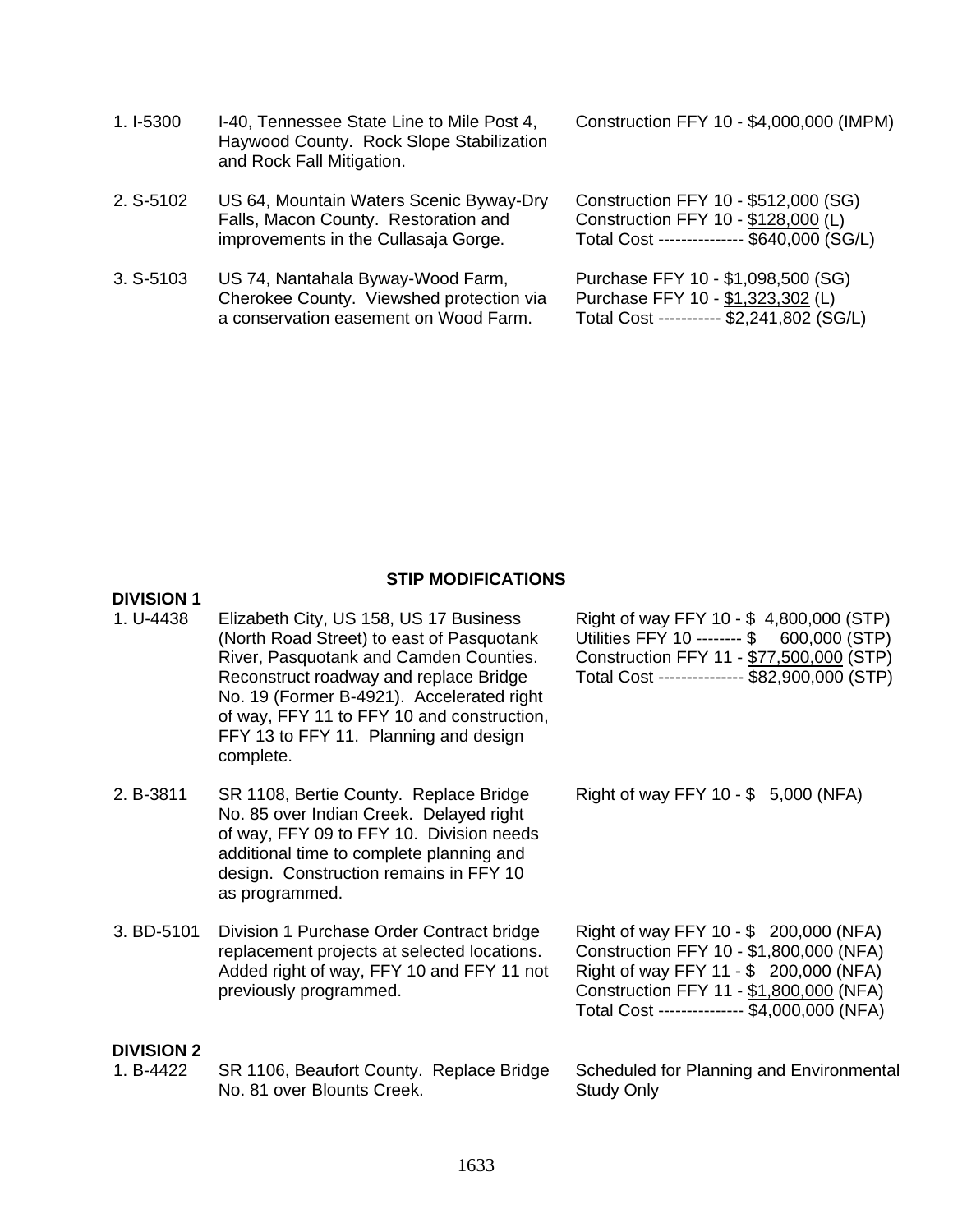| 2. B-4722A                      | US 70, Carteret County. Repair Bridge<br>No. 33 over North River. Added<br>construction, FFY 10 not previously<br>programmed. Repairs necessary to use<br>existing bridge as a detour route for<br>structure replacement.      | Construction FFY 10 - \$2,500,000 (FA)                                                                                                                                                                                |
|---------------------------------|--------------------------------------------------------------------------------------------------------------------------------------------------------------------------------------------------------------------------------|-----------------------------------------------------------------------------------------------------------------------------------------------------------------------------------------------------------------------|
| 3. B-5174                       | Washington, Beaufort County. Replace<br>Bridge No. 80 on Brown Street over Jacks<br>Creek. Delayed construction, FFY 10 to<br>FFY 11. City needed additional time to<br>complete planning and design.                          | Construction FFY 11 - \$400,000 (NFAM)<br>Construction FFY 11 - \$100,000 (C)<br>Total Cost -------------- \$500,000 (NFAM/C)                                                                                         |
| 4. BD-5102                      | Division 2 Purchase Order Contract bridge<br>replacement projects at selected locations.<br>Added right of way, FFY 10 and FFY 11 not<br>previously programmed.                                                                | Right of way FFY 10 - \$ 200,000 (NFA)<br>Construction FFY 10 - \$1,800,000 (NFA)<br>Right of way FFY 11 - \$ 200,000 (NFA)<br>Construction FFY 11 - \$1,800,000 (NFA)<br>Total Cost -------------- \$4,000,000 (NFA) |
| <b>DIVISION 3</b><br>1. BD-5103 | Division 3 Purchase Order Contract bridge<br>replacement projects at selected locations.<br>Added right of way, FFY 10 and FFY 11 not<br>previously programmed.                                                                | Right of way FFY 10 - \$ 200,000 (NFA)<br>Construction FFY 10 - \$1,800,000 (NFA)<br>Right of way FFY 11 - \$ 200,000 (NFA)<br>Construction FFY 11 - \$1,800,000 (NFA)<br>Total Cost -------------- \$4,000,000 (NFA) |
| <b>DIVISION 4</b><br>1. BD-5104 | Division 4 Purchase Order Contract bridge<br>replacement projects at selected locations.<br>Added right of way, FFY 10 and FFY 11 not<br>previously programmed.                                                                | Right of way FFY 10 - \$ 200,000 (NFA)<br>Construction FFY 10 - \$1,800,000 (NFA)<br>Right of way FFY 11 - \$ 200,000 (NFA)<br>Construction FFY 11 - \$1,800,000 (NFA)<br>Total Cost -------------- \$4,000,000 (NFA) |
| <b>DIVISION 5</b><br>1. U-4916  | Henderson, SR 1165 (Beckford Drive),<br>Vance County. Widen to multi-lanes.<br>Delayed right of way, FFY 09 to FFY 10 and<br>construction, FFY 10 to FFY 11. City needs<br>additional time to complete planning and<br>design. | Right of way FFY 10 - \$200,000 (HP)<br>Right of way FFY 10 - \$ 50,000 (C)<br>Construction FFY 11 - \$543,000 (HP)<br>Construction FFY 11 - \$136,000 (C)<br>Total Cost -------------- \$929,000 (HP/C)              |
| 2. B-4991                       | SR 1163 (Kelly Road), Wake County.<br>Replace Bridge No. 359 over Beaver Creek.<br>Delayed right of way and construction,<br>FFY 09 to FFY 10. State Bridge<br>Management Unit needs additional time to                        | Right of way FFY 10 - \$ 5,000 (FA)<br>Construction FFY 10 - \$350,000 (FA)<br>Total Cost --------------- \$355,000 (FA)                                                                                              |

1634

acquire utility agreement with Town of Apex.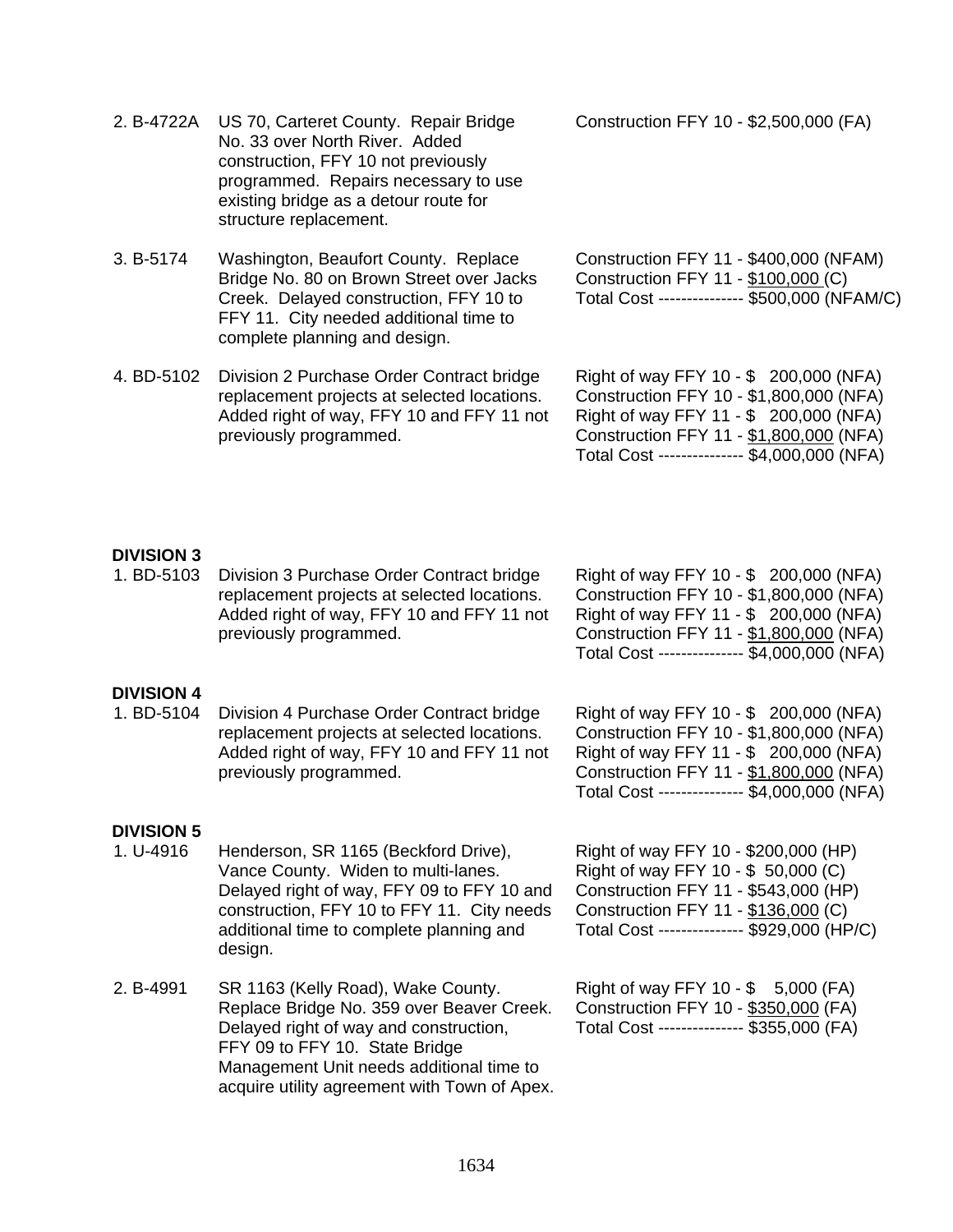| 3. BD-5105                      | Division 5 Purchase Order Contract bridge<br>replacement projects at selected locations.<br>Added right of way, FFY 10 and FFY 11 not<br>previously programmed.                                                                                                                                                  | Right of way FFY 10 - \$ 200,000 (NFA)<br>Construction FFY 10 - \$1,800,000 (NFA)<br>Right of way FFY 11 - \$ 200,000 (NFA)<br>Construction FFY 11 - \$1,800,000 (NFA)<br>Total Cost ------------- \$4,000,000 (NFA)  |
|---------------------------------|------------------------------------------------------------------------------------------------------------------------------------------------------------------------------------------------------------------------------------------------------------------------------------------------------------------|-----------------------------------------------------------------------------------------------------------------------------------------------------------------------------------------------------------------------|
| 4. EL-4998                      | Cary, Development of Bike-Pedestrian path,<br>Wake County. Added construction, FFY 10<br>not previously programmed.                                                                                                                                                                                              | Construction FFY 10 - \$1,201,300 (HP)<br>Construction FFY 10 - \$ 461,250 (C)<br>Total Cost -------------- \$1,662,550 (HP/C)                                                                                        |
| <b>DIVISION 6</b><br>1. I-4927  | I-95, Robeson County. Construct new weigh<br>station. Accelerated right of way, FFY 14 to<br>SFY 11. Opportunity to purchase right of<br>way for future weigh station location.                                                                                                                                  | Right of way SFY 11 - \$660,000 (HFA)                                                                                                                                                                                 |
| 2. BD-5106                      | Division 6 Purchase Order Contract bridge<br>replacement projects at selected locations.<br>Added right of way, FFY 10 and FFY 11 not<br>previously programmed.                                                                                                                                                  | Right of way FFY 10 - \$ 200,000 (NFA)<br>Construction FFY 10 - \$1,800,000 (NFA)<br>Right of way FFY 11 - \$ 200,000 (NFA)<br>Construction FFY 11 - \$1,800,000 (NFA)<br>Total Cost -------------- \$4,000,000 (NFA) |
| <b>DIVISION 7</b><br>1. BD-5107 | Division 7 Purchase Order Contract bridge<br>replacement projects at selected locations.<br>Added right of way, FFY 10 and FFY 11 not<br>previously programmed.                                                                                                                                                  | Right of way FFY 10 - \$ 200,000 (NFA)<br>Construction FFY 10 - \$1,800,000 (NFA)<br>Right of way FFY 11 - \$ 200,000 (NFA)<br>Construction FFY 11 - \$1,800,000 (NFA)<br>Total Cost -------------- \$4,000,000 (NFA) |
| 2. W-4707                       | NC 150, SR 2128 (Bunch Road), Guilford<br>County. Intersection improvements.<br>Delayed right of way, FFY 09 to FFY 10 and<br>construction, FFY 10 to FFY 11. Proposed<br>alignment under review by Regional Traffic<br>Engineer.                                                                                | Right of way FFY 10 - \$ 50,000 (HES)<br>Construction FFY 11 - \$255,000 (HES)<br>Total Cost -------------- \$305,000 (HES)                                                                                           |
| 3. W-5011                       | NC 49-119, Improve vertical alignment on<br>NC 49, remove sight obstructions and<br>provide channelization in the NW and SW<br>Quadrants, Alamance County. Delayed right<br>of way and construction, FFY 09 to FFY 10.<br>Division needs additional time to complete<br>planning due to ARRA project priorities. | Right of way FFY 10 - \$ 125,000 (HES)<br>Construction FFY 10 - \$ 975,000 (HES)<br>Total Cost -------------- \$1,100,000 (HES)                                                                                       |
| <b>DIVISION 8</b><br>1. BD-5108 | Division 8 Purchase Order Contract bridge<br>replacement projects at selected locations.<br>Added right of way, FFY 10 and FFY 11 not<br>previously programmed.                                                                                                                                                  | Right of way FFY 10 - \$ 200,000 (NFA)<br>Construction FFY 10 - \$1,800,000 (NFA)<br>Right of way FFY 11 - \$ 200,000 (NFA)<br>Construction FFY 11 - \$1,800,000 (NFA)<br>Total Cost -------------- \$4,000,000 (NFA) |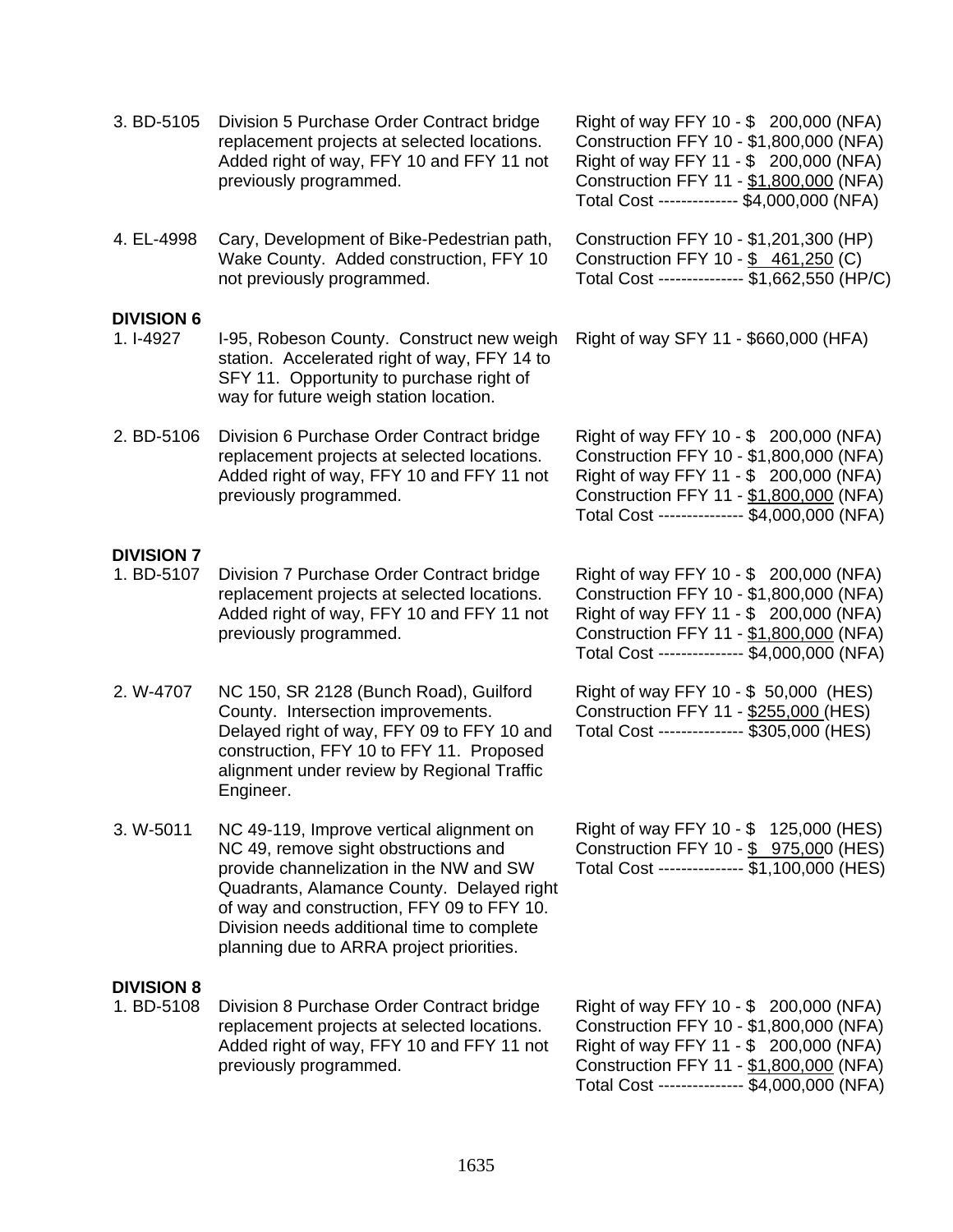#### **DIVISION 9**

1. BD-5109 Division 9 Purchase Order Contract bridge replacement projects at selected locations. Added right of way, FFY 10 and FFY 11 not previously programmed.

Right of way FFY 10 - \$ 200,000 (NFA) Construction FFY 10 - \$1,800,000 (NFA) Right of way FFY 11 - \$ 200,000 (NFA) Construction FFY 11 - \$1,800,000 (NFA) Total Cost --------------- \$4,000,000 (NFA)

#### **DIVISION 10**

1. R-2123CE I-485 (Charlotte Eastern Outer Loop)/I-85, Mecklenburg County. Revise interchange. Accelerate right of way, FFY 12 to FFY 11 and construction, FFY 15 to FFY 11 using the Design-Build process.

(GARVEE Payback FFY 10 - FFY 21)

**Project on December 9, 2009, Agenda Item N (Handout)** 

| Right of way FFY 10 $-$ \$<br>1,800,000 (T)      |
|--------------------------------------------------|
| Utilities FFY 10 --------- \$<br>92,000(T)       |
| 5,484,000 (NHS)<br>Construction FFY 10 -- \$     |
| 23,315,000 (T)<br>Construction FFY 10 -- \$      |
| 5,484,000 (NHS)<br>Construction FFY 11 -- \$     |
| 23,315,000 (T)<br>Construction FFY 11 -- \$      |
| 5,484,000 (NHS)<br>Construction FFY 12 -- \$     |
| 23,315,000 (T)<br>Construction FFY 12 -- \$      |
| 5,484,000 (NHS)<br>Construction FFY 13 -- \$     |
| 23,315,000 (T)<br>Construction FFY 13 -- \$      |
| 5,484,000 (NHS)<br>Construction FFY 14 -- \$     |
| 3,315,000 (T)<br>Construction FFY 14 -- \$       |
| 5,484,000 (NHS)<br>Construction FFY 15 -- \$     |
| 3,315,000 (T)<br>Construction FFY 15 -- \$       |
| 32,904,000 (NHS)<br>Construction FFY PY - \$     |
| Construction FFY PY - \$<br>13,260,000 (T)       |
| Total Cost --------------- \$180,850,000 (T/NHS) |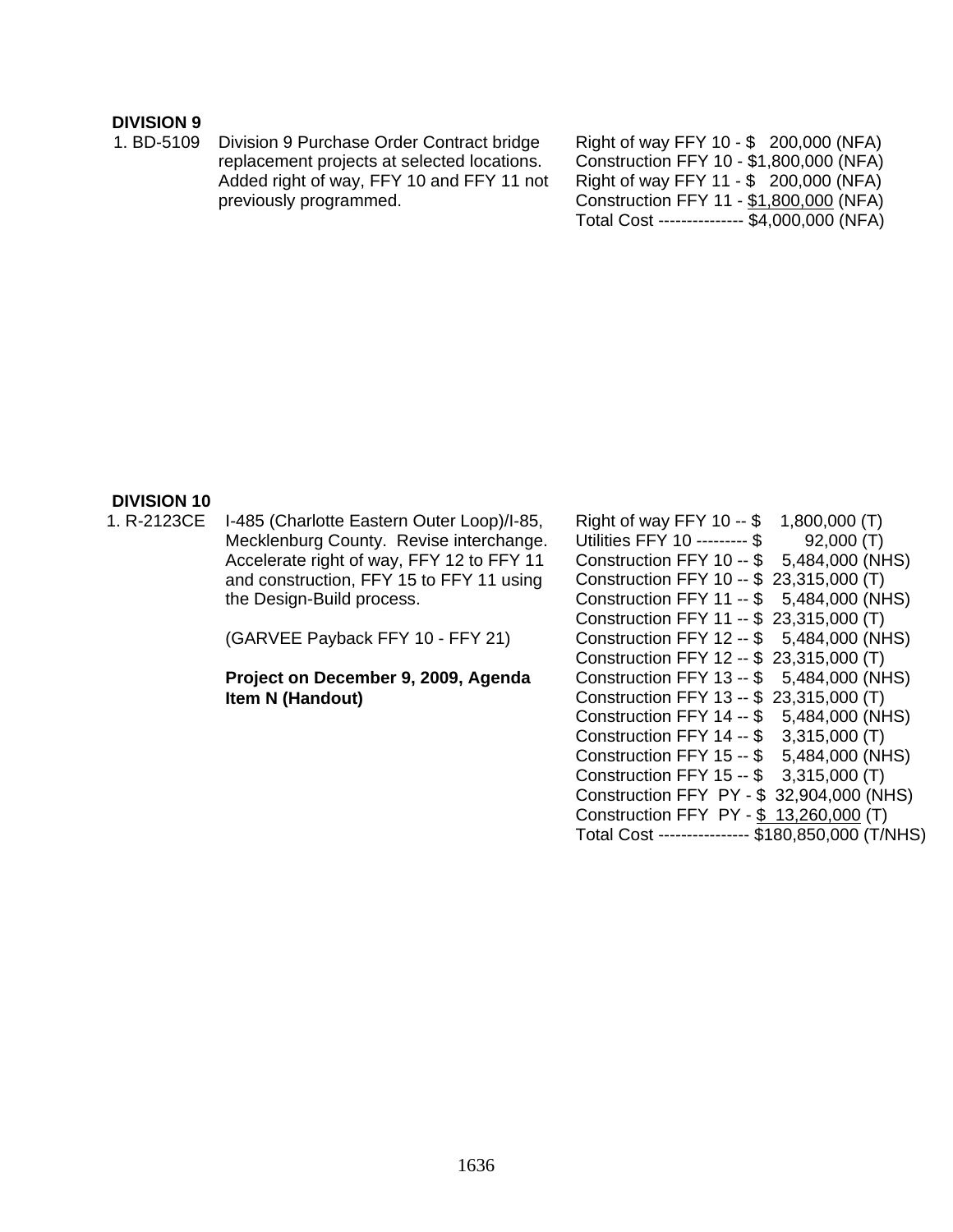| 2. R-2248E                      | I-485 (Charlotte Western Outer Loop), East<br>of NC 115 (Old Statesville Road) to I-85<br>North, Mecklenburg County. Freeway on<br>new location. Accelerate construction, FFY<br>11 to FFY 10 using Design-Build process.<br>(GARVEE Payback FFY 10 - FFY 21)<br>Project on December 9, 2009, Agenda<br>Item N (Handout) | Construction FFY 10 -- \$ 5,484,000 (NHS)<br>Construction FFY 10 -- \$ 30,815,000 (T)<br>5,484,000 (NHS)<br>Construction FFY 11 -- \$<br>Construction FFY 11 -- \$ 30,815,000 (T)<br>5,484,000 (NHS)<br>Construction FFY 12 -- \$<br>Construction FFY 12 -- \$ 30,815,000 (T)<br>Construction FFY 13 -- \$<br>5,484,000 (NHS)<br>Construction FFY 13 -- \$ 30,815,000 (T)<br>Construction FFY 14 -- \$ 5,484,000 (NHS)<br>Construction FFY 14 -- \$ 3,315,000 (T)<br>Construction FFY 15 -- \$ 5,484,000 (NHS)<br>Construction FFY 15 -- \$ 3,315,000 (T)<br>Construction FFY PY - \$ 32,904,000 (NHS)<br>Construction FFY PY - \$ 13,260,000 (T)<br>Total Cost --------------- \$208,958,000 (T/NHS) |
|---------------------------------|--------------------------------------------------------------------------------------------------------------------------------------------------------------------------------------------------------------------------------------------------------------------------------------------------------------------------|-------------------------------------------------------------------------------------------------------------------------------------------------------------------------------------------------------------------------------------------------------------------------------------------------------------------------------------------------------------------------------------------------------------------------------------------------------------------------------------------------------------------------------------------------------------------------------------------------------------------------------------------------------------------------------------------------------|
| 3. U-5135                       | Waxhaw, NC 16 and NC 75 Intersection<br>improvements, Union County. Delayed<br>construction, FFY 09 to FFY 10. Division<br>needs additional time to complete design.                                                                                                                                                     | Construction FFY 10 - \$550,000 (ST)                                                                                                                                                                                                                                                                                                                                                                                                                                                                                                                                                                                                                                                                  |
| 4. BD-5110                      | Division 10 Purchase Order Contract bridge<br>replacement projects at selected locations.<br>Added right of way, FFY 10 and FFY 11 not<br>previously programmed.                                                                                                                                                         | Right of way FFY 10 - \$ 200,000 (NFA)<br>Construction FFY 10 - \$1,800,000 (NFA)<br>Right of way FFY 11 - \$ 200,000 (NFA)<br>Construction FFY 11 - \$1,800,000 (NFA)<br>Total Cost -------------- \$4,000,000 (NFA)                                                                                                                                                                                                                                                                                                                                                                                                                                                                                 |
| 3. SF-4910A                     | US 52, NC 740-NC 8 (West Gold Street)-<br>SR 1440 (Steakhouse Road) and SR 1817<br>(Main Street) in New London, Stanly<br>County. Install a directional crossover and<br>traffic signal. Delayed construction, FFY 09<br>to FFY 10. Division needs time to complete<br>design and prepare rail contract.                 | Construction FFY 10 - \$226,000 (HES)                                                                                                                                                                                                                                                                                                                                                                                                                                                                                                                                                                                                                                                                 |
| <b>DIVISION 11</b><br>1. U-5204 | Hickory, Grace Chapel Road to Town Street,<br>Caldwell County. Construct a two-lane<br>facility on new location. Construction<br>delayed, SFY 10 to SFY 11. Division needs<br>additional time to complete plan revisions,<br>site survey and agency consultation.                                                        | Construction SFY 11 - \$7,500,000 (S)                                                                                                                                                                                                                                                                                                                                                                                                                                                                                                                                                                                                                                                                 |
| 2. BD-5111                      | Division 11 Purchase Order Contract bridge<br>replacement projects at selected locations.<br>Added right of way, FFY 10 and FFY 11 not<br>previously programmed.                                                                                                                                                         | Right of way FFY 10 - \$ 200,000 (NFA)<br>Construction FFY 10 - \$1,800,000 (NFA)<br>Right of way FFY 11 - \$ 200,000 (NFA)<br>Construction FFY 11 - \$1,800,000 (NFA)<br>Total Cost -------------- \$4,000,000 (NFA)                                                                                                                                                                                                                                                                                                                                                                                                                                                                                 |

## **DIVISION 12**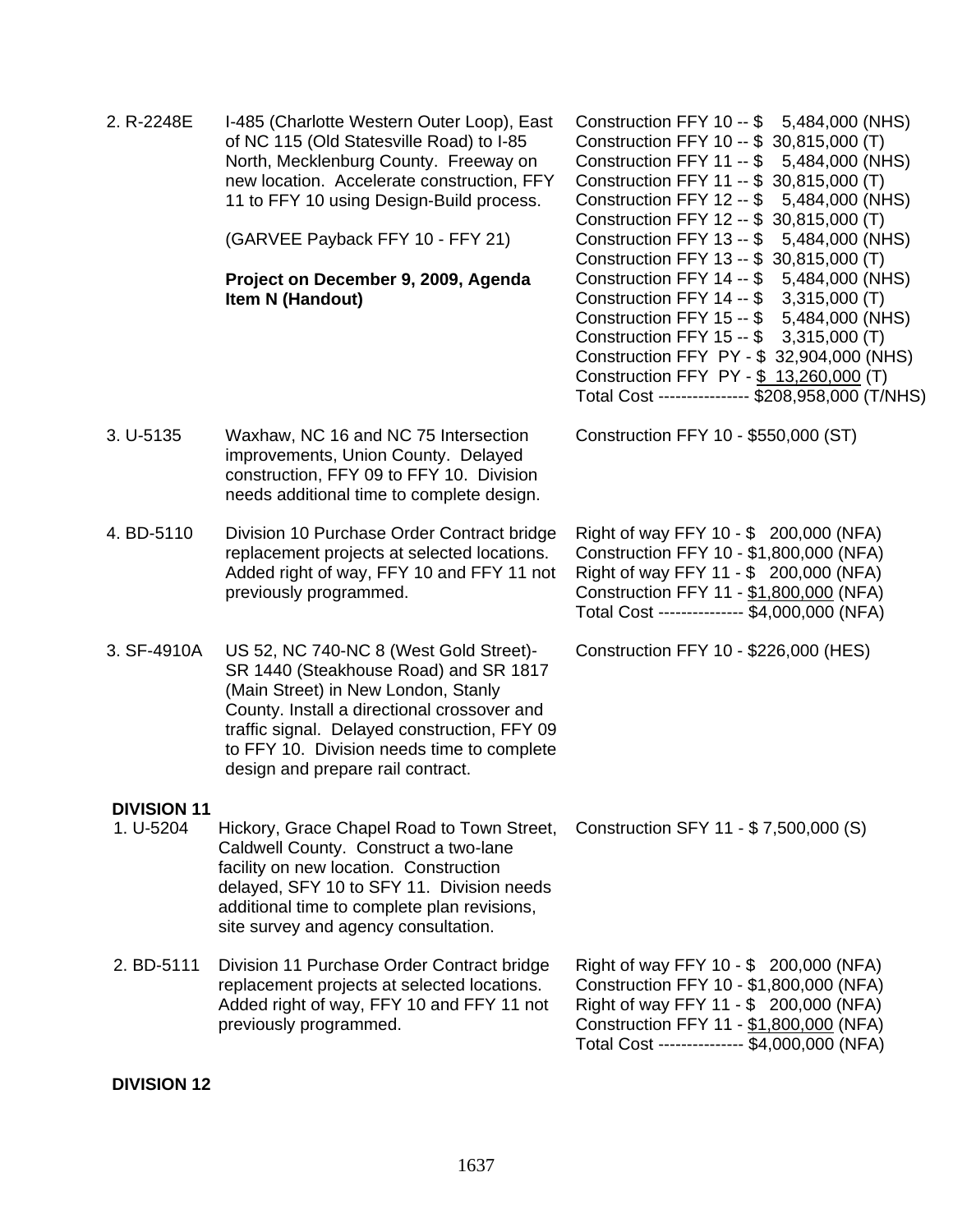| 1. BD-5112                      | Division 12 Purchase Order Contract bridge<br>replacement projects at selected locations.<br>Added right of way, FFY 10 and FFY 11 not<br>previously programmed.                           | Right of way FFY 10 - \$ 200,000 (NFA)<br>Construction FFY 10 - \$1,800,000 (NFA)<br>Right of way FFY 11 - \$ 200,000 (NFA)<br>Construction FFY 11 - \$1,800,000 (NFA)<br>Total Cost -------------- \$4,000,000 (NFA) |
|---------------------------------|--------------------------------------------------------------------------------------------------------------------------------------------------------------------------------------------|-----------------------------------------------------------------------------------------------------------------------------------------------------------------------------------------------------------------------|
| <b>DIVISION 13</b><br>1. U-4014 | Asheville, US 25 (McDowell Street),<br>Buncombe County. Upgrade tunnel.<br>Delayed construction, SFY 09 to SFY 11.<br>Division needs additional time for consultant<br>to complete design. | Construction SFY 11 - \$1,250,000 (S)                                                                                                                                                                                 |
| 2. BD-5113                      | Division 13 Purchase Order Contract bridge<br>replacement projects at selected locations.<br>Added right of way, FFY 10 and FFY 11 not<br>previously programmed.                           | Right of way FFY 10 - \$ 200,000 (NFA)<br>Construction FFY 10 - \$1,800,000 (NFA)<br>Right of way FFY 11 - \$ 200,000 (NFA)<br>Construction FFY 11 - \$1,800,000 (NFA)<br>Total Cost -------------- \$4,000,000 (NFA) |
| <b>DIVISION 14</b><br>1. I-4910 | I-40, Tennessee State Line (Milepost 0.0) to<br>Exit 15 (Milepost 14.8), Haywood County.<br>Pavement rehabilitation and safety<br>improvements.                                            | Modified description to include safety<br>improvements.                                                                                                                                                               |
| 2. U-5184                       | Fletcher, Construct Cane Creek Greenway,<br>Henderson County. Added right of way in<br>FFY 10 not previously programmed.                                                                   | Right of way FFY 10 - \$52,000 (STDA)                                                                                                                                                                                 |
| 3. BD-5114                      | Division 14 Purchase Order Contract bridge<br>replacement projects at selected locations.<br>Added right of way, FFY 10 and FFY 11 not<br>previously programmed.                           | Right of way FFY 10 - \$ 200,000 (NFA)<br>Construction FFY 10 - \$1,800,000 (NFA)<br>Right of way FFY 11 - \$ 200,000 (NFA)<br>Construction FFY 11 - \$1,800,000 (NFA)<br>Total Cost -------------- \$4,000,000 (NFA) |

#### **STIP DELETIONS**

# **DIVISION 7**

Hillsborough, Elizabeth Brady Road Extension, south of US 70 Business to north of US 70 Bypass at SR 1002 (St. Mary's Road), Orange County. Multi-lanes with a new crossing of the Eno River.

Deleted, based on input from citizens, Town of Hillsborough, Orange County Board of Commissioners and DCHC.

# **DIVISION 10**<br>1. R-5193

NC 109 (South), South Carolina State Line to SR 1216, Anson County. Mill and resurface.

Deleted, work to be accomplished under the Division Contract Resurfacing program.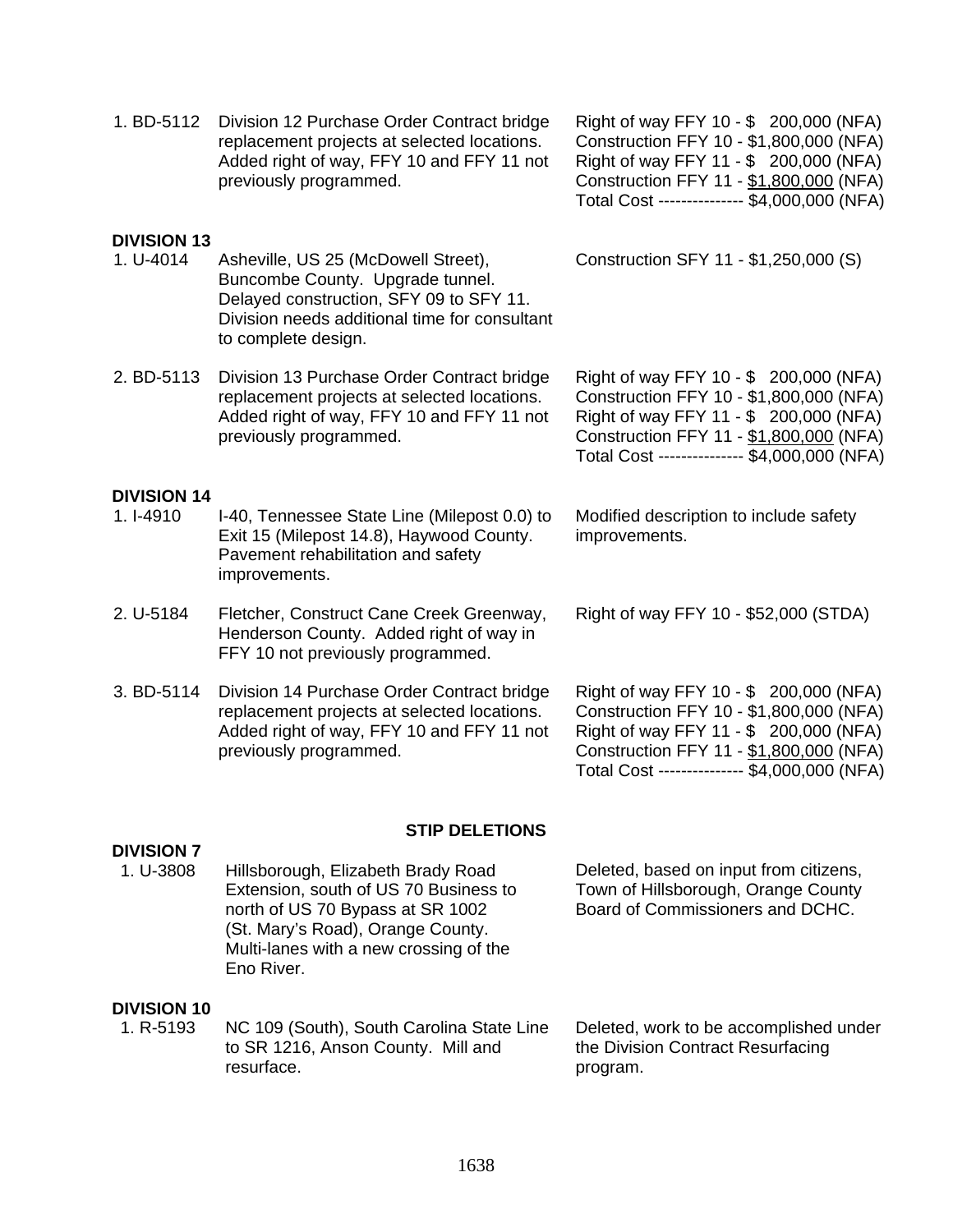#### **Approval - Municipal and Special Agreements**

A motion was made by Board Member McNairy which was seconded by Board Member

Alford to approve the following agreements:

Board Member Wall abstained from voting on Project 36247.7.1 in Alamance County.

SUMMARY: There are a total of 20 agreements for approval by the Board of Transportation.

Division 1

City of Elizabeth City Pasquotank County ER-2971 A 3601.3.05 This project consists of the installation of 5-foot sidewalk along US 17 (Hughs Blvd.) from Halstead Blvd. to the Farm Fresh Shopping Center in Elizabeth City. The Municipality shall be responsible for all phases of the project. The Department shall participate in the actual construction costs of the project in an amount not to exceed \$85,000. Costs which exceed this amount shall be borne by the Municipality.

Division 2

Pitt County Memorial Hospital Pitt County SR-5000 N 40922.1.13

Town of Morehead City Carteret County ER-2971 B 33913.3.5

Town of Atlantic Beach Carteret County ER-2971 B 33913.3.5

The project consists of federal Safe Routes to School funding for the education, encouragement activities and programs to serve Ridgewood Elementary School in Pitt County. The Hospital shall perform the work and the Department shall reimburse the Hospital up to a maximum of \$24,750 toward the implementation of the program.

This project consists of the construction of 5-foot sidewalk along SR 1179 (Mayberry Loop Road) in Morehead City. The Supplemental Agreement provides for the completion date of the project to be extended to 2-25-11 in lieu of 2-25-10.

This project consists of the construction of approximately 825 linear feet of sidewalk along the north side of NC 58 in Carteret County. This Supplemental Agreement is to amend the scope of the project to include additional sidewalk footage, increase the enhancement funding to \$80,000 in lieu of \$20,000 and to extend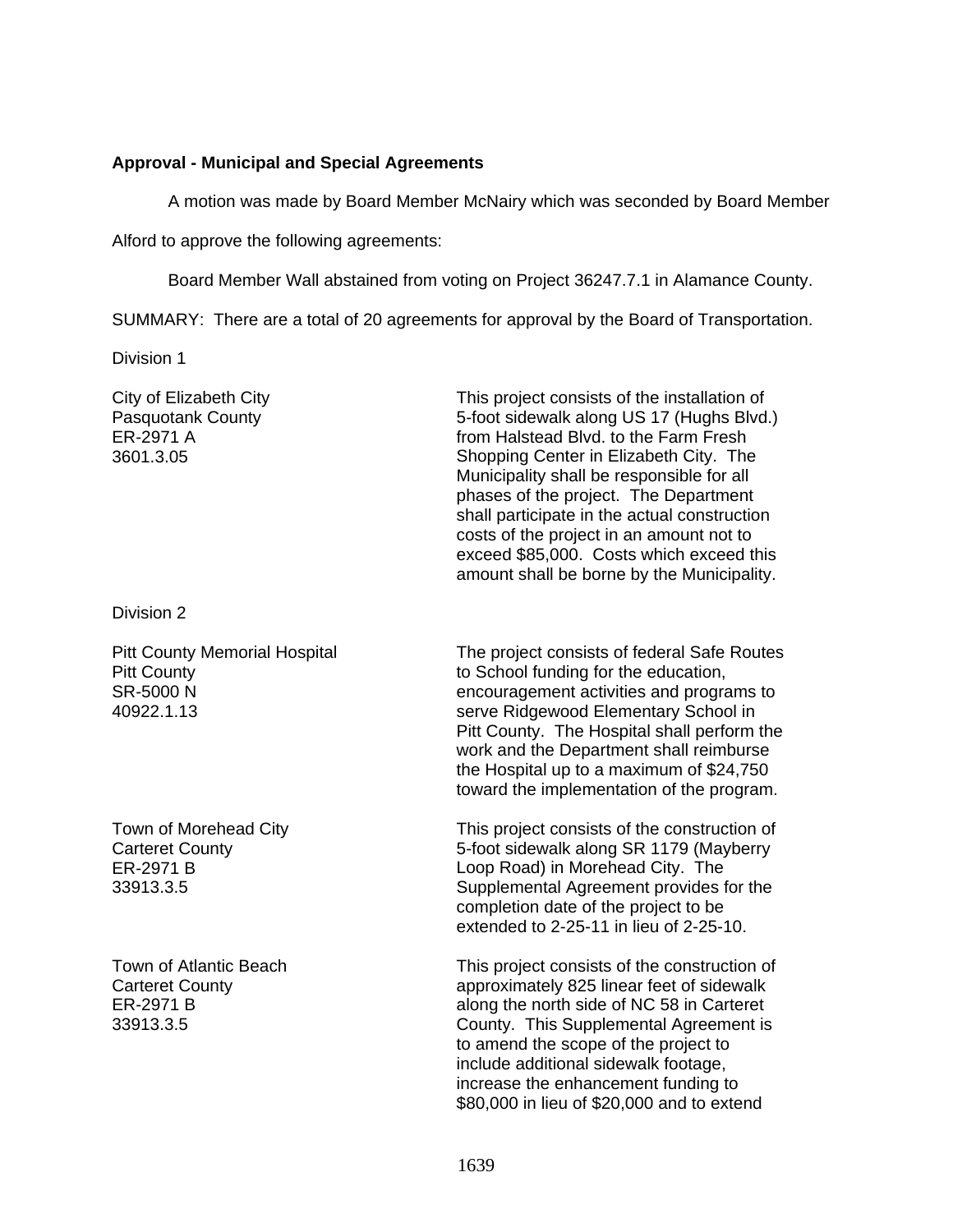the completion date of the project one year.

Division 3

Town of Shallotte Brunswick County ER-2971 C 3603.3.19

This project consists of the construction of 1205 linear feet of 5-foot sidewalk along US 17 Business (Main Street) from the Shallotte River Bridge crossing to NC 130 in Brunswick County. The Municipality shall be responsible for all phases of the project. The Department shall participate in the actual construction costs of the project in an amount not to exceed \$50,000. Costs which exceed this amount shall be borne by the Municipality.

Sturgeon City of Jacksonville NC Inc., DBA Riverworks at Sturgeon City Onslow County B-4214 33560.1.1

Division 5

Granville County SR-5000 O 40922.1.14

Division 6

City of Dunn Harnett County This project consists of the removal of concrete portions of the demolished Bridge No. 24 over the New River to be used in the New River artificial reef project in Onslow County. The Department shall furnish all the necessary personnel, labor, and equipment to deliver bridge demolition material to an approved stockpile site approved by the Agency.

The project consists of federal Safe Routes to School funding for printing/distribution of educational material for students, parents and community, promoting Walk to School Week, safety messages through public service/media advertising, and developing a SRTS Web Site for Granville County. The County shall perform the work and the Department shall reimburse the County up to a maximum of \$30,717 toward the implementation of the program.

The project consists of federal Safe Routes to School funding for the education,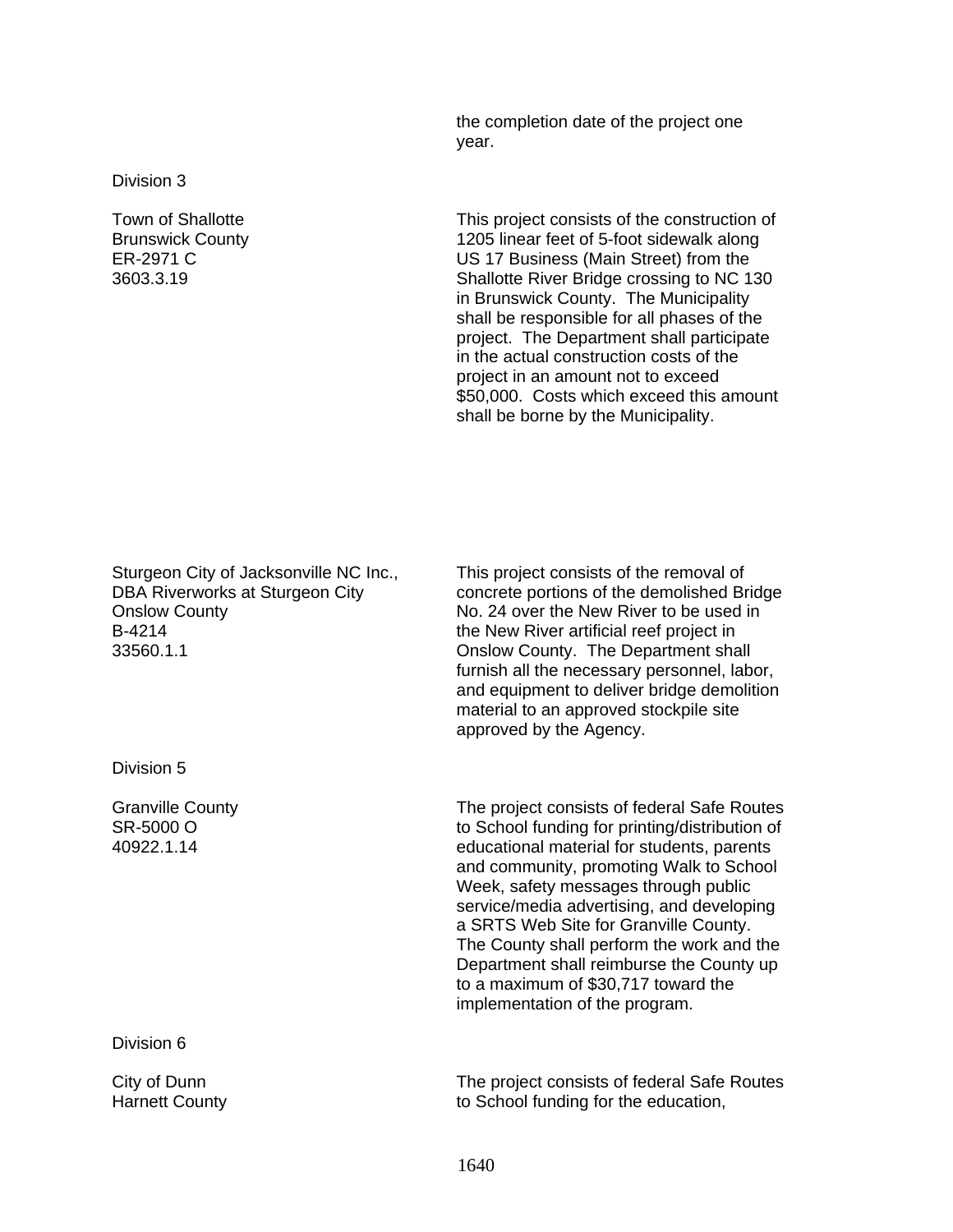SR-5000 R 40922.1.17 encouragement and enforcement programs and activities serving Harnett Primary and Wayne Avenue Schools. The Municipality shall perform the work and the Department shall reimburse the Municipality up to a maximum of \$40,809.79 toward the implementation of the program.

Division 7

Orange Water and Sewer Authority (OWASA) Orange County U-3306 34913.2.2

Town of Carrboro Orange County SR-5000 S 40922.1.18

Town of Carrboro Orange County U-4726 DC 36268.1.4 36268.3.4

This project consist of the roadway improvements from along SR 1733 (Weaver Dairy Road) from NC 86 to SR 1734 (Erwin Road) in Chapel Hill. At the request of OWASA, the Department shall include provisions in the construction contract for the contractor to adjust and/or relocate water lines. OWASA shall reimburse the Department the entire cost of said utility work. (Estimated cost to OWASA is \$9,000.)

This project consists of federal Safe Routes to School funding for the education and encouragement programs and activities serving Carrboro Elementary School. The Municipality shall perform the work and the Department shall reimburse the Municipality up to a maximum of \$12,864 toward the implementation of the program.

This project consists of the design and construction of the Wilson Park multi-use path in Carrboro. The Municipality shall perform the work and assume all maintenance and liability responsibilities of the pedestrian facilities upon completion of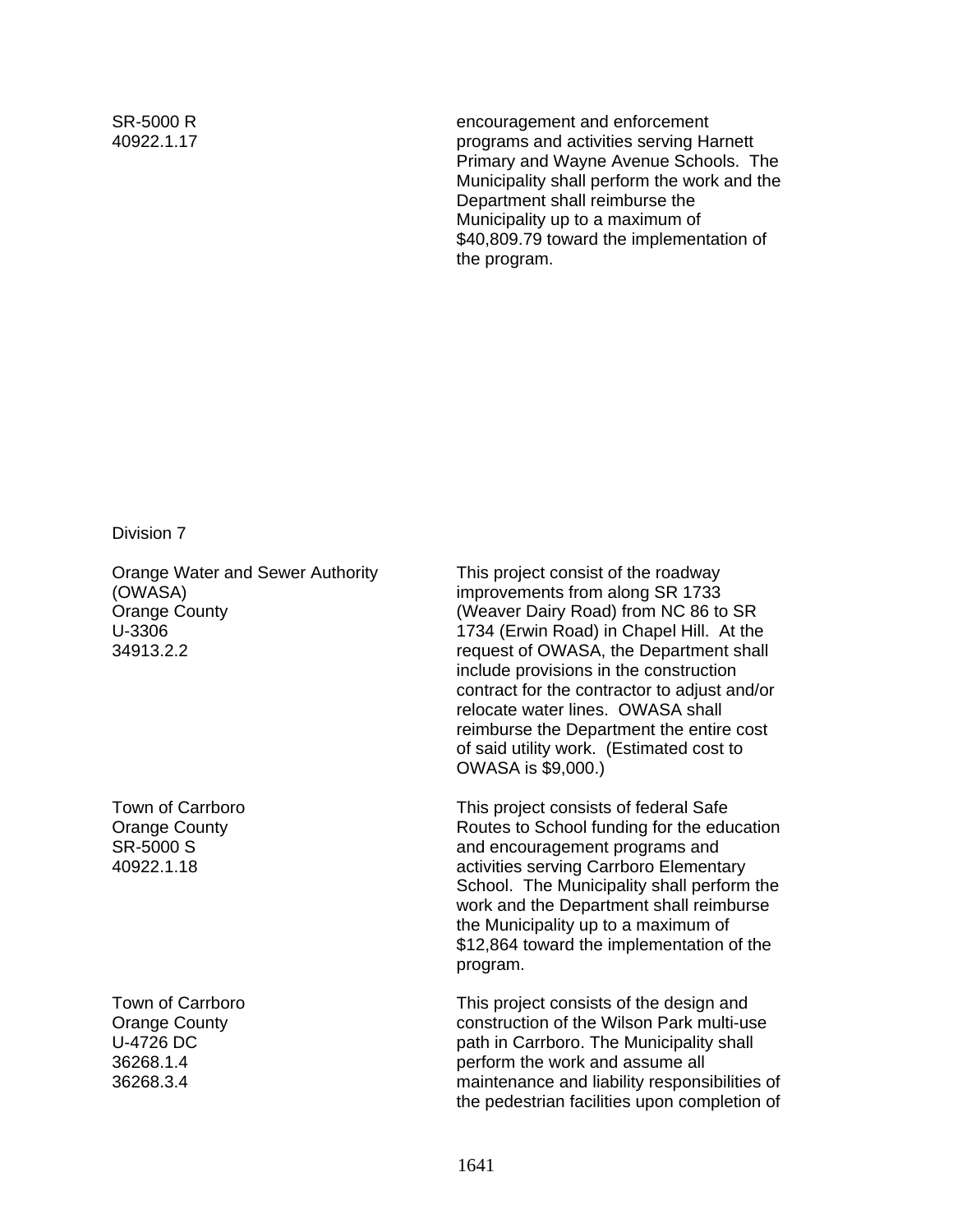the work. The Department shall allocate an amount not to exceed 80% (\$168,684) from the STP-DA funds allocation. The Municipality will be responsible for providing the 20% (\$42,171) matching funds for the STP-DA funds authorized.

City of High Point Guilford County Y-4807 A 40325.3.5

The June 22, 2005 Project Agreement is amended by this Supplemental Agreement to reflect the Department's participation in the cost of the project. The Department shall reimburse the Municipality to the extent of one hundred percent (100%) of the approved allowable project costs incurred by the Municipality for the following work: (a) closure of the West Grimes Avenue crossing, (b) extend Taylor Avenue to West Green Drive, (c) widen the crossing and improve the approaches at the Prospect Street crossing, and, (d) re-profile Ward Avenue by lowering the roadway to allow for improved clearance between the road and bridge structure. In addition, the Department shall participate in the actual cost of the design and construction of needed improvements to accommodate redirection of traffic from the closed crossing near the intersection of Courtesy Road and Prospect Street in an amount not to exceed \$100,000. Costs which exceed departmental participation shall be borne by the Municipality.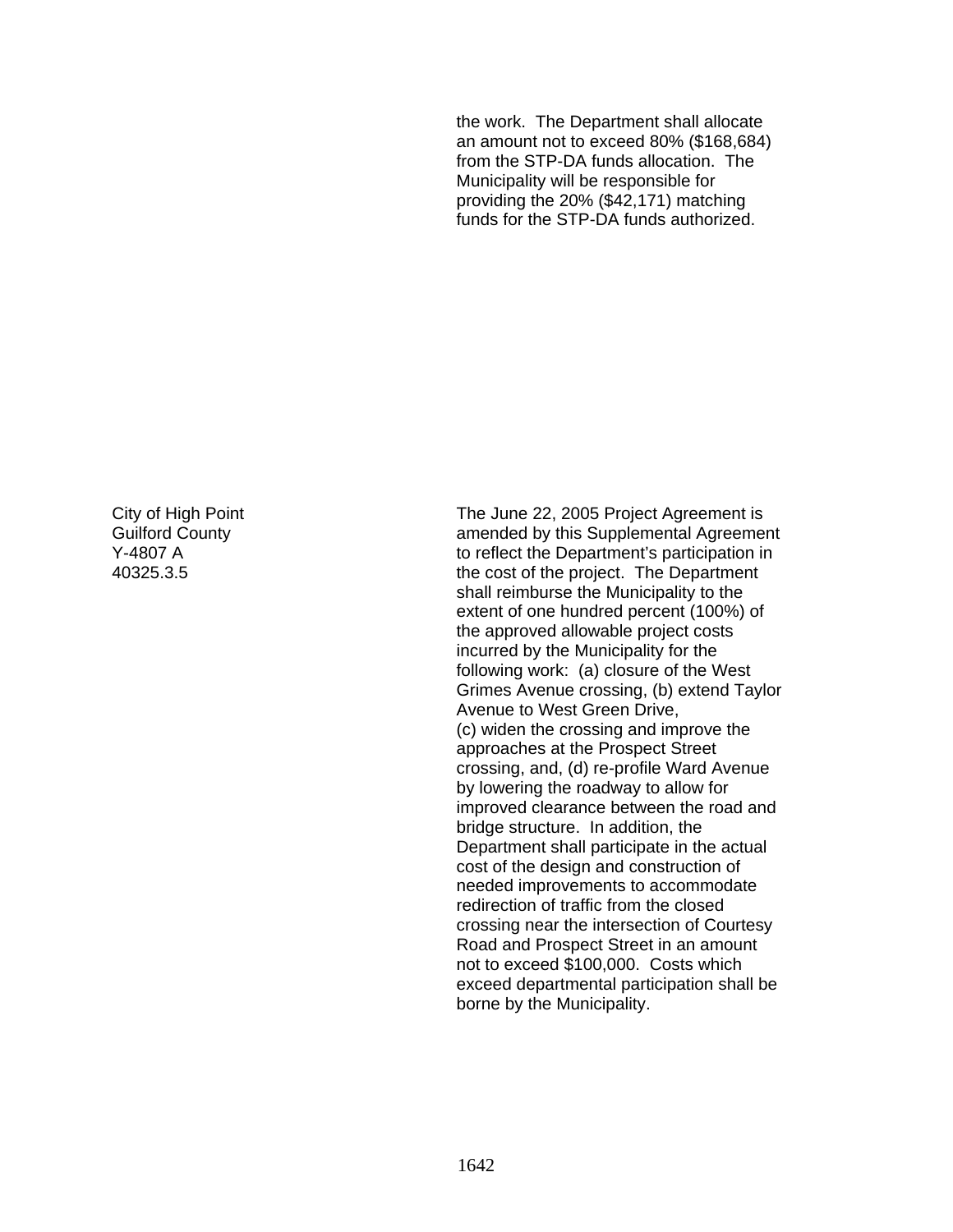Division 9

City of Winston-Salem Forsyth County SR-5000 T 40922.1.19

City of Winston-Salem Forsyth County U-4741 OC 39745.3.14

Division 10

City of Concord Cabarrus County U-4448 37320.3.1

This project consists of federal Safe Routes to School funding for the education, encouragement activities and programs serving six schools in the Winston-Salem area. The Municipality shall perform the work and the Department shall reimburse the Municipality up to a maximum of \$50,000 toward the implementation of the program.

This project consists of purchasing and installing approximately 200 bicycle racks throughout Winston-Salem, as well as a few locations in other MPO communities that will accommodate 400 bicycles. The Municipality shall perform the work and assume all maintenance and liability responsibilities of the bicycle racks upon completion of the work. The Department shall allocate an amount not to exceed 80% (\$25,600) from the STP-DA funds allocation. The Municipality will be responsible for providing the 20% (\$6,400) matching funds for the STP-DA funds authorized.

This project consists of the improvements on the US 29 signal system in Concord. The Municipality shall prepare the environmental and/or planning document, project plans and specifications. The Municipality shall acquire any needed right of way, relocate and adjust all utilities in conflict with the project and shall construct the project. The Department shall participate in the costs of the project in an amount not to exceed \$175,000. Costs which exceed this amount shall be borne by the Municipality.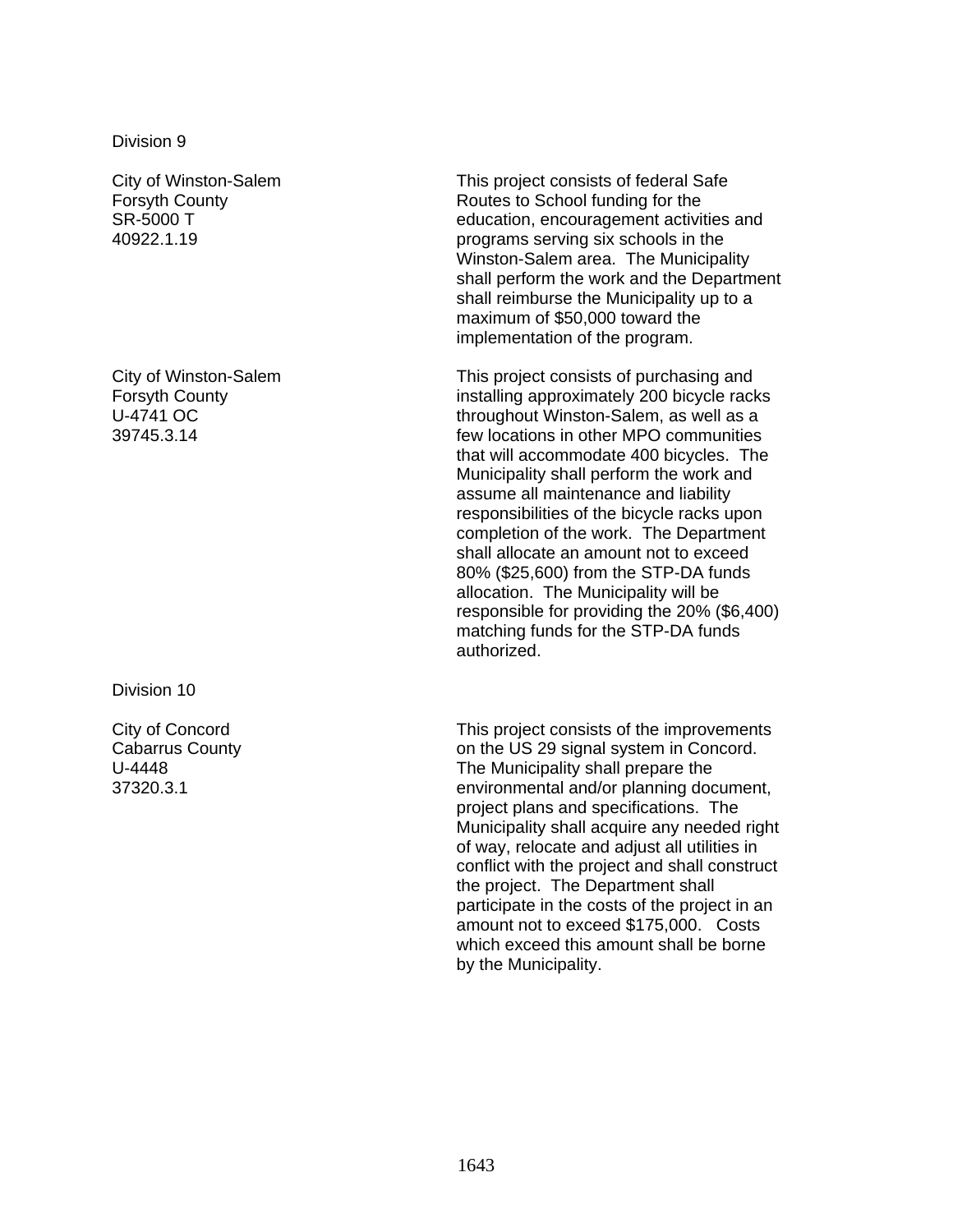| Mecklenburg County Health Department<br><b>Mecklenburg County</b><br>SR-5000 U<br>40922.1.20 | The project consists of federal Safe Routes<br>to School funding for the education,<br>encouragement and enforcement<br>programs and activities serving Olde<br>Providence Elementary and the Charlotte-<br>Mecklenburg community. The Agency<br>shall perform the work and the Department<br>shall reimburse the Agency up to a<br>maximum of \$33,000 toward the<br>implementation of the program.                                                                                                  |
|----------------------------------------------------------------------------------------------|-------------------------------------------------------------------------------------------------------------------------------------------------------------------------------------------------------------------------------------------------------------------------------------------------------------------------------------------------------------------------------------------------------------------------------------------------------------------------------------------------------|
| Division 11                                                                                  |                                                                                                                                                                                                                                                                                                                                                                                                                                                                                                       |
| Town of Elkin<br><b>Surry County</b><br>B-4820<br>38590.3.1                                  | This project consists of the demolition and<br>removal of Bridge No. 338 on SR 1190/SR<br>1402 over the Yadkin River in Elkin. This<br>Supplemental Agreement includes<br>provisions in its construction contract for<br>constructing a stairway, terrace, lighting<br>and landscaping between East Market<br><b>Street and Main Street.</b>                                                                                                                                                          |
| Division 14                                                                                  |                                                                                                                                                                                                                                                                                                                                                                                                                                                                                                       |
| FHWA - Eastern Federal Lands Highway<br>Division<br><b>Cherokee County</b><br>R-5217         | This project consists of pavement<br>rehabilitation on SR 1505 (Junaluska<br>Road), from Bridge # 26 to Bridge # 29<br>southeast of Andrews in Cherokee County.<br>The Department shall rehabilitate<br>pavement along SR 1505. FHWA -<br>Eastern Federal Lands Highway Division<br>shall reimburse the Department the entire<br>cost of said construction, with ARRA funds,<br>including administrative costs. (Estimated<br>cost to FHWA - Eastern Federal Lands<br>Highway Division is \$272,000.) |
| <b>Henderson County Public Schools</b><br><b>Henderson County</b><br>SR-5000 V<br>40922.1.21 | The project consists of federal Safe Routes<br>to School funding for the education,<br>encouragement and enforcement<br>programs and activities serving Henderson<br>County Public Schools. The Schools shall<br>perform the work and the Department shall<br>reimburse the Schools up to a maximum of<br>\$31,973 toward the implementation of the<br>program.                                                                                                                                       |
| Town of Sylva<br>Jackson County                                                              | This project consists of the construction of<br>sidewalk along US 23 Business from near                                                                                                                                                                                                                                                                                                                                                                                                               |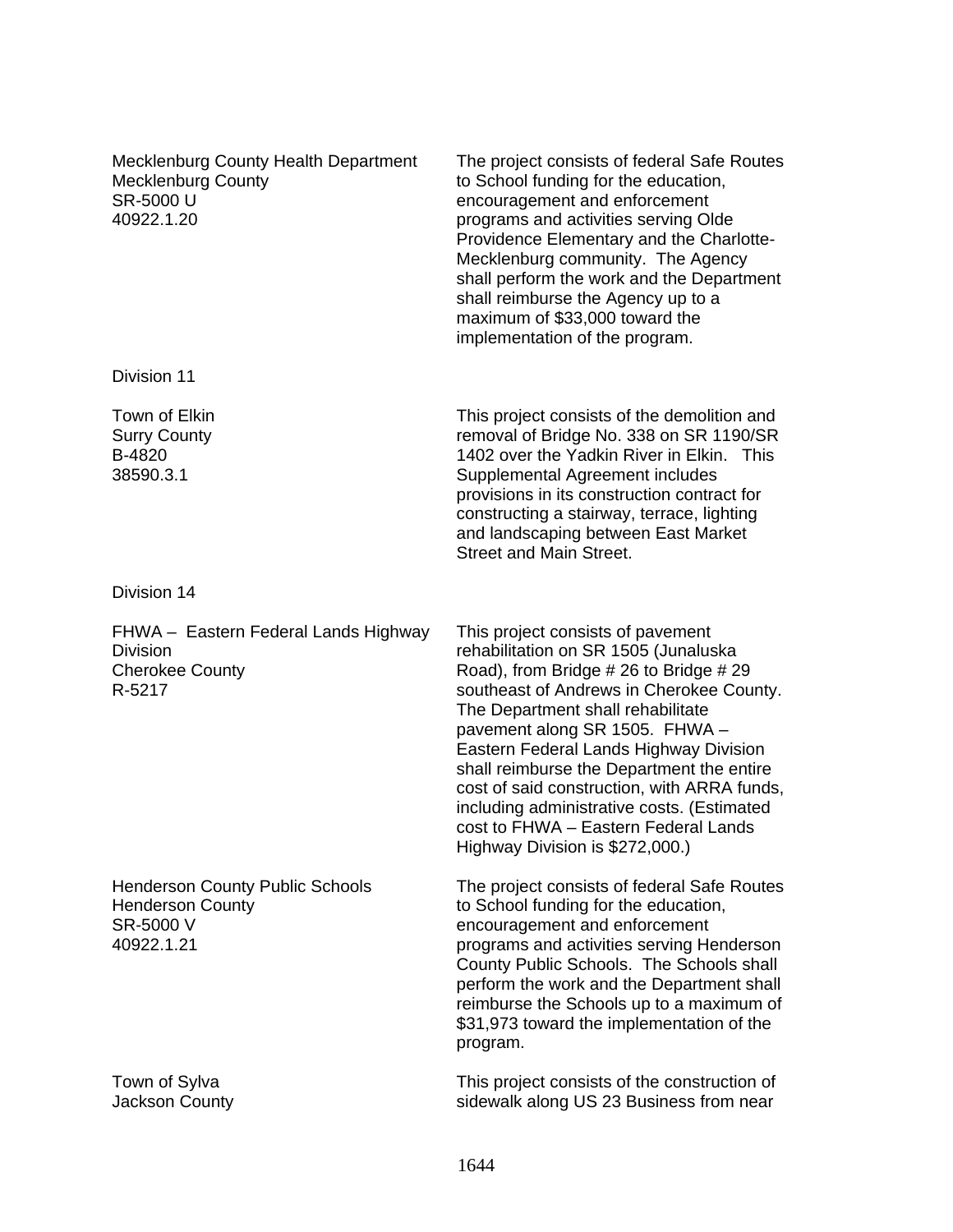R-5205 45327.3.2 ER-2971 N 3614.3.16

Dillsboro city limits to Mark Watson Recreational Park in Sylva. The Department shall be responsible for the preparation of the environmental and/or planning document, obtain any environmental permits needed to construct the Project, design the project plans, specifications and estimates (PS&E package) as appropriate, administer and/or award the construction contract. The Municipality shall be responsible for providing and/or acquiring of any needed right of way and/or easements for the project, relocate and/or adjust all utilities and shall submit a check for \$83,000 to the Department's Division Engineer upon execution of Agreement.

SUMMARY: There are a total of 23 agreements for informational purposes only.

Division 1

| <b>Gates County Board of Education</b><br>36249.2958            | This project consists of repainting the<br>parking stalls at the Gates County Central<br>Middle School. The Department shall<br>provide the personnel, equipment,<br>materials, and labor to perform said work.<br>The BOE shall reimburse the Department<br>100% of the actual cost of all work.<br>(Estimated cost to the BOE is $$2,464.52$ .)                                                                                                                                                                                                                                                                                         |
|-----------------------------------------------------------------|-------------------------------------------------------------------------------------------------------------------------------------------------------------------------------------------------------------------------------------------------------------------------------------------------------------------------------------------------------------------------------------------------------------------------------------------------------------------------------------------------------------------------------------------------------------------------------------------------------------------------------------------|
| <b>Outer Banks Sporting Events</b><br>Dare County<br>36249.2959 | This project consists of providing traffic<br>control devices necessary to close one<br>lane to the traveling public and/or detour<br>vehicular traffic. The Department shall<br>provide the personnel, materials,<br>equipment and labor to detour/close<br>portions of SR 1217 and SR 1206 for the<br>purpose of the race. The Outer Banks<br>Sporting Events shall reimburse the<br>Department one hundred percent (100%)<br>of the actual cost, including administrative<br>costs, of the work performed by the<br>Department and associated with said<br>closure. (Estimated cost to the Outer<br>Banks Sporting Events is \$2,900.) |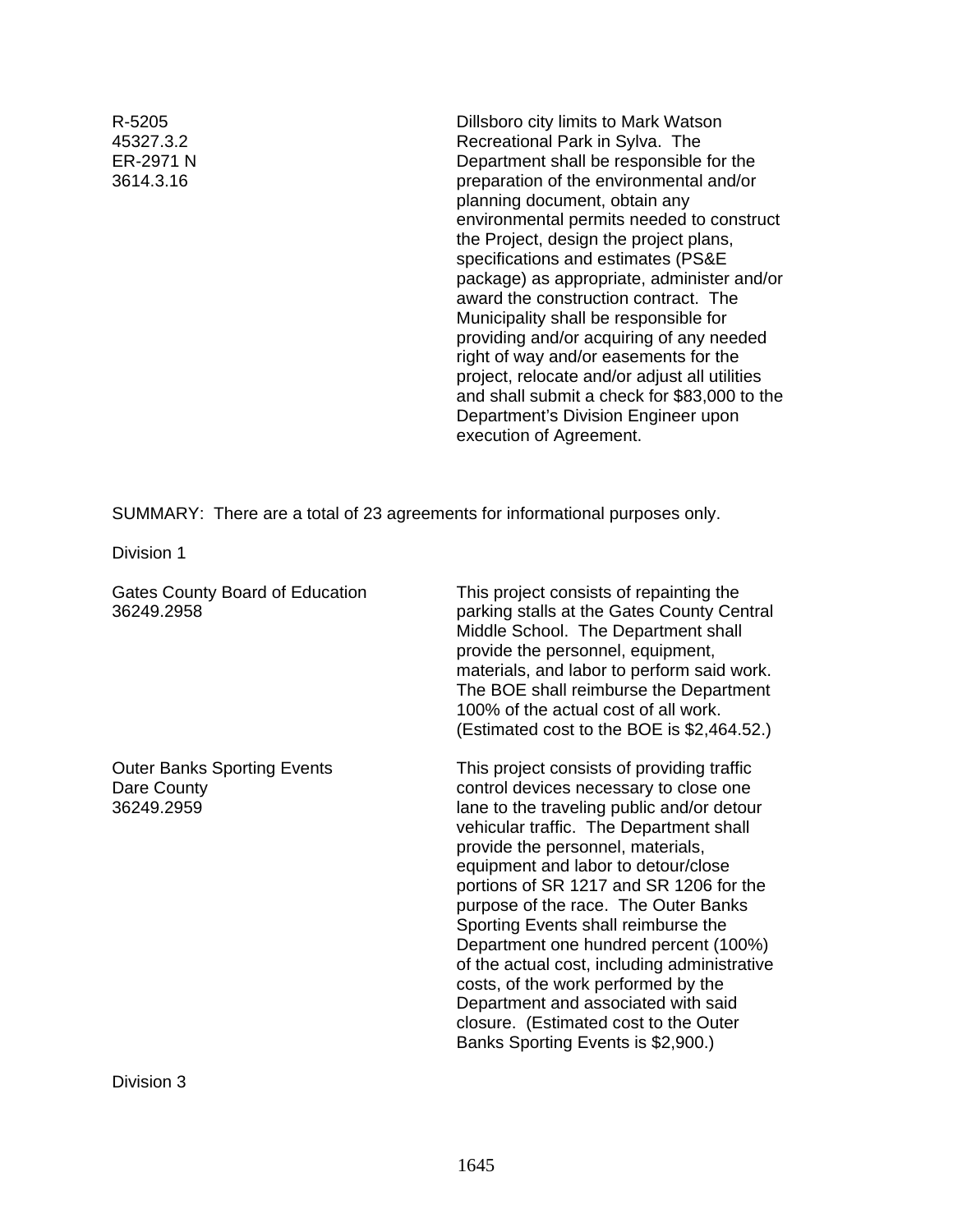City of Clinton Sampson County 3.108215 3.208215

City of Wilmington New Hanover County 36249.2961

Division 5

Bell Investment Limited Partnership Wake County 36249.2957

Town of Creedmoor Granville County 5.103915 5.203915

This project covers the "routine" mowing and "clean-up" of state system streets within the corporate limits of Clinton. The Municipality shall provide the equipment, labor, materials and traffic controls to perform said mowing service. The Department shall reimburse the Municipality \$15,105.01 for five mowing cycles for a one-year period.

This project consists of reviewing signal plans for signal upgrade at US 17/74 (Market Street) and Barclay Hills Drive (non-system street) signal # 03-0440 in Wilmington. The Municipality shall be responsible for all phases of the project including 100% of the actual costs of said work. (Estimated reimbursement to the Department for review and inspection is \$5,000.)

This project consists of the addition of an exclusive southbound SR 2026 (Hammond Road) right turn lane at SR 2683 (Rush Street) signal # 05-1133 to include pole relocation and new loop installation in Wake County. The Developer shall be responsible for all phases of the project including 100% of the actual costs of said work. (Estimated reimbursement to the Department for review and inspection is \$5,000.)

This project covers the "routine" mowing and "clean-up" of state system streets within the corporate limits of the Town of Creedmoor. The Municipality shall provide the equipment, labor, materials and traffic controls to perform said mowing service. The Department shall reimburse the Municipality \$6,162.39 for five mowing cycles for a one-year period.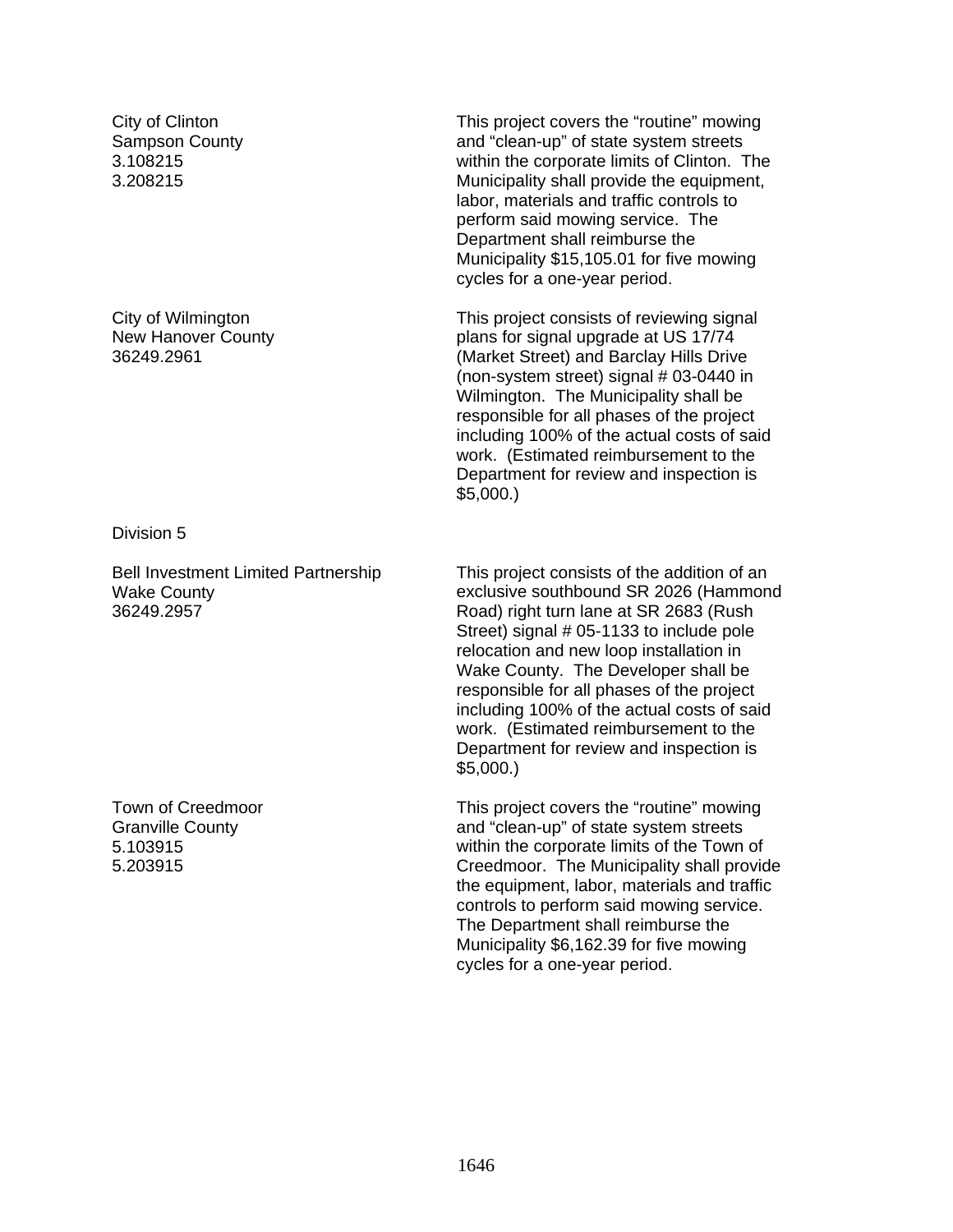Division 6

Town of Elizabethtown Bladen County 42899

Division 7

City of Greensboro Guilford County U-5157 C 45183.3.ST1

Orange County 7C.068088

Alamance County 7C.001095

This project consists of streetscaping on NC 87 from Pine Street to Court Street. The Municipality shall be responsible for all phases of the project. The Department shall participate in construction costs in an amount not to exceed \$450,000. Costs which exceed this amount shall be borne by the Municipality.

This Supplemental Agreement is to amend the scope of work for resurfacing three streets in lieu of four streets. The project scope consists of resurfacing the following roadways: Cone Boulevard from Elm Street to Summitt Avenue; Friendly Avenue from Radiance Drive to Elam Avenue and Smith Street from Battleground Avenue to Eugene Street in Greensboro.

This project consists of the paving of the driveway from the Efland Volunteer Fire Department facility to US 70. The County shall be responsible for all phases of the project. The Department shall participate in actual project costs in an amount not to exceed \$20,333. Costs which exceed this amount shall be borne by the County.

This project consists of the paving of the driveway from the Swepsonville Fire Department facility to NC 54. The County shall be responsible for all phases of the project. The Department shall participate in actual project costs in an amount not to exceed \$14,315. Costs which exceed this amount shall be borne by the County.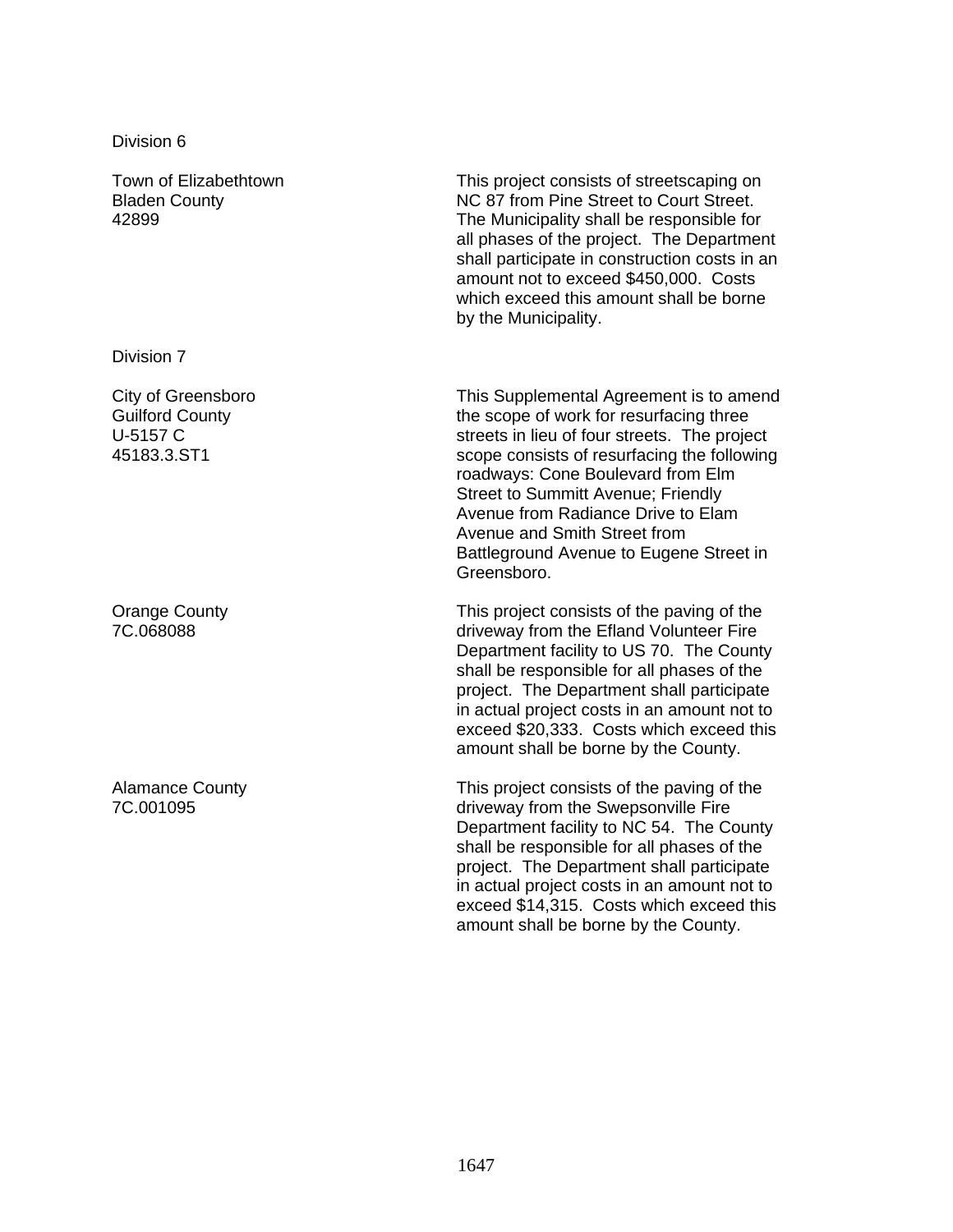Alamance County 7C.001096

City of High Point Guilford County 36247.7.3

City of Greensboro Guilford County 36247.7.3

This project consists of the paving of the driveway from the Eli Whitney Volunteer Fire Department facility to NC 87. The County shall be responsible for all phases of the project. The Department shall participate in actual project costs in an amount not to exceed \$21,755. Costs which exceed this amount shall be borne by the County.

This Municipal Maintenance Agreement (Schedule D) provides for the Municipality to maintain and operate the computerized traffic signal system as indicated in the agreement. The Municipality shall install, repair and maintain highway signs and markings, electric traffic signals and other traffic control devices on the State Highway System Streets located within the Municipality. The Department shall be billed quarterly by the Municipality for the cost of the installation, repair and/or maintenance as per the agreement.

This Municipal Maintenance Agreement (Schedule D) provides for the Municipality to maintain and operate the computerized traffic signal system as indicated in the agreement. The Municipality shall install, repair and maintain highway signs and markings, electric traffic signals and other traffic control devices on the State Highway System Streets located within the Municipality. The Department shall be billed quarterly by the Municipality for the cost of the installation, repair and/or maintenance as per the agreement.

City of Burlington This Municipal Maintenance Agreement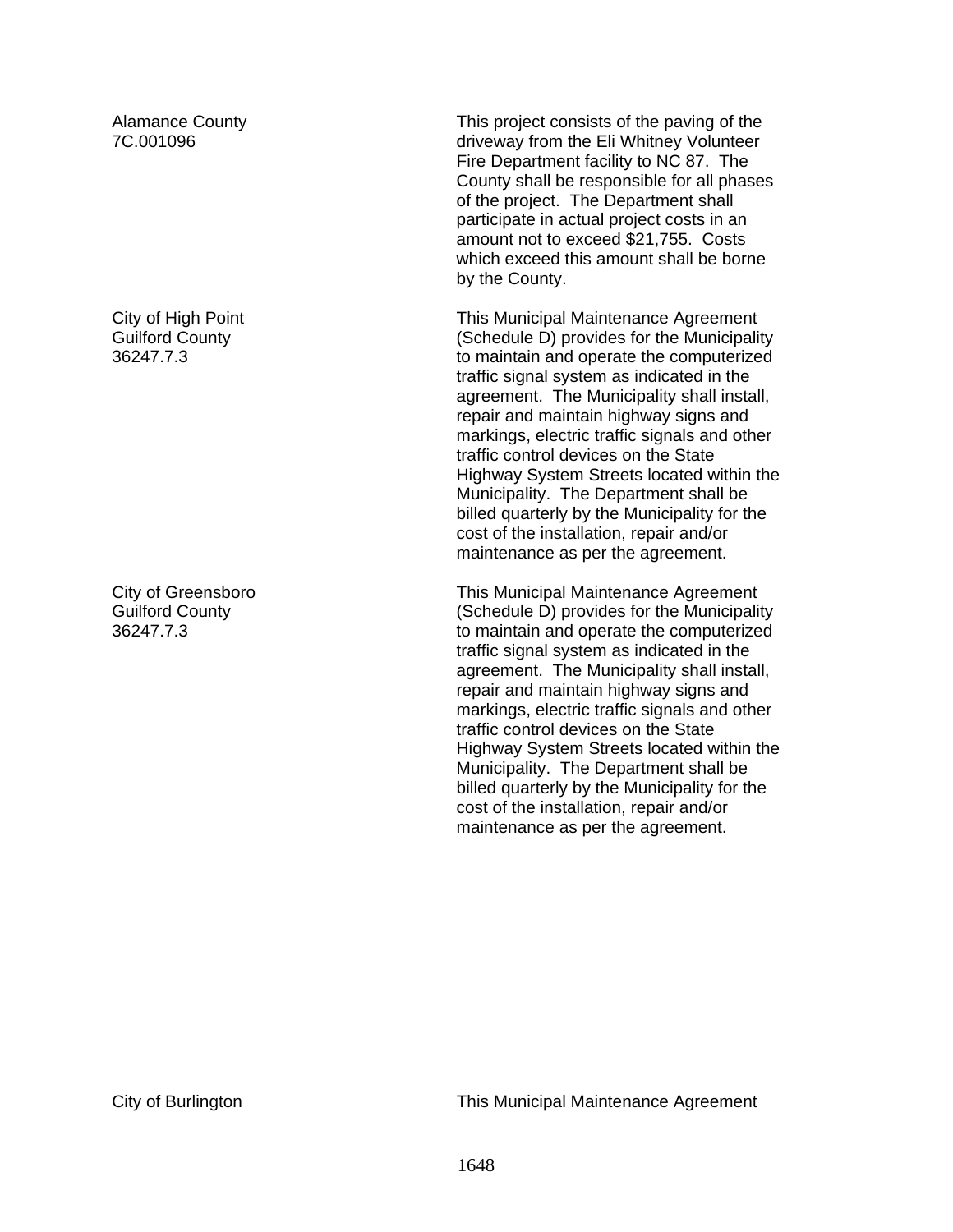Alamance County 36247.7.1

Town of Chapel Hill Orange County 36247.7.4

Town of Chapel Hill Orange County 42502

(Schedule D) provides for the Municipality to maintain and operate the computerized traffic signal system as indicated in the agreement. The Municipality shall install, repair and maintain highway signs and markings, electric traffic signals and other traffic control devices on the State Highway System Streets located within the Municipality. The Department shall be billed quarterly by the Municipality for the cost of the installation, repair and/or maintenance as per the agreement.

This Municipal Maintenance Agreement (Schedule D) provides for the Municipality to maintain and operate the computerized traffic signal system as indicated in the agreement. The Municipality shall install, repair and maintain highway signs and markings, electric traffic signals and other traffic control devices on the State Highway System Streets located within the Municipality. The Department shall be billed quarterly by the Municipality for the cost of the installation, repair and/or maintenance as per the agreement.

This project consists of the replacement of deteriorated curb and gutter at several locations on both sides of SR 1010 (Franklin Street) between Hillsborough Street and Plant Road in Chapel Hill. The Municipality shall be responsible for all phases of the project. The Department shall participate in project costs in an amount not to exceed \$30,000. Costs which exceed this amount shall be borne by the Municipality.

Division 8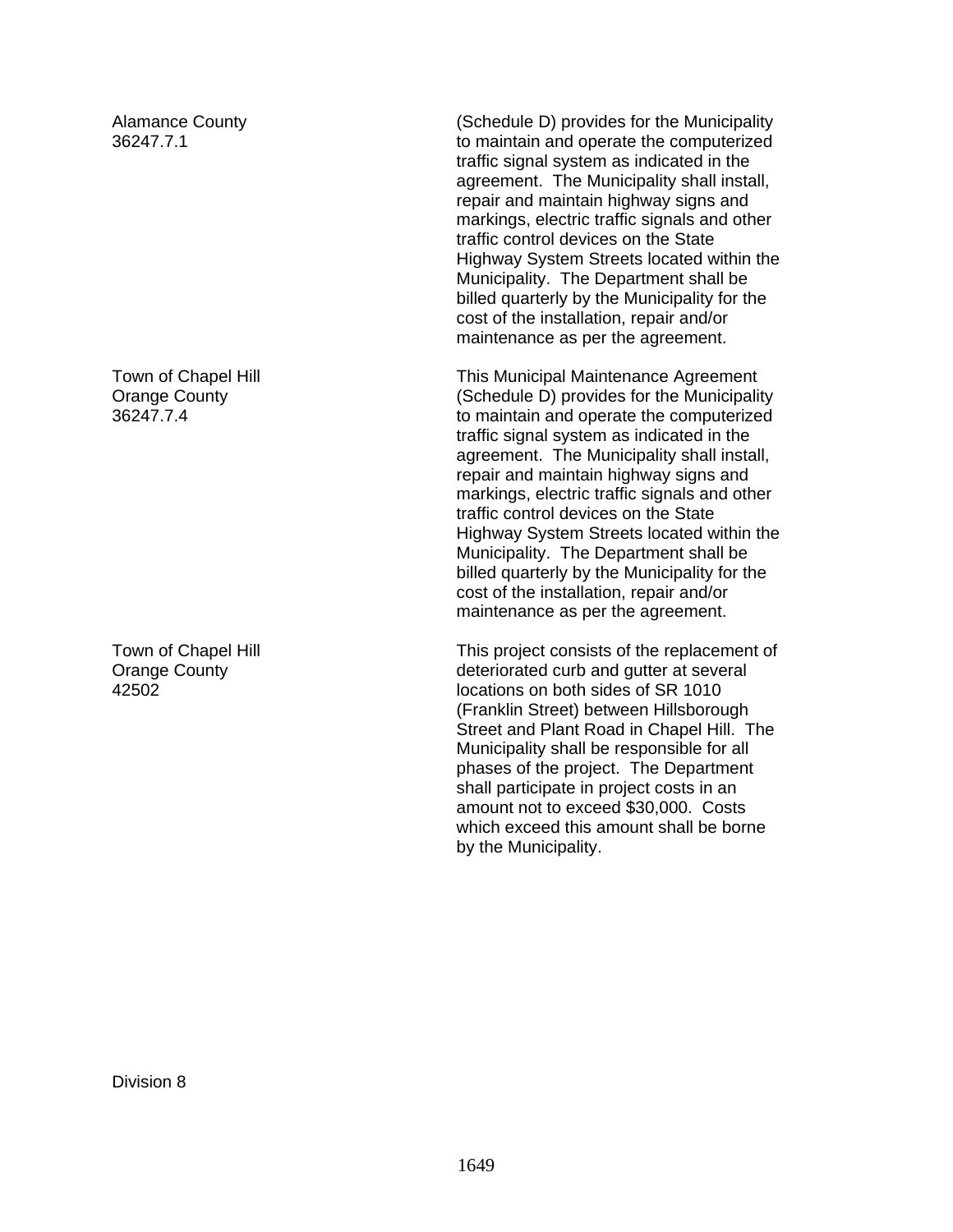City of Laurinburg Scotland County 8.108315

This project covers the "routine" mowing and "clean-up" of state system streets within the corporate limits of the City of Laurinburg. The Municipality shall provide the equipment, labor materials and traffic controls to perform said mowing service. The Department shall reimburse the Municipality \$6,267 for five mowing cycles for a one-year period.

Division 9

Forsyth Technical Community College Forsyth College 42284

City of Winston-Salem Forsyth County 42767

City of Winston-Salem Forsyth County 42903

This project consists of the construction of a new 600' access road to serve Forsyth Technical College, Swisher Center campus in Kernersville. The College shall be responsible for all phases of the project. The Department shall participate in construction costs in an amount not to exceed \$175,000. Costs which exceed this amount shall be borne by the College.

This project consists of improving drainage and providing better accessibility for pedestrians and buses at various locations within the Municipality. This Supplemental Agreement is to increase the funding in the amount of \$30,000. The total Contingency funds for the project are \$345,885 in lieu of \$315,885.

This project consists of the installation of vehicular and pedestrian wayfinding signs on SR 1770 and SR 1725 in Winston-Salem. The Municipality shall be responsible for all phases of the project. The Department shall participate in construction costs in an amount not to exceed \$24,410. Costs which exceed this amount shall be borne by the Municipality.

Division 10

City of Charlotte This project consists of upgrades to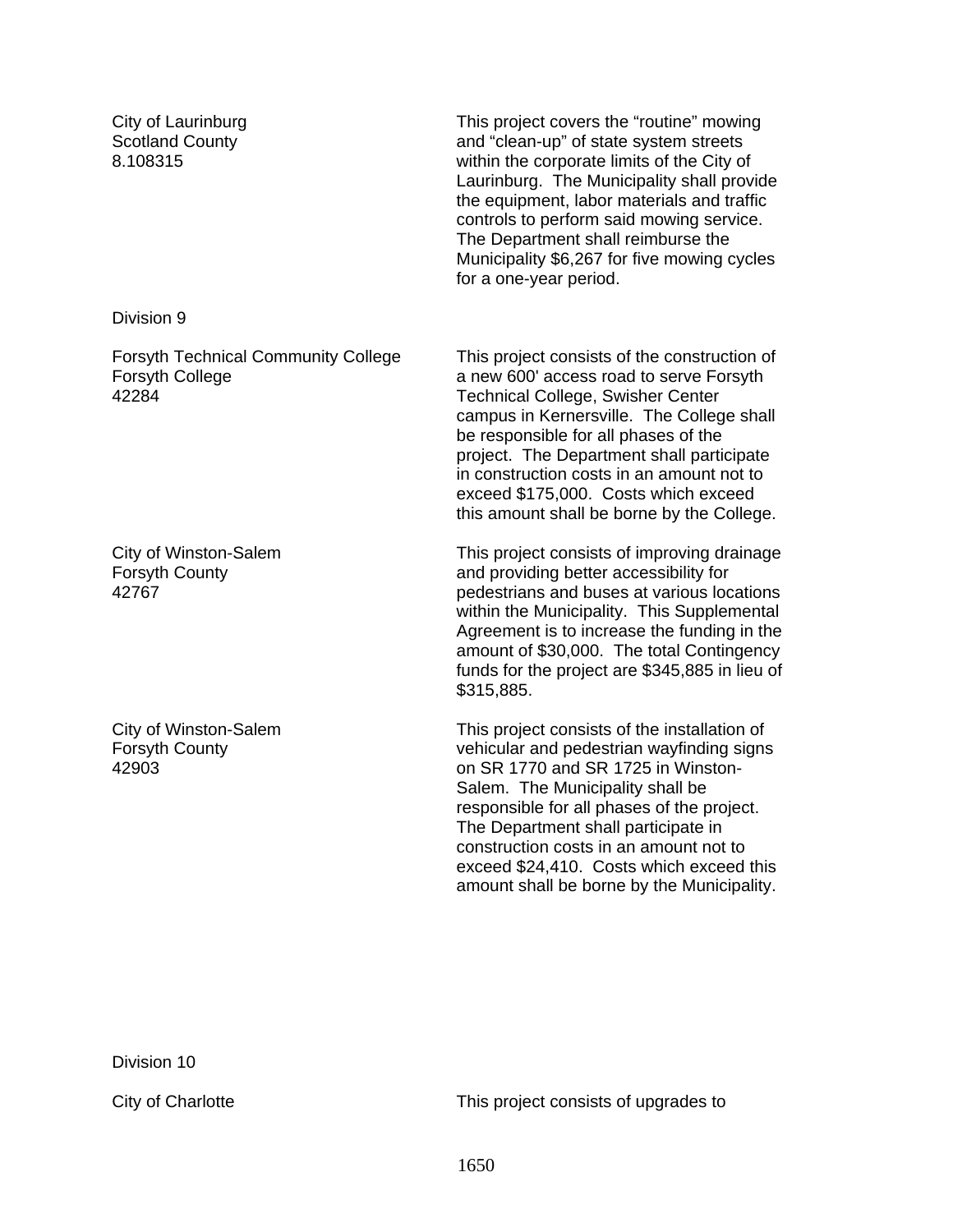Mecklenburg County 10CR.20601.73

City of Locust Cabarrus County 36249.2956

City of Charlotte Mecklenburg County 42712.3.1

include patching and resurfacing of John Kirk Drive (SR 2833) from University City Boulevard (NC 49) to East Mallard Creek Church Road (SR 5394) in Charlotte. The Municipality shall be responsible for all phases of the project. The Department shall participate in actual construction costs in an amount not to exceed \$311,000. Costs which exceed this amount shall be borne by the Municipality.

This project consists of the maintenance of traffic signals at the intersection of Redbridge Boulevard and the Wal-Mart driveway in Locust. The Department shall provide all materials, replacement equipment, and labor to accomplish the maintenance of the signals. The Municipality shall reimburse the Department 100% of actual costs of said work. (Estimated reimbursement to the Department is \$3,000 per annum.)

This project consists of widening, realignment, and signalization of the intersection of SR 2480 (Browne Road) and SR 2481 (Hucks Road) in Charlotte. The Municipality shall be responsible for all phases of the project. The Department shall participate in the costs of the project in an amount not to exceed \$250,000. Costs which exceed this amount shall be borne by the Municipality.

**Approval – State Highway System Changes**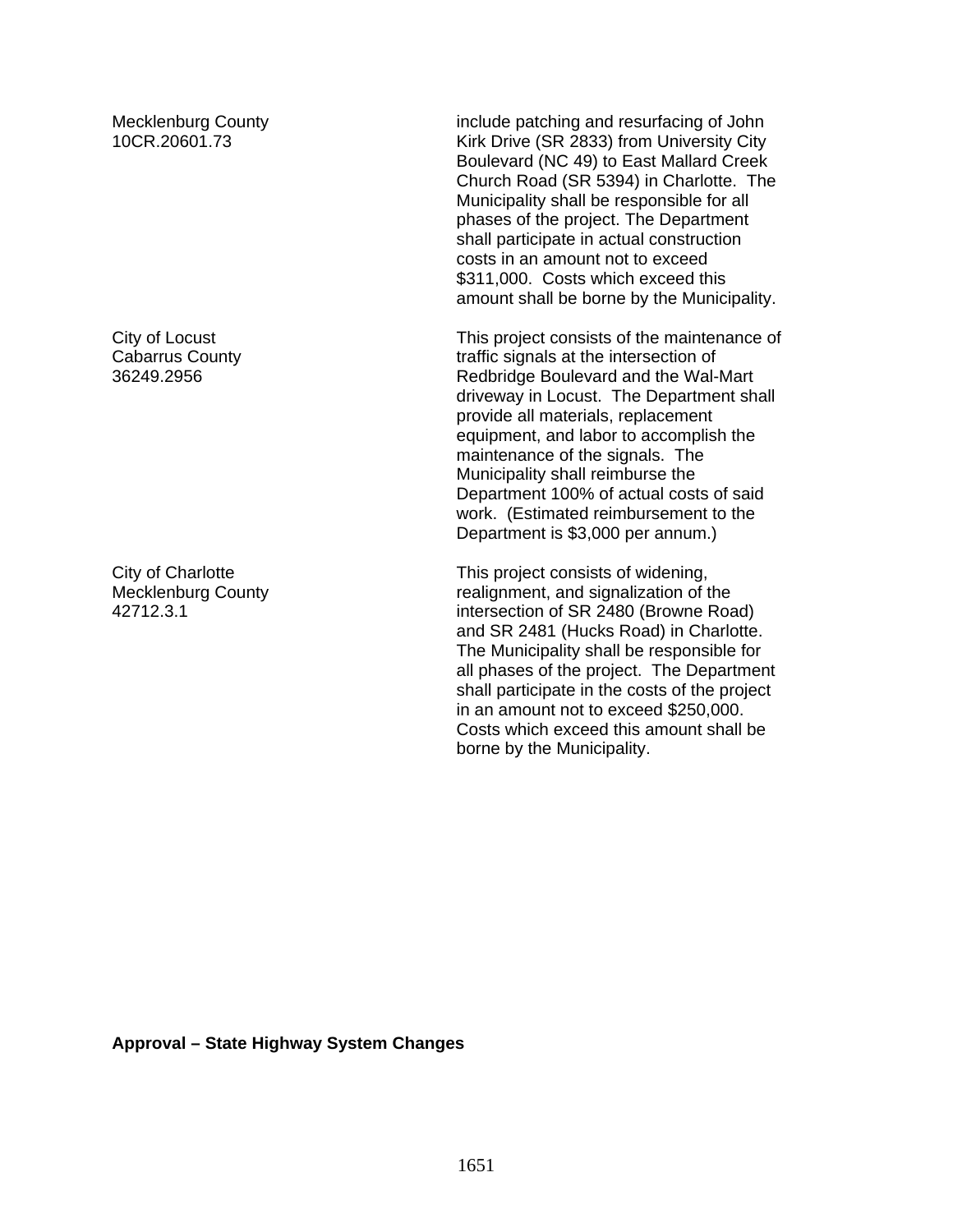A motion was made by Board Member McNairy which was seconded by Board Member Alford to approve the following additions and deletions to the State Highway System:

## **Deletions From The State Highway System**

| Division | County      | <b>Municipality</b> | Road    | <b>Termini</b>                                                                                               | Length |
|----------|-------------|---------------------|---------|--------------------------------------------------------------------------------------------------------------|--------|
| 10       | Mecklenburg | Huntersville        | SR 2140 | To abandon (SR 2140)<br>Stumpton Rd. from its<br>intersection with US 21 to<br>its intersection with NC 115. | 0.99   |

# **Approval - Preliminary Right of Way Plans**

 A motion was made by Board Member McNairy which was seconded by Board Member Alford to approve the following:

 The Preliminary Right of Way Plans for the below projects, including Secondary Roads and Industrial Access Roads, provide for the construction, design, drainage and control of access as shown on the respective plans.

 Based upon the recommendations of the Manager of the Right of Way Branch, the Board finds that such rights of way as shown on these preliminary plans and drawings, including existing public dedicated right of way, are for a public use and are necessary for the construction of said projects.

 The rights of way for the location, construction, relocation, and control of access of highways embraced in the below projects shall be as shown in detail on the preliminary right of ways plans and drawings for said projects on file in the Right of Way Branch in the Department of Transportation in Raleigh.

The Board finds such right of way acquisition to be necessary and hereby authorizes the Right of Way Branch to acquire right of way on the below projects either by negotiation or by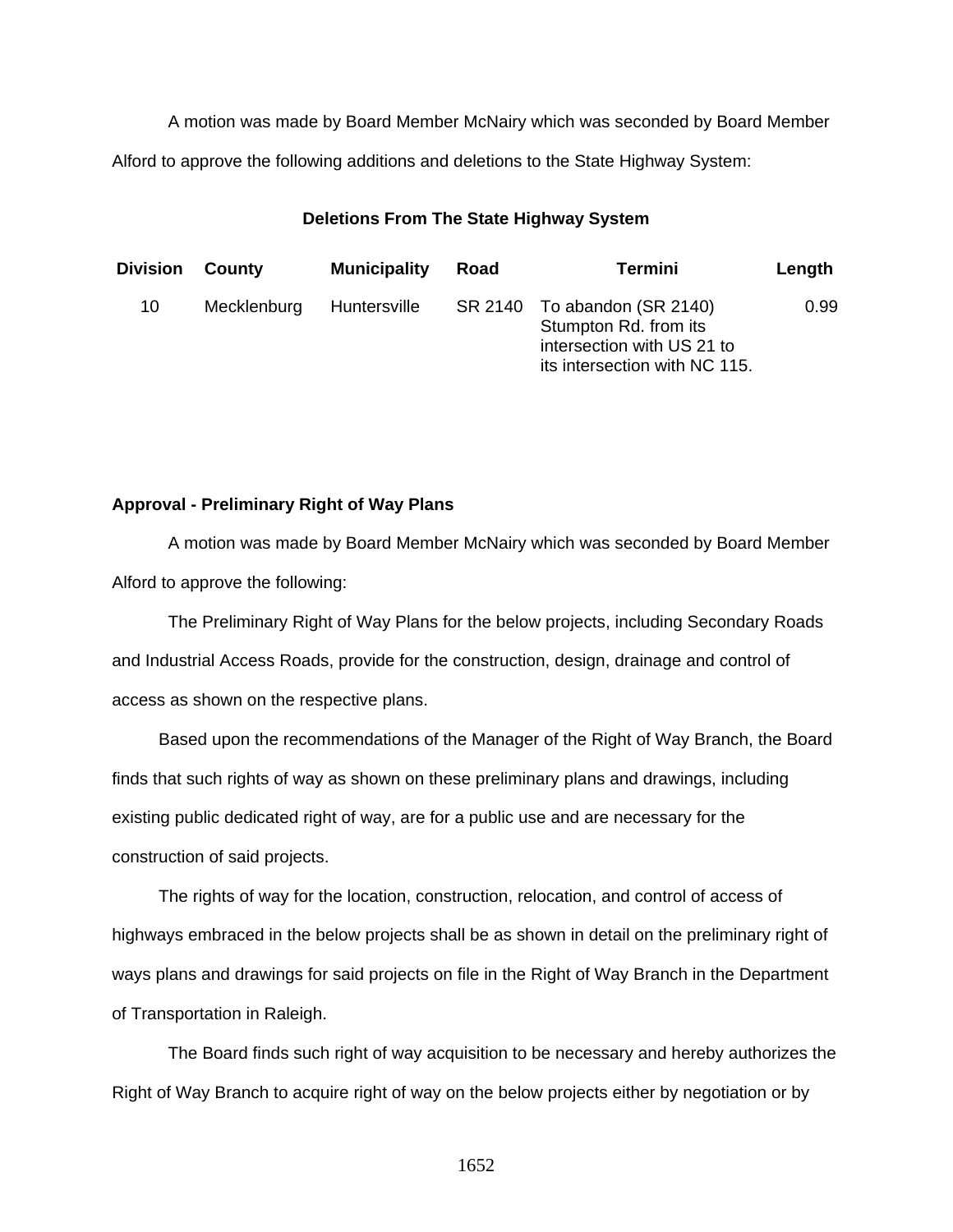condemnation through the Attorney General's Office.

**(Division 12) Iredell County; I.D. No. C-5132; Project No. 45150.2.1:**  Mooresville – NC 150 Talbert Road Intersection

> **Iredell County; I.D. No. BK-5121; Project No. 42572.2.1:**  Bridge No. 350 over Long Branch on SR 2120

#### **Approval - Final Right of Way Plans**

 A motion was made by Board Member McNairy which was seconded by Board Member Alford to approve the following:

Right of way acquisition in accordance with the preliminary right of way plans on file in the Right of Way Branch has been determined to be necessary for public use and was authorized by the Board. Certain changes in the right of way have necessitated alteration of the preliminary right of way plans. Final plans have been prepared and provide for the construction, design, drainage and control of access for these projects. The Board finds that such rights of way and control of access as shown on the final plans are for a public use and are necessary for construction. The sections of roads which were shown on the preliminary plans as sections of roads to be abandoned are hereby abandoned and removed from the State Highway System for Maintenance upon the completion and acceptance of the project.

 The rights of way for the location, design and construction of highways embraced in the following projects shall be as shown in detail on the final plans for said projects as follows: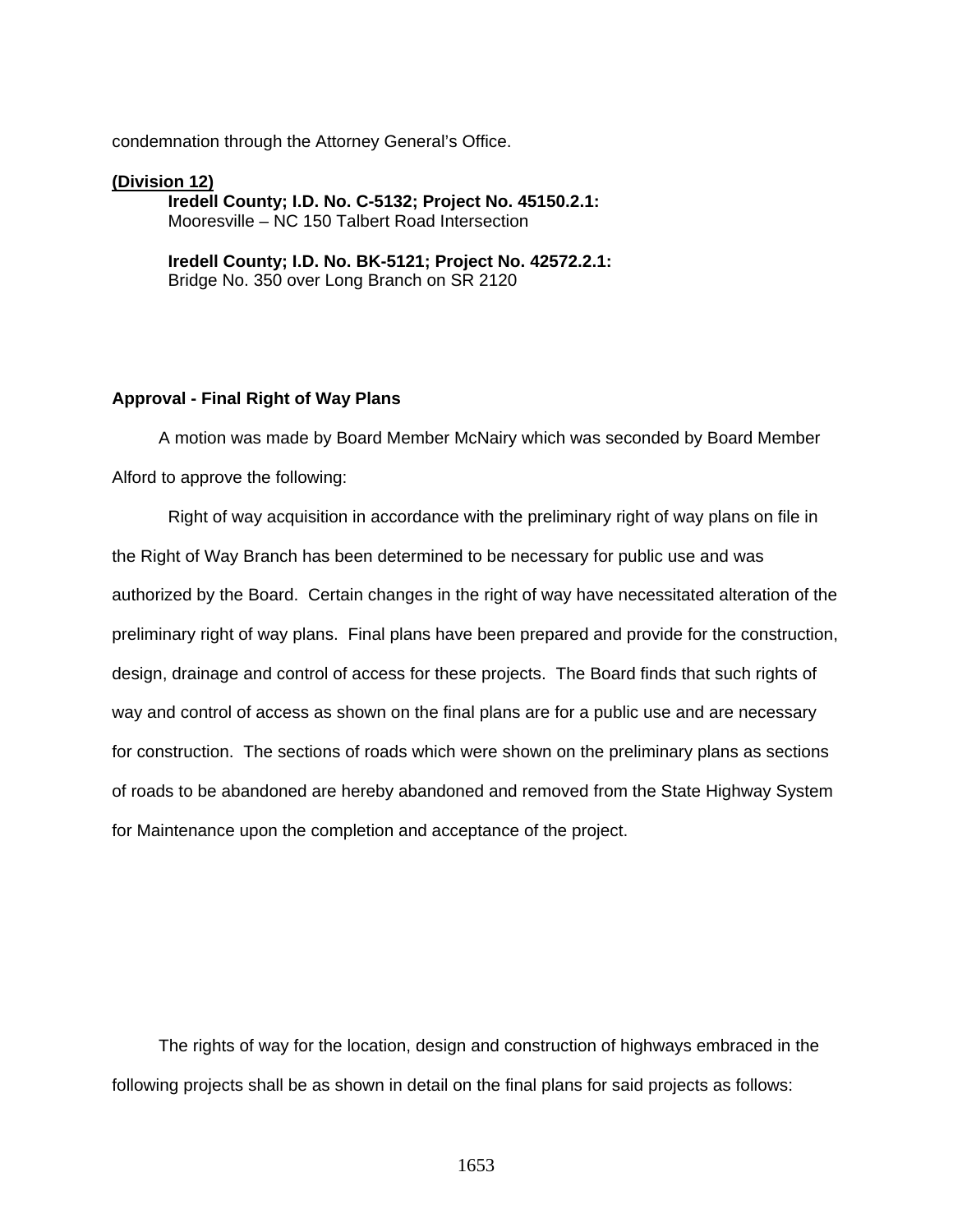# **(Division 5)**

## **Project No. 33792.2.1; Person County; I.D. No. B-4600:**

Grading, drainage, paving, structure and guardrail on Bridge No. 43 over South Flat River on SR 1112 with the right of way indicated upon the final plans for said project, the same being identified as Addendum 1 of the April 1, 2010 Board of Transportation Meeting and incorporated herein by reference.

## **(Division 8)**

## **Project No. 45310.2.ST1; Randolph County; I.D. No. U-5194:**

Grading, drainage, paving, curb and gutter, signals, concrete island, sidewalk, pavement markers and erosion control on Randleman – SR 1952 (High Point Street) at SR 1950 (Academy Street), SR 1989 (Tiger's Den Road) and the Walmart entrance with the right of way indicated upon the final plans for said project, the same being identified as Addendum 2 of the April 1, 2010 Board of Transportation Meeting and incorporated herein by reference.

## **Project No. 33787.2.1; Moore County; I.D. No. B-4583:**

Grading, paving, drainage and structure on Bridge No. 176 over Aberdeen Creek on SR 1105 with the right of way indicated upon the final plans for said project, the same being identified as Addendum 3 of the April 1, 2010 Board of Transportation Meeting and incorporated herein by reference.

## **(Division 10)**

## **Project No. 33035.2.1; Anson County; I.D. No. B-3404:**

Structure, drainage, grading and paving on Bridge No. 314 over South Fork Jones Creek on SR 1127 with the right of way indicated upon the final plans for said project, the same being identified as Addendum 4 of the April 1, 2010 Board of Transportation Meeting and incorporated herein by reference.

## **(Division 12)**

## **Project No. 33717.2.1; Cleveland County; I.D. No. B-4468:**

Grading, drainage, structure and paving on Bridge No. 144 over Sandy Run Creek on SR 1327 with the right of way indicated upon the final plans for said project, the same being identified as Addendum 5 of the April 1, 2010 Board of Transportation Meeting and incorporated herein by reference.

## **(Division 13)**

# **Project No. 34400.2.2; Rutherford County; I.D. No. R-2233 AA:**

Grading, paving, drainage, structures, culverts and rail realignment on US 221 from South Carolina State Line to just south of Floyd's Creek with the right of way indicated upon the final plans for said project, the same being identified as Addendum 6 of the April 1, 2010 Board of Transportation Meeting and incorporated herein by reference.

## **(Division 14)**

# **Project No. 34623.3.1; Henderson County; I.D. No. R-4430:**

Widening, grading, drainage, paving, signals and structures on SR 1783 (Upward Road) from US 176 to SR 1006 (Howard Gap Road) with the right of way indicated upon the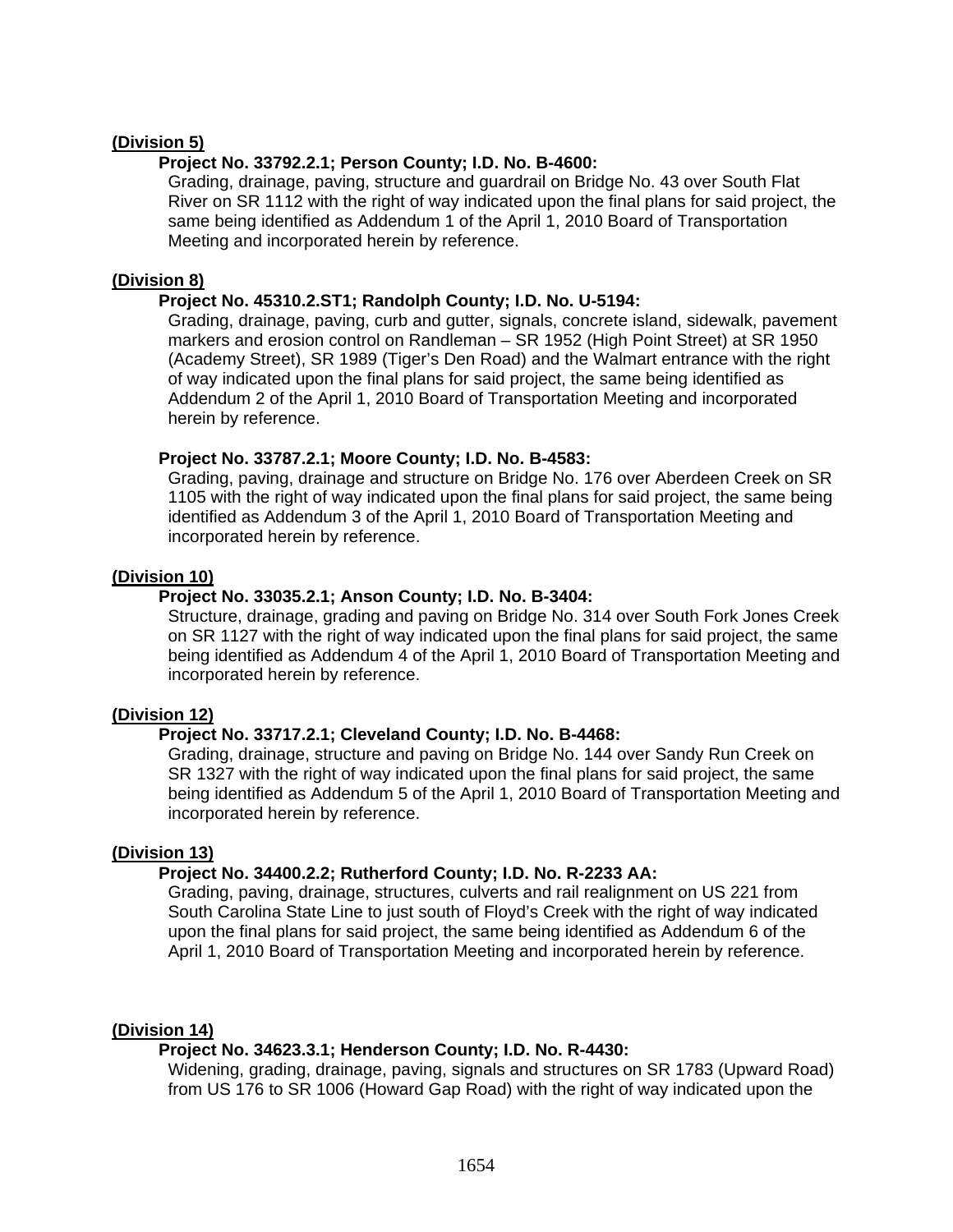final plans for said project, the same being identified as Addendum 7 of the April 1, 2010 Board of Transportation Meeting and incorporated herein by reference.

## **Project No. 33511.2.1; Jackson County; I.D. No. B-4163:**

Grading, drainage, structure and paving on Bridge No. 123 over Scotts Creek on SR 1437 (Hospital Road) with the right of way indicated upon the final plans for said project, the same being identified as Addendum 8 of the April 1, 2010 Board of Transportation Meeting and incorporated herein by reference.

## **Approval - Revisions of the Final Right of Way Plans**

A motion was made by Board Member McNairy which was seconded by Board Member

Alford to approve the following:

Chairman Collier abstained from voting on Project R-3833 B in Iredell County.

Right of way acquisition in accordance with the final right of way plans for the following

projects has been determined to be necessary and authorized by the Board. Plans are on file at

the Office of the Secretary to the Board of Transportation as an addendum to the minutes of the

meetings hereinafter indicated.

 Certain changes in right of way, construction and drainage easements, and control of access have been necessitated by alterations in the construction plans of these projects. Amended plan sheets for these projects have been prepared which provide for changes of certain right of way areas, construction and drainage easements and control of access.

 The Board finds that the revised areas of right of way, construction and drainage easements and control of access, as shown on the amended plan sheets hereinafter set out, are for a public purpose and are necessary for the construction of projects.

 The right of way, construction and drainage easements and control of access are hereby revised as shown on the plan sheets incorporated herein as an addendum, said projects, date of original final approval, and revised right of way, easements and access being as follows:

#### **(Division 8)**

#### **Project No. 34431.2.6; I.D. No. R-2417 C; Lee County:**

Final Right of Way plans approved as Addendum 6 to the minutes of the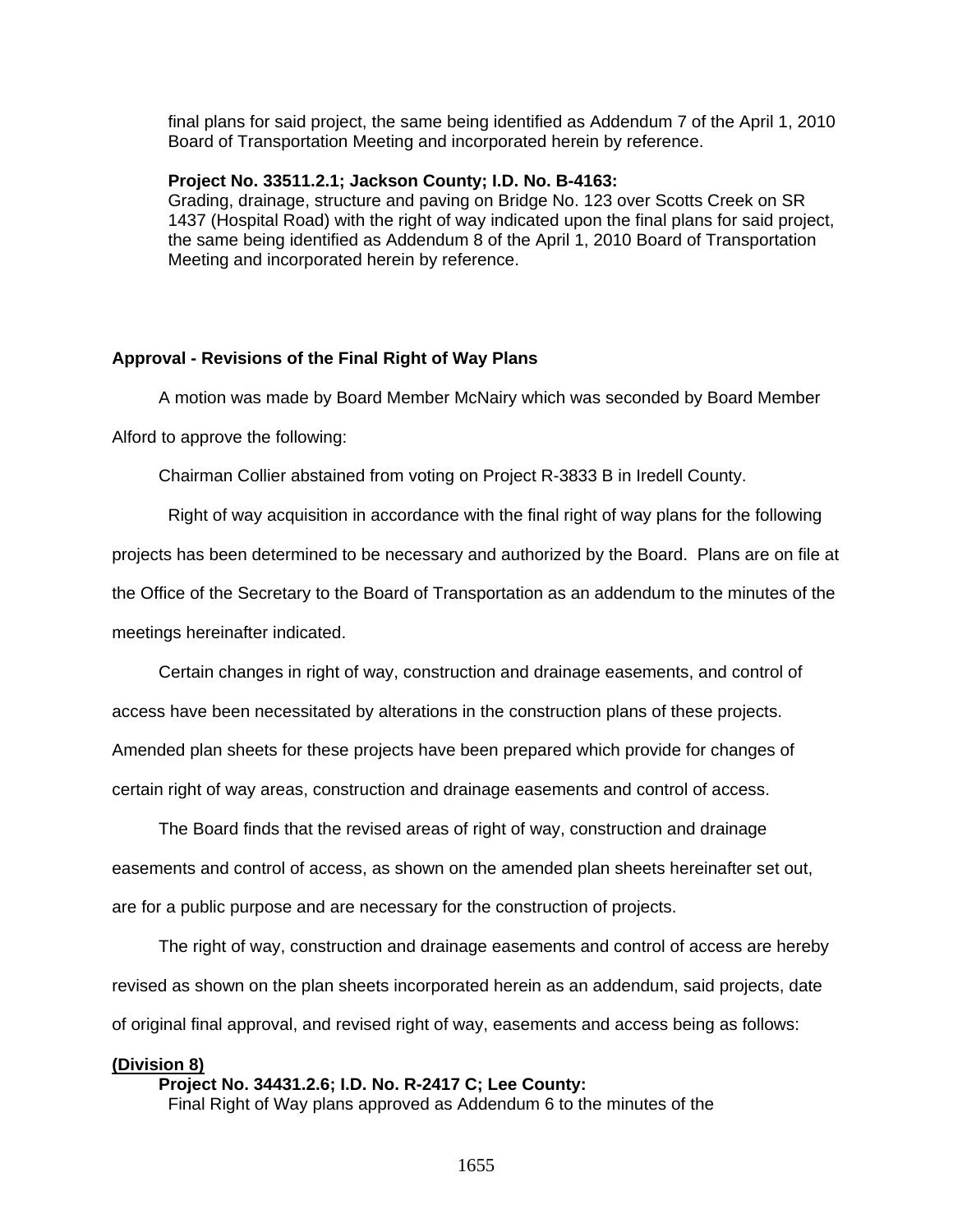January 7, 2010 Board of Transportation Meeting. Revised additional right of way, easements or control of access shown on Addendum 9 to the minutes of the April 1, 2010 Board of Transportation Meeting and incorporated herein by reference.

# **(Division 12)**

# **Project No. 34554.2.3; I.D. No. R-3833 B; Iredell County:**

Final Right of Way plans approved as Addendum 1 to the minutes of the November 4, 2009 Board of Transportation Meeting. Revised additional right of way, easements or control of access shown on Addendum 10 to the minutes of the April 1, 2010 Board of Transportation Meeting and incorporated herein by reference.

# **Approval of Conveyance of Surplus Highway Right of Way**

A motion was made by Board Member McNairy which was seconded by Board Member

Alford to approve the following highway right of way conveyances:

## **(Division 7)**

**Project 9.8071091 (36109.365), U-2536, parcel 051, High Point Intermediate Loop – SR 1278 College Drive from NC 68 Eastchester Drive to SR 1471 Montlieu Ave., Guilford County** 

Conveyance of approximately 0.094-acre surplus right of way to High Point University for no consideration.

**Project 9.8071091 (36109.364), U-2536, parcels 013 & 016, SR 1471 Montlieu Ave. from West of 5th Street to East of SR 1278 College Drive, Guilford County** 

Conveyance of approximately 0.40-acre surplus right of way to High Point University for no consideration.

# **Approval of Revision in Control of Access**

A motion was made by Board Member McNairy which was seconded by Board Member

Alford to approve the following highway right of way conveyances:

**(Division 5)**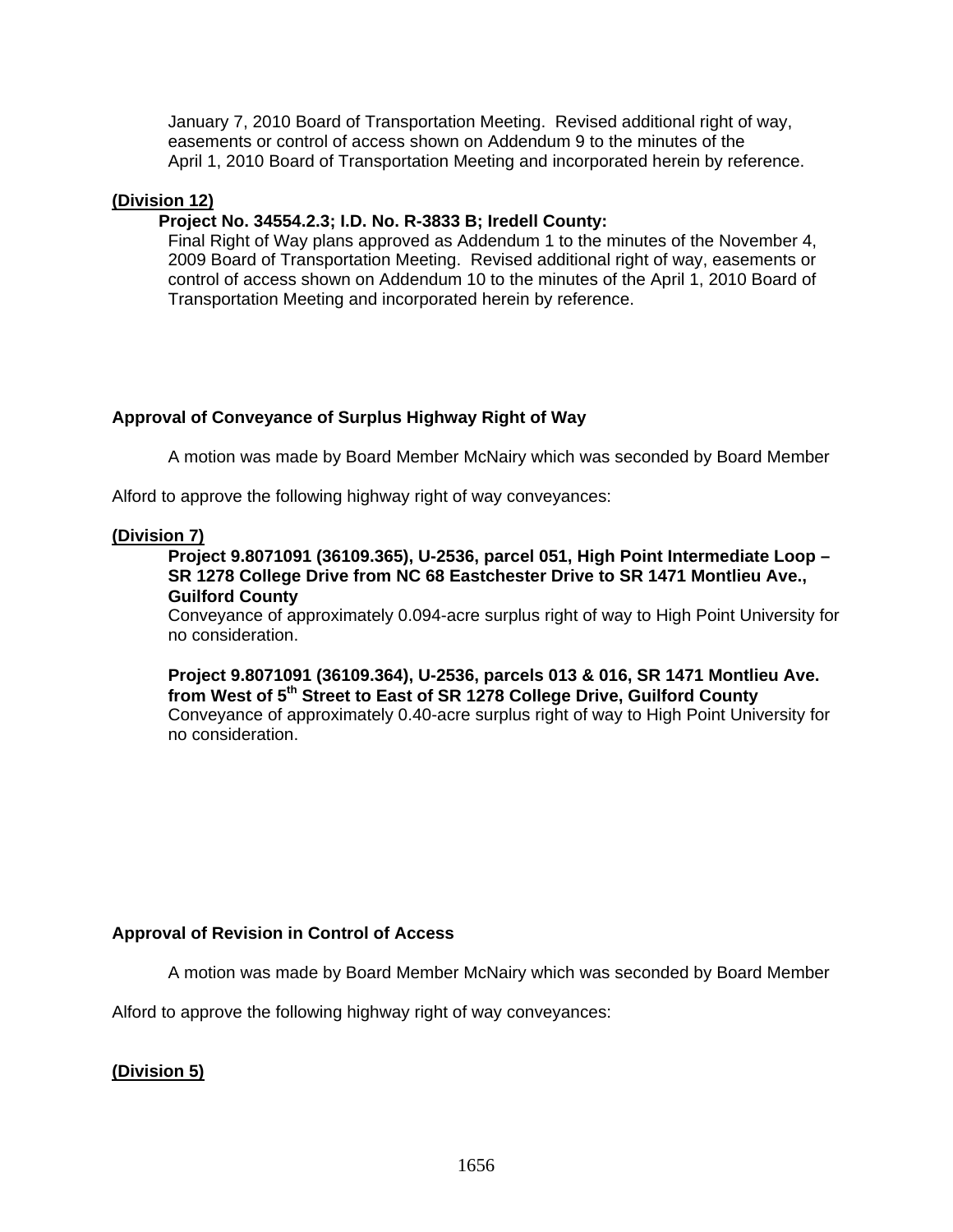# **Project 8.1486802, (36109.342), parcel 060, US 1 from North of the Neuse River to North of US 1A, Wake County**

Grant of a revision in the existing control of access to Waltonwood at Cary LLC, for the appraised enhancement value of \$116,450.00.

# **Approval of Conveyance of Permanent Easement**

A motion was made by Board Member McNairy which was seconded by Board Member

Alford to approve following highway right of way conveyances:

## **(Division 5)**

## **Project 8.140225 (34455.2.4), R-2547BB parcel 001, US 64 Knightdale Bypass from New Hope Rd. to East of SR 1003 Roseville Rd., Wake County**

The Department acquired residue property from Mingo Masters Associates during construction of the Knightdale Bypass. The City of Raleigh has requested a 0.108-acre permanent utility easement over subject residue for the construction of a sewer line. The Department has determined the conveyance of the Permanent Utility Easement would cause no damage to the residues. The City of Raleigh has agreed to this conveyance for no consideration.

# **Approval - Acquisition of Structures Partially Outside the Right of Way**

A motion was made by Board Member McNairy which was seconded by Board Member

Alford to approve the following:

Chairman Collier abstained from voting on Project I-3819 in Iredell County.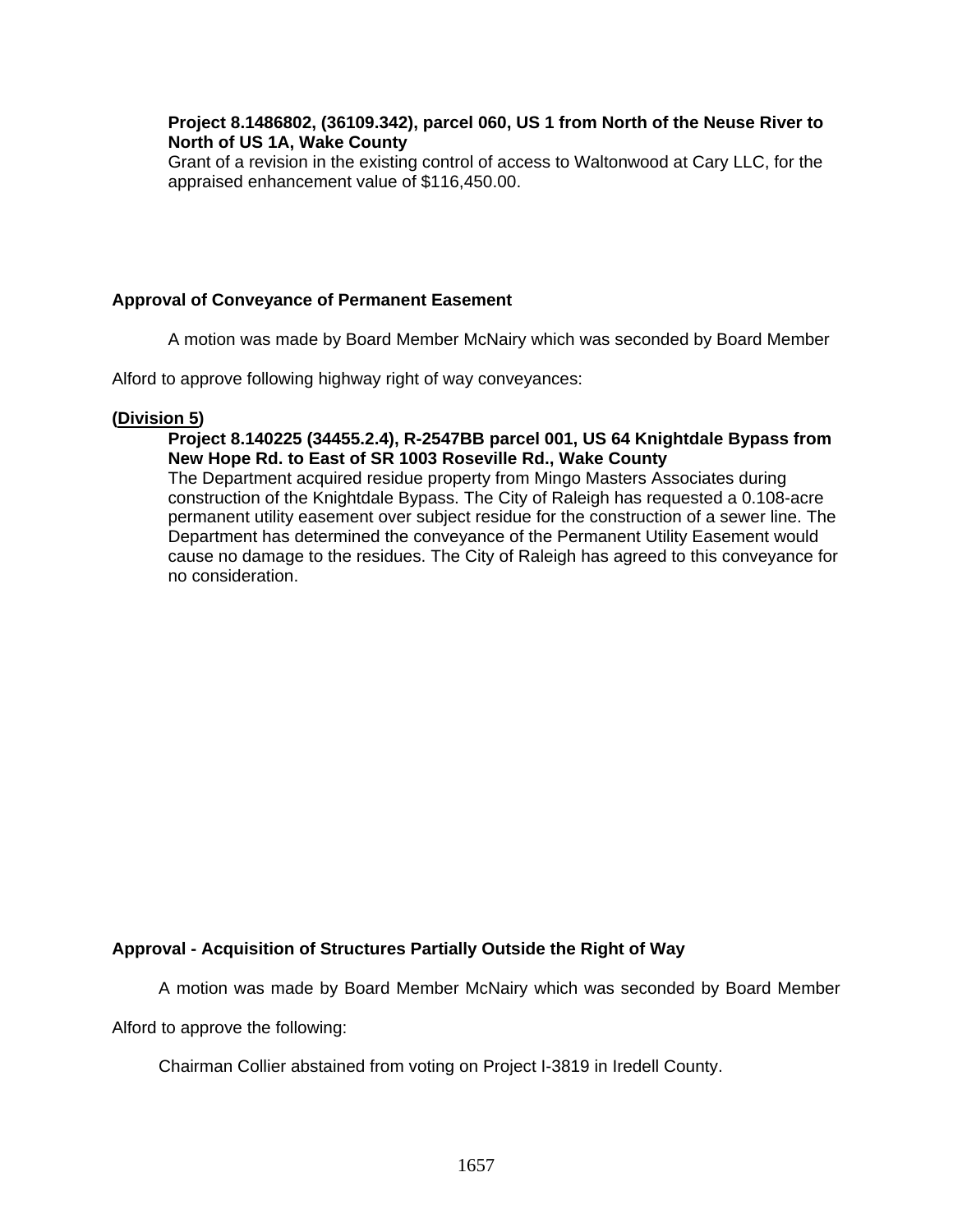The preliminary right of way plans for the following highway projects necessitate the acquisition of a part of certain buildings or structures located within the right of way of projects. Based upon the recommendation of the Manager of the Right of Way Branch and affidavits of independent real estate appraisers, the Board finds that the partial taking of the buildings or structures will substantially destroy the economic value or utility of the buildings or structures.

 The Board finds that such acquisition of the structures or parts thereof outside the right of way are for a public use and are necessary for the construction of the projects.

 The Right of Way Branch has been directed to acquire the below described buildings or structures in their entirety for the construction of the listed projects. The Attorney General, if necessary, is requested to institute proceedings to acquire the buildings or structures in their entirety, together with the right to enter upon the surrounding lands for the purpose of removing the buildings or structures.

#### **(Division 4)**

## **I. D. No. U-3621B, Nash County, WBS Element 34964.3.1:**

Parcel 016, Oakwood Properties, a Commercial Building located Right of Survey Station 20+97, Survey Line –L-.

Parcel 029, BBC Realty, a One Story Frame Dwelling located Right of Survey Station 40+31, Survey Line –L-.

Parcel 041, William F. Outlaw, a One Story Brick Dwelling located Right of Survey Station 53+25, Survey Line –L-.

Parcel 044, William A. Moore, a One Story Frame Dwelling located Right of Survey Station 53+25, Survey Line –L-.

Parcel 044, William A. Moore, a One Story Frame Dwelling located Right of Survey Station 54+92, Survey Line –L-.

Parcel 045, William A. Moore, a One Story Frame Dwelling located Right of Survey Station 55+15, Survey Line –L-.

Parcel 046, William A. Moore, a One Story Frame Dwelling located Right of Survey Station 55+75, Survey Line –L-.

Parcel 050, Walker Resources, a One Story Duplex Apt. located Right of Survey Station 61+90, Survey Line –L-.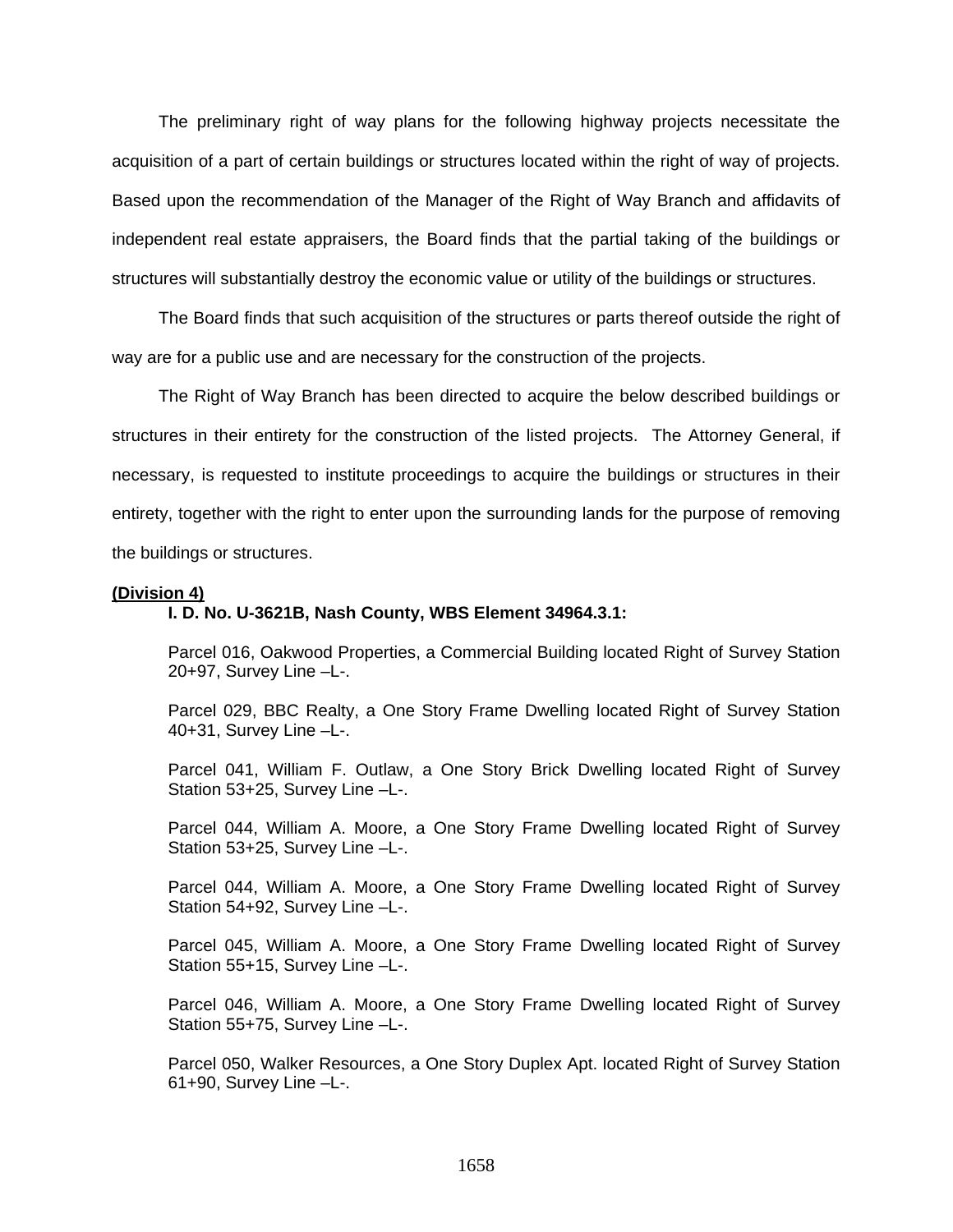Parcel 051, Mary M. Viverette, a One Story Frame Dwelling located Left of Survey Station 11+10, Survey Line –Y16-.

Parcel 052, William H. Barnes, a Shed located Right of Survey Station 64+75, Survey Line –L-.

Parcel 052, William H. Barnes, a Metal Building located Right of Survey Station 65+00, Survey Line –L-.

## **(Division 9)**

## **I. D. No. U-4909, Forsyth County, WBS Element 40278.2.1:**

Parcel 042, James L. Hill widower, a One Story Frame Dwelling located Right of Survey Station 54+80, Survey Line –L-.

## **(Division 12)**

# **I. D. No. I-3819, Iredell County, WBS Element 34192.31:**

Parcel 020, Curtiss F. George, a Patio located Right of Survey Station 53+75, Survey Line –L-.

Parcel 059, Carmike Carolinas, Inc. (& P-059A) **Utility Claim**, a One Story Brick Business located Right of Survey Station 99+00, Survey Line –L-.

Parcel 068, David L. Millsaps, a One Story Frame Dwelling located Right of Survey Station 11+00, Survey Line –Y1A-.

Parcel 069, Doris R. Goforth, a One Story Frame Dwelling located Left of Survey Station 11+00, Survey Line –Y1A-.

Parcel 125, Keith Allen Snoddy **Utility Claim**, a Pool located Left of Survey Station 57+00, Survey Line –Y-.

Parcel 125, Keith Allen Snoddy **Utility Claim**, a Shed located Left of Survey Station 58+00, Survey Line –Y-.

Parcel 130, Robert A. Collier, Jr. **Utility Claim**, a Barn located Left of Survey Station 65+30, Survey Line –Y-.

Parcel 142, Timothy R. Stewart, a One Story Frame Dwelling located Right of Survey Station 15+80, Survey Line Y9-.

Parcel 165, William R. Axley, a Barn/Garage located Right of Survey Station 103+50, Survey Line –Y-.

Parcel 098, Dr. J. H. Pressly Estate-**Utility Claim**, a Barn located Left of Survey Station 144+25, Survey Line –L-.

Parcel 120, Charles T. Rickert, a Barn located Left of Survey Station 49+00, Survey Line  $-L-$ .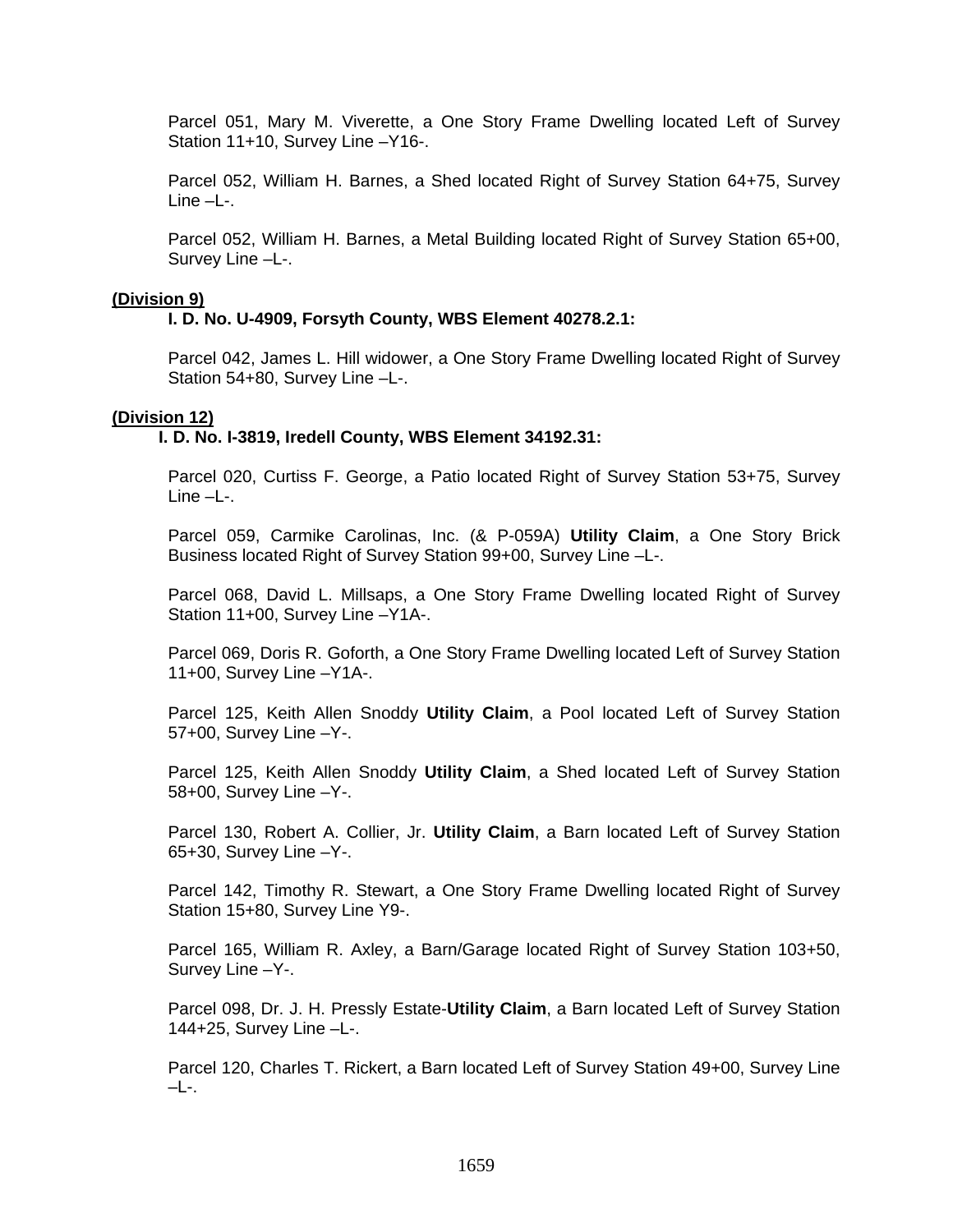## **Approval - Protective Purchase of Highway Right of Way**

 A motion was made by Board Member McNairy which was seconded by Board Member Alford to authorize the acquisition of the following property through negotiation or condemnation for the purpose of highway construction and proposed Rest Area in order to prevent undue hardship on property owners or to protect the right of way corridor from development prior to regular project approval. The Board finds such acquisitions to be necessary, and hereby authorizes the Right of Way Branch to acquire said property either by negotiation or by condemnation through the Office of the Attorney General.

## **(Division 5)**

**Property of Woodcreek Subdivision, formerly known as Wildacre North Subdivision I.D. No. R-2721, Parcel #920, WBS 37673.2.1, County of Wake** 

## **(Division 14)**

 **Property of Marion Norman Revocable Trust I.D. No. K-5002, Parcel #900, WBS 41534.2.1, F. A. Project: NHS-0023(18), County of Haywood** 

# **Approval – Recommended Supplemental Allocation of Highway Maintenance Appropriations – FY 2009-2010**

A motion was made by Board Member McNairy which was seconded by Board Member

Alford to approve the following:

On June 04, 2009, the Board of Transportation approved an allocation of Maintenance Funds in the amount of \$568,521,829 in accordance with the Governor's recommended budget. Once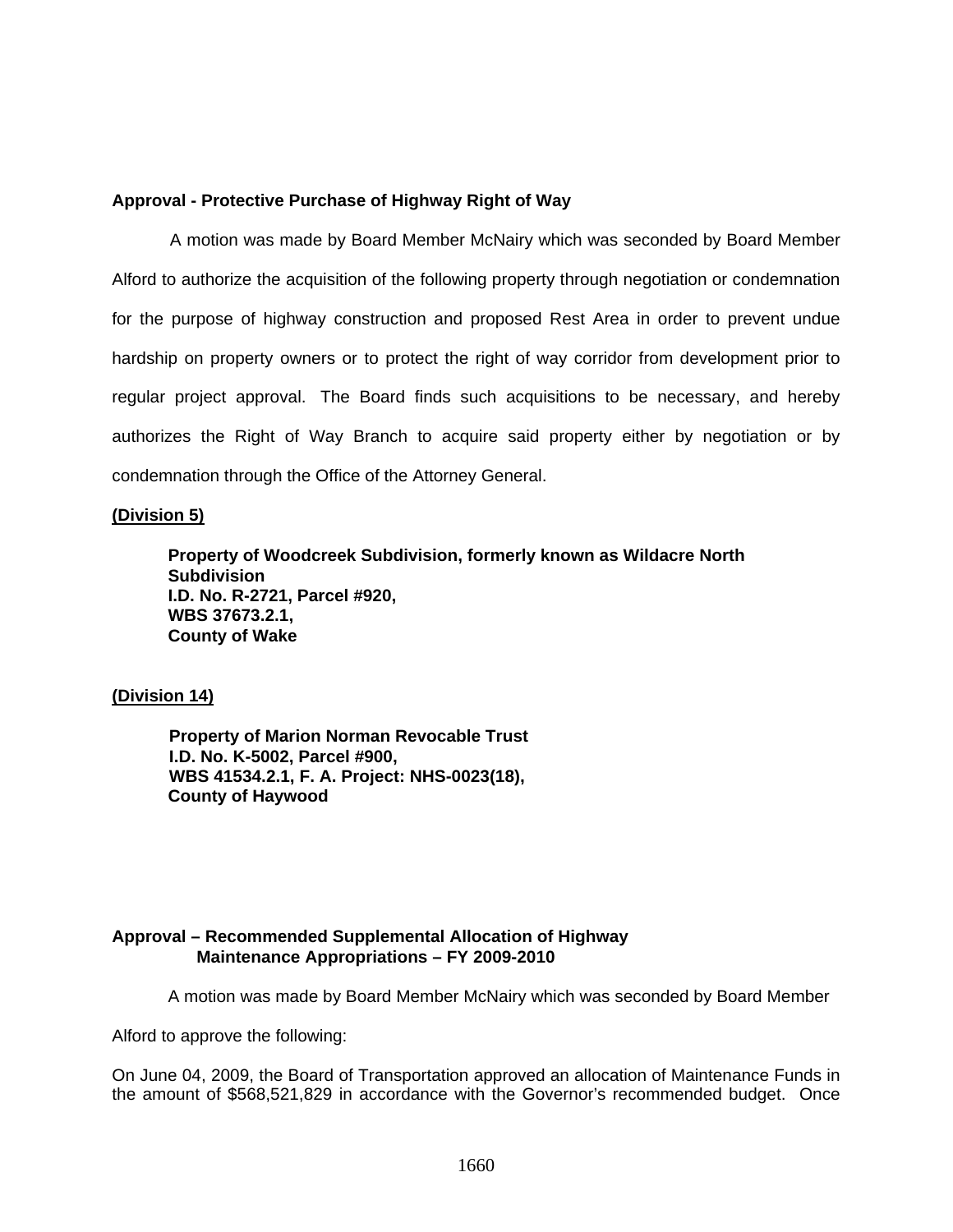the Budget Bill was ratified, an additional allocation of \$367,477,926 was approved on September 03, 2009. Funds have now been made available, in the amount of \$3,237,268, to cover Retirement Rate and State Health Insurance increases. Additionally, \$2,500,000 previously unallocated in the Primary and Secondary Systems, respectively, is recommended to be allocated to the Divisions. Finally, it is recommended that a total of \$30,000,000 be allocated from Reserve Funds from previous years' unallocated balances for Emergencies to compensate for the costs associated with this year's uncharacteristically severe winter. The staff recommends that these funds be allocated to the various systems as indicated below:

|                                          | <b>SUPPLEMENTAL</b><br><b>PRIMARY</b><br><b>ALLOCATION</b> | <b>SUPPLEMENTAL</b><br><b>SECONDARY</b><br><b>ALLOCATION</b> |
|------------------------------------------|------------------------------------------------------------|--------------------------------------------------------------|
| <b>Retirement Rate Increase</b>          | 553,968                                                    | 757,820                                                      |
| State Health Insurance Increase          | 813,260                                                    | 1,112,220                                                    |
| <b>Reserve Emergency Funds</b>           | 20,000,000                                                 | 10,000,000                                                   |
| <b>Total Supplemental Allocation</b>     | \$21,367,228                                               | \$11,870,040                                                 |
| <b>Distribution of Unallocated Funds</b> | 2,500,000                                                  | 2,500,000                                                    |

The staff recommends these funds be allocated to the Divisions and Counties based on the existing maintenance formulas approved by the Board of Transportation and in accordance with pages 2 through 8.

|                                       | <b>PREVIOUS</b>   | <b>SUPPLEMENTAL</b> | <b>TOTAL</b>      |
|---------------------------------------|-------------------|---------------------|-------------------|
| <b>SCHEDULE I - PRIMARY SYSTEM</b>    | <b>ALLOCATION</b> | <b>ALLOCATION</b>   | <b>ALLOCATION</b> |
| Road Maintenance                      | 107,628,245       | 3,867,228           | 111,495,473       |
| <b>Bridge Maintenance (Central)</b>   | 3,998,235         |                     | 3,998,235         |
| <b>Bridge Maintenance (Divisions)</b> | 24,976,744        |                     | 24,976,744        |
| Traffic Signal Maintenance - R-4701   | 6,000,000         |                     | 6,000,000         |
| <b>Weigh Stations</b>                 | 2,500,000         |                     | 2,500,000         |
| <b>Historical Markers</b>             | 40,000            | $\,$                | 40,000            |
| <b>Renovations of Rest Areas</b>      | 1,200,000         |                     | 1,200,000         |
| Major Events                          | 500,000           |                     | 500,000           |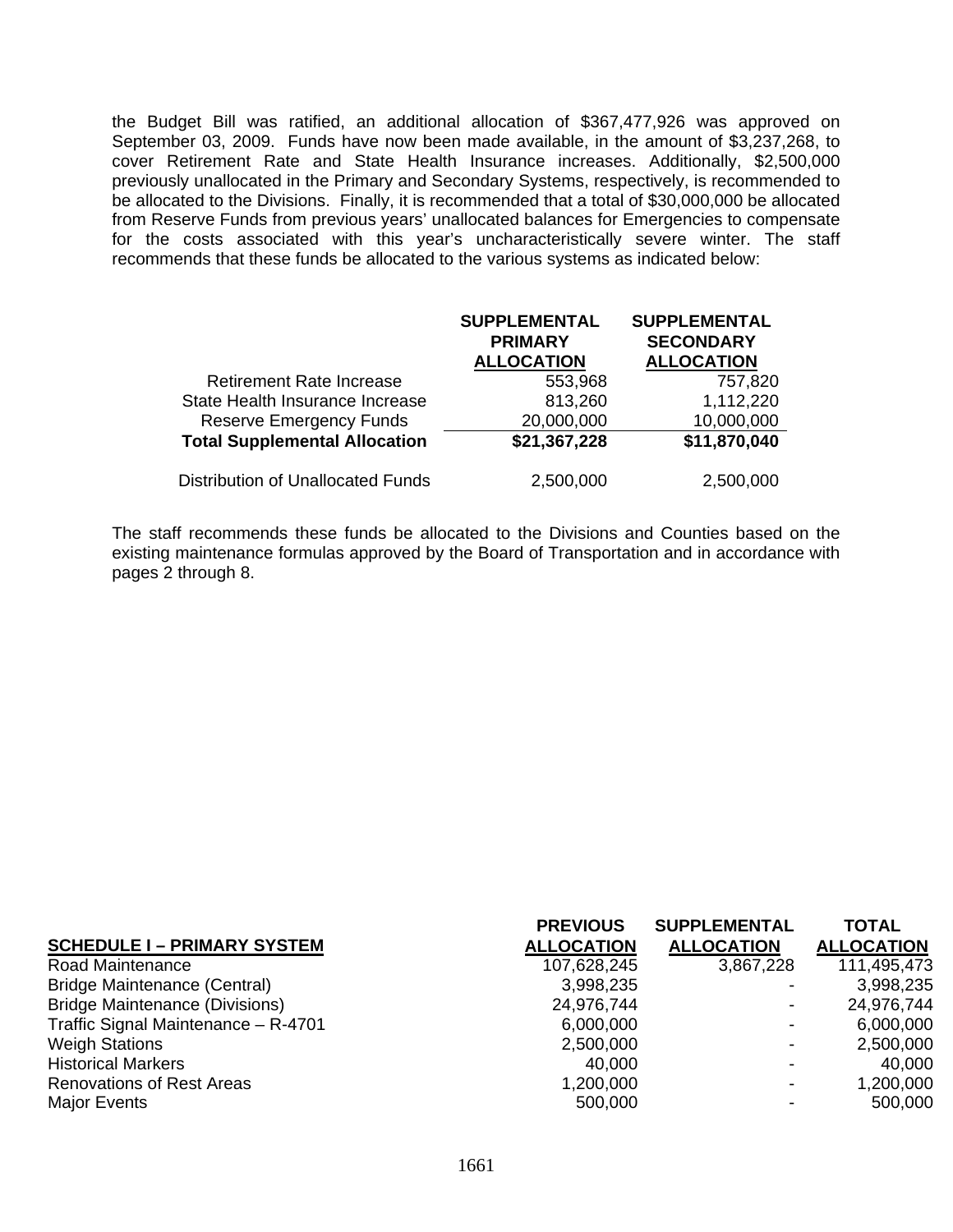| Drug and Alcohol Testing<br>Oversize/Overweight Permits     |                    | 70,000<br>6,600,000 |              | 70,000<br>6,600,000 |
|-------------------------------------------------------------|--------------------|---------------------|--------------|---------------------|
| <b>Condition Assessment and Performance</b>                 |                    | 400,000             |              | 400,000             |
| Inmate Labor                                                |                    | 8,365,000           |              | 8,365,000           |
| NPDES-National Pollutant Discharge<br>Elimination           |                    | 500,000             |              | 500,000             |
| Snow and Ice                                                |                    | 15,000,000          | 20,000,000   | 35,000,000          |
| <b>Railroad Signals</b>                                     |                    | 415,000             |              | 415,000             |
| <b>Beaver Control</b>                                       |                    | 87,000              |              | 87,000              |
| Management and Technical Training                           |                    | 175,000             |              | 175,000             |
| <b>Emergency Work Orders</b>                                |                    | 1,000,000           |              | 1,000,000           |
| <b>Non TIP Pavement Activities</b>                          |                    | 500,000             |              | 500,000             |
| <b>Bridge Fender System</b>                                 |                    | 3,500,000           |              | 3,500,000           |
| <b>Asphalt Emulsion Storage Tanks</b>                       |                    | 100,000             |              | 100,000             |
| Unallocated                                                 |                    | 2,500,000           | (2,500,000)  |                     |
|                                                             | <b>SUB-TOTAL</b>   | \$186,055,224       | \$21,367,228 | \$207,422,452       |
| <b>SCHEDULE II - SECONDARY SYSTEM</b>                       |                    |                     |              |                     |
| Road Maintenance                                            |                    | 212,610,598         | 4,370,040    | 216,980,638         |
| <b>Bridge Maintenance (Central)</b>                         |                    | 1,851,765           |              | 1,851,765           |
| <b>Bridge Maintenance (Divisions)</b>                       |                    | 39,173,256          |              | 39,173,256          |
| <b>State Park Maintenance</b>                               |                    | 500,000             |              | 500,000             |
| <b>Condition Assessment and Performance</b>                 |                    | 100,000             |              | 100,000             |
| Inmate Labor                                                |                    | 1,995,000           |              | 1,995,000           |
| Snow and Ice                                                |                    | 5,000,000           | 10,000,000   | 15,000,000          |
| <b>Railroad Signals</b>                                     |                    | 1,885,000           |              | 1,885,000           |
| <b>Beaver Control</b>                                       |                    | 263,000             |              | 263,000             |
| <b>Management and Technical Training</b>                    |                    | 175,000             |              | 175,000             |
| <b>Emergency Work Orders</b>                                |                    | 1,000,000           |              | 1,000,000           |
| <b>Non TIP Pavement Activities</b>                          |                    | 500,000             |              | 500,000             |
| <b>Bridge Fender System</b>                                 |                    | 1,500,000           |              | 1,500,000           |
| <b>Asphalt Emulsion Storage Tanks</b>                       |                    | 100,000             |              | 100,000             |
| Unallocated                                                 |                    | 2,500,000           | (2,500,000)  |                     |
|                                                             | <b>SUB-TOTAL</b>   | \$269,153,619       | \$11,870,040 | \$281,023,659       |
| <b>SCHEDULE III - GENERAL</b><br><b>MAINTENANCE RESERVE</b> |                    | \$80,790,912        |              | \$80,790,912        |
| <b>SCHEDULE IV - SYSTEM</b><br><b>PRESERVATION</b>          |                    | \$100,000,000       |              | \$100,000,000       |
| <b>SCHEDULE V - CONTRACT</b><br><b>RESURFACING</b>          |                    | \$300,000,000       |              | \$300,000,000       |
|                                                             | <b>GRAND TOTAL</b> | \$935,999,755       | \$33,237,268 | \$969,237,023       |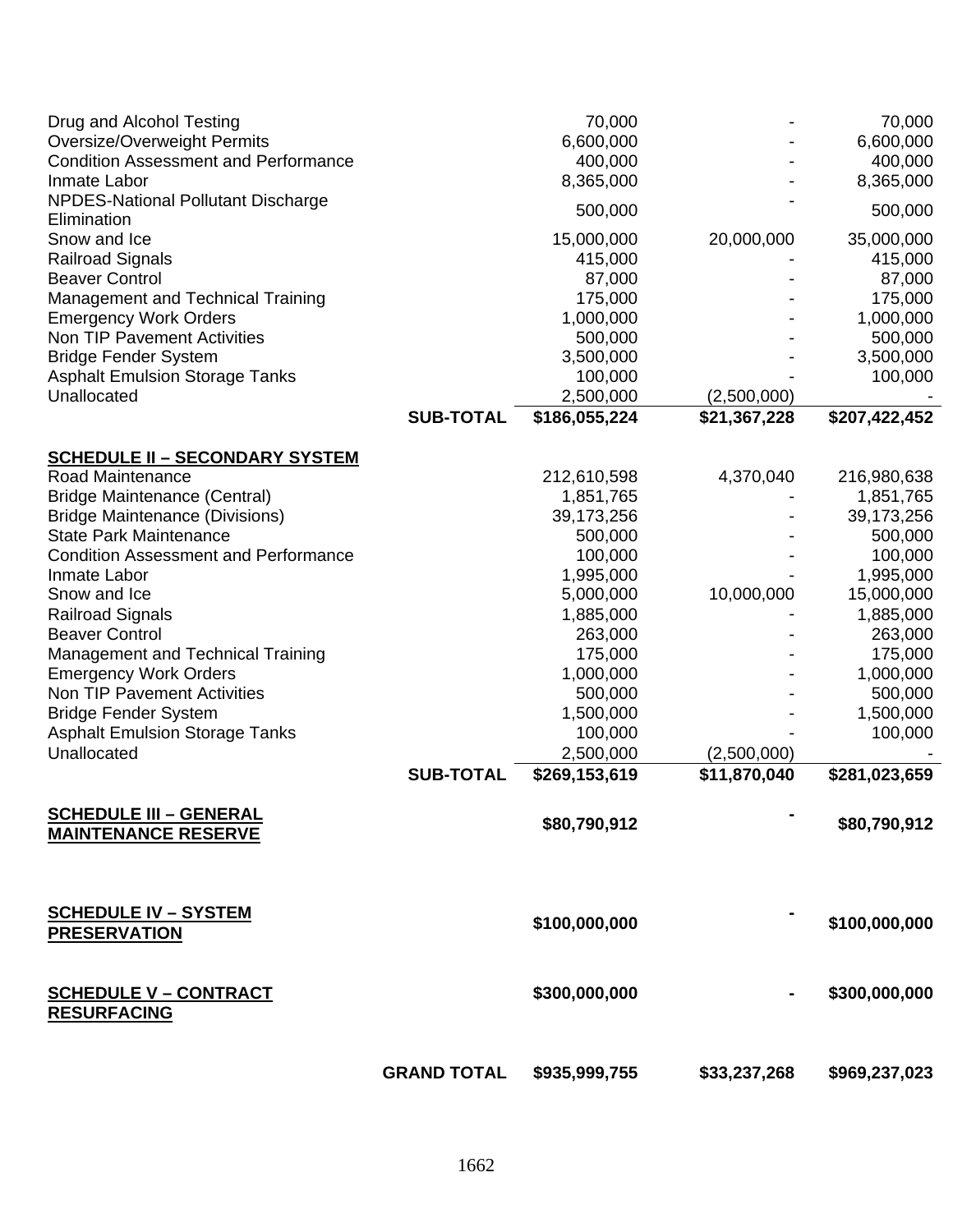# **SCHEDULE I – PRIMARY SYSTEM**

|                 | <b>PREVIOUS</b>   | <b>SUPPLEMENTAL</b> | <b>TOTAL</b>      |
|-----------------|-------------------|---------------------|-------------------|
| <b>DIVISION</b> | <b>ALLOCATION</b> | <b>ALLOCATION</b>   | <b>ALLOCATION</b> |
| 1               | 7,777,422         | 308,978             | 8,086,400         |
| $\overline{2}$  | 6,148,543         | 269,624             | 6,418,167         |
| 3               | 7,872,747         | 318,321             | 8,191,068         |
| 4               | 10,889,847        | 371,548             | 11,261,395        |
| 5               | 8,732,429         | 309,261             | 9,041,690         |
| 6               | 7,954,191         | 320,020             | 8,274,211         |
| 7               | 7,812,333         | 260,187             | 8,072,520         |
| 8               | 6,777,815         | 277,363             | 7,055,178         |
| 9               | 6,645,252         | 214,605             | 6,859,857         |
| 10              | 7,583,932         | 268,209             | 7,852,141         |
| 11              | 6,206,714         | 222,815             | 6,429,529         |
| 12              | 8,198,852         | 244,521             | 8,443,373         |
| 13              | 7,795,556         | 244,710             | 8,040,266         |
| 14              | 7,232,612         | 237,066             | 7,469,678         |
| <b>TOTAL</b>    | \$107,628,245     | \$3,867,228         | \$111,495,473     |

# **SCHEDULE II – SECONDARY SYSTEM**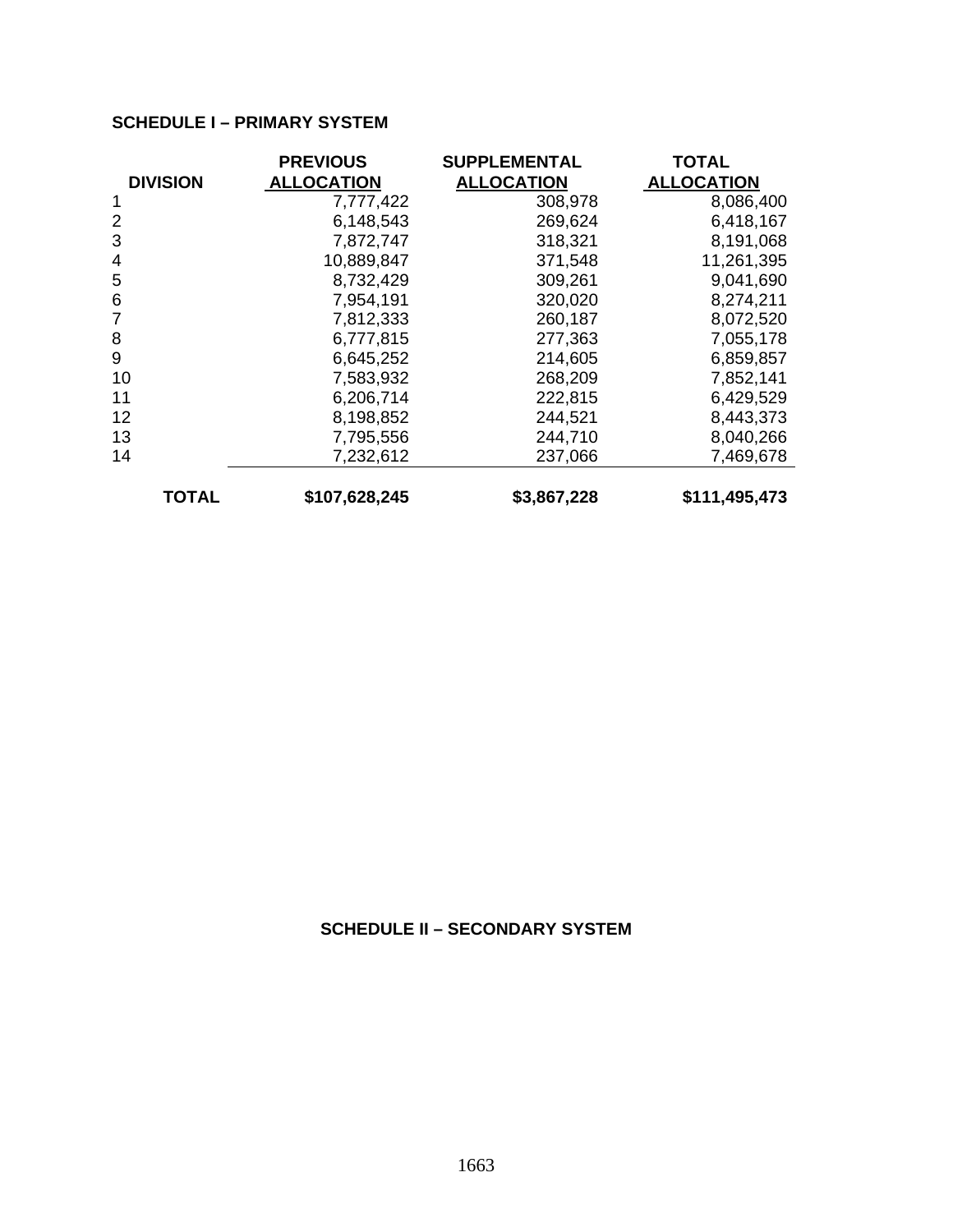|                 | <b>PREVIOUS</b>   | <b>SUPPLEMENTAL</b> | <b>TOTAL</b>      |
|-----------------|-------------------|---------------------|-------------------|
| <b>DIVISION</b> | <b>ALLOCATION</b> | <b>ALLOCATION</b>   | <b>ALLOCATION</b> |
|                 | 12,410,882        | 245,559             | 12,656,441        |
| $\overline{2}$  | 12,791,228        | 261,971             | 13,053,199        |
| 3               | 14,013,627        | 289,326             | 14,302,953        |
| 4               | 15,408,440        | 319,214             | 15,727,654        |
| 5               | 19,231,544        | 391,871             | 19,623,415        |
| 6               | 15,775,632        | 324,985             | 16,100,617        |
| 7               | 15,310,140        | 315,705             | 15,625,845        |
| 8               | 18,141,881        | 375,546             | 18,517,427        |
| 9               | 14,525,886        | 299,401             | 14,825,287        |
| 10              | 15,224,607        | 314,257             | 15,538,864        |
| 11              | 16,397,670        | 338,932             | 16,736,602        |
| 12              | 16,849,730        | 349,383             | 17,199,113        |
| 13              | 13,453,081        | 277,599             | 13,730,680        |
| 14              | 13,076,250        | 266,291             | 13,342,541        |
| <b>TOTAL</b>    | \$212,610,598     | \$4,370,040         | \$216,980,638     |

**SECONDARY SYSTEM** 

|                    | <b>PREVIOUS</b>   | <b>SUPPLEMENTAL</b> | <b>TOTAL</b>      |
|--------------------|-------------------|---------------------|-------------------|
| <b>Division 1</b>  | <b>ALLOCATION</b> | <b>ALLOCATION</b>   | <b>ALLOCATION</b> |
| <b>County Name</b> |                   |                     |                   |
| <b>Bertie</b>      | 1,585,453         | 31,230              | 1,616,683         |
| Camden             | 535,009           | 10,286              | 545,295           |
| Chowan             | 653,435           | 12,787              | 666,222           |
| Currituck          | 724,649           | 14,308              | 738,957           |
| Dare               | 491,189           | 9,352               | 500,541           |
| Gates              | 892,448           | 17,866              | 910,314           |
| Hertford           | 1,119,329         | 21,314              | 1,140,643         |
| Hyde               | 627,839           | 12,255              | 640,094           |
| Martin             | 1,309,706         | 26,709              | 1,336,415         |
| Northampton        | 1,388,871         | 28,391              | 1,417,262         |
| Pasquotank         | 948,114           | 19,027              | 967,141           |
| Perquimans         | 898,910           | 17,978              | 916,888           |
| Tyrrell            | 493,577           | 9,407               | 502,984           |
| Washington         | 742,353           | 14,649              | 757,002           |
| <b>Division</b>    | \$12,410,882      | \$245,559           |                   |
| Total:             |                   |                     | \$12,656,441      |

| Division 2         |
|--------------------|
| <b>County Name</b> |
| Beaufort           |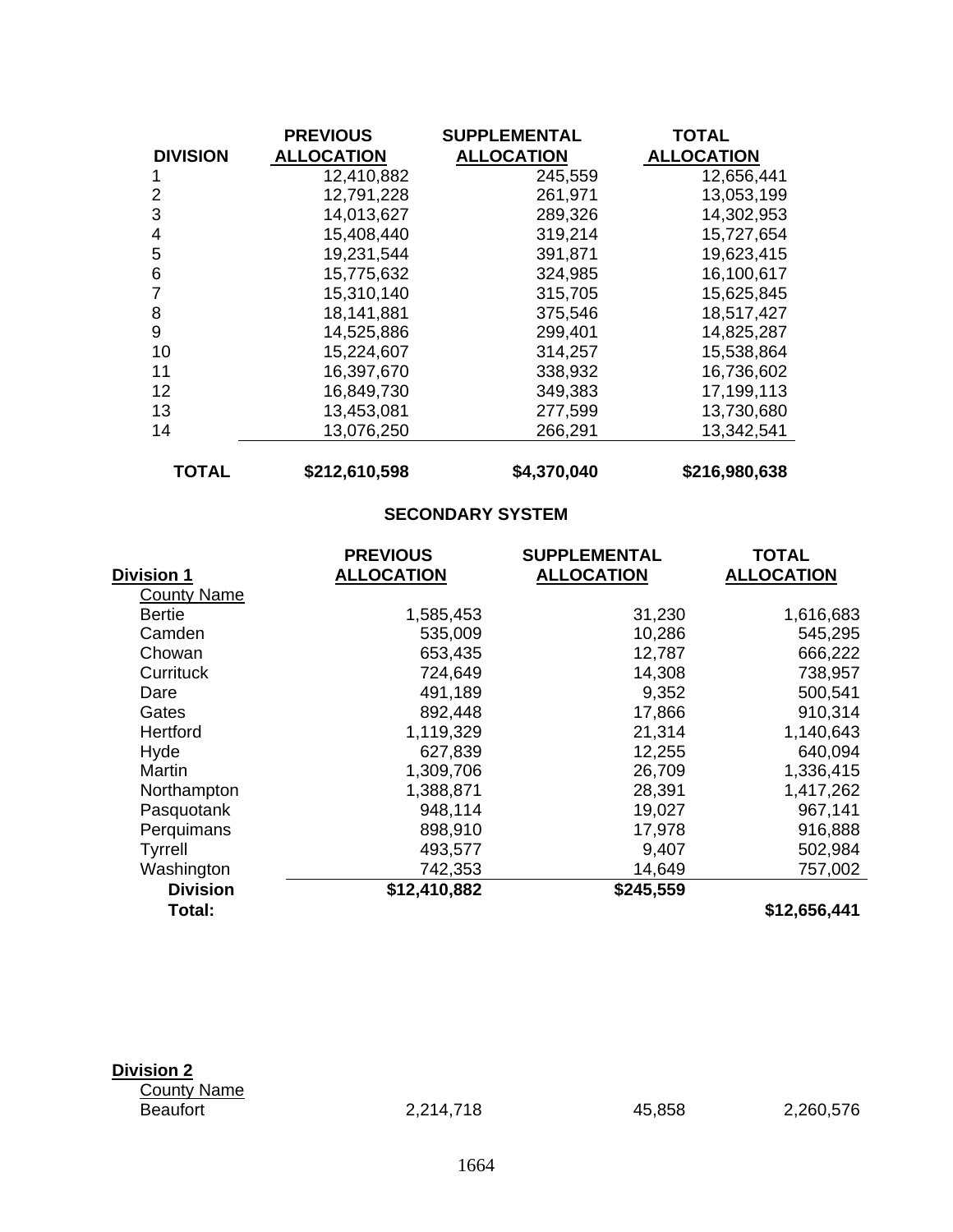| Carteret           | 1,051,337         | 21,115              | 1,072,452         |
|--------------------|-------------------|---------------------|-------------------|
| Craven             | 1,996,176         | 41,190              | 2,037,366         |
| Greene             | 1,162,026         | 23,583              | 1,185,609         |
| Jones              | 784,266           | 15,572              | 799,838           |
| Lenoir             | 1,987,780         | 40,937              | 2,028,717         |
| Pamlico            | 731,655           | 14,457              | 746,112           |
| Pitt               | 2,863,270         | 59,259              | 2,922,529         |
| <b>Division</b>    | \$12,791,228      | \$261,971           |                   |
| Total:             |                   |                     | \$13,053,199      |
|                    |                   |                     |                   |
| Division 3         |                   |                     |                   |
| <b>County Name</b> |                   |                     |                   |
| <b>Brunswick</b>   | 2,014,721         | 41,610              |                   |
|                    |                   |                     | 2,056,331         |
| Duplin             | 2,845,408         | 59,273              | 2,904,681         |
| New Hanover        | 1,537,637         | 30,794              | 1,568,431         |
| Onslow             | 2,254,326         | 46,191              | 2,300,517         |
| Pender             | 1,705,792         | 35,107              | 1,740,899         |
| Sampson            | 3,655,743         | 76,351              | 3,732,094         |
| <b>Division</b>    | \$14,013,627      | \$289,326           |                   |
| Total:             |                   |                     | \$14,302,953      |
|                    |                   |                     |                   |
|                    | <b>PREVIOUS</b>   | <b>SUPPLEMENTAL</b> | <b>TOTAL</b>      |
| <b>Division 4</b>  | <b>ALLOCATION</b> | <b>ALLOCATION</b>   | <b>ALLOCATION</b> |
| <b>County Name</b> |                   |                     |                   |
| Edgecombe          | 1,561,673         | 31,876              | 1,593,549         |
| Halifax            | 2,120,241         | 43,873              | 2,164,114         |
| Johnston           | 4,391,258         | 91,921              | 4,483,179         |
| Nash               | 2,610,386         | 54,030              | 2,664,416         |
| Wayne              | 2,836,416         | 58,841              | 2,895,257         |
| Wilson             | 1,888,466         | 38,673              | 1,927,139         |
| <b>Division</b>    | \$15,408,440      | \$319,214           |                   |
| Total:             |                   |                     | \$15,727,654      |
|                    |                   |                     |                   |
| Division 5         |                   |                     |                   |
| <b>County Name</b> |                   |                     |                   |
| Durham             | 2,374,983         | 47,687              | 2,422,670         |
| Franklin           | 2,074,197         | 42,899              | 2,117,096         |
| Granville          | 2,268,927         | 46,981              | 2,315,908         |
| Person             | 1,805,596         | 37,182              | 1,842,778         |
| Vance              | 1,272,640         | 25,698              | 1,298,338         |
| Wake               | 7,718,001         | 156,071             | 7,874,072         |
| Warren             | 1,717,200         | 35,353              | 1,752,553         |
| <b>Division</b>    | \$19,231,544      | \$391,871           |                   |
| Total:             |                   |                     |                   |
|                    |                   |                     | \$19,623,415      |
|                    |                   |                     |                   |
|                    |                   |                     |                   |
| <u>Division 6</u>  |                   |                     |                   |
| <b>County Name</b> |                   |                     |                   |
| <b>Bladen</b>      | 1,989,260         | 37,823              | 2,027,083         |
|                    |                   |                     |                   |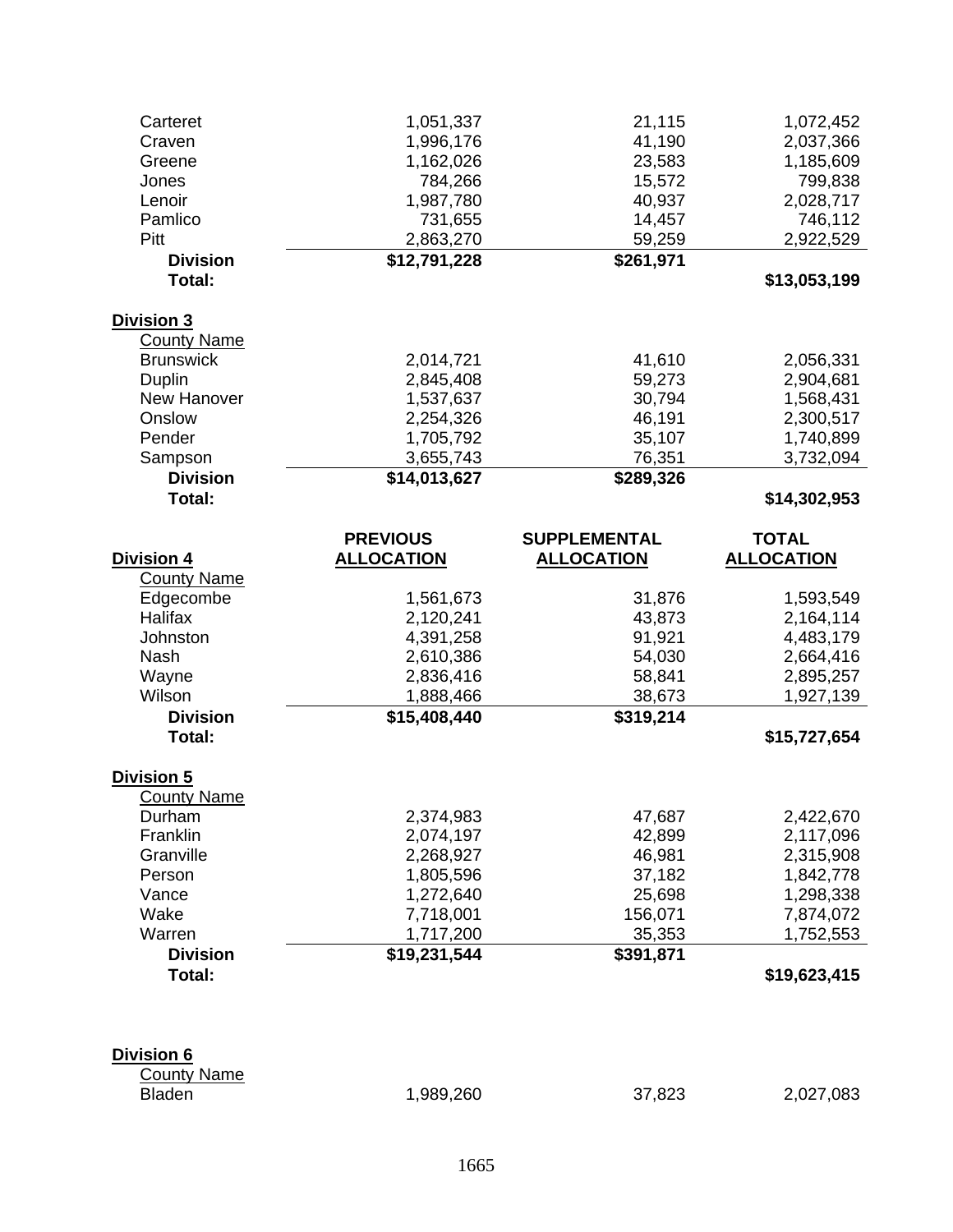| Columbus<br>Cumberland<br>Harnett<br>Robeson | 3,016,491<br>3,374,629<br>2,941,548<br>4,453,704 | 62,904<br>69,736<br>61,251<br>93,271 | 3,079,395<br>3,444,365<br>3,002,799<br>4,546,975 |
|----------------------------------------------|--------------------------------------------------|--------------------------------------|--------------------------------------------------|
| <b>Division</b><br>Total:                    | \$15,775,632                                     | $\overline{$}324,985$                | \$16,100,617                                     |
|                                              |                                                  |                                      |                                                  |
| <b>Division 7</b>                            |                                                  |                                      |                                                  |
| <b>County Name</b>                           |                                                  |                                      |                                                  |
| Alamance                                     | 2,638,499                                        | 54,500                               | 2,692,999                                        |
| Caswell                                      | 1,566,317                                        | 32,158                               | 1,598,475                                        |
| Guilford                                     | 5,588,525                                        | 114,728                              | 5,703,253                                        |
| Orange                                       | 2,383,416                                        | 49,081                               | 2,432,497                                        |
| Rockingham                                   | 3,133,383                                        | 65,238                               | 3,198,621                                        |
| <b>Division</b>                              | \$15,310,140                                     | \$315,705                            |                                                  |
| Total:                                       |                                                  |                                      | \$15,625,845                                     |
|                                              | <b>PREVIOUS</b>                                  | <b>SUPPLEMENTAL</b>                  | <b>TOTAL</b>                                     |
| <b>Division 8</b>                            | <b>ALLOCATION</b>                                | <b>ALLOCATION</b>                    | <b>ALLOCATION</b>                                |
| <b>County Name</b>                           |                                                  |                                      |                                                  |
| Chatham                                      | 2,856,225                                        | 59,361                               | 2,915,586                                        |
| Hoke                                         | 1,348,142                                        | 27,505                               | 1,375,647                                        |
| Lee                                          | 1,366,616                                        | 27,748                               | 1,394,364                                        |
| Montgomery                                   | 1,629,213                                        | 33,491                               | 1,662,704                                        |
| Moore                                        | 2,816,743                                        | 58,585                               | 2,875,328                                        |
| Randolph                                     | 4,654,048                                        | 97,456                               | 4,751,504                                        |
| Richmond                                     | 2,032,124                                        | 41,991                               | 2,074,115                                        |
| Scotland                                     | 1,438,770                                        | 29,409                               | 1,468,179                                        |
| <b>Division</b>                              | \$18,141,881                                     | \$375,546                            |                                                  |
| Total:                                       |                                                  |                                      | \$18,517,427                                     |
| Division 9                                   |                                                  |                                      |                                                  |
| <b>County Name</b>                           |                                                  |                                      |                                                  |
| Davidson                                     | 4,157,648                                        | 86,481                               | 4,244,129                                        |
| Davie                                        | 1,341,111                                        | 27,376                               | 1,368,487                                        |
| Forsyth                                      | 3,280,575                                        | 66,216                               | 3,346,791                                        |
| Rowan                                        | 3,334,946                                        | 69,259                               | 3,404,205                                        |
|                                              |                                                  |                                      |                                                  |
|                                              |                                                  |                                      |                                                  |
| <b>Stokes</b><br><b>Division</b>             | 2,411,606<br>\$14,525,886                        | 50,069<br>\$299,401                  | 2,461,675                                        |

| <b>Division 10</b> |  |  |
|--------------------|--|--|
|                    |  |  |

County Name<br>Anson

# Anson 2,085,451 43,137 2,128,588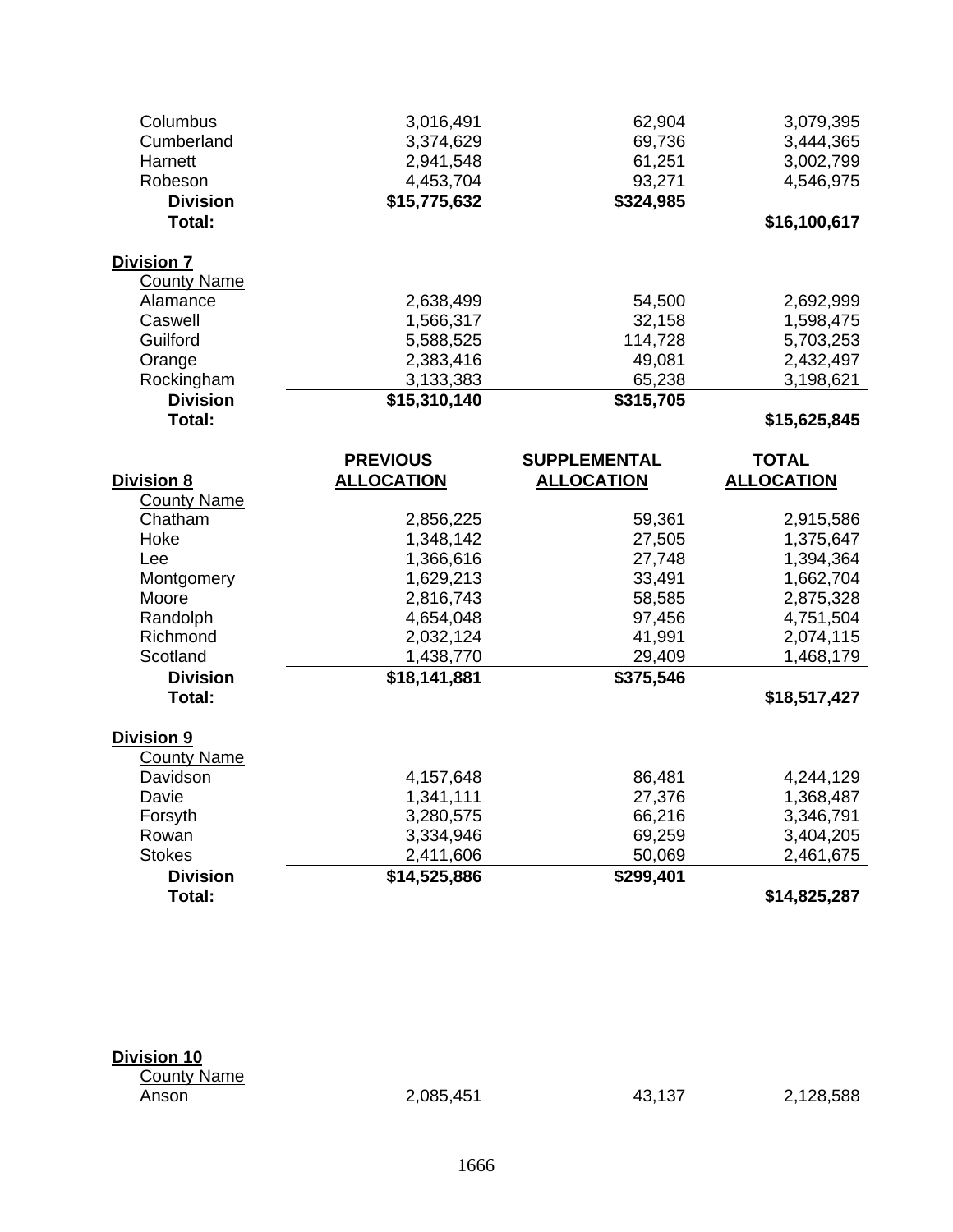| Cabarrus           | 2,363,074         | 48,814              | 2,411,888         |
|--------------------|-------------------|---------------------|-------------------|
| Mecklenburg        | 4,046,569         | 82,132              | 4,128,701         |
| Stanly             | 2,249,529         | 46,540              | 2,296,069         |
| Union              | 4,479,984         | 93,634              | 4,573,618         |
| <b>Division</b>    | \$15,224,607      | \$314,257           |                   |
| Total:             |                   |                     | \$15,538,864      |
| <b>Division 11</b> |                   |                     |                   |
| <b>County Name</b> |                   |                     |                   |
| Alleghany          | 1,183,728         | 24,044              | 1,207,772         |
| Ashe               | 2,218,726         | 45,983              | 2,264,709         |
| Avery              | 848,271           | 16,927              | 865,198           |
| Caldwell           | 1,903,614         | 39,138              | 1,942,752         |
| Surry              | 2,992,734         | 62,351              | 3,055,085         |
| Watauga            | 1,616,131         | 33,170              | 1,649,301         |
| Wilkes             | 3,702,051         | 77,415              | 3,779,466         |
| Yadkin             | 1,932,415         | 39,904              | 1,972,319         |
| <b>Division</b>    | \$16,397,670      | \$338,932           |                   |
| Total:             |                   |                     | \$16,736,602      |
|                    | <b>PREVIOUS</b>   | <b>SUPPLEMENTAL</b> | <b>TOTAL</b>      |
| <b>Division 12</b> | <b>ALLOCATION</b> | <b>ALLOCATION</b>   | <b>ALLOCATION</b> |
| <b>County Name</b> |                   |                     |                   |
| Alexander          | 1,687,893         | 34,728              | 1,722,621         |
| Catawba            | 2,969,540         | 61,171              | 3,030,711         |
| Cleveland          | 3,202,130         | 66,740              | 3,268,870         |
| Gaston             | 2,741,620         | 56,574              | 2,798,194         |
| Iredell            | 4,173,388         | 87,267              | 4,260,655         |
| Lincoln            | 2,075,159         | 42,903              | 2,118,062         |
| <b>Division</b>    | \$16,849,730      | \$349,383           |                   |
| Total:             |                   |                     | \$17,199,113      |
| Division 13        |                   |                     |                   |
| <b>County Name</b> |                   |                     |                   |
| <b>Buncombe</b>    | 3,431,285         | 71,439              | 3,502,724         |
| <b>Burke</b>       | 2,233,318         | 46,297              | 2,279,615         |
| Madison            | 1,687,440         | 34,726              | 1,722,166         |
| McDowell           | 1,458,908         | 29,876              | 1,488,784         |
| <b>Mitchell</b>    | 804,420           | 15,999              | 820,419           |
| Rutherford         | 2,876,183         | 59,935              | 2,936,118         |
| Yancey             | 961,527           | 19,327              | 980,854           |
| <b>Division</b>    | \$13,453,081      | \$277,599           |                   |
| Total:             |                   |                     | \$13,730,680      |
|                    |                   |                     |                   |
| <b>Division 14</b> |                   |                     |                   |
| <b>County Name</b> |                   |                     |                   |
| Cherokee           | 1,564,206         | \$32,052            | 1,596,258         |
| Clay               | 712,396           | \$14,048            | 726,444           |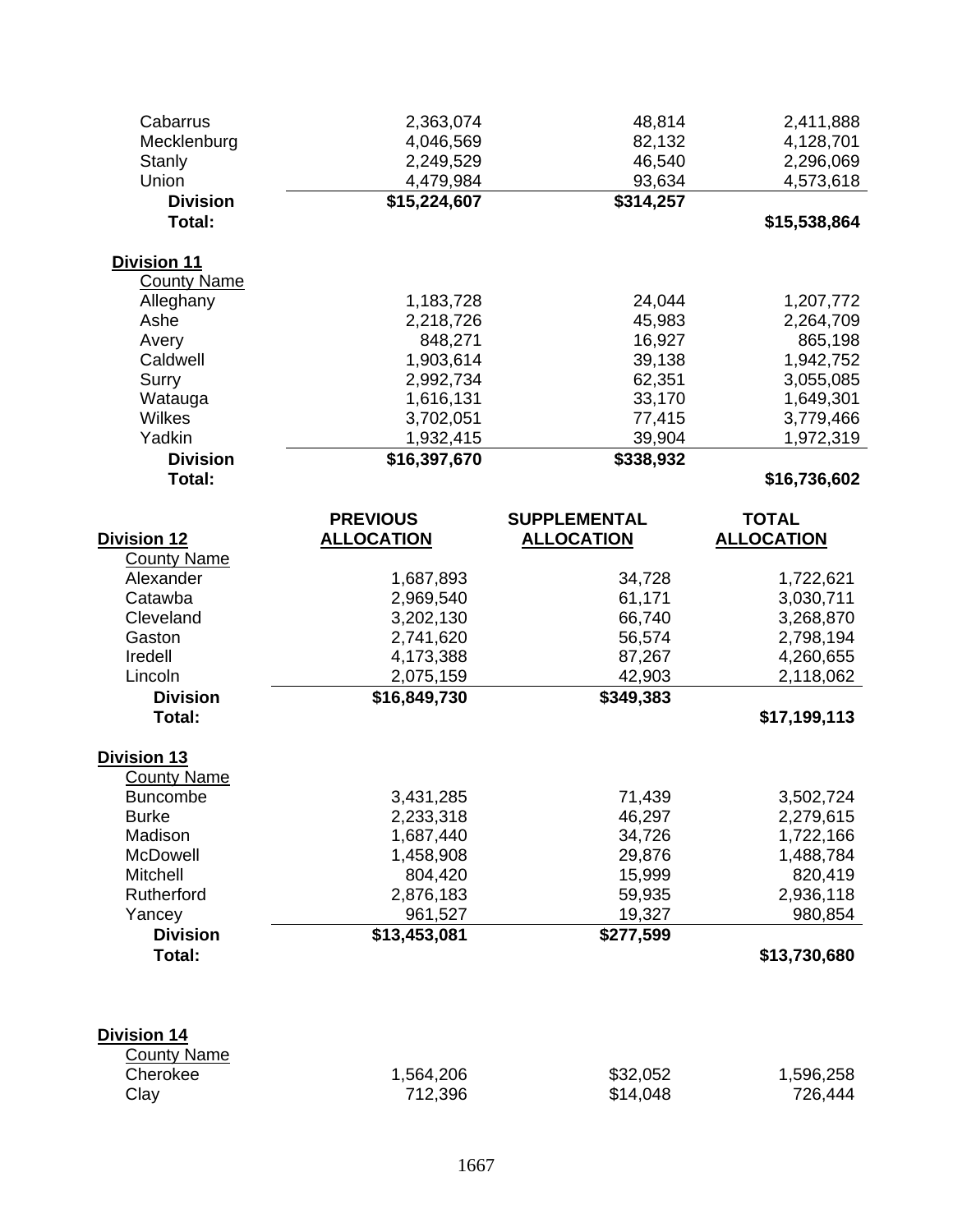| \$13,342,541 |
|--------------|
|              |
|              |
| 1,032,880    |
| 680,591      |
| 1,170,634    |
| 1,890,906    |
| 1,559,335    |
| 2,558,255    |
| 1,519,445    |
| 607,793      |
|              |

## **Approval – Goldsboro Urban Area MPO Comprehensive Transportation Plan**

The Transportation Planning Branch has worked cooperatively with the Goldsboro Urban Area MPO on the development of their Comprehensive Transportation Plan (CTP). The Plan was adopted by the MPO on September 24, 2009 and amended February 18, 2010.

The plan is based on an analysis of existing and projected travel and land use, public involvement and field investigations of recommended improvements. The plan is located on the web at: <http://www.ncdot.gov/doh/preconstruct/tpb/Goldsboro/goldsboro.html>

A motion was made by Board Member McNairy which was seconded by Board Member Alford to approve.

**Approval – Jackson County Comprehensive Transportation Plan**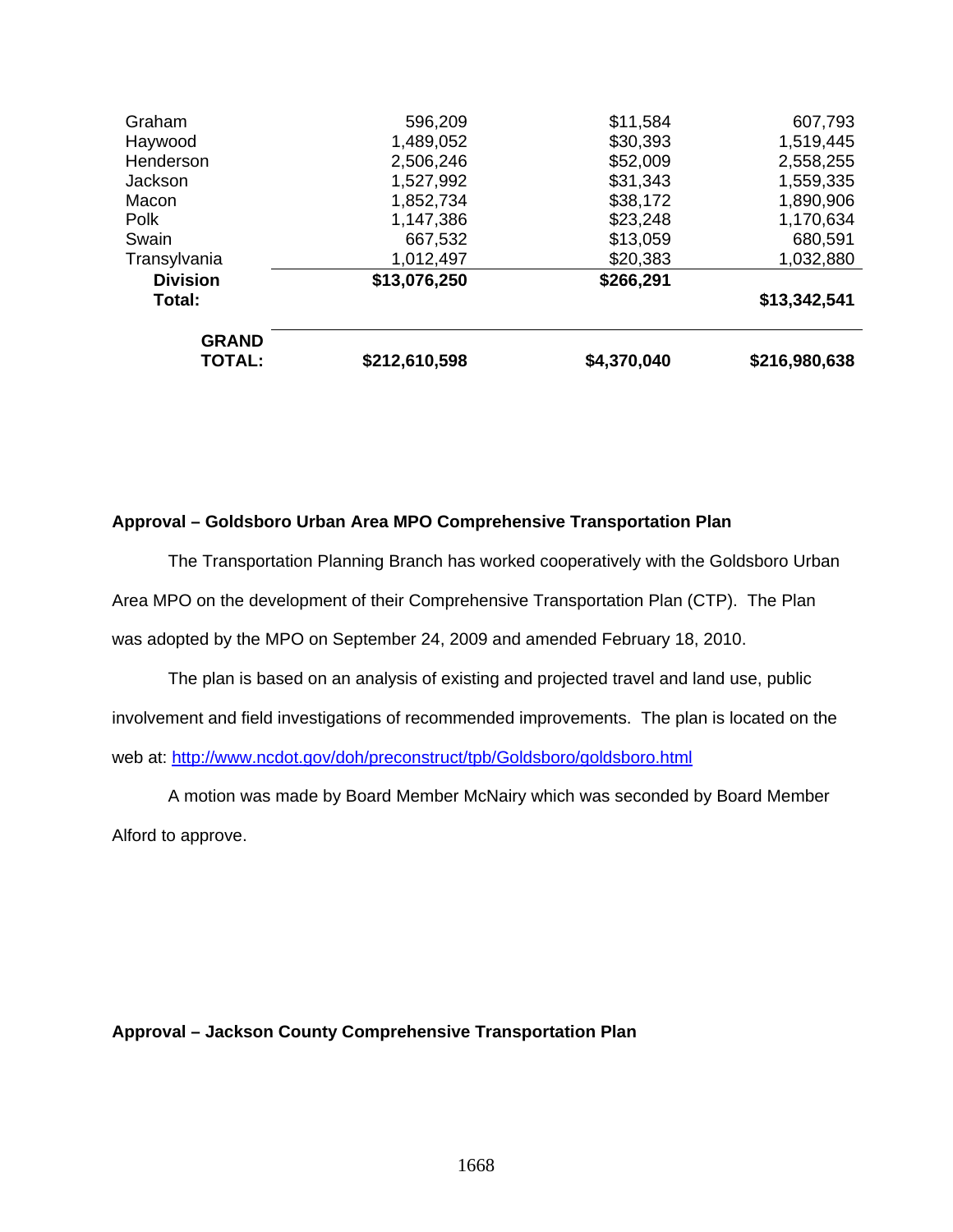The Transportation Planning Branch has worked cooperatively with Jackson County, its municipalities, and the Southwestern RPO on the development of the Jackson County Comprehensive Transportation Plan (CTP). The Plan was adopted by the County on December 21, 2009 and by the respective municipalities on the following dates: Town of Dillsboro on January 11, 2010; Town of Sylva on December 17, 2009; Town of Webster on January 5, 2010; and the Village of Forrest Hills on January 26, 2010. It was endorsed by the RPO on September 28, 2009.

 The plan is based on an analysis of existing and projected travel and land use, public involvement and field investigations of recommended improvements. It is located on the web at: <http://www.ncdot.gov/doh/preconstruct/tpb/planning/JacksonCTP.html>

 A motion was made by Board Member McNairy which was seconded by Board Member Alford to approve.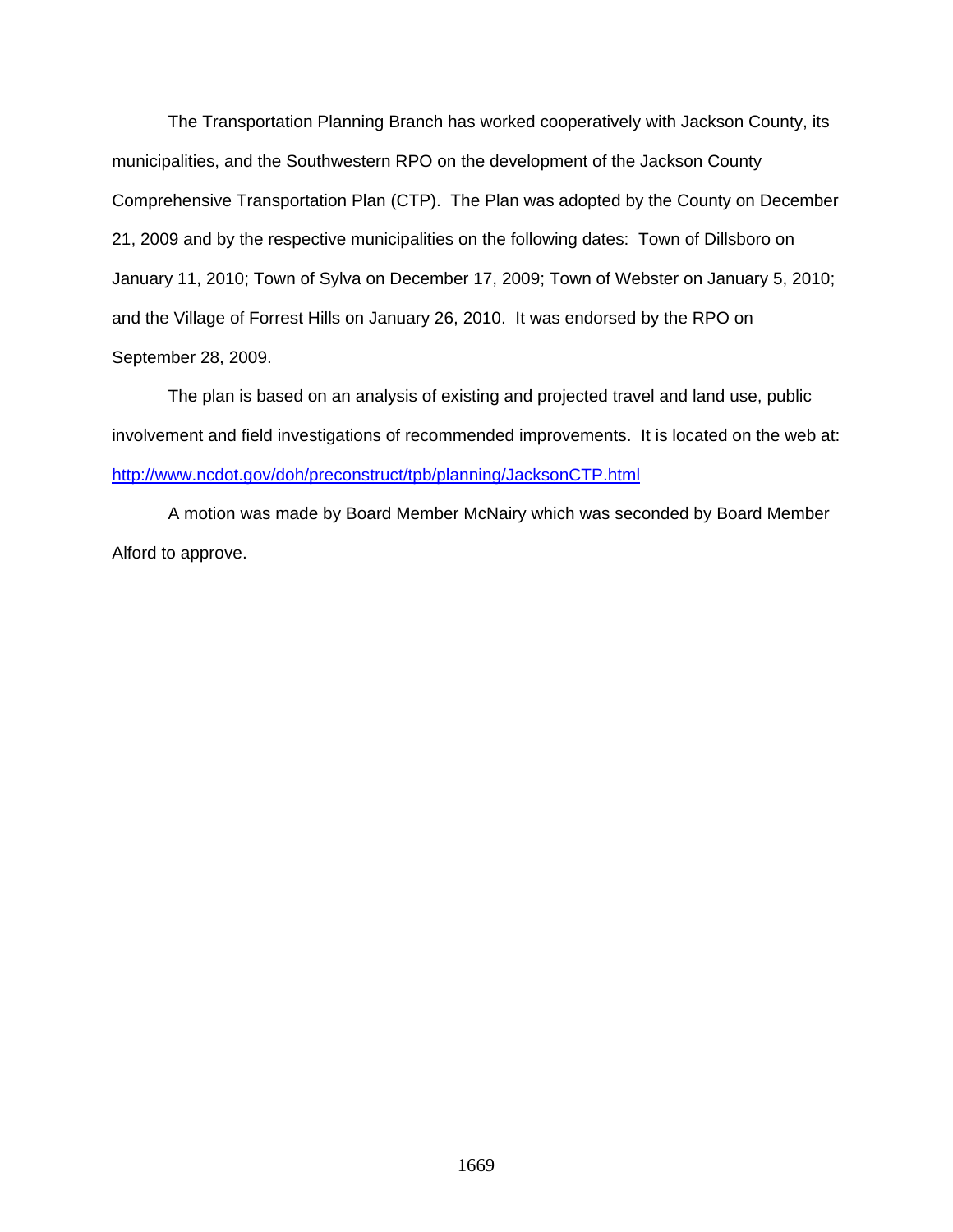# **Additional Business**

# **Approval – Resolution for T. Walter Middleton**

Upon a recommendation from the Road Naming Committee a motion was made by

Board Member Burrell, which was seconded by Board Member Overholt to approve the

following resolution:

**WHEREAS,** T. Walter Middleton was born and reared in Tuckasegee, North Carolina; and

**WHEREAS,** T. Walter Middleton graduated from Cullowhee High School; and

**WHEREAS,** T. Walter Middleton entered the Civilian Conservation Corps, then enlisted in the U.S. Army on May 29, 1941, and was assigned to the 803<sup>rd</sup> Engineers in the Philippine Islands; and

**WHEREAS,** T. Walter Middleton served Jackson County for 42 years as a minister; and

**WHEREAS,** T. Walter Middleton wrote several books of mountain folklore, the history of the Tuckasegee area and his POW experience while serving in World World II; and

**WHEREAS,** the Jackson County Board of Commissioners requested the North Carolina Department of Transportation honor T. Walter Middleton for his noble life and selfless service to his community and state.

## **NOW, THEREFORE, BE IT RESOLVED:**

That the North Carolina Board of Transportation name the bridge on N.C. 107 over Tuckasegee River in Jackson County, as the *T. Walter Middleton Bridge*. In the event bridge #39 is replaced, this honorary designation will transfer to the new bridge structure at the appropriate time.

That appropriate signs be erected at a suitable time.

Juf a. Collies On  $\frac{1}{\text{Chairman}}$ 

George a. Cont., Or.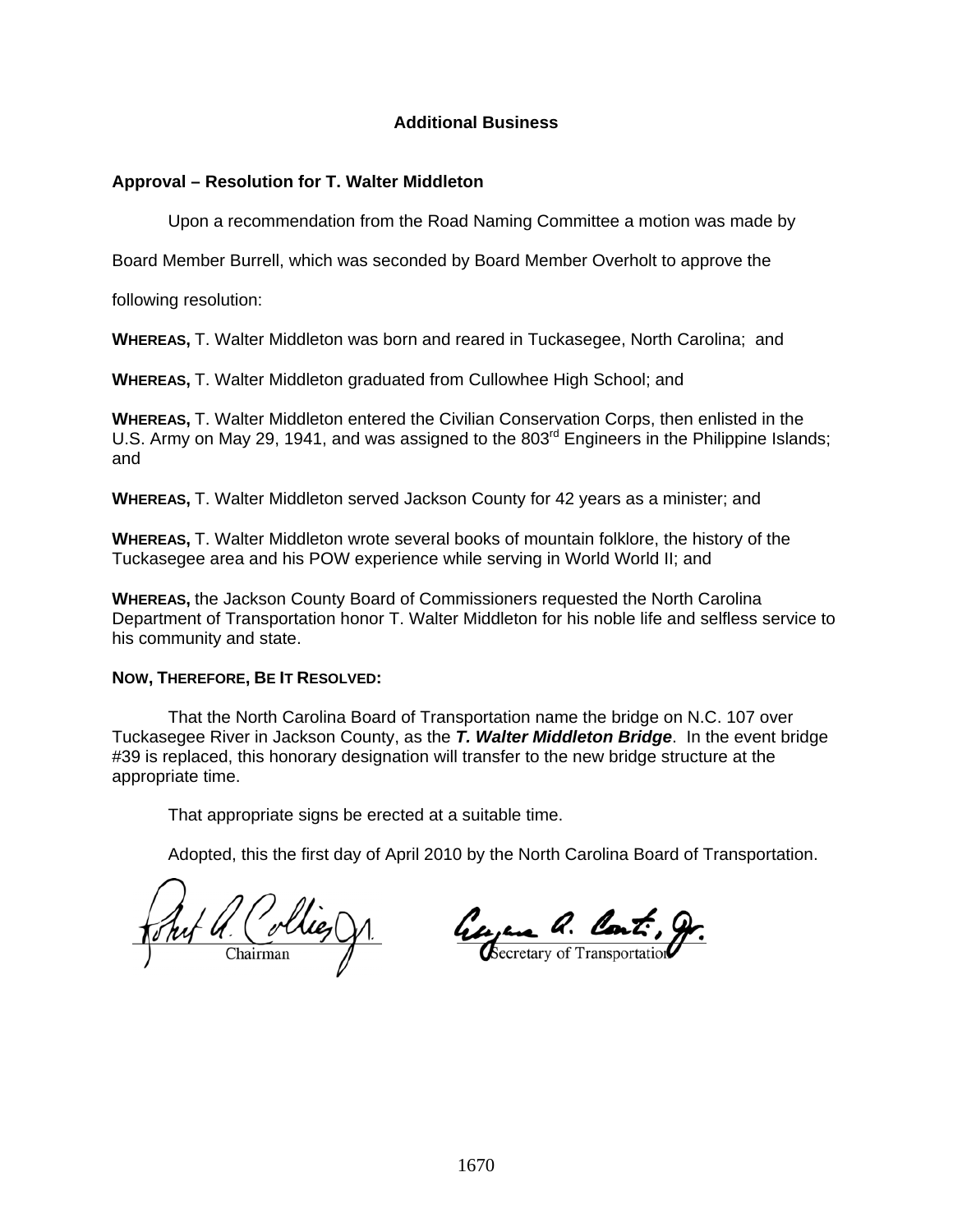# **Approval – Resolution for Trooper David Shawn Blanton Jr.**

Upon a recommendation from the Road Naming Committee a motion was made by

Board Member Burrell, which was seconded by Board Member Overholt to approve the

following resolution:

**WHEREAS,** Trooper David Shawn Blanton Jr. was born on January 10, 1984 in Swain County; and

**WHEREAS,** Trooper David Shawn Blanton Jr. was a graduate of Smoky Mountain High School; and

**WHEREAS,** Trooper David Shawn Blanton Jr. began serving the North Carolina State Highway Patrol on May 11, 2006; and

**WHEREAS,** Trooper David Shawn Blanton Jr. was assigned to Waynesville in Haywood County where he was the first member of the Eastern Band of Cherokee Indians to serve as a Trooper; and

**WHEREAS,** Trooper David Shawn Blanton Jr. married Michaela Layman of Canton in August 2007, and they were blessed with a son on May 31, 2008; and

**WHEREAS,** Trooper David Shawn Blanton Jr. was killed in the line of duty on June 17, 2008 in Haywood County near Exit 31 on Interstate 40; and

**WHEREAS,** the Haywood County Board of Commissioners and the Town of Canton requested the North Carolina Department of Transportation honor Trooper David Shawn Blanton Jr. for his meritorious service and dedication to the community and the state.

# **NOW, THEREFORE, BE IT RESOLVED:**

That the North Carolina Board of Transportation name the bridge at Exit 31 on Interstate 40 in Haywood County, as the *Trooper David Shawn Blanton Jr. Bridge*.

That appropriate signs be erected at a suitable time.

Jul a. Collies On

George a. Cont., Or.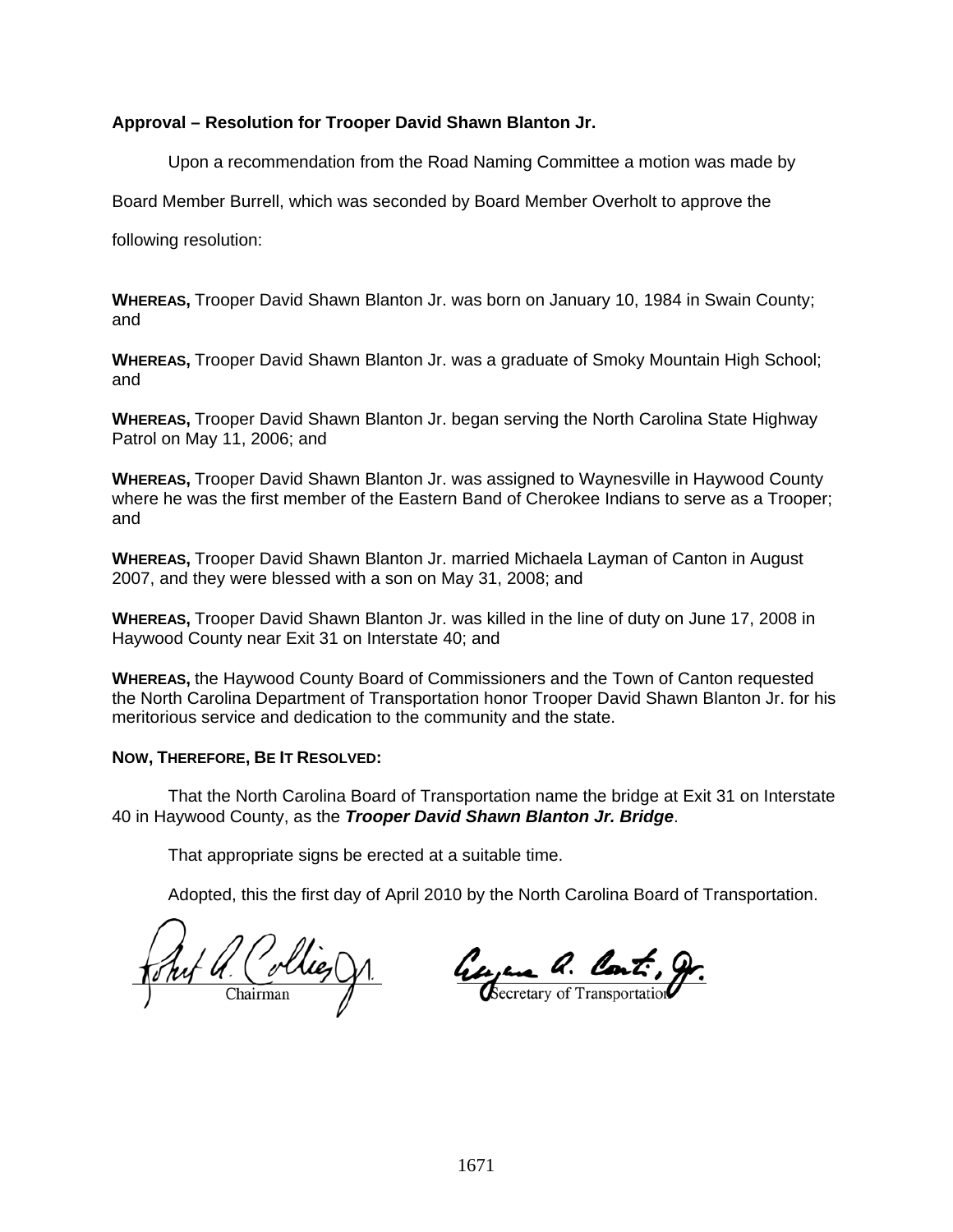# **Approval – Resolution for Marcellus Buchanan III**

Upon a recommendation from the Road Naming Committee a motion was made by

Board Member Burrell, which was seconded by Board Member Overholt to approve the

following resolution:

**WHEREAS,** Marcellus Buchanan III was born on September 30, 1923 in Jackson County and died on July 7, 2000; and

**WHEREAS,** Marcellus Buchanan III obtained his legal education at the University of North Carolina at Chapel Hill; and

**WHEREAS,** Marcellus Buchanan III served as attorney for the Town of Sylva and Solicitor for the 30<sup>th</sup> Prosecutorial District from 1967 to 1987; and

**WHEREAS,** Marcellus Buchanan III served three terms during the 1950's in the North Carolina House of Representatives; and

**WHEREAS,** Marcellus Buchanan III was known for his humorous anecdotes and as a memorable storyteller leading him to writing his first book "Disorder in the Court", which contained dozens of hilarious stories from courthouses, lawyers' offices and police stations across the great state of North Carolina; and

**WHEREAS,** the Jackson County Board of Commissioners requested the North Carolina Department of Transportation honor Marcellus Buchanan III for his distinguished public service and contributions to Jackson County and the state.

## **NOW, THEREFORE, BE IT RESOLVED:**

That the North Carolina Board of Transportation dedicates a section of U.S. 23/74 from Exit 81 to Exit 85 in Jackson County, as the *Marcellus Buchanan III Highway.*

That appropriate signs be erected at a suitable time.

L.a. Collies On

Gerian a. Cont., Or.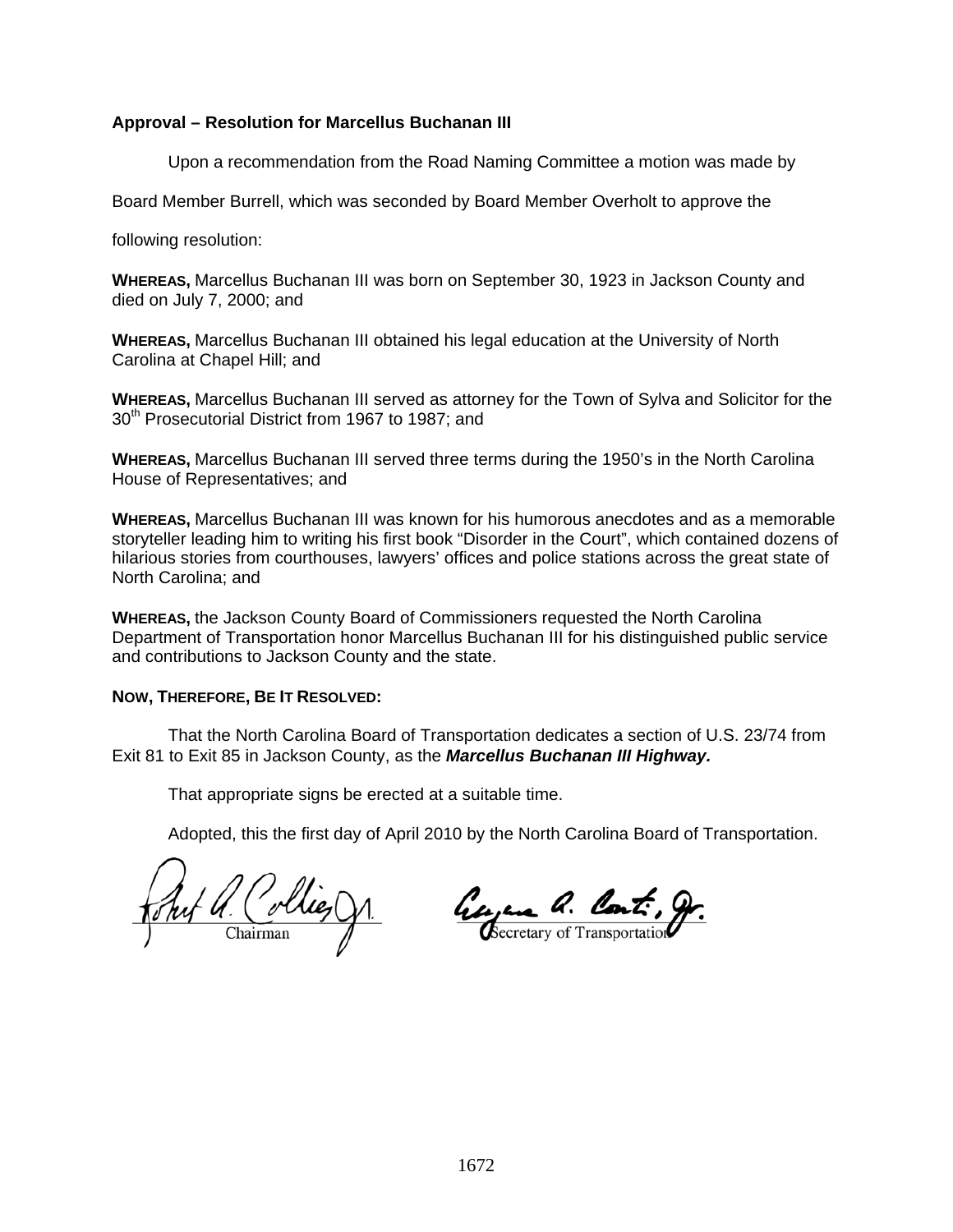# **Approval – Resolution for Deputy James B. Trevathan**

Upon a recommendation from the Road Naming Committee a motion was made by

Board Member Halsey, which was seconded by Board Member Wall to approve the following

resolution:

**WHEREAS,** Deputy James B.Trevathan was born in Bedford County, Virginia in 1925 and later moved to Surry County; and

**WHEREAS,** Deputy James B.Trevathan was married to Pauline Deatherage and they raised three children; and

**WHEREAS,** Deputy James B.Trevathan joined the Surry County Sheriff's Office in 1962; and

**WHEREAS,** Deputy James B.Trevathan was investigating a call regarding a vehicle hit and run in the Flat Rock community when he attempted a traffic stop which resulted in a vehicle pursuit. The suspect exited his vehicle while shooting; and

**WHEREAS,** Deputy James B. Trevathan lost his life in the line of duty on June 2, 1963; and

**WHEREAS,** the Surry County Board of Commissioners and the City of Mount Airy requested the North Carolina Department of Transportation honor Deputy James B. Trevathan for his bravery and the ultimate sacrifice he made to the community.

#### **NOW, THEREFORE, BE IT RESOLVED:**

That the North Carolina Board of Transportation name the bridge on N.C. 103 over Ararat River in Surry County, as the *Deputy James B. Trevathan Bridge*.

That appropriate signs be erected at a suitable time.

Collie

George a. Cont., 9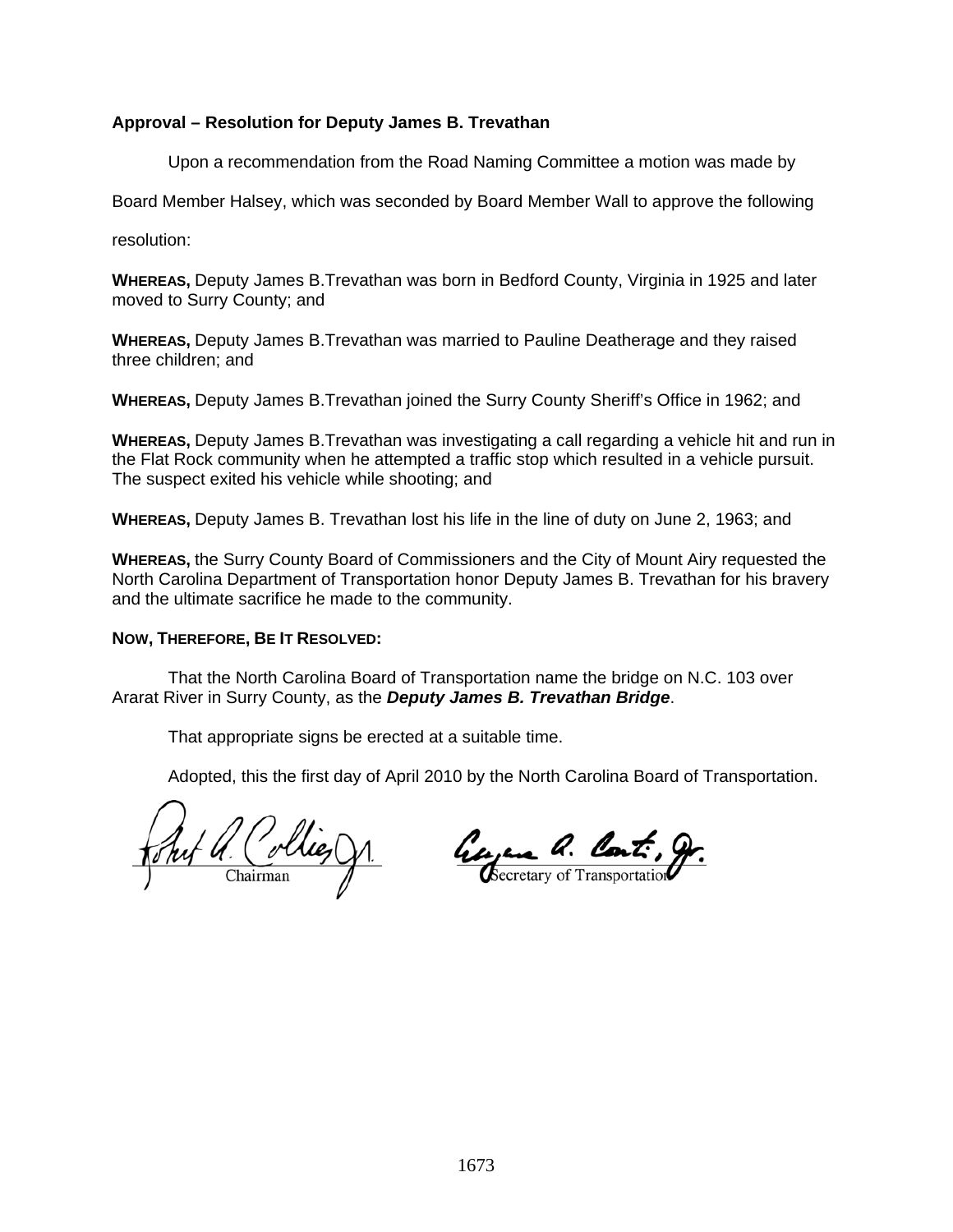# **Approval – Resolution for R. Kelly Bryant Jr.**

Upon a recommendation from the Road Naming Committee a motion was made by

Board Member Watts, which was seconded by Board Member Burrell to approve the following

resolution:

Whereas, R. Kelly Bryant Jr. made his home in Durham where he established himself as a leader in the community; and

Whereas, R. Kelly Bryant Jr. joined Mutual Savings and Loan as an accountant and continued his career with the North Carolina Mutual Life Insurance Company, serving as corporate secretary and manager of the Conservation Department; and

Whereas, R. Kelly Bryant Jr. took a strong stand for civil rights in Durham where he was an officer of the Black Solidarity Committee in the 1960s, leading the fight against segregation and discrimination in employment, public housing and education; and

Whereas, R. Kelly Bryant Jr. was a charter member of the Durham Human Relations Commission; chaired the Education Committee, and received a citation for serving the longest term of anyone on the Commission; and

Whereas, R. Kelly Bryant Jr. served as a trustee at the White Rock Baptist Church for 55 years; served as Scoutmaster for Troop 187 at Burton School; member of the Durham Urban Trails and Greenways Commission serving as its president and also as active member of both the Triangle Land Conservancy and the Eno River Association; and

Whereas, the Durham City Council requested the North Carolina Department of Transportation honor R. Kelly Bryant Jr. for his many contributions to the community.

NOW, THERREFORE, BE IT RESOLVED:

 That the North Carolina Board of Transportation name the pedestrian bridge over N.C. 147 in Durham County , as the *R. Kelly Bryant Jr. Bridge*.

That appropriate signs be erected at a suitable time.

Prof Q. Collie, D.

George a. Cont. g.